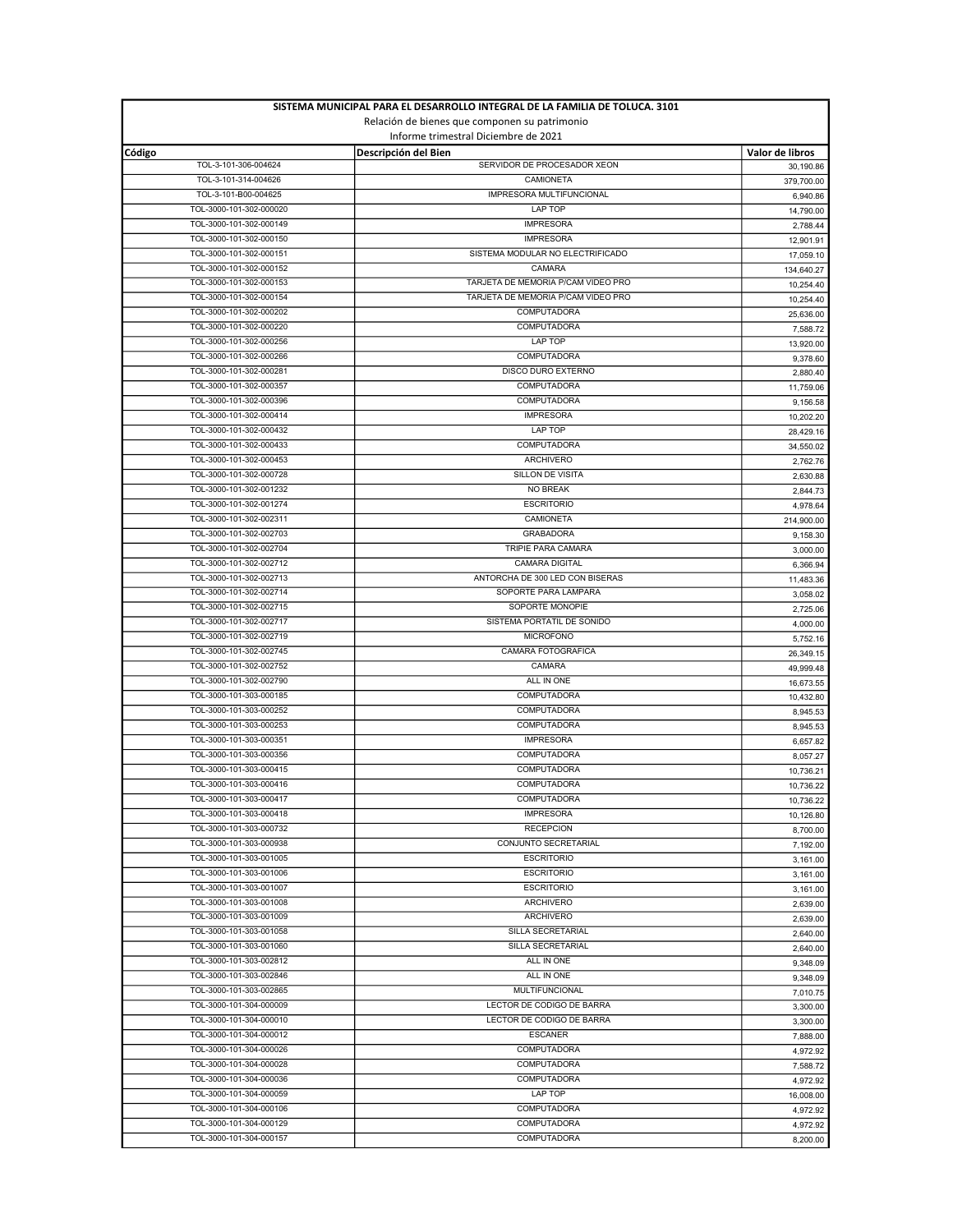| TOL-3000-101-304-000212 | <b>IMPRESORA</b>             | 4,060.00   |
|-------------------------|------------------------------|------------|
|                         | LAP TOP                      | 14,899.01  |
| TOL-3000-101-304-000258 | LAP TOP                      | 14,487.11  |
|                         |                              |            |
| TOL-3000-101-304-000268 | SWITCH 48 PUERTOS            | 20,242.00  |
| TOL-3000-101-304-000269 | SWITCH 48 PUERTOS            | 20,242.00  |
| TOL-3000-101-304-000270 | SWITCH 24 PUERTOS            | 16,112.40  |
| TOL-3000-101-304-000271 | AIRE ACONDICIONADO           | 18,444.00  |
| TOL-3000-101-304-000272 | NO BREAK                     | 4,234.00   |
| TOL-3000-101-304-000273 | <b>RACK</b>                  | 3,422.00   |
| TOL-3000-101-304-000274 | <b>RACK</b>                  |            |
|                         |                              | 3,422.00   |
| TOL-3000-101-304-000275 | LAP TOP                      | 11,194.00  |
| TOL-3000-101-304-000280 | <b>IMPRESORA</b>             | 31,919.84  |
| TOL-3000-101-304-000343 | COMPUTADORA                  | 11,144.80  |
| TOL-3000-101-304-000344 | COMPUTADORA                  | 7.434.94   |
| TOL-3000-101-304-000345 | COMPUTADORA                  |            |
|                         |                              | 7,434.94   |
| TOL-3000-101-304-000346 | COMPUTADORA                  | 7,434.94   |
| TOL-3000-101-304-000349 | <b>ESCANER</b>               | 26,088.40  |
| TOL-3000-101-304-000360 | <b>NOTEBOOK</b>              | 8,118.75   |
| TOL-3000-101-304-000371 | COMPUTADORA                  | 17,420.41  |
| TOL-3000-101-304-000372 | COMPUTADORA                  | 17,420.42  |
|                         |                              |            |
| TOL-3000-101-304-000410 | <b>MONITOR</b>               | 4,899.84   |
| TOL-3000-101-304-000411 | <b>DISCO DURO</b>            | 4,333.76   |
| TOL-3000-101-304-000934 | <b>PROYECTOR</b>             | 20,845.20  |
| TOL-3000-101-304-000935 | <b>RECEPCION</b>             | 8,700.00   |
| TOL-3000-101-304-001066 | <b>MESA</b>                  | 4,669.00   |
|                         |                              |            |
| TOL-3000-101-304-001068 | LIBRERO                      | 3,074.00   |
| TOL-3000-101-304-001076 | CONJUNTO SECRETARIAL         | 3,451.00   |
| TOL-3000-101-304-001129 | <b>PINTARRON</b>             | 2,912.32   |
| TOL-3000-101-304-001215 | <b>ESCRITORIO</b>            | 3,248.00   |
| TOL-3000-101-304-001216 | <b>ESCRITORIO</b>            | 3,915.00   |
| TOL-3000-101-304-001273 | <b>ESCRITORIO</b>            |            |
|                         |                              | 4,978.64   |
| TOL-3000-101-304-001333 | <b>PROYECTOR</b>             | 32,214.83  |
| TOL-3000-101-304-001334 | <b>PROYECTOR</b>             | 32,214.82  |
| TOL-3000-101-304-001450 | SILLA EJECUTIVA              | 3,712.00   |
| TOL-3000-101-304-002315 | <b>AUTOMOVIL</b>             | 135,100.00 |
| TOL-3000-101-304-002385 | ASPIRADORA SEMI INDUSTRIAL   | 3,599.96   |
| TOL-3000-101-304-002624 | <b>ESCALERA</b>              |            |
|                         |                              | 3,950.00   |
| TOL-3000-101-304-002691 | TALADRO ROTOMARTILLO         | 2,868.36   |
| TOL-3000-101-304-002693 | <b>VIDEO PROYECTOR</b>       | 23,400.00  |
| TOL-3000-101-304-002816 | ALL IN ONE                   | 9,348.09   |
| TOL-3000-101-304-002849 | ALL IN ONE                   | 9,348.09   |
| TOL-3000-101-304-002866 | <b>MULTIFUNCIONAL</b>        |            |
| TOL-3000-101-304-003006 |                              |            |
|                         |                              | 7,010.75   |
|                         | EQUIPO DE COMPUTO ALL IN ONE | 9,379.76   |
| TOL-3000-101-306-000011 | <b>COMPUTADORA</b>           | 15,136.33  |
| TOL-3000-101-306-000014 | LAP TOP                      | 11,150.00  |
| TOL-3000-101-306-000127 | LAP TOP                      |            |
|                         |                              | 24,601.92  |
| TOL-3000-101-306-000130 | <b>IMPRESORA</b>             | 6,612.01   |
| TOL-3000-101-306-000147 | <b>IMPRESORA</b>             | 4,060.00   |
| TOL-3000-101-306-000158 | <b>ESCANER</b>               | 15,996.99  |
| TOL-3000-101-306-000159 | <b>ESCANER</b>               | 27,022.70  |
| TOL-3000-101-306-000302 | COMPUTADORA                  | 21,975.39  |
| TOL-3000-101-306-000303 | COMPUTADORA                  |            |
|                         |                              | 21,975.39  |
| TOL-3000-101-306-000304 | COMPUTADORA                  | 21,975.39  |
| TOL-3000-101-306-000305 | COMPUTADORA                  | 21,975.39  |
| TOL-3000-101-306-000306 | COMPUTADORA                  | 21,975.39  |
| TOL-3000-101-306-000313 | <b>NOTEBOOK</b>              | 9,581.60   |
|                         |                              |            |
| TOL-3000-101-306-000365 | COPIADORA                    | 160,000.01 |
| TOL-3000-101-306-000367 | <b>ESCANER</b>               | 32,886.00  |
| TOL-3000-101-306-000368 | <b>ESCANER</b>               | 32,886.00  |
| TOL-3000-101-306-000369 | <b>ESCANER</b>               | 32,886.00  |
| TOL-3000-101-306-000406 | <b>IMPRESORA</b>             | 6,660.72   |
| TOL-3000-101-306-000424 | <b>IMPRESORA</b>             | 6,660.72   |
|                         |                              |            |
| TOL-3000-101-306-000427 | <b>ESCANER</b>               | 31,188.46  |
| TOL-3000-101-306-000697 | <b>ESCRITORIO</b>            | 3,643.20   |
| TOL-3000-101-306-000704 | ARCHIVERO                    | 4,745.56   |
| TOL-3000-101-306-000729 | <b>ESCRITORIO</b>            | 5,185.20   |
| TOL-3000-101-306-000806 | <b>ARCHIVERO</b>             | 4,745.56   |
|                         | <b>ESCRITORIO</b>            |            |
| TOL-3000-101-306-000868 |                              | 4,909.12   |
| TOL-3000-101-306-000958 | <b>ARCHIVERO</b>             | 7,616.56   |
| TOL-3000-101-306-001018 | <b>ESCRITORIO</b>            | 5,185.20   |
| TOL-3000-101-306-001019 | <b>CREDENZA</b>              | 5,191.00   |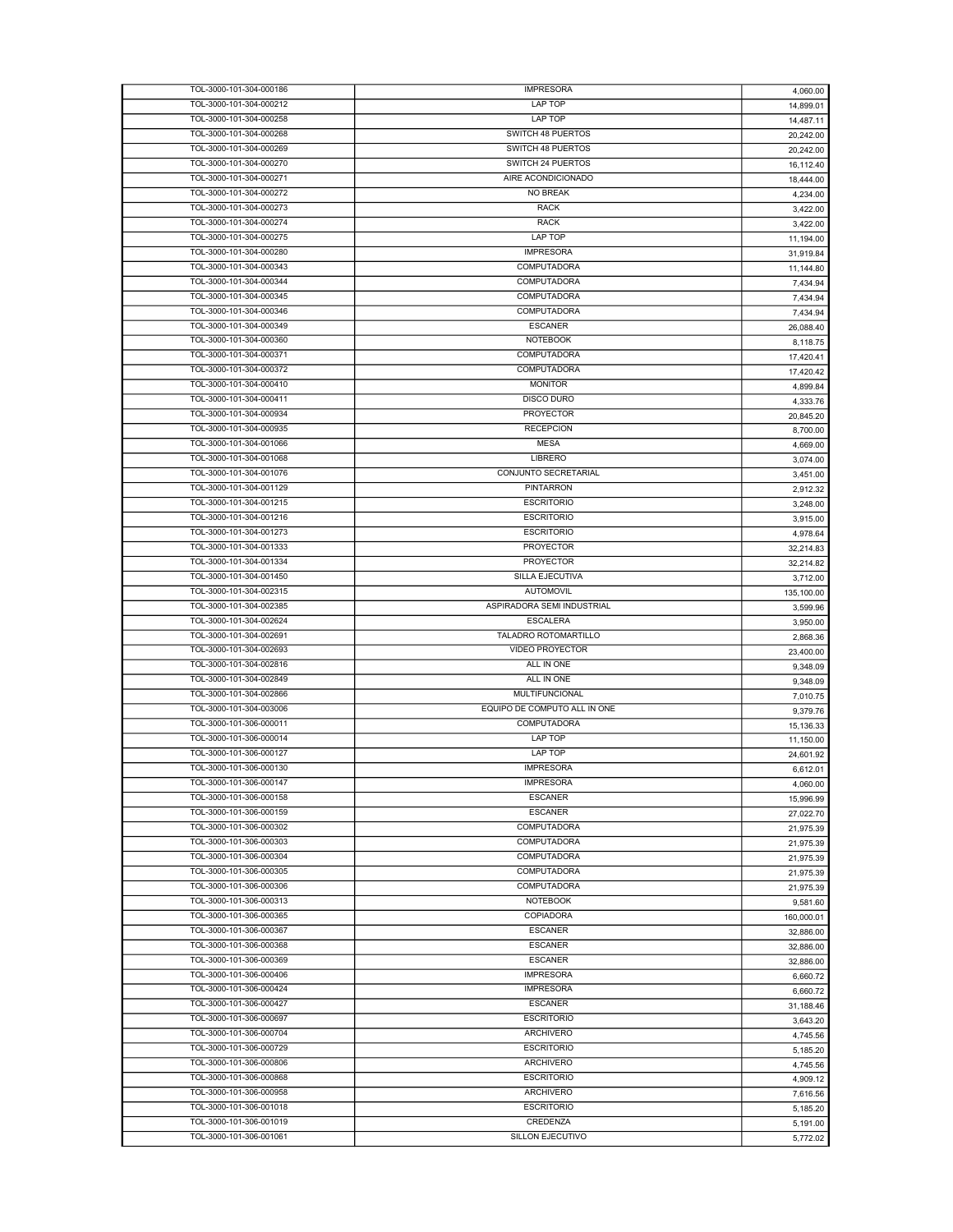| TOL-3000-101-306-001128 | SALA                          | 3,132.00   |
|-------------------------|-------------------------------|------------|
| TOL-3000-101-306-001132 | <b>PINTARRON</b>              | 2,912.32   |
| TOL-3000-101-306-001134 | PINTARRON                     | 2,912.32   |
| TOL-3000-101-306-001146 | <b>PINTARRON</b>              | 4,272.17   |
| TOL-3000-101-306-001147 | <b>PINTARRON</b>              | 4,272.17   |
| TOL-3000-101-306-001148 | <b>PINTARRON</b>              | 4,272.17   |
| TOL-3000-101-306-001149 | <b>PINTARRON</b>              |            |
| TOL-3000-101-306-001150 | <b>PINTARRON</b>              | 4,272.18   |
|                         |                               | 4,272.18   |
| TOL-3000-101-306-001174 | ANAQUEL                       | 4,332.23   |
| TOL-3000-101-306-001175 | ANAQUEL                       | 4,332.23   |
| TOL-3000-101-306-001176 | ANAQUEL                       | 4,332.23   |
| TOL-3000-101-306-001177 | ANAQUEL                       | 4,332.23   |
| TOL-3000-101-306-001180 | <b>MESA</b>                   | 6,918.07   |
| TOL-3000-101-306-001181 | <b>MESA</b>                   | 6,918.08   |
| TOL-3000-101-306-001182 | <b>MESA</b>                   | 6,918.08   |
| TOL-3000-101-306-001183 | <b>MESA</b>                   | 6,918.08   |
| TOL-3000-101-306-001184 | <b>MESA</b>                   | 6,918.08   |
| TOL-3000-101-306-001200 | ANAQUEL                       |            |
| TOL-3000-101-306-001201 | ANAQUEL                       | 4,764.70   |
|                         |                               | 4,764.71   |
| TOL-3000-101-306-001228 | MESA DE TRABAJO               | 7,795.20   |
| TOL-3000-101-306-001322 | PANTALLA                      | 6,607.36   |
| TOL-3000-101-306-001323 | PANTALLA                      | 6,607.36   |
| TOL-3000-101-306-001329 | PANTALLA                      | 16,552.35  |
| TOL-3000-101-306-001373 | <b>MESA AUXILIAR</b>          | 6,570.14   |
| TOL-3000-101-306-001374 | <b>MESA AUXILIAR</b>          | 6,570.14   |
| TOL-3000-101-306-001375 | <b>MESA AUXILIAR</b>          | 6,570.14   |
| TOL-3000-101-306-001376 | <b>MESA AUXILIAR</b>          | 6,570.14   |
| TOL-3000-101-306-001377 | PANTALLA                      | 24,357.68  |
| TOL-3000-101-306-001378 | PANTALLA                      |            |
| TOL-3000-101-306-002059 |                               | 24,357.68  |
|                         | <b>VITRINA</b>                | 6,775.56   |
| TOL-3000-101-306-002317 | CAMIONETA                     | 370,000.00 |
| TOL-3000-101-306-002327 | <b>AUTOMOVIL</b>              | 112,981.00 |
| TOL-3000-101-306-002384 | <b>LOCKER</b>                 | 2,746.88   |
| TOL-3000-101-306-002396 | CAMPANA                       | 4,988.00   |
| TOL-3000-101-306-002479 | <b>ESCALERA</b>               | 16,229.33  |
| TOL-3000-101-306-002516 | <b>GABINETE</b>               | 5,800.00   |
| TOL-3000-101-306-002517 | <b>GABINETE</b>               | 5,800.00   |
| TOL-3000-101-306-002542 | <b>COMPRESOR</b>              | 4,930.00   |
| TOL-3000-101-306-002580 | AIRE ACONDICIONADO            |            |
| TOL-3000-101-306-002620 | SOLDADORA                     | 7,980.80   |
|                         | PORTA KIT                     | 22,780.20  |
| TOL-3000-101-306-002621 |                               | 27,219.74  |
| TOL-3000-101-306-002642 | LAVAVO C/TARJA DE PORCELANA   | 17,491.04  |
| TOL-3000-101-306-002643 | LAVAVO C/TARJA DE PORCELANA   | 17,491.04  |
| TOL-3000-101-306-002644 | LAVAVO C/TARJA DE PORCELANA   | 17,491.04  |
| TOL-3000-101-306-002645 | LAVAVO C/TARJA DE PORCELANA   | 17,491.04  |
| TOL-3000-101-306-002660 | ROTOMARTILLO                  | 3,470.95   |
| TOL-3000-101-306-002747 | DESPACHADOR DE AGUA           | 3,700.46   |
| TOL-3000-101-306-002757 | JUEGO DE ALTAVOCES            | 15,741.76  |
| TOL-3000-101-306-002758 | JUEGO DE ALTAVOCES            | 15,741.76  |
| TOL-3000-101-306-002759 | <b>JUEGO DE ALTAVOCES</b>     |            |
| TOL-3000-101-306-002760 | JUEGO DE ALTAVOCES            | 15,741.76  |
| TOL-3000-101-306-002779 | LAP TOP                       | 15,741.76  |
|                         |                               | 14,498.55  |
| TOL-3000-101-306-002791 | ALL IN ONE                    | 16,673.55  |
| TOL-3000-101-306-002864 | MULTIFUNCIONAL                | 7,010.75   |
| TOL-3000-101-306-002905 | ULTRA SONIDO PORTATIL         | 8,468.00   |
| TOL-3000-101-306-002906 | ELECTRO ESTIMULADOR 4 CANALES | 7,076.00   |
| TOL-3000-101-306-002907 | ELECTRO ESTIMULADOR 4 CANALES | 7,076.00   |
| TOL-3000-101-306-002908 | <b>ESTADIMETRO PORTATIL</b>   | 6,391.60   |
| TOL-3000-101-306-002909 | <b>ESTADIMETRO PORTATIL</b>   | 6,391.60   |
| TOL-3000-101-306-002910 | <b>ESTADIMETRO PORTATIL</b>   | 6,391.60   |
| TOL-3000-101-306-002911 | COMPRESOR 1 H.P.              |            |
| TOL-3000-101-306-002912 | LAMPARA                       | 8,120.00   |
| TOL-3000-101-306-002913 | LAMPARA                       | 29,812.00  |
|                         |                               | 19,372.00  |
| TOL-3000-101-306-002947 | SOFA CAMA                     | 10,395.87  |
| TOL-3000-101-306-002989 | EQUIPO DE COMPUTO ALL IN ONE  | 9,379.76   |
| TOL-3000-101-306-002992 | EQUIPO DE COMPUTO ALL IN ONE  | 9,379.76   |
| TOL-3000-101-306-002993 | IMPRESORA DOBLE CARTA         | 9,421.24   |
| TOL-3000-101-306-002995 | EQUIPO DE COMPUTO ALL IN ONE  | 9,379.76   |
| TOL-3000-101-306-002997 | EQUIPO DE COMPUTO ALL IN ONE  | 9,379.76   |
| TOL-3000-101-306-002999 | EQUIPO DE COMPUTO ALL IN ONE  | 9,379.76   |
| TOL-3000-101-306-003000 | EQUIPO DE COMPUTO ALL IN ONE  |            |
| TOL-3000-101-306-003001 | EQUIPO DE COMPUTO ALL IN ONE  | 9,379.76   |
|                         |                               | 9,379.76   |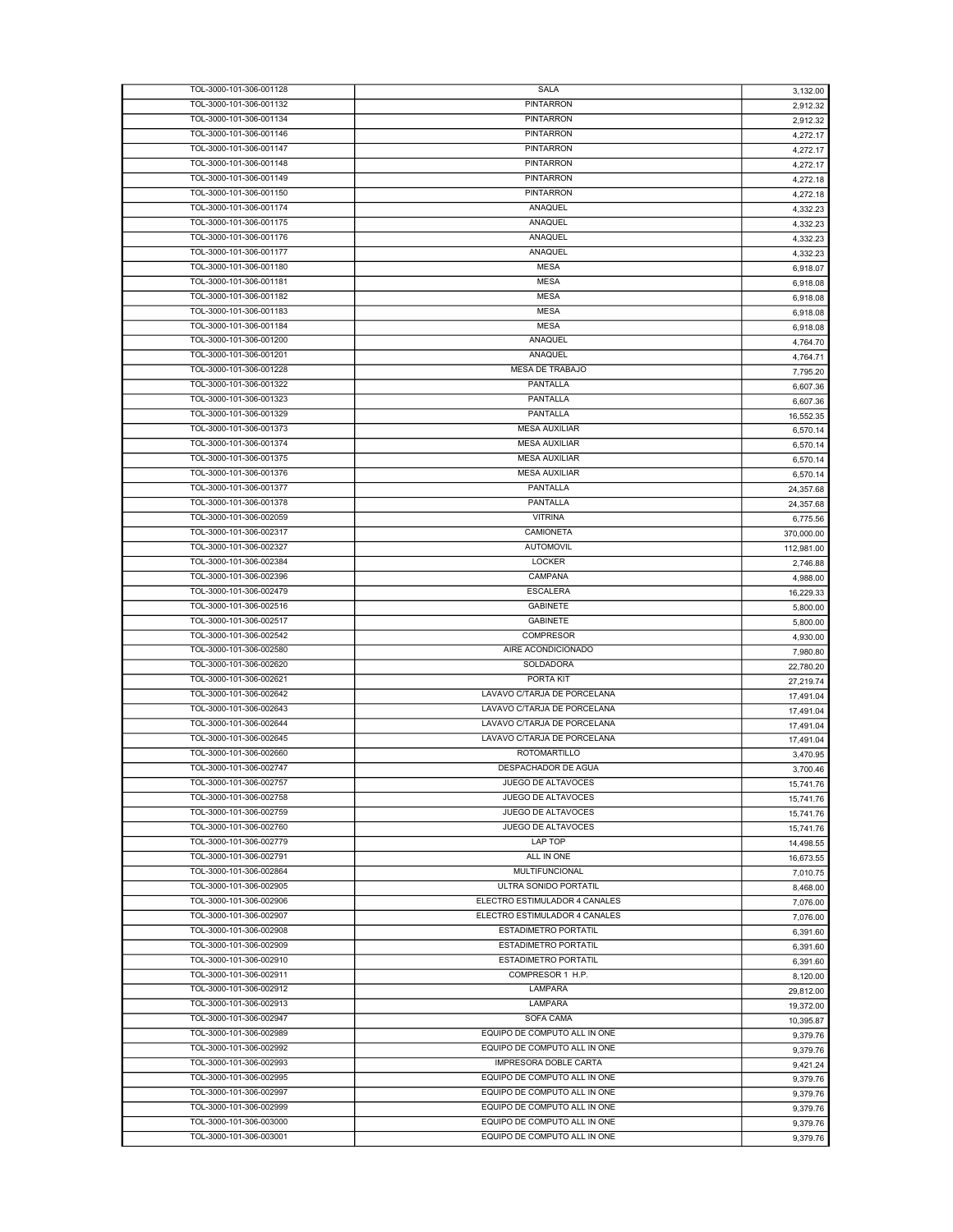| TOL-3000-101-306-003002 | EQUIPO DE COMPUTO ALL IN ONE | 9,379.76  |
|-------------------------|------------------------------|-----------|
| TOL-3000-101-306-003005 | EQUIPO DE COMPUTO ALL IN ONE | 9,379.76  |
| TOL-3000-101-306-004622 | DISCO DURO EXTERNO 4GB       |           |
|                         |                              | 6,264.00  |
| TOL-3000-101-307-000005 | <b>IMPRESORA</b>             | 4,819.13  |
| TOL-3000-101-307-000006 | LAP TOP                      | 6,944.97  |
| TOL-3000-101-307-000013 | COMPUTADORA                  |           |
|                         |                              | 16,000.00 |
| TOL-3000-101-307-000025 | <b>COMPUTADORA</b>           | 4,972.92  |
| TOL-3000-101-307-000118 | COMPUTADORA                  | 3,364.00  |
| TOL-3000-101-307-000169 | <b>IMPRESORA</b>             | 4,060.00  |
| TOL-3000-101-307-000174 | <b>IMPRESORA</b>             |           |
|                         |                              | 27,000.00 |
| TOL-3000-101-307-000235 | <b>IMPRESORA</b>             | 4,524.00  |
| TOL-3000-101-307-000236 | <b>COMPUTADORA</b>           | 12,852.39 |
| TOL-3000-101-307-000238 | COMPUTADORA                  | 16,124.00 |
| TOL-3000-101-307-000240 |                              |           |
|                         | <b>COMPUTADORA</b>           | 9,823.92  |
| TOL-3000-101-307-000254 | COMPUTADORA                  | 8,846.61  |
| TOL-3000-101-307-000255 | <b>COMPUTADORA</b>           | 8,919.59  |
| TOL-3000-101-307-000262 | <b>COMPUTADORA</b>           |           |
|                         |                              | 8,919.58  |
| TOL-3000-101-307-000315 | DISCO DURO EXTERNO           | 3,109.10  |
| TOL-3000-101-307-000336 | <b>DISCO DURO</b>            | 2,871.01  |
| TOL-3000-101-307-000370 | <b>ESCANER</b>               | 32,886.00 |
|                         |                              |           |
| TOL-3000-101-307-000455 | <b>ARCHIVERO</b>             | 3,518.08  |
| TOL-3000-101-307-000457 | RELOJ CHECADOR               | 3,001.50  |
| TOL-3000-101-307-000459 | RELOJ CHECADOR               | 2,781.48  |
| TOL-3000-101-307-000460 | RELOJ CHECADOR               |           |
|                         |                              | 2,781.50  |
| TOL-3000-101-307-000484 | RELOJ CHECADOR               | 2,781.48  |
| TOL-3000-101-307-000507 | <b>ESCRITORIO</b>            | 4,263.00  |
| TOL-3000-101-307-000526 | <b>RELOJ CHECADOR</b>        | 4,129.65  |
|                         |                              |           |
| TOL-3000-101-307-000623 | LIBRERO                      | 3,010.20  |
| TOL-3000-101-307-000624 | RELOJ CHECADOR               | 3,001.50  |
| TOL-3000-101-307-000629 | RELOJ CHECADOR               | 2,781.48  |
| TOL-3000-101-307-000632 | CONJUNTO SECRETARIAL         |           |
|                         |                              | 6,380.00  |
| TOL-3000-101-307-000635 | CREDENZA                     | 4,582.00  |
| TOL-3000-101-307-000636 | CONJUNTO SECRETARIAL         | 7,211.72  |
| TOL-3000-101-307-000689 | PANTALLA                     |           |
|                         |                              | 7,919.00  |
| TOL-3000-101-307-000730 | <b>ARCHIVERO</b>             | 3,888.50  |
| TOL-3000-101-307-000733 | <b>RECEPCION</b>             | 8,700.00  |
| TOL-3000-101-307-000752 | <b>GABINETE</b>              | 12,056.17 |
| TOL-3000-101-307-000838 | RELOJ CHECADOR               |           |
|                         |                              | 4,129.65  |
| TOL-3000-101-307-000936 | <b>LOCKER</b>                | 3,962.56  |
| TOL-3000-101-307-000952 | SILLON EJECUTIVO             | 2,726.00  |
| TOL-3000-101-307-001164 | SILLA SECRETARIAL            |           |
|                         |                              | 3,835.08  |
| TOL-3000-101-307-001165 | SILLA SECRETARIAL            | 3,835.09  |
| TOL-3000-101-307-001166 | SILLA SECRETARIAL            | 3,835.09  |
| TOL-3000-101-307-001194 | ANAQUEL                      | 4,764.70  |
| TOL-3000-101-307-001202 | ANAQUEL                      |           |
|                         |                              | 3,153.40  |
| TOL-3000-101-307-001203 | <b>ANAQUEL</b>               | 3,153.40  |
| TOL-3000-101-307-001204 | ANAQUEL                      | 3,153.40  |
| TOL-3000-101-307-001207 | ANAQUEL                      |           |
|                         |                              | 3,153.40  |
| TOL-3000-101-307-001210 | SILLA SECRETARIAL            | 5,187.31  |
| TOL-3000-101-307-001211 | SILLA SECRETARIAL            | 5,187.31  |
| TOL-3000-101-307-001212 | SILLA SECRETARIAL            | 5,187.31  |
| TOL-3000-101-307-001241 | RELOJ CHECADOR               |           |
|                         |                              | 11,376.02 |
| TOL-3000-101-307-001244 | RELOJ CHECADOR               | 11,376.03 |
| TOL-3000-101-307-001246 | RELOJ CHECADOR               | 11,376.03 |
| TOL-3000-101-307-001247 | RELOJ CHECADOR               | 11,376.03 |
|                         |                              |           |
| TOL-3000-101-307-001250 | RELOJ CHECADOR               | 11,376.03 |
| TOL-3000-101-307-001281 | PANTALLA                     | 7,499.63  |
| TOL-3000-101-307-001282 | PANTALLA                     | 7.499.63  |
| TOL-3000-101-307-001283 | PANTALLA                     |           |
|                         |                              | 7,499.64  |
| TOL-3000-101-307-001318 | <b>ESCRITORIO</b>            | 8,990.00  |
| TOL-3000-101-307-001384 | ARCHIVERO                    | 6.380.00  |
| TOL-3000-101-307-001389 | RELOJ CHECADOR               | 10,556.00 |
|                         |                              |           |
| TOL-3000-101-307-001392 | SILLA EJECUTIVA              | 6,650.80  |
| TOL-3000-101-307-001437 | RACK                         | 9,686.00  |
| TOL-3000-101-307-001657 | TANQUE DE DIAFRAGMA          | 8,487.00  |
| TOL-3000-101-307-001767 |                              |           |
|                         | <b>PULIDORA</b>              | 2,912.49  |
| TOL-3000-101-307-001866 | MULTIMETRO DIGITAL           | 10,121.58 |
| TOL-3000-101-307-001867 | PISTOLA DE AIRE CALIENTE     | 2,982.07  |
| TOL-3000-101-307-001868 | JUEGO DE LLAVES COMBINADAS   |           |
|                         |                              | 2,864.85  |
| TOL-3000-101-307-001869 | <b>TARA PATRON</b>           | 2,943.50  |
| TOL-3000-101-307-001870 | <b>TARA PATRON</b>           | 3,552.50  |
| TOL-3000-101-307-002287 | <b>AUTOMOVIL</b>             | 39,000.00 |
|                         |                              |           |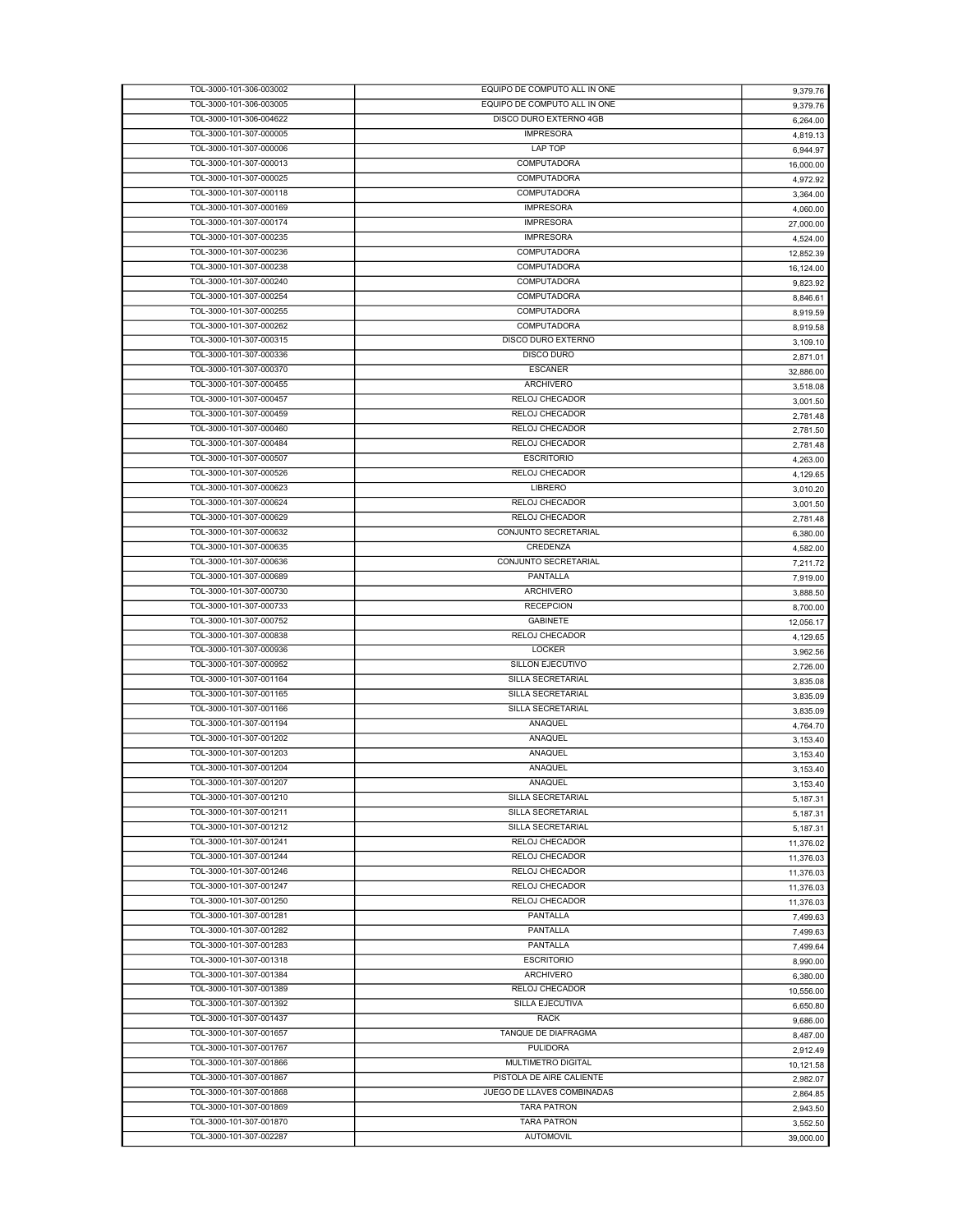| TOL-3000-101-307-002288 | CAMIONETA                          | 240,000.00   |
|-------------------------|------------------------------------|--------------|
| TOL-3000-101-307-002297 | CAMION                             | 208,000.00   |
| TOL-3000-101-307-002298 | CARROCERIA PARA NISSAN ESTACAS     | 14,949.99    |
| TOL-3000-101-307-002299 | CAMION                             | 1,590,000.00 |
| TOL-3000-101-307-002306 | CAMIONETA                          | 138,200.00   |
| TOL-3000-101-307-002307 | CAMIONETA                          | 289,998.48   |
| TOL-3000-101-307-002324 | CAMIONETA                          | 240,000.00   |
| TOL-3000-101-307-002338 | CAMIONETA                          | 264,118.00   |
| TOL-3000-101-307-002341 | LOCKER                             | 3,097.20     |
| TOL-3000-101-307-002344 | PLANTA DE LUZ                      | 5,520.70     |
| TOL-3000-101-307-002346 | COMPRESOR                          | 3,162.50     |
| TOL-3000-101-307-002365 | <b>ROUTER</b>                      | 3,712.00     |
| TOL-3000-101-307-002366 | <b>SIERRA</b>                      | 12,538.83    |
| TOL-3000-101-307-002367 | <b>ESMERILADORA</b>                |              |
| TOL-3000-101-307-002368 | <b>COMPRESOR</b>                   | 3,531.00     |
|                         |                                    | 3,531.08     |
| TOL-3000-101-307-002369 | DESBROZADORA                       | 3,755.60     |
| TOL-3000-101-307-002370 | PODADORA                           | 4,860.17     |
| TOL-3000-101-307-002371 | <b>ESMERILADORA</b>                | 5,416.04     |
| TOL-3000-101-307-002372 | SOLDADORA                          | 10,450.57    |
| TOL-3000-101-307-002373 | <b>SIERRA</b>                      | 14,320.81    |
| TOL-3000-101-307-002386 | PODADORA                           | 9,396.00     |
| TOL-3000-101-307-002398 | <b>TALADRO</b>                     | 8,468.00     |
| TOL-3000-101-307-002460 | CARPA                              | 3,868.60     |
| TOL-3000-101-307-002461 | CARPA                              | 3,868.60     |
| TOL-3000-101-307-002462 | CARPA                              | 3,868.60     |
| TOL-3000-101-307-002463 | CARPA                              | 3,868.60     |
| TOL-3000-101-307-002464 | CARPA                              | 3,868.60     |
| TOL-3000-101-307-002465 | DESBROZADORA                       |              |
| TOL-3000-101-307-002466 | <b>DESBROZADORA</b>                | 9,860.00     |
|                         |                                    | 9,860.00     |
| TOL-3000-101-307-002467 | <b>DESBROZADORA</b>                | 9,860.00     |
| TOL-3000-101-307-002474 | <b>COMPRESOR</b>                   | 7,883.19     |
| TOL-3000-101-307-002476 | ATORNILLADOR INALAMBRICO           | 5,158.04     |
| TOL-3000-101-307-002477 | <b>TALADRO</b>                     | 6,915.20     |
| TOL-3000-101-307-002478 | <b>ESCALERA</b>                    | 16,229.32    |
| TOL-3000-101-307-002480 | ENGRAPADORA INDUSTRIAL DE USO RUDO | 2,707.57     |
| TOL-3000-101-307-002507 | <b>HORNO</b>                       | 3,572.80     |
| TOL-3000-101-307-002573 | ANDAMIO                            | 22,016.19    |
| TOL-3000-101-307-002585 | CARPA                              | 6,074.44     |
| TOL-3000-101-307-002586 | CARPA                              | 6,074.92     |
| TOL-3000-101-307-002587 | CARPA                              | 6,074.92     |
| TOL-3000-101-307-002588 | CARPA                              | 6,074.92     |
| TOL-3000-101-307-002589 | CARPA                              | 6,074.92     |
| TOL-3000-101-307-002590 | CARPA                              |              |
| TOL-3000-101-307-002591 | CARPA                              | 6,074.94     |
| TOL-3000-101-307-002592 | CARPA                              | 6,074.94     |
|                         |                                    | 6,074.94     |
| TOL-3000-101-307-002593 | CARPA                              | 6,074.94     |
| TOL-3000-101-307-002594 | CARPA                              | 6,074.94     |
| TOL-3000-101-307-002595 | CARPA                              | 6,074.94     |
| TOL-3000-101-307-002596 | CARPA                              | 6,074.94     |
| TOL-3000-101-307-002597 | CARPA                              | 6,074.94     |
| TOL-3000-101-307-002598 | CARPA                              | 6,074.94     |
| TOL-3000-101-307-002599 | CARPA                              | 6,074.94     |
| TOL-3000-101-307-002600 | CARPA                              | 6,074.94     |
| TOL-3000-101-307-002601 | CARPA                              | 6,074.94     |
| TOL-3000-101-307-002602 | CARPA                              | 6,074.94     |
| TOL-3000-101-307-002603 | CARPA                              | 6,074.94     |
| TOL-3000-101-307-002604 | CARPA                              | 6,074.94     |
| TOL-3000-101-307-002605 | CARPA                              | 6,074.94     |
| TOL-3000-101-307-002606 | CARPA                              |              |
| TOL-3000-101-307-002607 | CARPA                              | 6,074.94     |
|                         |                                    | 6,074.94     |
| TOL-3000-101-307-002608 | CARPA                              | 6,074.94     |
| TOL-3000-101-307-002609 | CARPA                              | 6,074.94     |
| TOL-3000-101-307-002610 | CARPA                              | 6,074.94     |
| TOL-3000-101-307-002611 | CARPA                              | 6,074.94     |
| TOL-3000-101-307-002612 | CARPA                              | 6,074.94     |
| TOL-3000-101-307-002613 | CARPA                              | 6,074.94     |
| TOL-3000-101-307-002625 | CARPA                              | 8,444.80     |
| TOL-3000-101-307-002626 | CARPA                              | 8,444.80     |
| TOL-3000-101-307-002627 | CARPA                              | 8,444.80     |
| TOL-3000-101-307-002628 | CARPA                              | 8,444.80     |
| TOL-3000-101-307-002629 | CARPA                              | 8,444.80     |
| TOL-3000-101-307-002630 | CARPA                              | 8,444.80     |
|                         |                                    |              |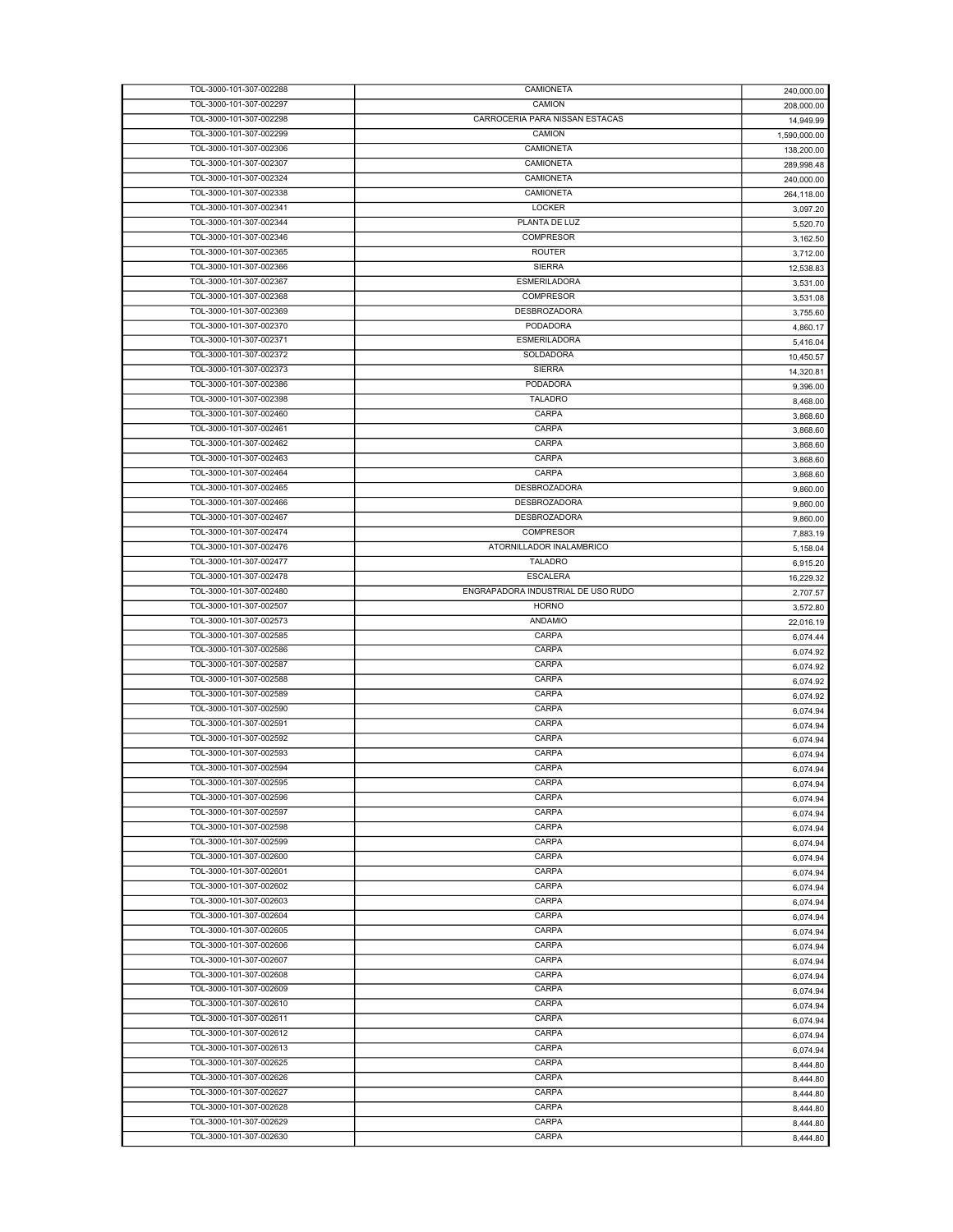| TOL-3000-101-307-002631 | CARPA                                  | 8,444.80   |
|-------------------------|----------------------------------------|------------|
| TOL-3000-101-307-002632 | CARPA                                  | 8,444.80   |
| TOL-3000-101-307-002633 | CARPA                                  | 8,444.80   |
| TOL-3000-101-307-002640 | <b>CARPA ELEGANTE</b>                  |            |
|                         |                                        | 336,464.96 |
| TOL-3000-101-307-002641 | CARPA ELEGANTE                         | 336,464.96 |
| TOL-3000-101-307-002647 | <b>DIABLO</b>                          | 10,018.34  |
| TOL-3000-101-307-002648 | <b>DIABLO</b>                          | 6,681.60   |
| TOL-3000-101-307-002649 | JUEGO DE DESARMADORES 1000V CON PINZAS | 6,090.00   |
| TOL-3000-101-307-002650 | <b>TALADRO</b>                         | 6,588.80   |
| TOL-3000-101-307-002655 | <b>ROUTER</b>                          |            |
|                         |                                        | 3,417.13   |
| TOL-3000-101-307-002656 | SIERRA CALADORA                        | 2,720.43   |
| TOL-3000-101-307-002657 | DESBROZADORA                           | 11,550.00  |
| TOL-3000-101-307-002658 | DESBROZADORA                           | 11,550.00  |
| TOL-3000-101-307-002659 | <b>ROUTER</b>                          | 3,417.13   |
| TOL-3000-101-307-002678 | SOLDADORA                              | 22.887.14  |
| TOL-3000-101-307-002679 | PORTA KIT                              | 27,511.09  |
| TOL-3000-101-307-002680 | <b>EXTRACTOR DE POLEA</b>              |            |
|                         |                                        | 5,367.41   |
| TOL-3000-101-307-002681 | JUEGO DE DADOS                         | 3,952.28   |
| TOL-3000-101-307-002682 | JUEGO DE DADOS                         | 3,952.28   |
| TOL-3000-101-307-002683 | TALADRO ATORNILLADOR INALAMBRICO       | 2,950.46   |
| TOL-3000-101-307-002684 | TALADRO ATORNILLADOR INALAMBRICO       | 2,950.46   |
| TOL-3000-101-307-002685 | TALADRO ATORNILLADOR INALAMBRICO       | 2,950.46   |
|                         |                                        |            |
| TOL-3000-101-307-002686 | CORTASETOS                             | 7,863.77   |
| TOL-3000-101-307-002687 | DESBROZADORA                           | 10,807.41  |
| TOL-3000-101-307-002688 | <b>DESBROZADORA</b>                    | 10,807.41  |
| TOL-3000-101-307-002689 | DESBROZADORA                           | 10,807.41  |
| TOL-3000-101-307-002690 | <b>HIDROLAVADORA</b>                   | 13,998.06  |
| TOL-3000-101-307-002692 | DESBROZADORA                           | 14,326.00  |
| TOL-3000-101-307-002695 | <b>MICROFONO</b>                       |            |
|                         |                                        | 5,988.38   |
| TOL-3000-101-307-002696 | MEZCLADORA                             | 20,400.00  |
| TOL-3000-101-307-002697 | BAFLE 15"                              | 5,400.96   |
| TOL-3000-101-307-002698 | BAFLE 15"                              | 5,400.96   |
| TOL-3000-101-307-002699 | CONSOLA                                | 4,176.00   |
| TOL-3000-101-307-002700 | <b>REPRODUCTOR</b>                     | 6,526.16   |
| TOL-3000-101-307-002701 | <b>MICROFONO</b>                       |            |
|                         |                                        | 4,756.00   |
| TOL-3000-101-307-002718 | CAMARA FOTOGRAFICA                     | 5,220.00   |
|                         |                                        |            |
| TOL-3000-101-307-002726 | TIJERAS PARA JARDINERIA                | 2,902.90   |
| TOL-3000-101-307-002727 | <b>MICROFONO</b>                       | 10,089.81  |
| TOL-3000-101-307-002728 | <b>MICROFONO</b>                       | 10,089.82  |
|                         |                                        |            |
| TOL-3000-101-307-002730 | VIDEOGRABADORA                         | 3,479.93   |
| TOL-3000-101-307-002736 | CAMARA                                 | 3,144.57   |
| TOL-3000-101-307-002746 | MICROFONO INALAMBRICO                  | 9,860.00   |
| TOL-3000-101-307-002748 | MICROFONO INALAMBRICO                  | 9,860.00   |
| TOL-3000-101-307-002749 | MICROFONO INALAMBRICO                  | 9,860.00   |
| TOL-3000-101-307-002753 | <b>BAFLE</b>                           | 17,500.00  |
| TOL-3000-101-307-002754 | <b>BAFLE</b>                           |            |
|                         |                                        | 17,500.00  |
| TOL-3000-101-307-002755 | MODULO DE 4 MICROFONOS INHALAMBRICOS   | 6,000.00   |
| TOL-3000-101-307-002756 | AMPLIFICADOR                           | 6,000.00   |
| TOL-3000-101-307-002761 | BOCINA PORTATIL C/MICROFONO            | 19,586.60  |
| TOL-3000-101-307-002762 | BOCINA PORTATIL C/MICROFONO            | 19,586.60  |
| TOL-3000-101-307-002763 | BOCINA PORTATIL C/MICROFONO            | 19,586.60  |
| TOL-3000-101-307-002764 | BOCINA PORTATIL C/MICROFONO            | 19,586.60  |
|                         |                                        |            |
| TOL-3000-101-307-002768 | POLIPASTO MANUAL, CAPACIDAD 2 T.       | 6,206.00   |
| TOL-3000-101-307-002769 | POLIPASTO MANUAL, CAPACIDAD 2 T.       | 6,206.00   |
| TOL-3000-101-307-002770 | POLIPASTO MANUAL, CAPACIDAD 2 T.       | 6,206.00   |
| TOL-3000-101-307-002771 | POLIPASTO MANUAL, CAPACIDAD 2 T.       | 6,206.00   |
| TOL-3000-101-307-002772 | POLIPASTO MANUAL, CAPACIDAD 2 T.       | 6,206.00   |
| TOL-3000-101-307-002773 | POLIPASTO MANUAL, CAPACIDAD 2 T.       | 6,206.00   |
| TOL-3000-101-307-002774 | POLIPASTO MANUAL, CAPACIDAD 2 T.       |            |
|                         |                                        | 6,206.00   |
| TOL-3000-101-307-002775 | POLIPASTO MANUAL, CAPACIDAD 2 T.       | 6,206.00   |
| TOL-3000-101-307-002776 | POLIPASTO MANUAL, CAPACIDAD 2 T.       | 6,206.00   |
| TOL-3000-101-307-002777 | POLIPASTO MANUAL, CAPACIDAD 2 T.       | 6,206.00   |
| TOL-3000-101-307-002785 | LAP TOP                                | 14,498.55  |
| TOL-3000-101-307-002787 | LAP TOP                                | 14,498.55  |
| TOL-3000-101-307-002792 | ALL IN ONE                             |            |
|                         |                                        | 9,348.09   |
| TOL-3000-101-307-002793 | ALL IN ONE                             | 9,348.09   |
| TOL-3000-101-307-002794 | ALL IN ONE                             | 9,348.09   |
| TOL-3000-101-307-002795 | ALL IN ONE                             | 9,348.09   |
| TOL-3000-101-307-002798 | ALL IN ONE                             | 9,348.09   |
| TOL-3000-101-307-002800 | ALL IN ONE                             | 9,348.09   |
| TOL-3000-101-307-002801 | ALL IN ONE                             | 9,348.09   |
| TOL-3000-101-307-002806 | ALL IN ONE                             | 9,348.09   |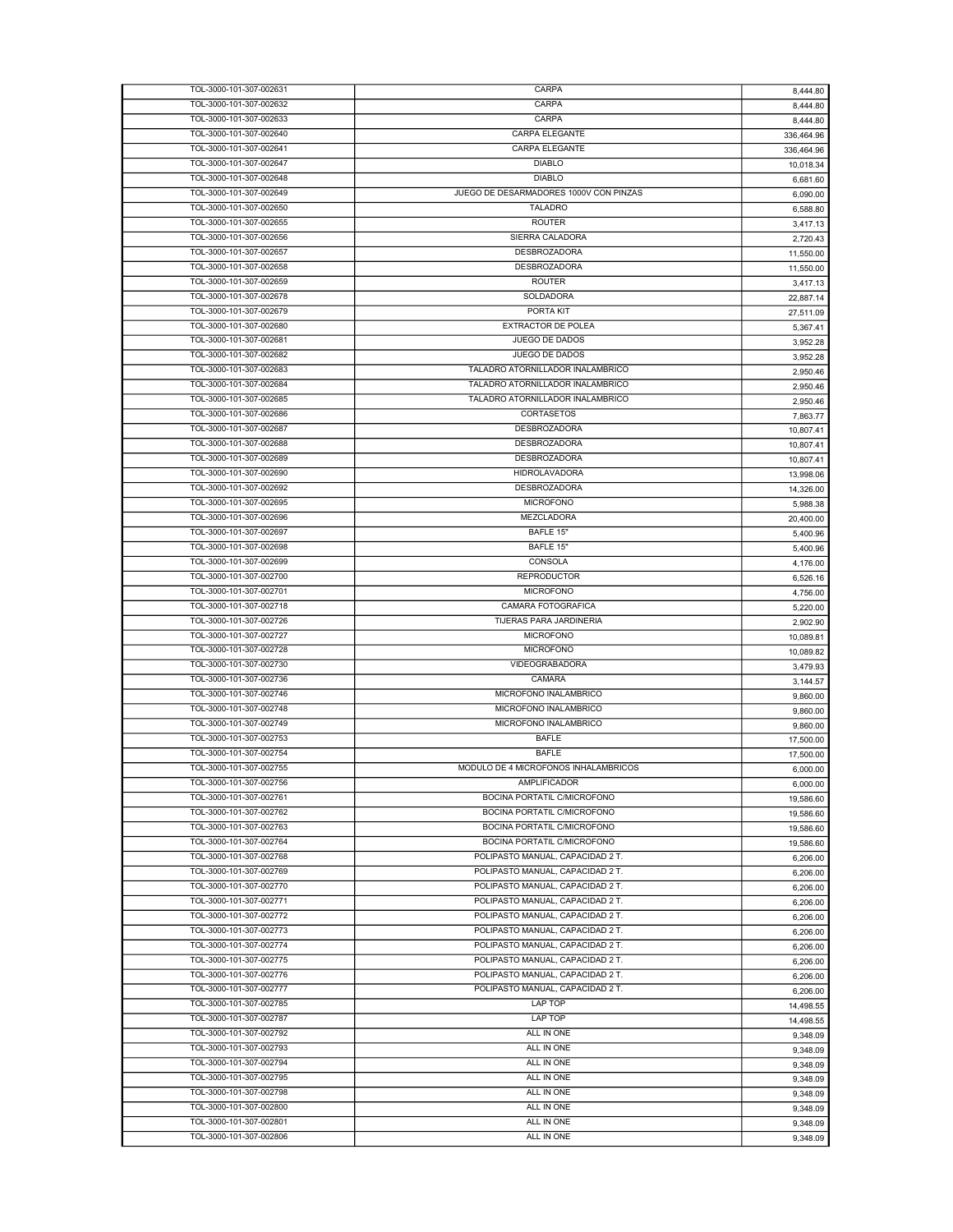| TOL-3000-101-307-002808                            | ALL IN ONE                          | 9,348.09             |
|----------------------------------------------------|-------------------------------------|----------------------|
| TOL-3000-101-307-002811                            | ALL IN ONE                          | 9,348.09             |
| TOL-3000-101-307-002814                            | ALL IN ONE                          | 9,348.09             |
| TOL-3000-101-307-002817                            | ALL IN ONE                          | 9,348.09             |
| TOL-3000-101-307-002819                            | ALL IN ONE                          | 9,348.09             |
| TOL-3000-101-307-002820                            | ALL IN ONE                          | 9,348.09             |
| TOL-3000-101-307-002821                            | ALL IN ONE                          | 9,348.09             |
| TOL-3000-101-307-002824                            | ALL IN ONE                          | 9,348.09             |
| TOL-3000-101-307-002827                            | ALL IN ONE                          | 9,348.09             |
| TOL-3000-101-307-002833                            | ALL IN ONE                          | 9,348.09             |
| TOL-3000-101-307-002834                            | ALL IN ONE                          | 9,348.09             |
| TOL-3000-101-307-002835                            | ALL IN ONE                          | 9,348.09             |
| TOL-3000-101-307-002836                            | ALL IN ONE                          | 9,348.09             |
| TOL-3000-101-307-002837                            | ALL IN ONE                          | 9,348.09             |
| TOL-3000-101-307-002839                            | ALL IN ONE                          | 9,348.09             |
| TOL-3000-101-307-002842                            | ALL IN ONE                          | 9,348.09             |
| TOL-3000-101-307-002844                            | COMPUTADORA ALL IN ONE              | 9,348.09             |
| TOL-3000-101-307-002845                            | ALL IN ONE                          | 9,348.09             |
| TOL-3000-101-307-002848                            | ALL IN ONE                          | 9,348.09             |
| TOL-3000-101-307-002889                            | CAJA SECA                           | 145,499.96           |
| TOL-3000-101-307-002891                            | CAMIÓN                              | 1.163.267.72         |
| TOL-3000-101-307-002898                            | MULTIMETRO DIGITAL                  | 10,800.00            |
| TOL-3000-101-307-002899                            | DOMO ELITE                          | 98,710.20            |
| TOL-3000-101-307-002900                            | <b>DOMO ELITE</b>                   | 152,650.20           |
| TOL-3000-101-307-002901                            | <b>GENERADOR DE LUZ</b>             | 22.708.16            |
| TOL-3000-101-307-002902                            | <b>GENERADOR DE LUZ</b>             | 22,708.16            |
| TOL-3000-101-307-002903                            | PROYECTOR DE 3D                     | 9,696.38             |
| TOL-3000-101-307-002904                            | PROYECTOR DE 3D                     | 9,696.38             |
| TOL-3000-101-307-002916                            | CAMARA                              | 3,441.95             |
| TOL-3000-101-307-002951                            | MESA DE TRABAJO DE ACERO INOXIDABLE | 12,565.65            |
| TOL-3000-101-307-002952                            | MESA DE TRABAJO DE ACERO INOXIDABLE | 12,565.65            |
| TOL-3000-101-307-002953                            | MESA DE TRABAJO DE ACERO INOXIDABLE | 12,565.65            |
| TOL-3000-101-307-002954                            | MESA DE TRABAJO DE ACERO INOXIDABLE | 12,565.65            |
| TOL-3000-101-307-002990                            | EQUIPO DE COMPUTO ALL IN ONE        | 9,379.76             |
| TOL-3000-101-308-000034                            | COMPUTADORA                         | 12,305.00            |
| TOL-3000-101-308-000037                            | COMPUTADORA                         | 4,972.92             |
| TOL-3000-101-308-000069                            | COMPUTADORA                         | 4,972.92             |
| TOL-3000-101-308-000203                            | <b>COMPUTADORA</b>                  | 6,090.00             |
| TOL-3000-101-308-000231                            | <b>ESCANER</b>                      |                      |
| TOL-3000-101-308-000257                            | PROYECTOR                           | 4,602.30<br>6,274.61 |
| TOL-3000-101-308-000261                            | <b>IMPRESORA</b>                    | 3,601.96             |
| TOL-3000-101-308-000267                            | COMPUTADORA                         |                      |
| TOL-3000-101-308-000296                            | COMPUTADORA                         | 9,378.60             |
| TOL-3000-101-308-000324                            | <b>COMPUTADORA</b>                  | 9,378.60             |
| TOL-3000-101-308-000354                            | <b>COMPUTADORA</b>                  | 9,752.61             |
| TOL-3000-101-308-000355                            | <b>COMPUTADORA</b>                  | 8,057.26             |
| TOL-3000-101-308-000393                            | COMPUTADORA                         | 8.057.27             |
| TOL-3000-101-308-000394                            | <b>COMPUTADORA</b>                  | 9,156.57             |
|                                                    |                                     | 9,156.58             |
| TOL-3000-101-308-000395                            | <b>COMPUTADORA</b>                  | 9,156.58             |
| TOL-3000-101-308-000413                            | <b>COMPUTADORA</b>                  | 8,023.72             |
| TOL-3000-101-308-000476<br>TOL-3000-101-308-000478 | <b>ARCHIVERO</b>                    | 7,448.36             |
| TOL-3000-101-308-000621                            | <b>ESCRITORIO</b>                   | 3,643.20             |
|                                                    | LIBRERO                             | 3,074.00             |
| TOL-3000-101-308-000622                            | LOCKER                              | 3,097.20             |
| TOL-3000-101-308-000634                            | <b>LIBRERO</b>                      | 2,838.52             |
| TOL-3000-101-308-000662                            | PANTALLA                            | 8,840.00             |
| TOL-3000-101-308-000663                            | <b>ESCRITORIO</b>                   | 7,224.48             |
| TOL-3000-101-308-000702                            | <b>LIBRERO</b>                      | 11,662.64            |
| TOL-3000-101-308-000724                            | <b>COMPUTADORA</b>                  | 21,770.00            |
| TOL-3000-101-308-000725                            | COMPUTADORA                         | 21,770.00            |
| TOL-3000-101-308-000759                            | <b>ESCRITORIO</b>                   | 3,154.45             |
| TOL-3000-101-308-000798                            | <b>ESCRITORIO</b>                   | 4,909.70             |
| TOL-3000-101-308-000799                            | <b>ESCRITORIO</b>                   | 4,909.70             |
| TOL-3000-101-308-000800                            | <b>ESCRITORIO</b>                   | 4,909.70             |
| TOL-3000-101-308-000906                            | ARCHIVERO                           | 4,224.72             |
| TOL-3000-101-308-000942                            | <b>ESCRITORIO</b>                   | 4,640.00             |
| TOL-3000-101-308-000988                            | SILLA SECRETARIAL                   | 2,633.20             |
| TOL-3000-101-308-000994                            | MODULO DE RECEPCION                 | 6,757.00             |
| TOL-3000-101-308-000995                            | CREDENZA                            | 4,785.00             |
| TOL-3000-101-308-001020                            | <b>ARCHIVERO</b>                    | 4,060.00             |
| TOL-3000-101-308-001021                            | LIBRERO                             | 7,705.88             |
| TOL-3000-101-308-001054                            | SILLA EJECUTIVA                     | 4,358.99             |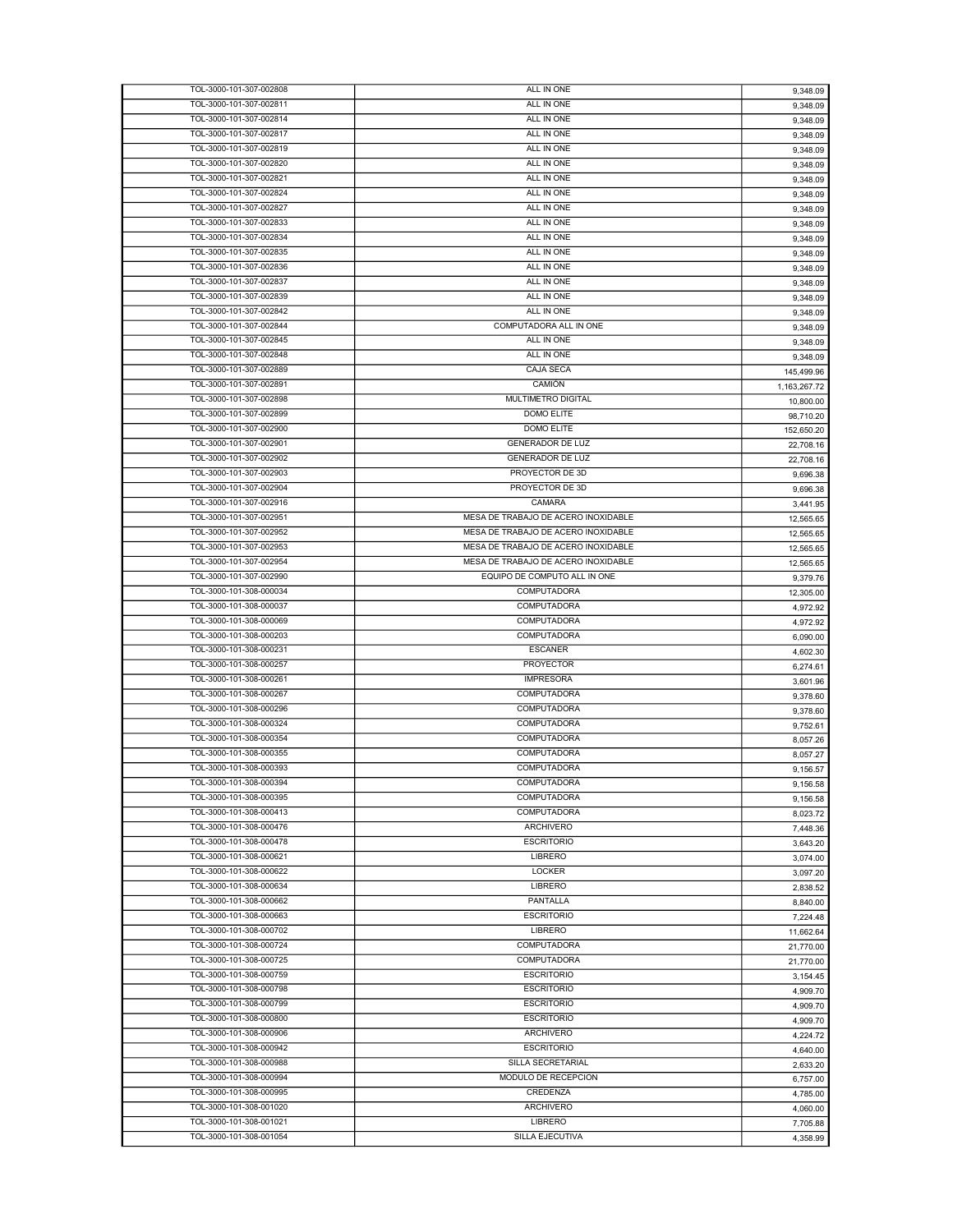| TOL-3000-101-308-001063                            | PORTA MENU                        | 2,700.48               |
|----------------------------------------------------|-----------------------------------|------------------------|
| TOL-3000-101-308-001071                            | <b>ARCHIVERO</b>                  | 6.195.56               |
| TOL-3000-101-308-001118                            | ANAQUEL                           | 4,036.80               |
| TOL-3000-101-308-001120                            | CONJUNTO SECRETARIAL              | 3,451.00               |
| TOL-3000-101-308-001188                            | <b>ESTANTE</b>                    | 3,298.89               |
| TOL-3000-101-308-001192                            | SILLA SECRETARIAL                 | 2,974.99               |
| TOL-3000-101-308-001193                            | SILLA SECRETARIAL                 | 2,974.99               |
| TOL-3000-101-308-001277                            | <b>ARCHIVERO</b>                  | 7,512.45               |
| TOL-3000-101-308-001328                            | MESA JARDIN DE NIÑOS              | 3,734.71               |
| TOL-3000-101-308-001364                            | ENGARGOLADORA                     | 3,468.40               |
| TOL-3000-101-308-001380                            | <b>PROYECTOR</b>                  | 30,017.65              |
| TOL-3000-101-308-001383                            | <b>ARCHIVERO</b>                  | 8,321.86               |
| TOL-3000-101-308-001399                            | <b>REFRIGERADOR</b>               |                        |
| TOL-3000-101-308-001411                            | <b>MESA</b>                       | 18,744.07              |
|                                                    |                                   | 2,832.72               |
| TOL-3000-101-308-001412                            | <b>CUNA</b>                       | 3,712.00               |
| TOL-3000-101-308-001413                            | <b>CUNA</b>                       | 3,712.00               |
| TOL-3000-101-308-001414                            | <b>CUNA</b>                       | 3,712.00               |
| TOL-3000-101-308-001415                            | <b>CUNA</b>                       | 3,712.00               |
| TOL-3000-101-308-001416                            | MUEBLE PORTA MOCHILAS             | 5,800.00               |
| TOL-3000-101-308-001417                            | MUEBLE GUARDA MATERIAL            | 7,516.80               |
| TOL-3000-101-308-001418                            | MUEBLE GUARDA MATERIAL            | 7,516.80               |
| TOL-3000-101-308-001419                            | MUEBLE GUARDA MATERIAL            | 7,516.80               |
| TOL-3000-101-308-001420                            | LIBRERO                           | 5,800.00               |
| TOL-3000-101-308-001421                            | MUEBLE PARA TV                    | 3,480.00               |
| TOL-3000-101-308-001422                            | MESA JARDIN DE NIÑOS              | 2,832.72               |
| TOL-3000-101-308-001423                            | MESA JARDIN DE NIÑOS              | 2.832.72               |
| TOL-3000-101-308-001424                            | MESA JARDIN DE NIÑOS              |                        |
| TOL-3000-101-308-001425                            | MESA JARDIN DE NIÑOS              | 2,832.72               |
|                                                    |                                   | 2,832.72               |
| TOL-3000-101-308-001426                            | MUEBLE GUARDA MATERIAL            | 7,294.08               |
| TOL-3000-101-308-001436                            | TANQUE ESTACIONARIO               | 6,728.00               |
| TOL-3000-101-308-001438                            | COLCHONETA                        | 2,760.80               |
| TOL-3000-101-308-001439                            | <b>COLCHONETA</b>                 | 2,760.80               |
| TOL-3000-101-308-001440                            | COLCHONETA                        | 2,760.80               |
| TOL-3000-101-308-001441                            | COLCHONETA                        | 2,760.80               |
| TOL-3000-101-308-001442                            | COLCHONETA                        | 2,760.80               |
| TOL-3000-101-308-001443                            | COLCHONETA                        | 2,760.80               |
|                                                    |                                   |                        |
| TOL-3000-101-308-001613                            | BEBÉ                              |                        |
|                                                    |                                   | 30,221.50              |
| TOL-3000-101-308-001614                            | BEBÉ                              | 30,221.50              |
| TOL-3000-101-308-001615                            | BEBÉ                              | 30,221.50              |
| TOL-3000-101-308-001616                            | BEBÉ                              | 30,221.50              |
| TOL-3000-101-308-001617                            | BEBÉ                              | 30,221.51              |
| TOL-3000-101-308-001618                            | BEBÉ                              | 56,260.00              |
| TOL-3000-101-308-001619                            | CHALECO                           | 39,358.80              |
| TOL-3000-101-308-001620                            | <b>LENTES (GOGLES)</b>            | 10,820.91              |
| TOL-3000-101-308-001621                            | LENTES (GOGLES)                   | 10,820.91              |
| TOL-3000-101-308-001623                            | CAMBIADOR DE PAÑAL                | 5,101.58               |
| TOL-3000-101-308-001630                            | MUÑECOS SEXUADOS                  | 4,877.80               |
| TOL-3000-101-308-001637                            | BEBÉ                              | 56,260.00              |
| TOL-3000-101-308-001638                            | BEBÉ                              | 56,260.00              |
| TOL-3000-101-308-001639                            | BEBÉ                              |                        |
| TOL-3000-101-308-001640                            | BEBÉ                              | 56,260.00<br>56.260.00 |
| TOL-3000-101-308-001641                            | BEBÉ                              |                        |
|                                                    |                                   | 30,221.50              |
| TOL-3000-101-308-001642                            | BEBÉ                              | 30,221.50              |
| TOL-3000-101-308-001643                            | BEBÉ                              | 30,221.50              |
| TOL-3000-101-308-001644                            | CHALECO SIMULADOR DE EMBARAZO     | 43,294.68              |
| TOL-3000-101-308-001645                            | CHALECO SIMULADOR DE EMBARAZO     | 43,294.68              |
| TOL-3000-101-308-001646                            | CHALECO SIMULADOR DE EMBARAZO     | 43,294.68              |
| TOL-3000-101-308-001647                            | LENTES (GOGLES)                   | 11,902.53              |
| TOL-3000-101-308-001648                            | LENTES (GOGLES)                   | 11,902.53              |
| TOL-3000-101-308-001649                            | LENTES (GOGLES)                   | 11,902.53              |
| TOL-3000-101-308-001650                            | LENTES (GOGLES)                   | 11,902.53              |
| TOL-3000-101-308-001651                            | MALETA DE TRASLADO                | 21,618.62              |
| TOL-3000-101-308-001652                            | MALETA DE TRASLADO                | 21,618.62              |
| TOL-3000-101-308-001653                            | MALETA DE TRASLADO                |                        |
| TOL-3000-101-308-001654                            | MALETA DE TRASLADO                | 21,618.62              |
|                                                    |                                   | 21,618.62              |
| TOL-3000-101-308-001685                            | RECIPIENTE DE BASURA              | 2,900.00               |
| TOL-3000-101-308-002293                            | <b>AUTOMOVIL</b>                  | 78,000.00              |
| TOL-3000-101-308-002316                            | <b>AUTOMOVIL</b>                  | 135,100.00             |
| TOL-3000-101-308-002340                            | <b>LOCKER</b>                     | 3,962.56               |
| TOL-3000-101-308-002343                            | <b>LOCKER</b>                     | 3,097.20               |
| TOL-3000-101-308-002356<br>TOL-3000-101-308-002358 | <b>ALACENA</b><br><b>ESCALERA</b> | 5,220.00               |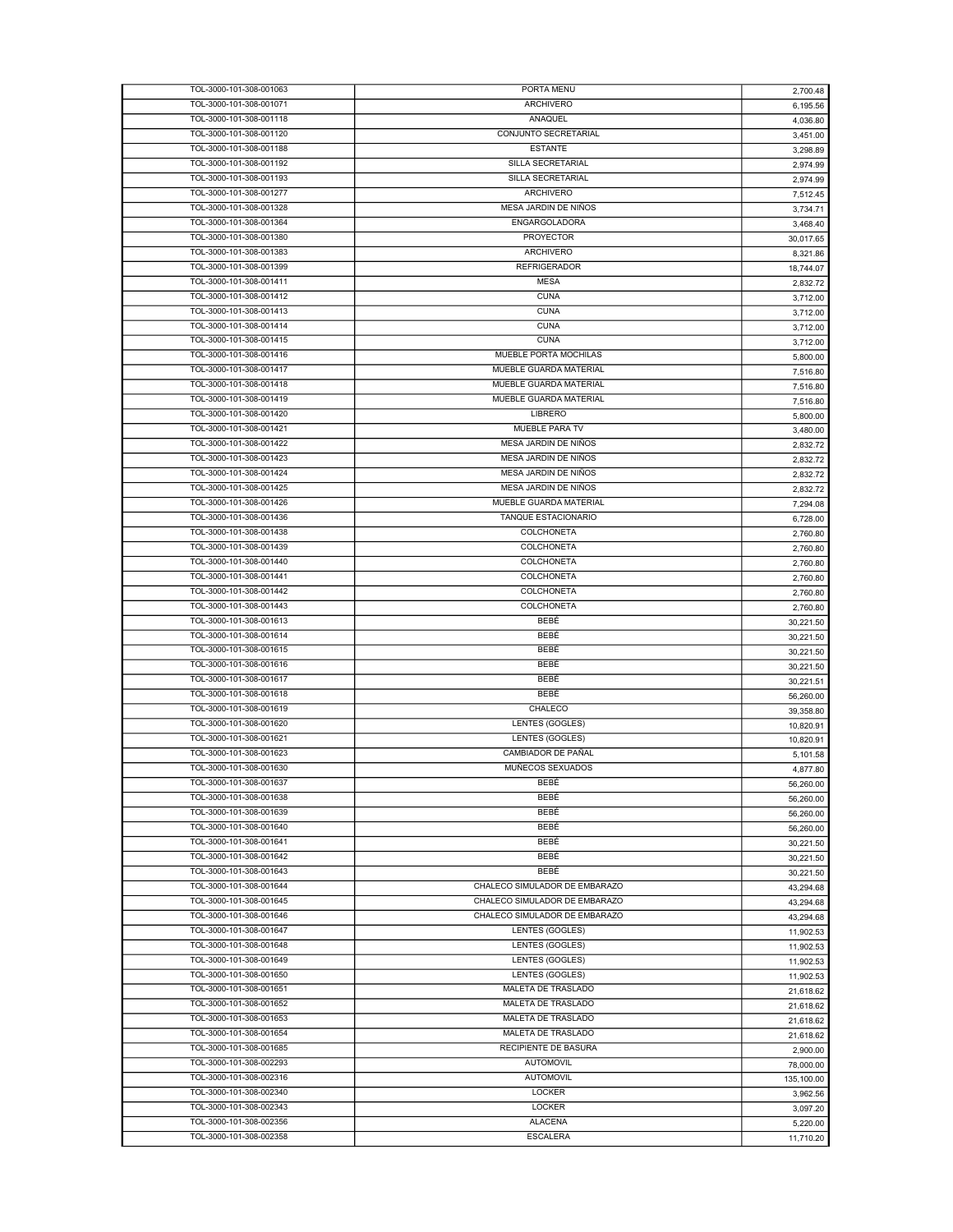| TOL-3000-101-308-002359 | PARRILLA                                         | 6,786.00   |
|-------------------------|--------------------------------------------------|------------|
| TOL-3000-101-308-002360 | PARRILLA                                         | 6,786.00   |
| TOL-3000-101-308-002361 | PARRILLA                                         | 6,786.00   |
| TOL-3000-101-308-002362 | PARRILLA                                         | 6,786.00   |
| TOL-3000-101-308-002363 | <b>ALACENA</b>                                   | 4,060.00   |
| TOL-3000-101-308-002395 | <b>MOTOBOMBA</b>                                 | 2,598.50   |
| TOL-3000-101-308-002397 | ENERGIZADOR CON 1 BATERIA DE RESPALDO Y 1 SIRENA |            |
| TOL-3000-101-308-002404 | CAMPANA                                          | 5,581.92   |
|                         |                                                  | 4,988.00   |
| TOL-3000-101-308-002405 | <b>HORNO</b>                                     | 14,848.00  |
| TOL-3000-101-308-002702 | <b>PROYECTOR</b>                                 | 6,450.01   |
| TOL-3000-101-308-002744 | <b>BAFLE AMPLIFICADO</b>                         | 6,901.83   |
| TOL-3000-101-308-002781 | LAP TOP                                          | 14,498.55  |
| TOL-3000-101-308-002783 | LAP TOP                                          | 14.498.55  |
| TOL-3000-101-308-002784 | <b>LAP TOP</b>                                   | 14,498.55  |
| TOL-3000-101-308-002788 | LAP TOP                                          | 14,498.55  |
| TOL-3000-101-308-002789 | LAP TOP                                          | 14,498.55  |
| TOL-3000-101-308-002802 | ALL IN ONE                                       | 9,348.09   |
| TOL-3000-101-308-002822 | ALL IN ONE                                       |            |
| TOL-3000-101-308-002826 | ALL IN ONE                                       | 9,348.09   |
|                         |                                                  | 9,348.09   |
| TOL-3000-101-308-002857 | MULTIFUNCIONAL                                   | 7,437.05   |
| TOL-3000-101-308-002858 | MULTIFUNCIONAL                                   | 7.437.05   |
| TOL-3000-101-308-002859 | <b>MULTIFUNCIONAL</b>                            | 7.437.05   |
| TOL-3000-101-308-002883 | <b>VEHÍCULO MARCH</b>                            | 167,518.80 |
| TOL-3000-101-308-002914 | DESARROLLO EMBRIONARIO                           | 20,508.80  |
| TOL-3000-101-308-002955 | MODULO EJECUTIVO                                 | 15,130.05  |
| TOL-3000-101-308-002957 | MODULO SEMI EJECUTIVO                            | 10,039.53  |
| TOL-3000-101-309-000016 | COMPUTADORA                                      | 4,972.92   |
| TOL-3000-101-309-000116 | COMPUTADORA                                      | 6,090.00   |
| TOL-3000-101-309-000175 | COMPUTADORA                                      |            |
|                         | COMPUTADORA                                      | 4,972.92   |
| TOL-3000-101-309-000189 |                                                  | 4,972.92   |
| TOL-3000-101-309-000190 | <b>COMPUTADORA</b>                               | 8,744.72   |
| TOL-3000-101-309-000191 | MESA DE COMPUTADORA                              | 3,609.92   |
| TOL-3000-101-309-000192 | COMPUTADORA                                      | 8,744.71   |
| TOL-3000-101-309-000193 | COMPUTADORA                                      | 4,972.92   |
| TOL-3000-101-309-000194 | COMPUTADORA                                      | 9,660.00   |
| TOL-3000-101-309-000195 | <b>IMPRESORA</b>                                 | 3,245.68   |
| TOL-3000-101-309-000196 | MESA DE COMPUTADORA                              | 3,609.92   |
| TOL-3000-101-309-000197 | COMPUTADORA                                      | 4,972.92   |
| TOL-3000-101-309-000198 | CARRO                                            |            |
| TOL-3000-101-309-000204 | COMPUTADORA                                      | 3,016.00   |
|                         |                                                  | 4,972.92   |
| TOL-3000-101-309-000259 | <b>IMPRESORA</b>                                 | 3,601.96   |
| TOL-3000-101-309-000276 | <b>IMPRESORA</b>                                 | 4,469.12   |
| TOL-3000-101-309-000277 | <b>COMPUTADORA</b>                               | 9,295.00   |
| TOL-3000-101-309-000278 | <b>COMPUTADORA</b>                               | 9,295.00   |
| TOL-3000-101-309-000308 | <b>IMPRESORA</b>                                 | 4,440.49   |
| TOL-3000-101-309-000314 | <b>IMPRESORA</b>                                 | 4,025.20   |
| TOL-3000-101-309-000317 | COMPUTADORA                                      | 9,294.25   |
| TOL-3000-101-309-000318 | COMPUTADORA                                      | 9,294.26   |
| TOL-3000-101-309-000321 | COMPUTADORA                                      |            |
| TOL-3000-101-309-000322 | <b>IMPRESORA</b>                                 | 8,619.96   |
| TOL-3000-101-309-000412 | <b>IMPRESORA</b>                                 | 3,098.36   |
|                         |                                                  | 6,660.72   |
| TOL-3000-101-309-000461 | RELOJ CHECADOR                                   | 3,849.36   |
| TOL-3000-101-309-000544 | <b>ESCRITORIO</b>                                | 5,185.20   |
| TOL-3000-101-309-000805 | <b>ESCRITORIO</b>                                | 5,185.20   |
| TOL-3000-101-309-000809 | NICHO PARA BANDERA                               | 3,809.95   |
| TOL-3000-101-309-000810 | <b>ESCRITORIO</b>                                | 2,800.00   |
| TOL-3000-101-309-000811 | <b>ESCRITORIO</b>                                | 2,800.00   |
| TOL-3000-101-309-000812 | <b>ESCRITORIO</b>                                | 12,640.52  |
| TOL-3000-101-309-000813 | CREDENZA                                         | 10,184.80  |
| TOL-3000-101-309-000814 | LOCKER                                           |            |
| TOL-3000-101-309-000815 | LOCKER                                           | 3,962.56   |
|                         |                                                  | 3,962.56   |
| TOL-3000-101-309-000816 | SILLON SEMIEJECUTIVO                             | 2,630.88   |
| TOL-3000-101-309-000817 | <b>LIBRERO</b>                                   | 3,010.20   |
| TOL-3000-101-309-000818 | LIBRERO                                          | 3,010.20   |
| TOL-3000-101-309-000819 | <b>BANCA</b>                                     | 3,043.84   |
| TOL-3000-101-309-000820 | <b>MESA</b>                                      | 3,796.00   |
| TOL-3000-101-309-000821 | COMPUTADORA                                      | 21,770.00  |
| TOL-3000-101-309-000822 | <b>ARCHIVERO</b>                                 | 7,616.56   |
| TOL-3000-101-309-000823 | <b>ARCHIVERO</b>                                 | 7,616.56   |
| TOL-3000-101-309-000824 | <b>ESCRITORIO</b>                                | 3,154.45   |
| TOL-3000-101-309-000825 | <b>ARCHIVERO</b>                                 |            |
| TOL-3000-101-309-000826 | <b>GABINETE</b>                                  | 7,656.00   |
|                         |                                                  | 11,020.00  |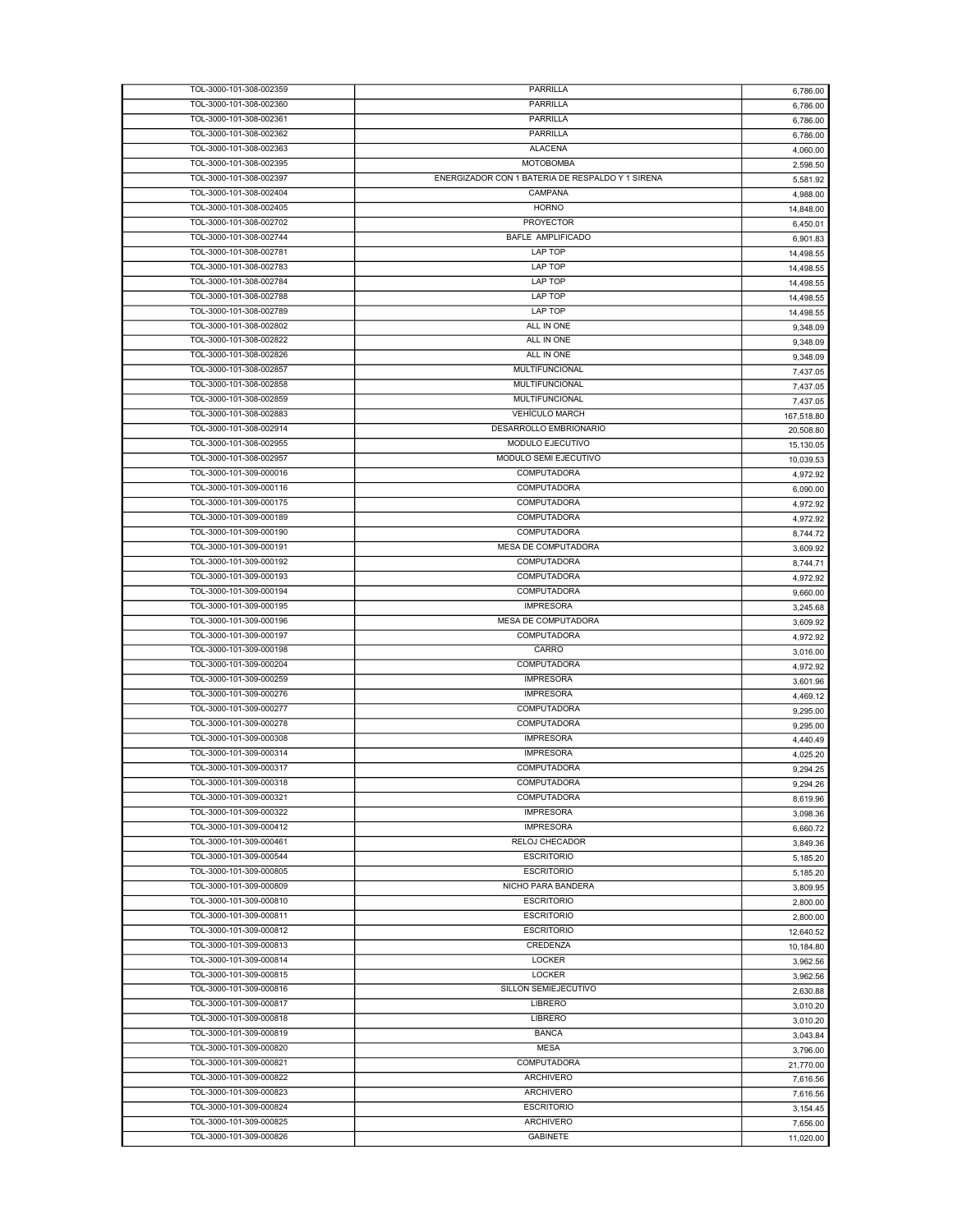| TOL-3000-101-309-000827 | SILLON SEMIEJECUTIVO    | 2,630.88  |
|-------------------------|-------------------------|-----------|
| TOL-3000-101-309-000828 | <b>ESCRITORIO</b>       | 3,480.00  |
| TOL-3000-101-309-000829 | <b>ARCHIVERO</b>        | 9,168.64  |
| TOL-3000-101-309-000830 | <b>ARCHIVERO</b>        | 5,000.76  |
| TOL-3000-101-309-000831 | MUEBLE PARA TV          | 6,496.00  |
| TOL-3000-101-309-000832 | <b>LIBRERO</b>          | 6,359.12  |
| TOL-3000-101-309-000833 | <b>LIBRERO</b>          |           |
|                         |                         | 3,010.20  |
| TOL-3000-101-309-000834 | <b>LIBRERO</b>          | 2,838.52  |
| TOL-3000-101-309-000835 | <b>LIBRERO</b>          | 8,120.00  |
| TOL-3000-101-309-000836 | LIBRERO                 | 8,120.00  |
| TOL-3000-101-309-000837 | COMPUTADORA             | 21,770.00 |
| TOL-3000-101-309-000839 | <b>ESCRITORIO</b>       | 3,685.32  |
| TOL-3000-101-309-000840 | <b>ESCRITORIO</b>       | 3,685.32  |
| TOL-3000-101-309-000841 | <b>ESCRITORIO</b>       | 7,370.64  |
| TOL-3000-101-309-000842 | <b>ESCRITORIO</b>       | 3,685.32  |
| TOL-3000-101-309-000843 | <b>ARCHIVERO</b>        | 3,294.40  |
| TOL-3000-101-309-000844 | <b>ARCHIVERO</b>        | 3,294.40  |
| TOL-3000-101-309-000845 | <b>ARCHIVERO</b>        |           |
|                         |                         | 3,294.40  |
| TOL-3000-101-309-000846 | <b>ARCHIVERO</b>        | 3,294.40  |
| TOL-3000-101-309-000847 | <b>ARCHIVERO</b>        | 3,294.40  |
| TOL-3000-101-309-000848 | <b>ARCHIVERO</b>        | 3,294.40  |
| TOL-3000-101-309-000849 | <b>ESTANTE</b>          | 7,456.48  |
| TOL-3000-101-309-000850 | <b>GABINETE</b>         | 3,074.00  |
| TOL-3000-101-309-000852 | COMPUTADORA             | 21,770.00 |
| TOL-3000-101-309-000853 | <b>COMPUTADORA</b>      | 21,770.00 |
| TOL-3000-101-309-000854 | CONJUNTO SECRETARIAL    | 6,380.00  |
| TOL-3000-101-309-000855 | <b>ESCRITORIO</b>       | 5,185.20  |
| TOL-3000-101-309-000856 | <b>ESCRITORIO</b>       |           |
|                         | <b>ESCRITORIO</b>       | 5,185.20  |
| TOL-3000-101-309-000857 |                         | 5,185.20  |
| TOL-3000-101-309-000858 | <b>ARCHIVERO</b>        | 3,946.32  |
| TOL-3000-101-309-000859 | <b>ARCHIVERO</b>        | 7,616.56  |
| TOL-3000-101-309-000860 | <b>BANCA</b>            | 5,788.40  |
| TOL-3000-101-309-000861 | <b>LIBRERO</b>          | 4,164.40  |
| TOL-3000-101-309-000862 | <b>BANCA</b>            | 2,589.12  |
| TOL-3000-101-309-000863 | <b>BANCA</b>            | 2,589.12  |
| TOL-3000-101-309-000865 | <b>LOCKER</b>           | 3,962.56  |
| TOL-3000-101-309-000866 | <b>ESCRITORIO</b>       | 4,909.12  |
| TOL-3000-101-309-000867 | <b>ESCRITORIO</b>       | 4,909.12  |
| TOL-3000-101-309-000869 | <b>ESCRITORIO</b>       |           |
|                         |                         | 4,909.12  |
| TOL-3000-101-309-000870 | <b>GABINETE</b>         | 6,141.62  |
| TOL-3000-101-309-000871 | <b>GABINETE</b>         | 6,141.62  |
| TOL-3000-101-309-000872 | <b>GABINETE</b>         | 6,141.62  |
| TOL-3000-101-309-000873 | <b>GABINETE</b>         | 6,141.62  |
| TOL-3000-101-309-000874 | CASILLERO               | 2,604.20  |
| TOL-3000-101-309-000875 | <b>ARCHIVERO</b>        | 5,217.68  |
| TOL-3000-101-309-000876 | <b>ARCHIVERO</b>        | 5,217.68  |
| TOL-3000-101-309-000877 | <b>ARCHIVERO</b>        | 5.217.68  |
| TOL-3000-101-309-000878 | <b>ESCRITORIO</b>       | 4,909.70  |
| TOL-3000-101-309-000879 | <b>ESCRITORIO</b>       |           |
| TOL-3000-101-309-000880 | <b>SILLON EJECUTIVO</b> | 4,909.70  |
|                         |                         | 2,726.00  |
| TOL-3000-101-309-000881 | <b>CREDENZA</b>         | 13,170.64 |
| TOL-3000-101-309-000882 | LIBRERO                 | 2,838.52  |
| TOL-3000-101-309-000883 | <b>COMPUTADORA</b>      | 21,770.00 |
| TOL-3000-101-309-000884 | COMPUTADORA             | 21,770.00 |
| TOL-3000-101-309-000885 | <b>ARCHIVERO</b>        | 2,789.80  |
| TOL-3000-101-309-000886 | <b>ARCHIVERO</b>        | 2,789.80  |
| TOL-3000-101-309-000887 | <b>LIBRERO</b>          | 6,359.12  |
| TOL-3000-101-309-000888 | SILLON SEMIEJECUTIVO    | 3,396.48  |
| TOL-3000-101-309-000889 | <b>SOFA</b>             | 8,027.20  |
| TOL-3000-101-309-000890 | <b>ESCRITORIO</b>       | 7,540.00  |
| TOL-3000-101-309-000891 | LIBRERO                 |           |
|                         |                         | 2,838.52  |
| TOL-3000-101-309-000892 | <b>ARCHIVERO</b>        | 4,224.72  |
| TOL-3000-101-309-000893 | ARCHIVERO               | 4,224.72  |
| TOL-3000-101-309-000894 | <b>ARCHIVERO</b>        | 4,224.72  |
| TOL-3000-101-309-000895 | <b>ARCHIVERO</b>        | 4,224.72  |
| TOL-3000-101-309-000896 | <b>ESCRITORIO</b>       | 3,975.32  |
| TOL-3000-101-309-000897 | <b>ESCRITORIO</b>       | 3,975.32  |
| TOL-3000-101-309-000898 | <b>ESCRITORIO</b>       | 3,975.32  |
| TOL-3000-101-309-000899 | <b>ESCRITORIO</b>       | 3,975.32  |
| TOL-3000-101-309-000900 | <b>ESCRITORIO</b>       | 3,975.32  |
| TOL-3000-101-309-000901 | <b>ESCRITORIO</b>       |           |
| TOL-3000-101-309-000902 | <b>ESCRITORIO</b>       | 3,975.32  |
|                         |                         | 3,975.32  |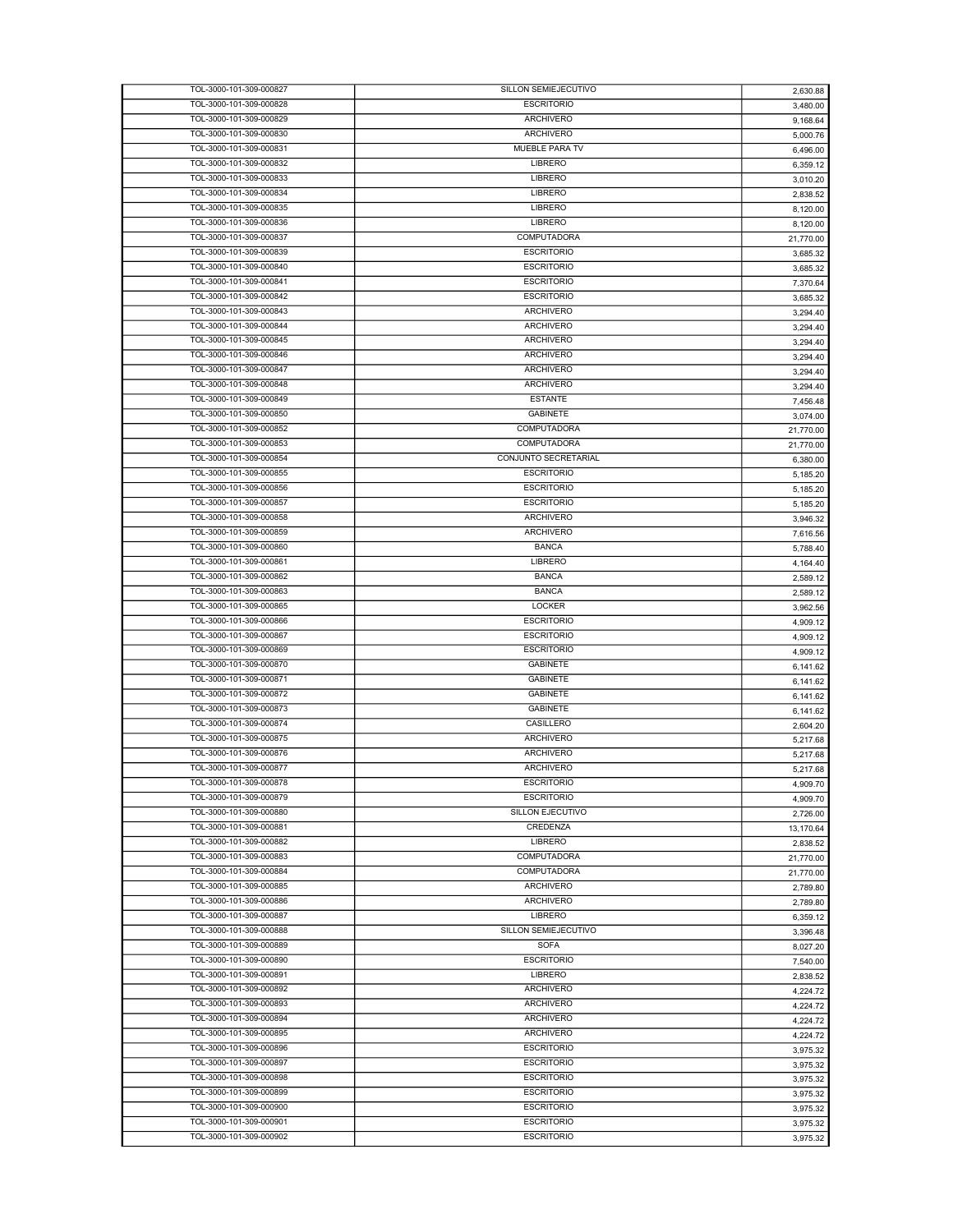| TOL-3000-101-309-000903                            | <b>ESCRITORIO</b>                            | 3,975.32  |
|----------------------------------------------------|----------------------------------------------|-----------|
| TOL-3000-101-309-000904                            | <b>GABINETE</b>                              | 4,972.92  |
| TOL-3000-101-309-000905                            | <b>GABINETE</b>                              | 4,972.92  |
| TOL-3000-101-309-000907                            | <b>ARCHIVERO</b>                             | 4,224.72  |
| TOL-3000-101-309-000908                            | <b>ARCHIVERO</b>                             | 4,224.72  |
| TOL-3000-101-309-000909                            | PANTALLA                                     | 10,672.00 |
| TOL-3000-101-309-000910                            | ANAQUEL                                      | 10,703.09 |
| TOL-3000-101-309-000911                            | ANAQUEL                                      | 10,703.09 |
| TOL-3000-101-309-000912                            | ANAQUEL                                      | 10,703.09 |
| TOL-3000-101-309-000913                            | <b>VITRINA</b>                               | 3,129.77  |
| TOL-3000-101-309-000914                            | COMPUTADORA                                  | 21,770.00 |
| TOL-3000-101-309-000915                            | <b>ARCHIVERO</b>                             | 3,480.00  |
| TOL-3000-101-309-000916                            | <b>COMODA</b>                                | 3,132.00  |
| TOL-3000-101-309-000917                            | <b>LIBRERO</b>                               |           |
| TOL-3000-101-309-000918                            | <b>ARCHIVERO</b>                             | 3,480.00  |
| TOL-3000-101-309-000919                            | <b>ESCRITORIO</b>                            | 3,480.00  |
| TOL-3000-101-309-000920                            | LIBRERO                                      | 4,640.00  |
| TOL-3000-101-309-000921                            | <b>COMODA</b>                                | 3,480.00  |
|                                                    |                                              | 3,132.00  |
| TOL-3000-101-309-000922                            | <b>LIBRERO</b>                               | 2,900.00  |
| TOL-3000-101-309-000924                            | LIBRERO                                      | 4,971.42  |
| TOL-3000-101-309-000925                            | MUEBLE GUARDA MATERIAL                       | 5,162.00  |
| TOL-3000-101-309-000926                            | <b>ESCRITORIO</b>                            | 4,408.00  |
| TOL-3000-101-309-000927                            | <b>VITRINA</b>                               | 4,814.00  |
| TOL-3000-101-309-000928                            | <b>LIBRERO</b>                               | 3,010.20  |
| TOL-3000-101-309-000929                            | <b>TELEVISOR</b>                             | 3,435.05  |
| TOL-3000-101-309-000930                            | LIBRERO                                      | 2,838.52  |
| TOL-3000-101-309-000931                            | MESA DE TRABAJO                              | 3,248.00  |
| TOL-3000-101-309-000932                            | <b>ESCRITORIO</b>                            | 4.640.00  |
| TOL-3000-101-309-000933                            | CREDENZA                                     | 7,774.32  |
| TOL-3000-101-309-000939                            | CONJUNTO SECRETARIAL                         | 7,211.72  |
| TOL-3000-101-309-000940                            | <b>ARCHIVERO</b>                             | 7,448.36  |
| TOL-3000-101-309-000941                            | <b>ARCHIVERO</b>                             | 2,789.80  |
| TOL-3000-101-309-000943                            | <b>ESCRITORIO</b>                            | 4,909.70  |
| TOL-3000-101-309-001062                            | PORTA MENU                                   | 2,700.48  |
| TOL-3000-101-309-001064                            | PORTA MENU                                   | 2,700.48  |
| TOL-3000-101-309-001133                            | PINTARRON                                    | 2,912.32  |
| TOL-3000-101-309-001135                            | <b>MESA</b>                                  | 4,315.60  |
| TOL-3000-101-309-001136                            | <b>MESA</b>                                  | 4,315.60  |
| TOL-3000-101-309-001195                            | ANAQUEL                                      | 4,764.70  |
| TOL-3000-101-309-001196                            | ANAQUEL                                      | 4,764.70  |
| TOL-3000-101-309-001197                            | ANAQUEL                                      | 4,764.70  |
| TOL-3000-101-309-001198                            | ANAQUEL                                      | 4,764.70  |
| TOL-3000-101-309-001225                            | PANTALLA                                     | 15,103.20 |
| TOL-3000-101-309-001233                            | <b>IMPRESORA</b>                             | 4,542.56  |
| TOL-3000-101-309-001240                            | RELOJ CHECADOR                               | 11,376.02 |
| TOL-3000-101-309-001242                            | RELOJ CHECADOR                               | 11,376.02 |
| TOL-3000-101-309-001243                            | RELOJ CHECADOR                               | 11,376.02 |
| TOL-3000-101-309-001245                            | RELOJ CHECADOR                               |           |
| TOL-3000-101-309-001269                            | <b>ARCHIVERO</b>                             | 11,376.03 |
| TOL-3000-101-309-001270                            | <b>MESA PLEGABLE</b>                         | 3,587.08  |
|                                                    |                                              | 3,304.63  |
| TOL-3000-101-309-001271<br>TOL-3000-101-309-001272 | <b>MESA PLEGABLE</b><br><b>MESA PLEGABLE</b> | 3,304.63  |
|                                                    | CONGELADOR                                   | 3,304.63  |
| TOL-3000-101-309-001324                            |                                              | 9,425.00  |
| TOL-3000-101-309-001325                            | MESA JARDIN DE NIÑOS                         | 3,734.74  |
| TOL-3000-101-309-001326                            | MESA JARDIN DE NIÑOS                         | 3,734.74  |
| TOL-3000-101-309-001327                            | MESA JARDIN DE NIÑOS                         | 3,734.73  |
| TOL-3000-101-309-001428                            | JUEGO INFANTIL                               | 27,782.00 |
| TOL-3000-101-309-001452                            | <b>REVISTERO</b>                             | 3,570.48  |
| TOL-3000-101-309-001453                            | <b>CUNA</b>                                  | 3,842.23  |
| TOL-3000-101-309-001454                            | <b>CUNA</b>                                  | 3,842.23  |
| TOL-3000-101-309-001455                            | <b>CUNA</b>                                  | 3,842.23  |
| TOL-3000-101-309-001456                            | <b>CUNA</b>                                  | 3,842.23  |
| TOL-3000-101-309-001457                            | <b>CUNA</b>                                  | 3,842.23  |
| TOL-3000-101-309-001458                            | <b>CUNA</b>                                  | 3,842.23  |
| TOL-3000-101-309-001459                            | <b>CUNA</b>                                  | 3,842.23  |
| TOL-3000-101-309-001460                            | <b>CUNA</b>                                  | 3,842.23  |
| TOL-3000-101-309-001461                            | <b>REVISTERO</b>                             | 3,222.48  |
| TOL-3000-101-309-001462                            | JUEGO INFANTIL                               | 22,118.68 |
|                                                    | JUEGO INFANTIL                               | 23,299.30 |
| TOL-3000-101-309-001463                            |                                              |           |
| TOL-3000-101-309-001464                            | FILTRO RECEPCION                             | 4,842.28  |
| TOL-3000-101-309-001465                            | MESA CAMBIO DE PAÑAL                         | 3,040.13  |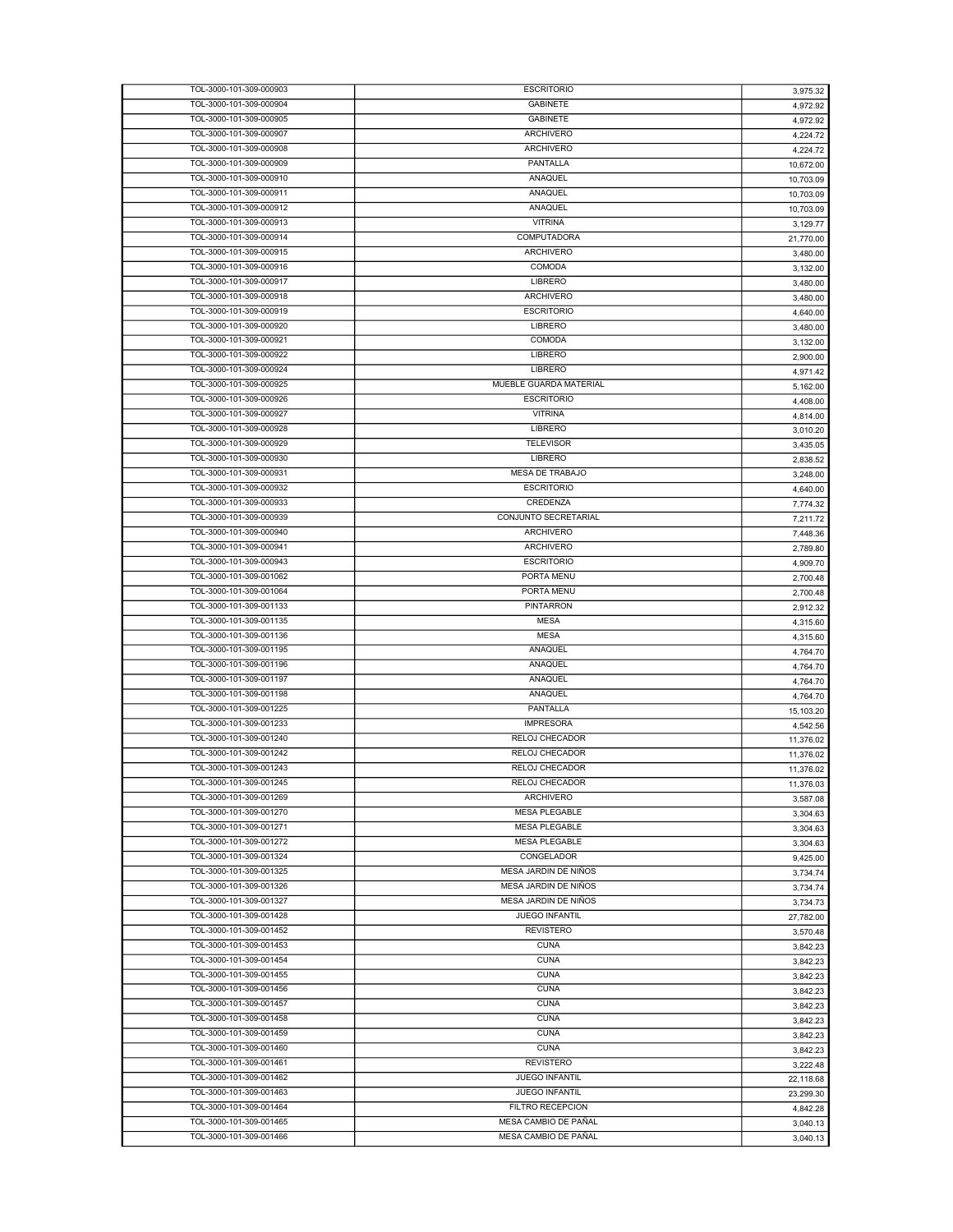| TOL-3000-101-309-001467 | <b>GABINETE</b>        | 6,265.88  |
|-------------------------|------------------------|-----------|
| TOL-3000-101-309-001468 | <b>GABINETE</b>        | 6,265.87  |
| TOL-3000-101-309-001469 | <b>REVISTERO</b>       | 3,383.60  |
| TOL-3000-101-309-001470 | <b>ANAQUEL</b>         | 9,212.46  |
| TOL-3000-101-309-001471 | ANAQUEL                | 9,212.46  |
| TOL-3000-101-309-001472 | <b>TEATRO GUIÑOL</b>   |           |
| TOL-3000-101-309-001474 | <b>VITRINA</b>         | 2,601.65  |
|                         |                        | 3.943.40  |
| TOL-3000-101-309-001475 | ALBERCA DE PELOTAS     | 5.568.00  |
| TOL-3000-101-309-001476 | MESA CAMBIO DE PAÑAL   | 6,867.20  |
| TOL-3000-101-309-001477 | MESA JARDIN DE NIÑOS   | 3,016.00  |
| TOL-3000-101-309-001478 | MUEBLE GUARDA MATERIAL | 6,496.00  |
| TOL-3000-101-309-001479 | MESA JARDIN DE NIÑOS   | 3,016.00  |
| TOL-3000-101-309-001480 | MESA JARDIN DE NIÑOS   | 3,016.00  |
| TOL-3000-101-309-001481 | MESA JARDIN DE NIÑOS   | 3,016.00  |
| TOL-3000-101-309-001482 | JUEGO INFANTIL         |           |
|                         |                        | 27,782.00 |
| TOL-3000-101-309-001483 | MUEBLE GUARDA MOCHILAS | 8,700.00  |
| TOL-3000-101-309-001484 | MUEBLE GUARDA MOCHILAS | 8,700.00  |
| TOL-3000-101-309-001485 | <b>REVISTERO</b>       | 4,860.40  |
| TOL-3000-101-309-001486 | MESA CAMBIO DE PAÑAL   | 6,867.20  |
| TOL-3000-101-309-001487 | MESA CAMBIO DE PAÑAL   | 6,867.20  |
| TOL-3000-101-309-001488 | <b>CUNA</b>            | 3,842.23  |
| TOL-3000-101-309-001489 | <b>CUNA</b>            |           |
| TOL-3000-101-309-001490 | <b>REVISTERO</b>       | 3,842.23  |
|                         |                        | 4,860.40  |
| TOL-3000-101-309-001491 | <b>REVISTERO</b>       | 4,860.40  |
| TOL-3000-101-309-001492 | MUEBLE GUARDA MATERIAL | 3,677.20  |
| TOL-3000-101-309-001493 | MUEBLE GUARDA MATERIAL | 3,677.20  |
| TOL-3000-101-309-001494 | MUEBLE GUARDA MATERIAL | 3,677.20  |
| TOL-3000-101-309-001495 | MUEBLE GUARDA MATERIAL | 3,677.20  |
| TOL-3000-101-309-001496 | MUEBLE GUARDA MATERIAL | 3,677.20  |
| TOL-3000-101-309-001497 | MUEBLE GUARDA MATERIAL | 3,677.20  |
| TOL-3000-101-309-001498 | MUEBLE GUARDA MATERIAL |           |
|                         |                        | 3,677.20  |
| TOL-3000-101-309-001499 | MUEBLE GUARDA MATERIAL | 3,677.20  |
| TOL-3000-101-309-001500 | MUEBLE GUARDA MATERIAL | 3,677.20  |
| TOL-3000-101-309-001501 | MUEBLE GUARDA MATERIAL | 3,677.20  |
| TOL-3000-101-309-001502 | MUEBLE GUARDA MATERIAL | 3,677.20  |
| TOL-3000-101-309-001503 | MUEBLE GUARDA MATERIAL | 3,677.20  |
| TOL-3000-101-309-001504 | MUEBLE GUARDA MOCHILAS | 5,196.80  |
| TOL-3000-101-309-001505 | MUEBLE GUARDA MOCHILAS | 5,196.80  |
| TOL-3000-101-309-001506 | MUEBLE GUARDA MOCHILAS |           |
|                         |                        | 5,196.80  |
| TOL-3000-101-309-001507 | MUEBLE GUARDA MOCHILAS | 5,196.80  |
| TOL-3000-101-309-001508 | MUEBLE GUARDA MOCHILAS | 5,196.80  |
| TOL-3000-101-309-001509 | MUEBLE GUARDA MOCHILAS | 5,196.80  |
| TOL-3000-101-309-001510 | MUEBLE GUARDA MOCHILAS | 5,196.80  |
| TOL-3000-101-309-001511 | MUEBLE GUARDA MOCHILAS | 5,196.80  |
| TOL-3000-101-309-001512 | MUEBLE GUARDA MOCHILAS | 5,196.80  |
| TOL-3000-101-309-001513 | MUEBLE GUARDA MOCHILAS | 5,196.80  |
| TOL-3000-101-309-001514 | <b>JUEGO INFANTIL</b>  | 18,200.20 |
| TOL-3000-101-309-001516 | RESBALADILLA           |           |
| TOL-3000-101-309-001517 |                        | 15,080.00 |
|                         | <b>CUNA</b>            | 3,056.60  |
| TOL-3000-101-309-001518 | <b>CUNA</b>            | 3,056.60  |
| TOL-3000-101-309-001519 | <b>CUNA</b>            | 3,056.60  |
| TOL-3000-101-309-001520 | <b>CUNA</b>            | 3,056.60  |
| TOL-3000-101-309-001521 | <b>CUNA</b>            | 3,056.60  |
| TOL-3000-101-309-001522 | <b>CUNA</b>            | 3,056.60  |
| TOL-3000-101-309-001523 | <b>CUNA</b>            | 3,056.60  |
| TOL-3000-101-309-001524 | <b>CUNA</b>            | 3,056.60  |
| TOL-3000-101-309-001525 | <b>TEATRO GUIÑOL</b>   |           |
|                         |                        | 4,718.88  |
| TOL-3000-101-309-001526 | ALBERCA DE PELOTAS     | 4,582.00  |
| TOL-3000-101-309-001527 | <b>REVISTERO</b>       | 2,934.80  |
| TOL-3000-101-309-001528 | <b>REVISTERO</b>       | 2,934.80  |
| TOL-3000-101-309-001529 | <b>REVISTERO</b>       | 2,934.80  |
| TOL-3000-101-309-001530 | <b>REVISTERO</b>       | 2,934.80  |
| TOL-3000-101-309-001531 | <b>REVISTERO</b>       | 2,934.80  |
| TOL-3000-101-309-001532 | MUEBLE GUARDA MOCHILAS | 6,418.28  |
| TOL-3000-101-309-001533 | MUEBLE GUARDA MOCHILAS |           |
|                         |                        | 6,418.28  |
| TOL-3000-101-309-001534 | MUEBLE GUARDA MOCHILAS | 6,418.28  |
| TOL-3000-101-309-001535 | MUEBLE GUARDA MOCHILAS | 6,418.28  |
| TOL-3000-101-309-001536 | MUEBLE GUARDA MOCHILAS | 6,418.28  |
| TOL-3000-101-309-001537 | MUEBLE GUARDA MOCHILAS | 6,418.28  |
| TOL-3000-101-309-001538 | MUEBLE GUARDA MOCHILAS | 4,541.40  |
| TOL-3000-101-309-001539 | MUEBLE GUARDA MATERIAL | 4,541.40  |
| TOL-3000-101-309-001540 | MUEBLE GUARDA MATERIAL | 4,541.40  |
|                         |                        |           |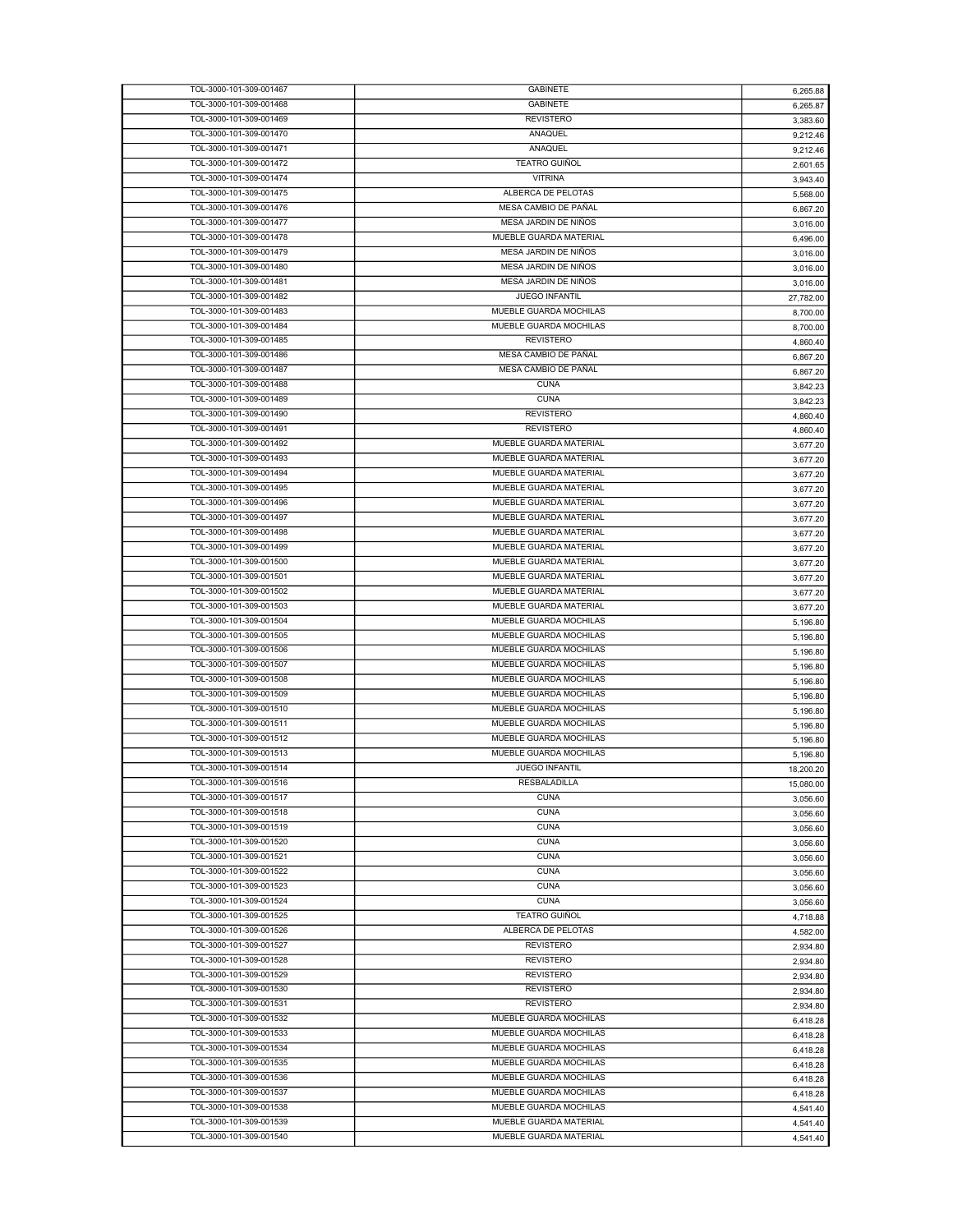| TOL-3000-101-309-001541                            | MUEBLE GUARDA MATERIAL            | 4,541.40  |
|----------------------------------------------------|-----------------------------------|-----------|
| TOL-3000-101-309-001542                            | MUEBLE GUARDA MATERIAL            | 4,541.40  |
| TOL-3000-101-309-001543                            | MUEBLE GUARDA MATERIAL            | 4,541.40  |
| TOL-3000-101-309-001544                            | MUEBLE GUARDA MATERIAL            | 4,541.40  |
| TOL-3000-101-309-001545                            | MUEBLE GUARDA MATERIAL            | 4,541.40  |
| TOL-3000-101-309-001546                            | MUEBLE GUARDA MATERIAL            |           |
| TOL-3000-101-309-001547                            | MUEBLE GUARDA MATERIAL            | 4,541.40  |
|                                                    |                                   | 4,541.40  |
| TOL-3000-101-309-001548                            | MUEBLE GUARDA MATERIAL            | 4,541.40  |
| TOL-3000-101-309-001549                            | MUEBLE GUARDA MATERIAL            | 4,541.40  |
| TOL-3000-101-309-001550                            | MUEBLE GUARDA MATERIAL            | 7,516.80  |
| TOL-3000-101-309-001551                            | ALBERCA DE PELOTAS                | 4,047.24  |
| TOL-3000-101-309-001552                            | <b>CUNA</b>                       | 3,842.23  |
| TOL-3000-101-309-001553                            | <b>CUNA</b>                       | 3,842.23  |
| TOL-3000-101-309-001554                            | MESA CAMBIO DE PAÑAL              | 2,840.84  |
| TOL-3000-101-309-001555                            | MESA CAMBIO DE PAÑAL              |           |
|                                                    |                                   | 2,840.84  |
| TOL-3000-101-309-001556                            | MESA CAMBIO DE PAÑAL              | 2,840.84  |
| TOL-3000-101-309-001557                            | MESA CAMBIO DE PAÑAL              | 2,840.84  |
| TOL-3000-101-309-001558                            | <b>CUNA</b>                       | 3,733.34  |
| TOL-3000-101-309-001559                            | <b>CUNA</b>                       | 3,733.34  |
| TOL-3000-101-309-001560                            | <b>CUNA</b>                       | 3,733.34  |
| TOL-3000-101-309-001561                            | <b>CUNA</b>                       | 3,733.34  |
| TOL-3000-101-309-001562                            | <b>CUNA</b>                       | 3,733.34  |
| TOL-3000-101-309-001563                            | <b>CUNA</b>                       |           |
|                                                    |                                   | 3,733.34  |
| TOL-3000-101-309-001564                            | <b>CUNA</b>                       | 3,733.34  |
| TOL-3000-101-309-001565                            | <b>CUNA</b>                       | 3,733.34  |
| TOL-3000-101-309-001566                            | <b>CUNA</b>                       | 3,733.34  |
| TOL-3000-101-309-001567                            | <b>CUNA</b>                       | 3,733.34  |
| TOL-3000-101-309-001568                            | <b>CUNA</b>                       | 3,733.34  |
| TOL-3000-101-309-001569                            | <b>CUNA</b>                       | 3,733.34  |
| TOL-3000-101-309-001570                            | MESA CAMBIO DE PAÑAL              |           |
| TOL-3000-101-309-001571                            | MESA CAMBIO DE PAÑAL              | 2,895.59  |
|                                                    |                                   | 2,895.59  |
| TOL-3000-101-309-001572                            | MESA CAMBIO DE PAÑAL              | 2,895.59  |
| TOL-3000-101-309-001573                            | MUEBLE GUARDA MOCHILAS            | 7,603.57  |
| TOL-3000-101-309-001574                            | MUEBLE GUARDA MOCHILAS            | 7,603.57  |
| TOL-3000-101-309-001575                            | MUEBLE GUARDA MOCHILAS            | 7,603.57  |
| TOL-3000-101-309-001576                            | MUEBLE GUARDA MOCHILAS            | 7,603.57  |
| TOL-3000-101-309-001577                            | MUEBLE GUARDA MOCHILAS            | 7,603.57  |
| TOL-3000-101-309-001578                            | <b>REVISTERO</b>                  |           |
|                                                    |                                   | 3,222.48  |
| TOL-3000-101-309-001579                            | <b>REVISTERO</b>                  | 3,222.48  |
| TOL-3000-101-309-001580                            | <b>REVISTERO</b>                  | 3,222.48  |
| TOL-3000-101-309-001581                            | <b>REVISTERO</b>                  | 3,222.48  |
| TOL-3000-101-309-001582                            | <b>REVISTERO</b>                  | 3,222.48  |
| TOL-3000-101-309-001583                            | <b>ESCALERA</b>                   | 11,268.24 |
| TOL-3000-101-309-001584                            | <b>RESBALADILLA</b>               | 3,816.40  |
| TOL-3000-101-309-001585                            | TOBOGAN CON RESBALADILLA          | 5,776.80  |
| TOL-3000-101-309-001586                            | MUEBLE GUARDA MOCHILAS            |           |
|                                                    |                                   | 6,496.00  |
| TOL-3000-101-309-001587                            | MUEBLE PORTA MOCHILAS             | 4,582.00  |
| TOL-3000-101-309-001588                            | MUEBLE GUARDA MATERIAL            | 4,582.00  |
| TOL-3000-101-309-001589                            | MUEBLE GUARDA MATERIAL            | 5.162.00  |
| TOL-3000-101-309-001590                            | MUEBLE PORTA MOCHILAS             | 5,162.00  |
| TOL-3000-101-309-001591                            | CHAIS LONGE TUBULAR               | 4,408.00  |
| TOL-3000-101-309-001592                            | MUEBLE PORTA MOCHILAS             | 5,162.00  |
| TOL-3000-101-309-001593                            | MUEBLE PORTA MOCHILAS             | 5,162.00  |
| TOL-3000-101-309-001594                            | MUEBLE GUARDA MATERIAL            |           |
|                                                    | MUEBLE GUARDA MATERIAL            | 5,162.00  |
| TOL-3000-101-309-001595                            |                                   | 5,162.00  |
| TOL-3000-101-309-001596                            | MUEBLE PORTA MOCHILAS             | 5,162.00  |
| TOL-3000-101-309-001597                            | CAMBIADOR DE PAÑAL                | 5,800.00  |
| TOL-3000-101-309-001598                            | <b>BASCULA</b>                    | 5,800.00  |
| TOL-3000-101-309-001599                            | ORGANIZADOR DE PLASTICO           | 3,190.00  |
| TOL-3000-101-309-001600                            | ORGANIZADOR DE PLASTICO           | 3,190.00  |
| TOL-3000-101-309-001622                            | <b>BRINCOLIN</b>                  | 4,048.40  |
| TOL-3000-101-309-001624                            | CORRAL                            |           |
|                                                    |                                   | 20,126.00 |
| TOL-3000-101-309-001753                            | CAMASTRO CLINICO                  | 4,103.20  |
| TOL-3000-101-309-001896                            | RECIPIENTE DE BASURA              | 2,900.00  |
| TOL-3000-101-309-001897                            | <b>RODILLO</b>                    | 2,606.52  |
| TOL-3000-101-309-001898                            | <b>RODILLO</b>                    | 2,606.52  |
| TOL-3000-101-309-001899                            | <b>RODILLO</b>                    | 2,606.52  |
| TOL-3000-101-309-001900                            | <b>RODILLO</b>                    | 2,606.52  |
| TOL-3000-101-309-001901                            | <b>RODILLO</b>                    |           |
| TOL-3000-101-309-001902                            | <b>EXTRACTOR DE JUGOS</b>         | 2,606.52  |
|                                                    |                                   | 4,037.67  |
|                                                    |                                   |           |
| TOL-3000-101-309-001903<br>TOL-3000-101-309-001904 | <b>REFRIGERADOR</b><br>CALENTADOR | 24,360.00 |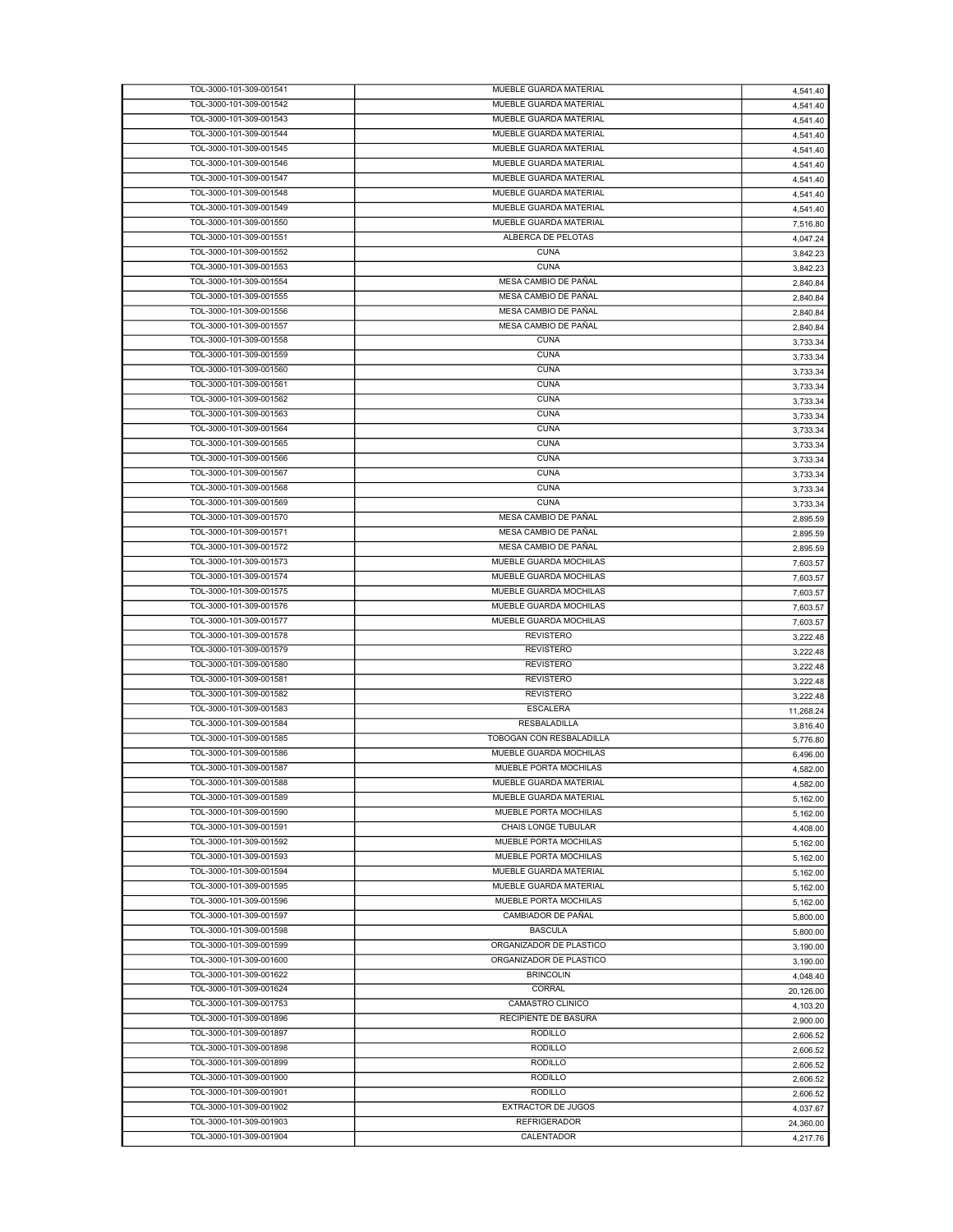| TOL-3000-101-309-002383 | <b>HORNO</b>                       | 16,762.00 |
|-------------------------|------------------------------------|-----------|
| TOL-3000-101-309-002406 | <b>ESTUFA</b>                      | 7,820.00  |
| TOL-3000-101-309-002407 | CAMPANA                            | 6,486.00  |
|                         |                                    |           |
| TOL-3000-101-309-002408 | <b>MESA</b>                        | 7,086.00  |
| TOL-3000-101-309-002409 | RECIPIENTE DE BASURA               | 2,900.00  |
| TOL-3000-101-309-002410 | <b>REFRIGERADOR</b>                | 24,360.00 |
| TOL-3000-101-309-002411 | PARRILLA                           | 6,786.00  |
| TOL-3000-101-309-002412 | <b>PARRILLA</b>                    | 6,786.00  |
| TOL-3000-101-309-002413 | PARRILLA                           |           |
|                         | PARRILLA                           | 6,786.00  |
| TOL-3000-101-309-002414 |                                    | 6,786.00  |
| TOL-3000-101-309-002415 | MUEBLE C/LABAVO Y LLAVE MEZCLADORA | 3,712.00  |
| TOL-3000-101-309-002416 | JUEGO DE TARJA                     | 5,568.00  |
| TOL-3000-101-309-002418 | PARRILLA                           | 6,786.00  |
| TOL-3000-101-309-002419 | PARRILLA                           | 6,786.00  |
| TOL-3000-101-309-002420 | CAMPANA                            |           |
|                         |                                    | 4,988.00  |
| TOL-3000-101-309-002421 | CAMPANA                            | 4,988.00  |
| TOL-3000-101-309-002422 | <b>ESCALERA</b>                    | 3,480.00  |
| TOL-3000-101-309-002423 | FILTRO RECEPCION                   | 3,246.84  |
| TOL-3000-101-309-002424 | <b>RACK</b>                        | 3,615.58  |
| TOL-3000-101-309-002425 | <b>RACK</b>                        |           |
|                         |                                    | 3,615.58  |
| TOL-3000-101-309-002427 | <b>ESCALERA</b>                    | 9,390.20  |
| TOL-3000-101-309-002429 | <b>HORNO</b>                       | 14,264.99 |
| TOL-3000-101-309-002432 | PARRILLA                           | 7,342.80  |
| TOL-3000-101-309-002433 | PARRILLA                           | 7,342.80  |
| TOL-3000-101-309-002434 | <b>LOCKER</b>                      | 3,962.56  |
| TOL-3000-101-309-002435 | CAMPANA                            |           |
|                         |                                    | 4,176.00  |
| TOL-3000-101-309-002436 | CAMPANA                            | 4.176.00  |
| TOL-3000-101-309-002437 | CALENTADOR                         | 3,961.40  |
| TOL-3000-101-309-002438 | <b>TARJA</b>                       | 4,002.00  |
| TOL-3000-101-309-002439 | <b>REFRIGERADOR</b>                | 19,140.00 |
| TOL-3000-101-309-002440 | PARRILLA                           |           |
|                         |                                    | 4,408.00  |
| TOL-3000-101-309-002441 | <b>ESCALERA</b>                    | 13,585.92 |
| TOL-3000-101-309-002442 | PARRILLA                           | 6,786.00  |
| TOL-3000-101-309-002443 | RECIPIENTE DE BASURA               | 2,900.00  |
| TOL-3000-101-309-002444 | CAMPANA                            | 4,988.00  |
| TOL-3000-101-309-002445 | CAMPANA                            | 4,988.00  |
| TOL-3000-101-309-002446 | PARRILLA                           |           |
|                         |                                    | 6,786.00  |
| TOL-3000-101-309-002447 | PARRILLA                           | 6,786.00  |
| TOL-3000-101-309-002448 | PARRILLA                           | 6,786.00  |
| TOL-3000-101-309-002449 | PARRILLA                           | 6,786.00  |
| TOL-3000-101-309-002450 | <b>HORNO</b>                       | 14,848.00 |
| TOL-3000-101-309-002451 | TANQUE ESTACIONARIO                | 3,595.00  |
|                         |                                    |           |
| TOL-3000-101-309-002452 | <b>ALACENA</b>                     | 3,480.00  |
| TOL-3000-101-309-002453 | <b>ESTUFA</b>                      | 4,060.00  |
| TOL-3000-101-309-002454 | <b>ALACENA</b>                     | 2,610.00  |
| TOL-3000-101-309-002455 | <b>ESCALERA</b>                    | 12,870.20 |
| TOL-3000-101-309-002456 | RECIPIENTE DE BASURA               | 2,900.00  |
| TOL-3000-101-309-002457 | LOCKER                             |           |
|                         |                                    | 3,962.56  |
| TOL-3000-101-309-002544 | CONGELADOR                         | 20,735.00 |
| TOL-3000-101-309-002582 | CARPA                              | 4,355.00  |
| TOL-3000-101-309-002583 | CARPA                              | 4,355.00  |
| TOL-3000-101-309-002584 | CARPA                              | 4,355.00  |
| TOL-3000-101-309-002694 | PROYECTOR                          |           |
|                         |                                    | 6,450.01  |
| TOL-3000-101-309-002710 | <b>GRABADORA</b>                   | 3,335.86  |
| TOL-3000-101-309-002724 | EQUIPO DE SONIDO                   | 6,796.44  |
| TOL-3000-101-309-002738 | BAFLE AMPLIFICADO                  | 6,901.82  |
| TOL-3000-101-309-002739 | <b>BAFLE AMPLIFICADO</b>           | 6,901.82  |
| TOL-3000-101-309-002740 | <b>BAFLE AMPLIFICADO</b>           | 6,901.82  |
| TOL-3000-101-309-002741 | BAFLE AMPLIFICADO                  |           |
|                         |                                    | 6,901.83  |
| TOL-3000-101-309-002742 | <b>BAFLE AMPLIFICADO</b>           | 6,901.83  |
| TOL-3000-101-309-002743 | <b>BAFLE AMPLIFICADO</b>           | 6,901.83  |
| TOL-3000-101-309-002767 | <b>REFRIGERADOR</b>                | 30,392.00 |
| TOL-3000-101-309-002778 | <b>REFRIGERADOR</b>                | 30,392.00 |
| TOL-3000-101-309-002810 | ALL IN ONE                         |           |
|                         |                                    | 9,348.09  |
| TOL-3000-101-309-002818 | ALL IN ONE                         | 9,348.09  |
| TOL-3000-101-309-002830 | ALL IN ONE                         | 9,348.09  |
| TOL-3000-101-309-002854 | ALL IN ONE                         | 9,348.09  |
| TOL-3000-101-309-002861 | <b>MULTIFUNCIONAL</b>              | 7,010.75  |
| TOL-3000-101-309-002862 | MULTIFUNCIONAL                     |           |
|                         |                                    | 7,010.75  |
| TOL-3000-101-309-002879 | REFRIGERADOR INDUSTRIAL            | 26,429.44 |
| TOL-3000-101-309-002880 | CONGELADOR HORIZONTAL              | 13,386.40 |
| TOL-3000-101-309-002881 | CONGELADOR HORIZONTAL              | 13,386.40 |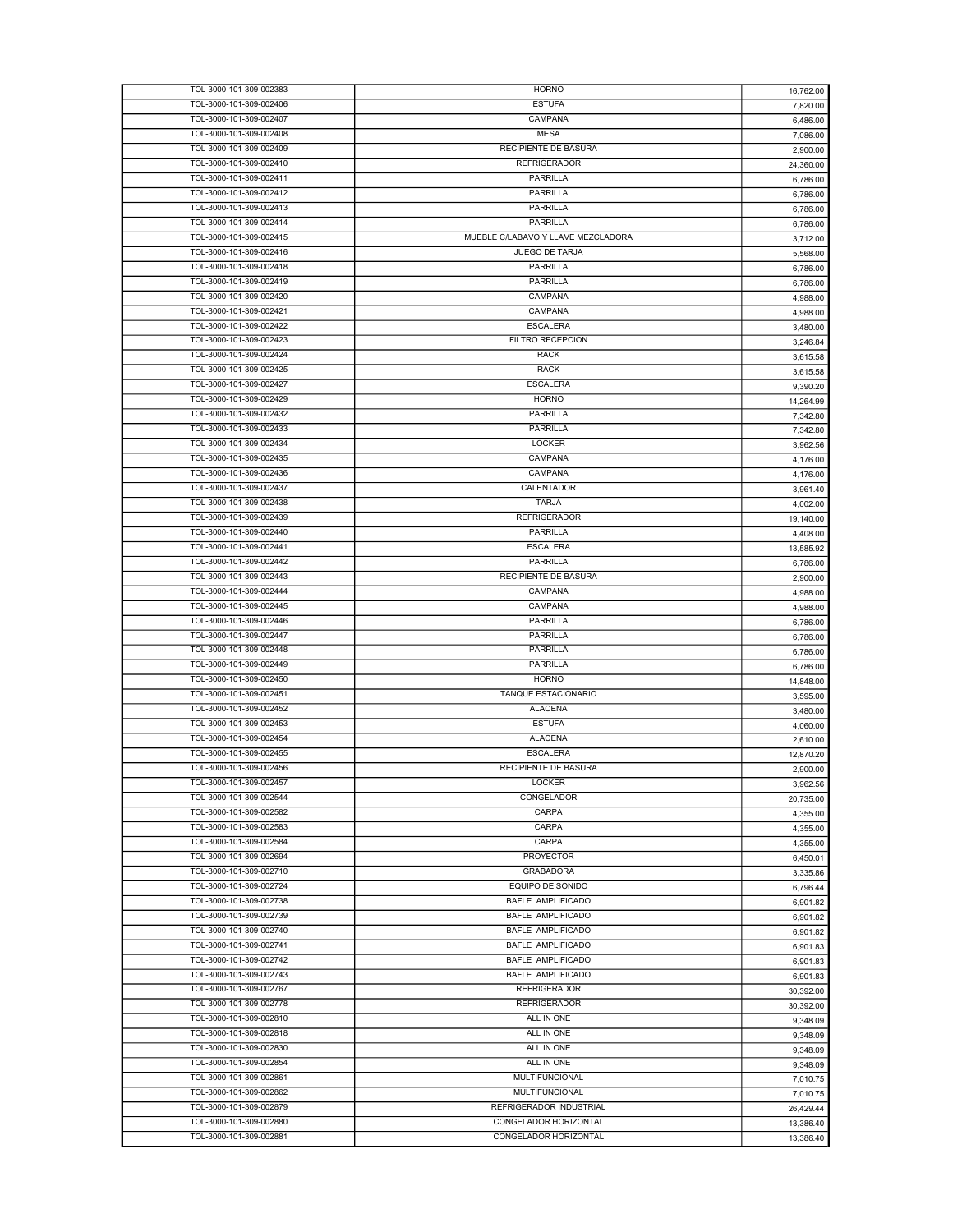| TOL-3000-101-309-002893 | MESA DE TRABAJO DE ACERO INOXIDABLE                       | 7,192.00  |
|-------------------------|-----------------------------------------------------------|-----------|
| TOL-3000-101-309-002925 | <b>ESTANTE PARA COCINA</b>                                | 7,056.66  |
| TOL-3000-101-309-002926 | <b>ESTANTE PARA COCINA</b>                                | 7,056.66  |
| TOL-3000-101-309-002927 | MUEBLE CAMBIADOR DE PAÑALES DE MADERA                     | 5,951.59  |
| TOL-3000-101-309-002928 | MUEBLE CAMBIADOR DE PAÑALES DE MADERA                     | 5,951.59  |
| TOL-3000-101-309-002929 | MUEBLE CAMBIADOR DE PAÑALES DE MADERA                     |           |
| TOL-3000-101-309-002930 | MUEBLE CAMBIADOR DE PAÑALES DE MADERA                     | 5,951.59  |
|                         |                                                           | 5,951.59  |
| TOL-3000-101-309-002931 | MUEBLE CAMBIADOR DE PAÑALES DE MADERA                     | 5,951.59  |
| TOL-3000-101-309-002932 | MUEBLE CAMBIADOR DE PAÑALES DE MADERA                     | 5,951.59  |
| TOL-3000-101-309-002933 | MUEBLE DE TARJA, DE MADERA                                | 6,397.87  |
| TOL-3000-101-309-002934 | MUEBLE DE TARJA, DE MADERA                                | 6,397.87  |
| TOL-3000-101-309-002935 | MUEBLE DE TARJA, DE MADERA                                | 6,397.87  |
| TOL-3000-101-309-002936 | MUEBLE DE TARJA, DE MADERA                                | 6,397.87  |
| TOL-3000-101-309-002937 | BURO PARA COBIJAS, DE MADERA                              |           |
|                         |                                                           | 7,574.46  |
| TOL-3000-101-309-002938 | CAMA INDIVIDUAL, MEDIDAS 2.40 MTS x 1.50 MTS              | 7,737.20  |
| TOL-3000-101-309-002939 | MECEDORA CON SISTEMA ANTI CAIDAS                          | 6,003.00  |
| TOL-3000-101-309-002940 | MECEDORA CON SISTEMA ANTI CAIDAS                          | 6,003.00  |
| TOL-3000-101-309-002941 | MECEDORA CON SISTEMA ANTI CAIDAS                          | 6,003.00  |
| TOL-3000-101-309-002942 | MECEDORA CON SISTEMA ANTI CAIDAS                          | 6,003.00  |
| TOL-3000-101-309-002943 | MECEDORA CON SISTEMA ANTI CAIDAS                          | 6,003.00  |
| TOL-3000-101-309-002944 | MECEDORA CON SISTEMA ANTI CAIDAS                          |           |
|                         |                                                           | 6,003.00  |
| TOL-3000-101-309-002945 | MUEBLE DE ENTRETENIMIENTO, DE MADERA                      | 18,602.63 |
| TOL-3000-101-309-002946 | SOFA CAMA                                                 | 10,395.87 |
| TOL-3000-101-309-002956 | MODULO SEMI EJECUTIVO                                     | 10,039.53 |
| TOL-3000-101-309-002965 | JUGUETERO DE MADERA, DE 1.40x1.20, CON 12 COMPARTIMIENTOS | 6,599.30  |
| TOL-3000-101-309-002966 | JUGUETERO DE MADERA, DE 1.40x1.20, CON 12 COMPARTIMIENTOS | 6,599.30  |
| TOL-3000-101-309-002967 | JUGUETERO DE MADERA, DE 1.40x1.20, CON 12 COMPARTIMIENTOS | 6,599.30  |
| TOL-3000-101-309-002968 | JUGUETERO DE MADERA, DE 1.40x1.20, CON 12 COMPARTIMIENTOS | 6,599.30  |
|                         |                                                           |           |
| TOL-3000-101-309-002969 | JUGUETERO DE MADERA, DE 1.40x1.20, CON 12 COMPARTIMIENTOS | 6,599.30  |
| TOL-3000-101-309-002970 | JUGUETERO DE MADERA, DE 1.40x1.20, CON 12 COMPARTIMIENTOS | 6,599.30  |
| TOL-3000-101-309-002971 | JUGUETERO DE MADERA, DE 1.40x1.20, CON 12 COMPARTIMIENTOS | 6,599.30  |
| TOL-3000-101-309-002972 | JUGUETERO DE MADERA, DE 1.40x1.20, CON 12 COMPARTIMIENTOS | 6,599.30  |
| TOL-3000-101-309-002973 | JUGUETERO DE MADERA, DE 1.40x1.20, CON 12 COMPARTIMIENTOS | 6,599.30  |
| TOL-3000-101-309-002974 | JUGUETERO DE MADERA, DE 1.40x1.20, CON 12 COMPARTIMIENTOS | 6,599.30  |
| TOL-3000-101-309-002975 | JUGUETERO DE MADERA, DE 1.40x1.20, CON 12 COMPARTIMIENTOS | 6,599.30  |
|                         |                                                           |           |
| TOL-3000-101-309-002976 | JUGUETERO DE MADERA, DE 1.40x1.20, CON 12 COMPARTIMIENTOS | 6,599.30  |
|                         |                                                           |           |
| TOL-3000-101-309-002977 | JUGUETERO DE MADERA, DE 1.40x1.20, CON 12 COMPARTIMIENTOS | 6,599.30  |
| TOL-3000-101-309-002978 | JUGUETERO DE MADERA, DE 1.40x1.20, CON 12 COMPARTIMIENTOS | 6,599.30  |
| TOL-3000-101-309-003015 | <b>GUARDA MOCHILAS</b>                                    | 6,599.30  |
| TOL-3000-101-310-000001 | KIT DE ALARMA                                             | 15,660.00 |
| TOL-3000-101-310-000015 | COMPUTADORA                                               |           |
|                         |                                                           | 4,972.92  |
| TOL-3000-101-310-000021 | COMPUTADORA                                               | 4,972.92  |
| TOL-3000-101-310-000022 | <b>COMPUTADORA</b>                                        | 4,972.92  |
| TOL-3000-101-310-000023 | COMPUTADORA                                               | 4,972.92  |
| TOL-3000-101-310-000027 | <b>COMPUTADORA</b>                                        | 4,972.92  |
| TOL-3000-101-310-000029 | COMPUTADORA                                               | 3,689.37  |
| TOL-3000-101-310-000030 | COMPUTADORA                                               | 4,972.92  |
| TOL-3000-101-310-000031 | COMPUTADORA                                               |           |
| TOL-3000-101-310-000033 | <b>COMPUTADORA</b>                                        | 4,972.92  |
| TOL-3000-101-310-000035 | <b>COMPUTADORA</b>                                        | 4,972.92  |
|                         |                                                           | 4,972.92  |
| TOL-3000-101-310-000038 | COMPUTADORA                                               | 4,972.92  |
| TOL-3000-101-310-000039 | COMPUTADORA                                               | 3,364.00  |
| TOL-3000-101-310-000040 | <b>COMPUTADORA</b>                                        | 3,364.00  |
| TOL-3000-101-310-000041 | COMPUTADORA                                               | 3,364.00  |
| TOL-3000-101-310-000042 | <b>COMPUTADORA</b>                                        | 3,364.00  |
| TOL-3000-101-310-000043 | <b>COMPUTADORA</b>                                        |           |
| TOL-3000-101-310-000044 | <b>COMPUTADORA</b>                                        | 3,364.00  |
|                         |                                                           | 8,200.00  |
| TOL-3000-101-310-000046 | <b>COMPUTADORA</b>                                        | 8,200.00  |
| TOL-3000-101-310-000047 | <b>COMPUTADORA</b>                                        | 8,200.00  |
| TOL-3000-101-310-000048 | <b>COMPUTADORA</b>                                        | 8,200.00  |
| TOL-3000-101-310-000049 | <b>COMPUTADORA</b>                                        | 8,200.00  |
| TOL-3000-101-310-000050 | <b>COMPUTADORA</b>                                        | 8,200.00  |
| TOL-3000-101-310-000051 | <b>COMPUTADORA</b>                                        | 8,200.00  |
| TOL-3000-101-310-000052 | <b>COMPUTADORA</b>                                        | 8,200.00  |
| TOL-3000-101-310-000053 | <b>COMPUTADORA</b>                                        |           |
|                         |                                                           | 8,200.00  |
| TOL-3000-101-310-000054 | <b>COMPUTADORA</b>                                        | 8,200.00  |
| TOL-3000-101-310-000055 | COMPUTADORA                                               | 8,200.00  |
| TOL-3000-101-310-000056 | <b>IMPRESORA</b>                                          | 6,500.00  |
| TOL-3000-101-310-000057 | <b>IMPRESORA</b>                                          | 6,500.00  |
| TOL-3000-101-310-000058 | <b>IMPRESORA</b>                                          | 4,988.00  |
| TOL-3000-101-310-000061 | <b>COMPUTADORA</b>                                        | 8,200.01  |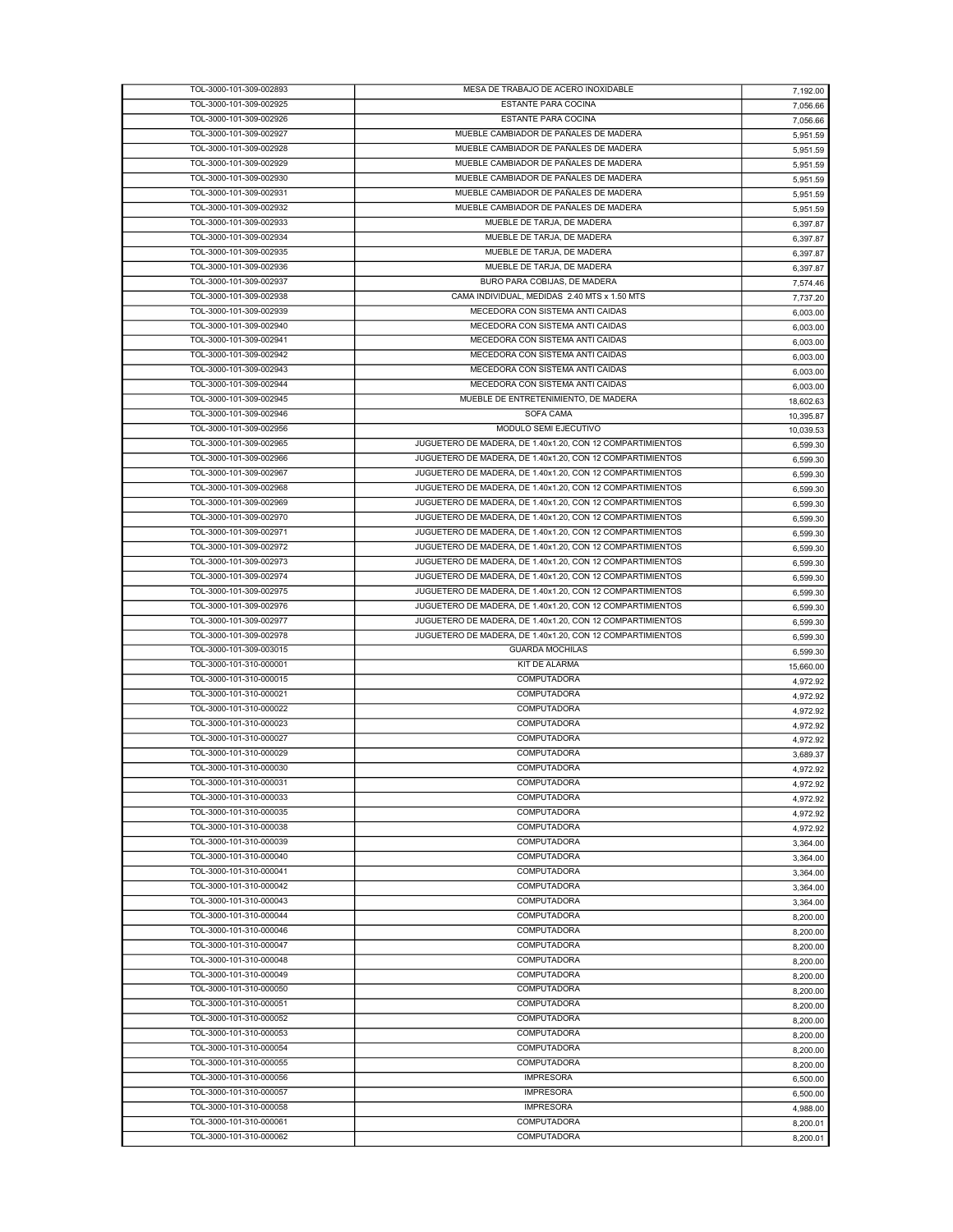| TOL-3000-101-310-000064                            | COMPUTADORA                    | 8,200.01  |
|----------------------------------------------------|--------------------------------|-----------|
| TOL-3000-101-310-000065                            | COMPUTADORA                    | 8,200.01  |
| TOL-3000-101-310-000067                            | <b>IMPRESORA</b>               | 4,988.00  |
| TOL-3000-101-310-000068                            | <b>COMPUTADORA</b>             | 13,959.99 |
| TOL-3000-101-310-000070                            | <b>COMPUTADORA</b>             | 8,200.01  |
| TOL-3000-101-310-000071                            | COMPUTADORA                    |           |
|                                                    |                                | 8,200.01  |
| TOL-3000-101-310-000073                            | COMPUTADORA                    | 3,364.00  |
| TOL-3000-101-310-000074                            | COMPUTADORA                    | 3,364.00  |
| TOL-3000-101-310-000075                            | COMPUTADORA                    | 3,364.00  |
| TOL-3000-101-310-000076                            | COMPUTADORA                    | 3,364.00  |
| TOL-3000-101-310-000077                            | COMPUTADORA                    | 3,364.00  |
| TOL-3000-101-310-000078                            | COMPUTADORA                    | 3,364.00  |
| TOL-3000-101-310-000079                            | COMPUTADORA                    | 3,364.00  |
| TOL-3000-101-310-000080                            | COMPUTADORA                    | 3,364.00  |
| TOL-3000-101-310-000081                            | COMPUTADORA                    |           |
|                                                    |                                | 6,090.00  |
| TOL-3000-101-310-000082                            | COMPUTADORA                    | 5,742.00  |
| TOL-3000-101-310-000083                            | COMPUTADORA                    | 4,972.92  |
| TOL-3000-101-310-000085                            | <b>COMPUTADORA</b>             | 4,972.92  |
| TOL-3000-101-310-000088                            | COMPUTADORA                    | 4,972.92  |
| TOL-3000-101-310-000089                            | COMPUTADORA                    | 8,744.72  |
| TOL-3000-101-310-000090                            | COMPUTADORA                    | 8,744.72  |
| TOL-3000-101-310-000091                            | COMPUTADORA                    | 8,744.72  |
| TOL-3000-101-310-000092                            | COMPUTADORA                    |           |
|                                                    |                                | 15,136.31 |
| TOL-3000-101-310-000093                            | <b>IMPRESORA</b>               | 4,871.81  |
| TOL-3000-101-310-000094                            | <b>COMPUTADORA</b>             | 4,972.92  |
| TOL-3000-101-310-000098                            | COMPUTADORA                    | 4,996.12  |
| TOL-3000-101-310-000105                            | COMPUTADORA                    | 4,972.92  |
| TOL-3000-101-310-000108                            | COMPUTADORA                    | 3,364.00  |
| TOL-3000-101-310-000109                            | COMPUTADORA                    | 3,364.00  |
| TOL-3000-101-310-000110                            | COMPUTADORA                    | 3,364.00  |
| TOL-3000-101-310-000111                            | COMPUTADORA                    | 3,364.00  |
| TOL-3000-101-310-000112                            | <b>COMPUTADORA</b>             |           |
|                                                    |                                | 3,364.00  |
| TOL-3000-101-310-000114                            | COMPUTADORA                    | 3,364.00  |
| TOL-3000-101-310-000115                            | <b>COMPUTADORA</b>             | 3,364.00  |
| TOL-3000-101-310-000117                            | COMPUTADORA                    | 3,364.00  |
|                                                    |                                |           |
| TOL-3000-101-310-000119                            | COMPUTADORA                    | 3,364.00  |
| TOL-3000-101-310-000120                            | COMPUTADORA                    | 3,364.00  |
| TOL-3000-101-310-000121                            | COMPUTADORA                    |           |
| TOL-3000-101-310-000122                            | <b>COMPUTADORA</b>             | 3,364.00  |
|                                                    |                                | 3,364.00  |
| TOL-3000-101-310-000123                            | COMPUTADORA                    | 3,364.00  |
| TOL-3000-101-310-000125                            | COMPUTADORA                    | 3,364.00  |
| TOL-3000-101-310-000126                            | COMPUTADORA                    | 3,364.00  |
| TOL-3000-101-310-000131                            | <b>COMPUTADORA</b>             | 8,744.72  |
| TOL-3000-101-310-000132                            | COMPUTADORA                    | 3,364.00  |
| TOL-3000-101-310-000133                            | COMPUTADORA                    | 3,364.00  |
| TOL-3000-101-310-000135                            | MESA DE COMPUTADORA            | 3,609.92  |
| TOL-3000-101-310-000136                            | COMPUTADORA                    | 13,959.99 |
|                                                    | COMPUTADORA                    |           |
| TOL-3000-101-310-000137                            |                                | 8,200.00  |
| TOL-3000-101-310-000139                            | COMPUTADORA                    | 3,364.00  |
| TOL-3000-101-310-000140                            | COMPUTADORA                    | 3,364.00  |
| TOL-3000-101-310-000141                            | <b>COMPUTADORA</b>             | 3,364.00  |
| TOL-3000-101-310-000142                            | COMPUTADORA                    | 4,972.92  |
| TOL-3000-101-310-000144                            | COMPUTADORA                    | 3,364.00  |
| TOL-3000-101-310-000145                            | COMPUTADORA                    | 4,972.92  |
| TOL-3000-101-310-000148                            | COMPUTADORA                    | 4,972.92  |
| TOL-3000-101-310-000164                            | COMPUTADORA                    | 3,364.00  |
| TOL-3000-101-310-000165                            | <b>COMPUTADORA</b>             | 3,364.00  |
|                                                    | <b>COMPUTADORA</b>             |           |
| TOL-3000-101-310-000170                            |                                | 3,364.00  |
| TOL-3000-101-310-000171                            | COMPUTADORA                    | 8,200.01  |
| TOL-3000-101-310-000176                            | <b>COMPUTADORA</b>             | 8,744.72  |
| TOL-3000-101-310-000177                            | <b>COMPUTADORA</b>             | 3,364.00  |
| TOL-3000-101-310-000178                            | COMPUTADORA                    | 3,364.00  |
| TOL-3000-101-310-000179                            | <b>COMPUTADORA</b>             | 4,972.92  |
| TOL-3000-101-310-000180                            | <b>COMPUTADORA</b>             | 8,064.32  |
| TOL-3000-101-310-000181                            | COMPUTADORA                    | 3,364.00  |
| TOL-3000-101-310-000182                            | <b>COMPUTADORA</b>             |           |
| TOL-3000-101-310-000183                            | COMPUTADORA                    | 3,364.00  |
|                                                    |                                | 4,972.92  |
| TOL-3000-101-310-000184                            | <b>COMPUTADORA</b>             | 3,364.00  |
| TOL-3000-101-310-000187                            | <b>COMPUTADORA</b>             | 8,200.01  |
| TOL-3000-101-310-000207                            | COMPUTADORA                    | 8,064.32  |
| TOL-3000-101-310-000208<br>TOL-3000-101-310-000209 | MINI COMPONENTE<br>COMPUTADORA | 4,058.84  |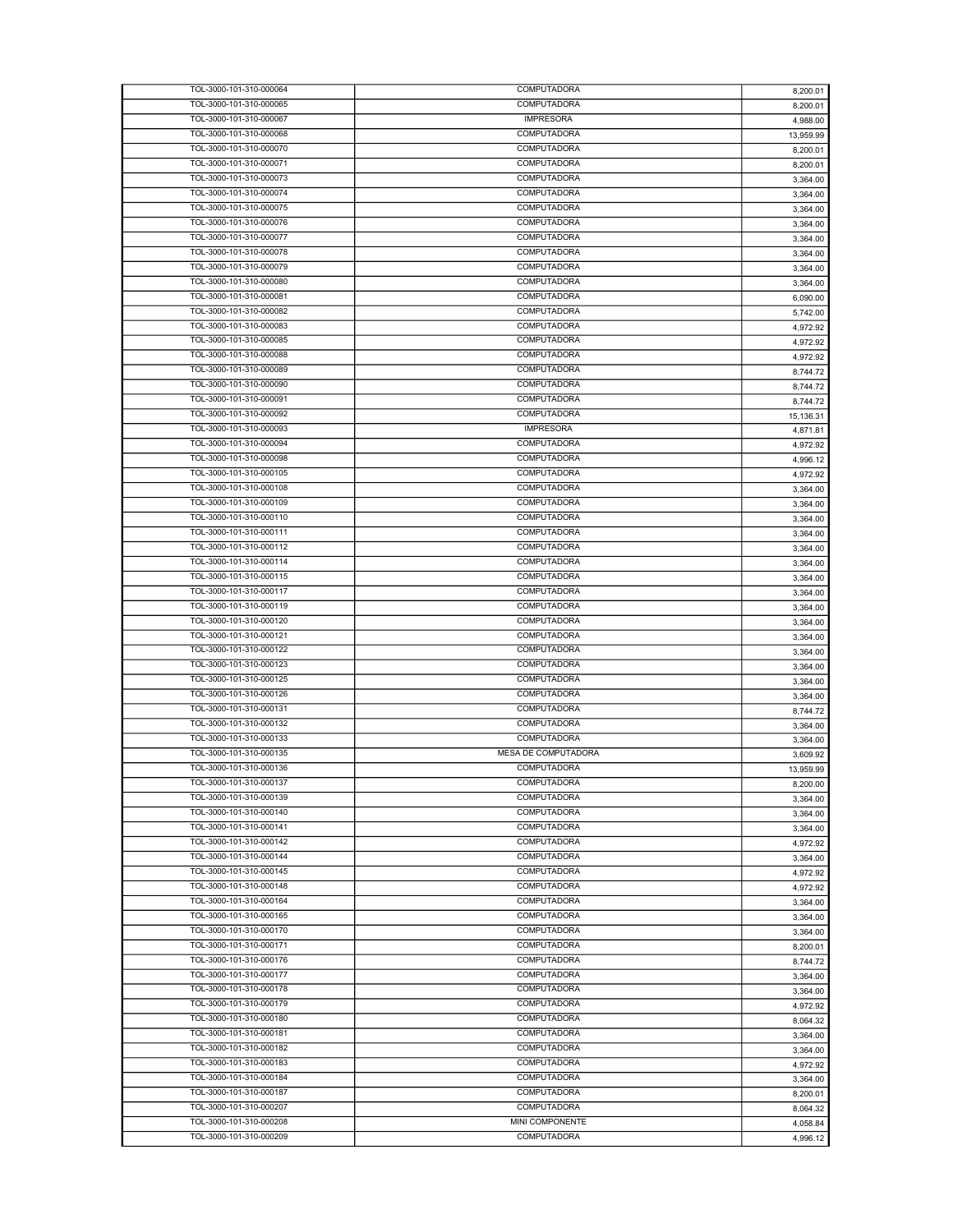| TOL-3000-101-310-000213 | MESA DE COMPUTADORA | 2,900.00  |
|-------------------------|---------------------|-----------|
| TOL-3000-101-310-000232 | COMPUTADORA         | 13,108.00 |
| TOL-3000-101-310-000233 | <b>IMPRESORA</b>    | 4,524.00  |
| TOL-3000-101-310-000242 | COMPUTADORA         |           |
|                         |                     | 8,744.72  |
| TOL-3000-101-310-000243 | COMPUTADORA         | 8,744.72  |
| TOL-3000-101-310-000244 | <b>IMPRESORA</b>    | 4,871.81  |
| TOL-3000-101-310-000245 | COMPUTADORA         | 6,090.00  |
| TOL-3000-101-310-000246 | COMPUTADORA         | 8,919.59  |
| TOL-3000-101-310-000247 | COMPUTADORA         | 13,108.00 |
| TOL-3000-101-310-000248 | COMPUTADORA         |           |
|                         |                     | 13,108.00 |
| TOL-3000-101-310-000249 | <b>IMPRESORA</b>    | 2,668.00  |
| TOL-3000-101-310-000250 | <b>IMPRESORA</b>    | 2,668.00  |
| TOL-3000-101-310-000260 | <b>IMPRESORA</b>    | 3,601.96  |
| TOL-3000-101-310-000265 | COMPUTADORA         | 9,378.60  |
| TOL-3000-101-310-000282 | COMPUTADORA         | 13,108.00 |
| TOL-3000-101-310-000283 | COMPUTADORA         |           |
|                         |                     | 13,108.00 |
| TOL-3000-101-310-000284 | COMPUTADORA         | 13,108.00 |
| TOL-3000-101-310-000285 | <b>COMPUTADORA</b>  | 13,108.00 |
| TOL-3000-101-310-000286 | COMPUTADORA         | 13,108.00 |
| TOL-3000-101-310-000287 | COMPUTADORA         | 13,108.00 |
| TOL-3000-101-310-000288 | COMPUTADORA         |           |
|                         |                     | 13,108.00 |
| TOL-3000-101-310-000289 | COMPUTADORA         | 13,108.00 |
| TOL-3000-101-310-000290 | COMPUTADORA         | 13,108.00 |
| TOL-3000-101-310-000291 | COMPUTADORA         | 13,108.00 |
| TOL-3000-101-310-000292 | <b>COMPUTADORA</b>  | 9,378.60  |
| TOL-3000-101-310-000293 | COMPUTADORA         | 9,378.60  |
| TOL-3000-101-310-000294 | <b>IMPRESORA</b>    |           |
|                         |                     | 4,440.48  |
| TOL-3000-101-310-000295 | <b>COMPUTADORA</b>  | 9,378.60  |
| TOL-3000-101-310-000297 | COMPUTADORA         | 9,378.60  |
| TOL-3000-101-310-000298 | COMPUTADORA         | 9,378.60  |
| TOL-3000-101-310-000299 | COMPUTADORA         | 9,378.60  |
| TOL-3000-101-310-000300 | <b>COMPUTADORA</b>  |           |
|                         |                     | 9,378.60  |
| TOL-3000-101-310-000301 | COMPUTADORA         | 9,378.60  |
| TOL-3000-101-310-000323 | COMPUTADORA         | 9,752.61  |
| TOL-3000-101-310-000325 | COMPUTADORA         | 9,057.05  |
| TOL-3000-101-310-000326 | COMPUTADORA         | 9,057.05  |
| TOL-3000-101-310-000327 | COMPUTADORA         | 9,057.05  |
| TOL-3000-101-310-000328 | COMPUTADORA         |           |
|                         |                     | 9,057.05  |
| TOL-3000-101-310-000332 | COMPUTADORA         | 8,696.48  |
| TOL-3000-101-310-000333 | <b>COMPUTADORA</b>  | 8,696.49  |
| TOL-3000-101-310-000334 | COMPUTADORA         | 8,696.49  |
| TOL-3000-101-310-000337 | COMPUTADORA         | 8,898.26  |
| TOL-3000-101-310-000338 | <b>COMPUTADORA</b>  |           |
| TOL-3000-101-310-000339 | <b>COMPUTADORA</b>  | 8,898.26  |
|                         |                     | 8,898.27  |
| TOL-3000-101-310-000340 | <b>COMPUTADORA</b>  | 8,898.27  |
| TOL-3000-101-310-000341 | COMPUTADORA         | 8,898.27  |
| TOL-3000-101-310-000342 | COMPUTADORA         | 8,898.27  |
| TOL-3000-101-310-000378 | <b>COMPUTADORA</b>  | 9,351.92  |
| TOL-3000-101-310-000379 | COMPUTADORA         |           |
|                         |                     | 9,351.92  |
| TOL-3000-101-310-000380 | <b>COMPUTADORA</b>  | 9,351.92  |
| TOL-3000-101-310-000381 | COMPUTADORA         | 9,351.92  |
| TOL-3000-101-310-000382 | COMPUTADORA         | 9,351.92  |
| TOL-3000-101-310-000383 | COMPUTADORA         | 9,351.92  |
| TOL-3000-101-310-000385 | <b>COMPUTADORA</b>  | 9,351.92  |
| TOL-3000-101-310-000387 | COMPUTADORA         |           |
|                         |                     | 9,351.92  |
| TOL-3000-101-310-000388 | COMPUTADORA         | 9,351.92  |
| TOL-3000-101-310-000399 | COMPUTADORA         | 8,307.92  |
| TOL-3000-101-310-000400 | <b>COMPUTADORA</b>  | 8.307.92  |
| TOL-3000-101-310-000401 | COMPUTADORA         | 8,307.92  |
| TOL-3000-101-310-000402 | COMPUTADORA         | 8,307.92  |
|                         | <b>COMPUTADORA</b>  |           |
| TOL-3000-101-310-000403 |                     | 8,307.92  |
| TOL-3000-101-310-000404 | COMPUTADORA         | 8,307.92  |
| TOL-3000-101-310-000405 | <b>IMPRESORA</b>    | 4,451.62  |
| TOL-3000-101-310-000408 | COMPUTADORA         | 8,307.92  |
| TOL-3000-101-310-000434 | COMPUTADORA         |           |
|                         |                     | 8,886.67  |
| TOL-3000-101-310-000435 | COMPUTADORA         | 8,886.67  |
| TOL-3000-101-310-000436 | COMPUTADORA         | 8,886.68  |
| TOL-3000-101-310-000437 | <b>COMPUTADORA</b>  | 8,886.68  |
| TOL-3000-101-310-000438 | <b>COMPUTADORA</b>  | 8,886.68  |
| TOL-3000-101-310-000439 | COMPUTADORA         | 8,886.68  |
| TOL-3000-101-310-000440 | COMPUTADORA         |           |
|                         |                     | 8,886.68  |
| TOL-3000-101-310-000441 | COMPUTADORA         | 8,886.68  |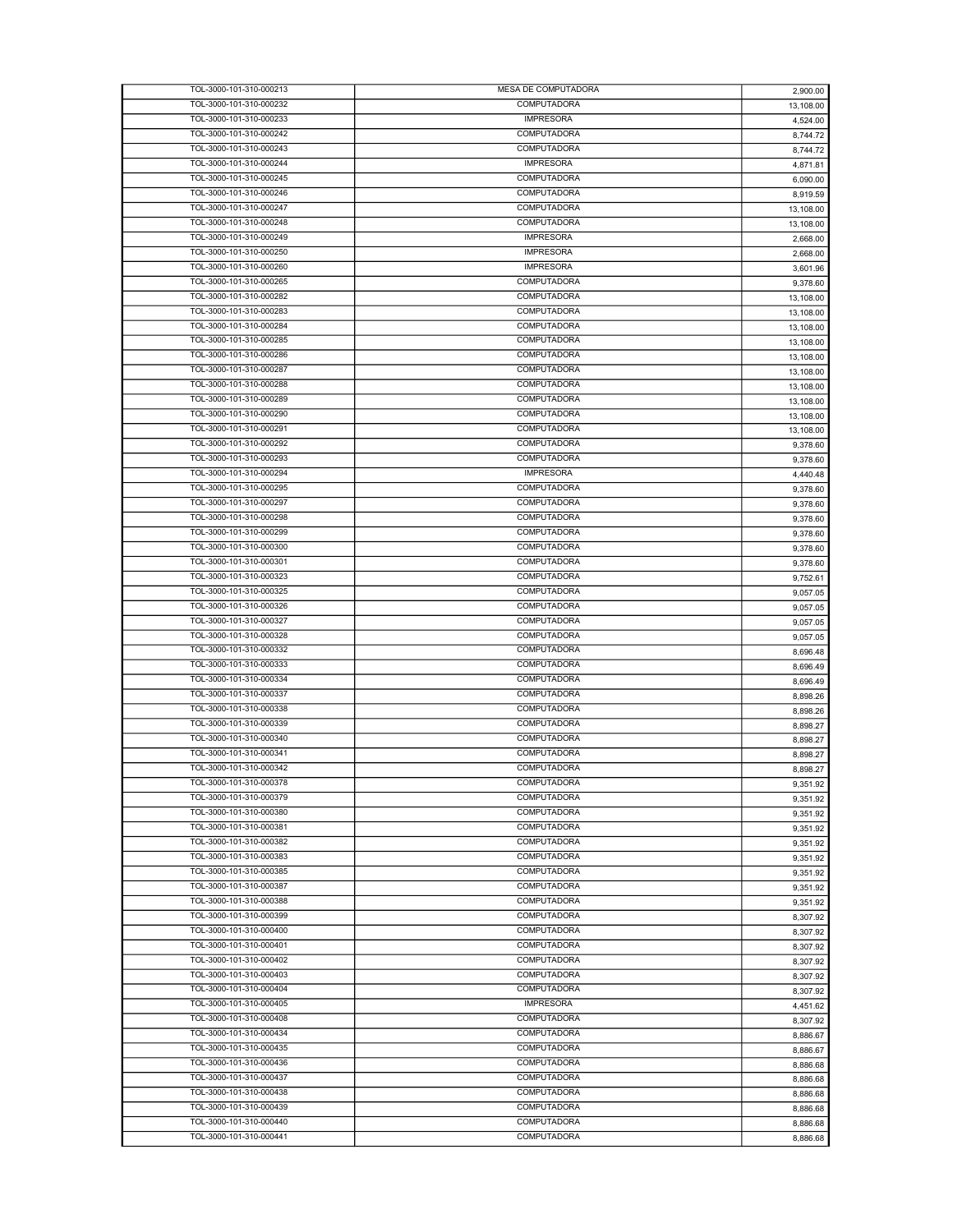| TOL-3000-101-310-000442 | COMPUTADORA           | 8,886.68  |
|-------------------------|-----------------------|-----------|
| TOL-3000-101-310-000443 | COMPUTADORA           | 8,886.68  |
| TOL-3000-101-310-000444 | COMPUTADORA           | 8,886.68  |
| TOL-3000-101-310-000445 | COMPUTADORA           |           |
|                         |                       | 8,886.68  |
| TOL-3000-101-310-000446 | COMPUTADORA           | 8,886.68  |
| TOL-3000-101-310-000450 | COMPUTADORA           | 9,513.08  |
| TOL-3000-101-310-000458 | RELOJ CHECADOR        | 2,781.48  |
| TOL-3000-101-310-000477 | RELOJ CHECADOR        | 3.001.50  |
| TOL-3000-101-310-000480 | <b>ESCRITORIO</b>     | 3,154.45  |
| TOL-3000-101-310-000485 | <b>ARCHIVERO</b>      |           |
|                         |                       | 7,540.00  |
| TOL-3000-101-310-000486 | <b>ARCHIVERO</b>      | 7,540.00  |
| TOL-3000-101-310-000487 | <b>ARCHIVERO</b>      | 7,540.00  |
| TOL-3000-101-310-000488 | <b>ARCHIVERO</b>      | 7,540.00  |
| TOL-3000-101-310-000489 | <b>ARCHIVERO</b>      | 7,540.00  |
| TOL-3000-101-310-000490 | <b>ARCHIVERO</b>      |           |
|                         |                       | 7,540.00  |
| TOL-3000-101-310-000491 | <b>ARCHIVERO</b>      | 7,540.00  |
| TOL-3000-101-310-000492 | <b>ARCHIVERO</b>      | 7,540.00  |
| TOL-3000-101-310-000493 | ANAQUEL               | 4,408.00  |
| TOL-3000-101-310-000494 | ANAQUEL               | 4,408.00  |
| TOL-3000-101-310-000495 | ANAQUEL               | 4,408.00  |
| TOL-3000-101-310-000496 | ANAQUEL               |           |
|                         |                       | 4,408.00  |
| TOL-3000-101-310-000497 | ANAQUEL               | 4,408.00  |
| TOL-3000-101-310-000498 | ANAQUEL               | 4,408.00  |
| TOL-3000-101-310-000499 | ANAQUEL               | 4,408.00  |
| TOL-3000-101-310-000500 | ANAQUEL               | 4,408.00  |
| TOL-3000-101-310-000501 | ANAQUEL               | 4,408.00  |
| TOL-3000-101-310-000502 | <b>ANAQUEL</b>        |           |
|                         |                       | 4,408.00  |
| TOL-3000-101-310-000503 | <b>MESA</b>           | 5,682.84  |
| TOL-3000-101-310-000513 | <b>RELOJ CHECADOR</b> | 2,781.47  |
| TOL-3000-101-310-000514 | <b>ESCRITORIO</b>     | 3,855.00  |
| TOL-3000-101-310-000516 | <b>ESCRITORIO</b>     | 2,931.90  |
| TOL-3000-101-310-000517 | <b>ESCRITORIO</b>     |           |
|                         |                       | 2,931.90  |
| TOL-3000-101-310-000519 | <b>ESCRITORIO</b>     | 2,931.90  |
| TOL-3000-101-310-000520 | <b>ESCRITORIO</b>     | 2,931.90  |
| TOL-3000-101-310-000521 | <b>ESCRITORIO</b>     | 2,931.90  |
| TOL-3000-101-310-000524 | <b>ESCRITORIO</b>     | 3,712.00  |
| TOL-3000-101-310-000527 | <b>ESCRITORIO</b>     | 5,185.20  |
| TOL-3000-101-310-000528 |                       |           |
|                         | <b>ESCRITORIO</b>     | 5,185.20  |
| TOL-3000-101-310-000529 | <b>ESCRITORIO</b>     | 5,185.20  |
| TOL-3000-101-310-000530 | <b>ESCRITORIO</b>     | 5,185.20  |
| TOL-3000-101-310-000531 | <b>ESCRITORIO</b>     | 5,185.20  |
| TOL-3000-101-310-000532 | <b>ESCRITORIO</b>     | 5,185.20  |
| TOL-3000-101-310-000534 | <b>ESCRITORIO</b>     |           |
|                         |                       | 5,185.20  |
| TOL-3000-101-310-000535 | <b>ESCRITORIO</b>     | 5,185.20  |
| TOL-3000-101-310-000536 | <b>ESCRITORIO</b>     | 5,185.20  |
| TOL-3000-101-310-000537 | <b>ESCRITORIO</b>     | 5,185.20  |
| TOL-3000-101-310-000538 | <b>ESCRITORIO</b>     | 5,185.20  |
| TOL-3000-101-310-000540 | <b>ESCRITORIO</b>     | 5,185.20  |
|                         |                       |           |
| TOL-3000-101-310-000541 | <b>ESCRITORIO</b>     | 5,185.20  |
| TOL-3000-101-310-000542 | <b>ESCRITORIO</b>     | 5,185.20  |
| TOL-3000-101-310-000543 | <b>ESCRITORIO</b>     | 5,185.20  |
| TOL-3000-101-310-000545 | ARCHIVERO             | 3,946.32  |
| TOL-3000-101-310-000546 | <b>ARCHIVERO</b>      | 3,946.32  |
| TOL-3000-101-310-000547 | <b>ARCHIVERO</b>      |           |
|                         |                       | 7,616.56  |
| TOL-3000-101-310-000548 | <b>ARCHIVERO</b>      | 7,616.56  |
| TOL-3000-101-310-000549 | ARCHIVERO             | 7,616.56  |
| TOL-3000-101-310-000550 | <b>BANCA</b>          | 5,788.40  |
| TOL-3000-101-310-000551 | <b>BANCA</b>          | 5,788.40  |
| TOL-3000-101-310-000552 | <b>BANCA</b>          | 5,788.40  |
| TOL-3000-101-310-000553 | <b>BANCA</b>          |           |
|                         |                       | 5,788.40  |
| TOL-3000-101-310-000554 | <b>BANCA</b>          | 5,788.40  |
| TOL-3000-101-310-000555 | <b>BANCA</b>          | 5,788.40  |
| TOL-3000-101-310-000556 | <b>BANCA</b>          | 5,788.40  |
| TOL-3000-101-310-000557 | <b>BANCA</b>          | 5,788.40  |
| TOL-3000-101-310-000558 | LIBRERO               |           |
|                         |                       | 4,164.40  |
| TOL-3000-101-310-000559 | ANAQUEL               | 3,480.00  |
| TOL-3000-101-310-000560 | ANAQUEL               | 3,480.00  |
| TOL-3000-101-310-000561 | ANAQUEL               | 3,480.00  |
| TOL-3000-101-310-000562 | <b>ARCHIVERO</b>      | 12,989.68 |
| TOL-3000-101-310-000563 | <b>ARCHIVERO</b>      | 2,646.00  |
| TOL-3000-101-310-000564 | ARCHIVERO             |           |
|                         |                       | 3,888.50  |
| TOL-3000-101-310-000565 | <b>BANCA</b>          | 5,788.40  |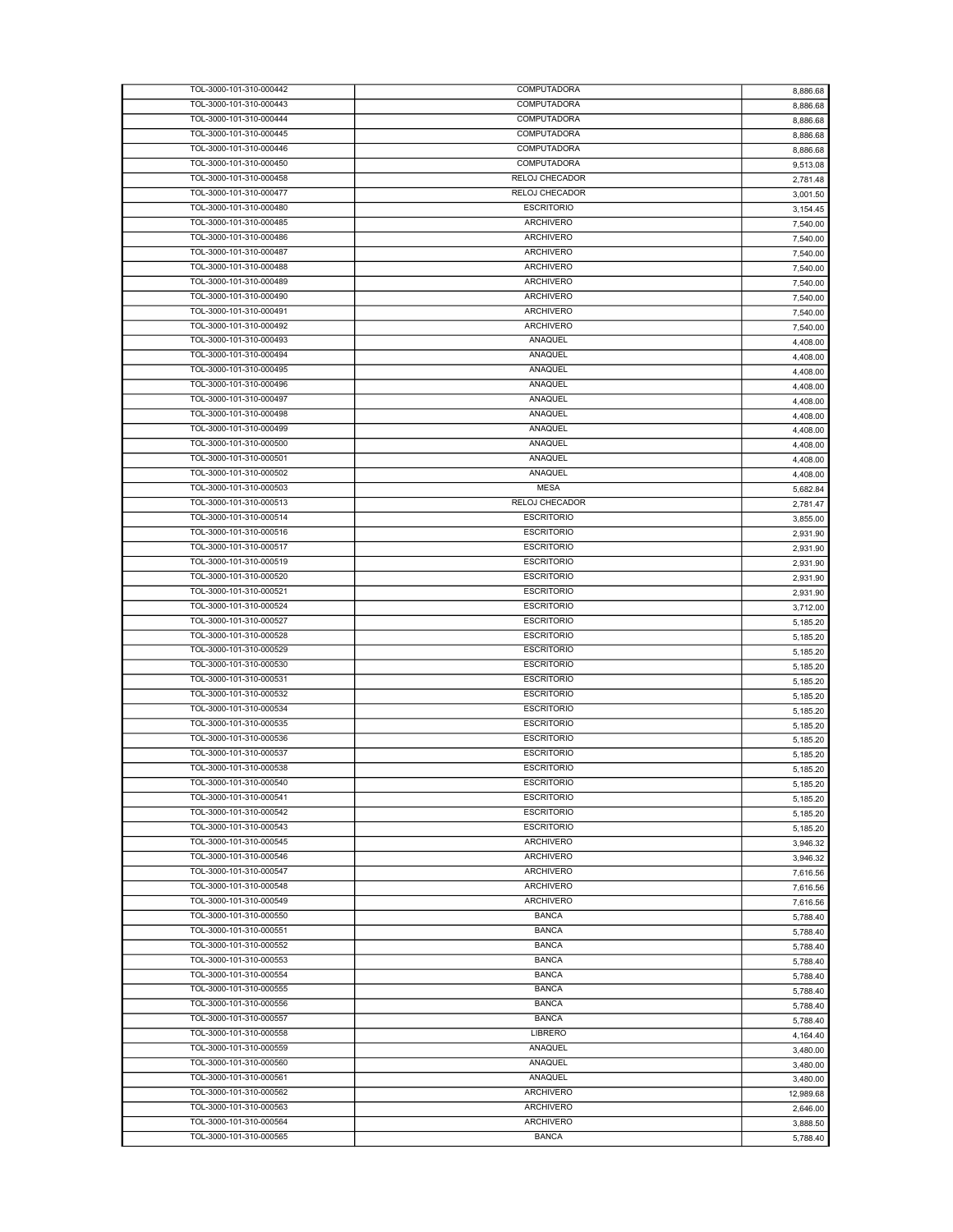| TOL-3000-101-310-000566 | <b>BANCA</b>                 | 5,788.40  |
|-------------------------|------------------------------|-----------|
| TOL-3000-101-310-000567 | <b>BANCA</b>                 | 5,788.40  |
| TOL-3000-101-310-000568 | <b>BANCA</b>                 | 5,788.40  |
| TOL-3000-101-310-000570 | ARCHIVERO                    | 3,946.32  |
| TOL-3000-101-310-000571 | <b>ARCHIVERO</b>             | 3,946.32  |
| TOL-3000-101-310-000572 | <b>ARCHIVERO</b>             | 7,616.56  |
| TOL-3000-101-310-000573 | <b>ARCHIVERO</b>             |           |
| TOL-3000-101-310-000574 | <b>ARCHIVERO</b>             | 7,616.56  |
|                         |                              | 7,616.56  |
| TOL-3000-101-310-000575 | <b>ARCHIVERO</b>             | 7,616.56  |
| TOL-3000-101-310-000576 | <b>ARCHIVERO</b>             | 7,616.56  |
| TOL-3000-101-310-000577 | <b>ESCRITORIO</b>            | 5,185.20  |
| TOL-3000-101-310-000578 | <b>ESCRITORIO</b>            | 5,185.20  |
| TOL-3000-101-310-000579 | <b>ESCRITORIO</b>            | 5,185.20  |
| TOL-3000-101-310-000580 | <b>ESCRITORIO</b>            | 5,185.20  |
| TOL-3000-101-310-000581 | <b>ESCRITORIO</b>            | 5,185.20  |
| TOL-3000-101-310-000582 | <b>ESCRITORIO</b>            | 5,185.20  |
| TOL-3000-101-310-000583 | <b>ESCRITORIO</b>            | 5,185.20  |
| TOL-3000-101-310-000585 | LIBRERO                      | 4,164.40  |
| TOL-3000-101-310-000586 | <b>LIBRERO</b>               |           |
| TOL-3000-101-310-000587 | <b>ESCRITORIO</b>            | 4,164.40  |
|                         |                              | 5,185.20  |
| TOL-3000-101-310-000588 | <b>ESCRITORIO</b>            | 5,185.20  |
| TOL-3000-101-310-000590 | <b>ESCRITORIO</b>            | 5,185.20  |
| TOL-3000-101-310-000591 | <b>ESCRITORIO</b>            | 5,185.20  |
| TOL-3000-101-310-000592 | <b>ARCHIVERO</b>             | 7,616.56  |
| TOL-3000-101-310-000593 | <b>ARCHIVERO</b>             | 7,616.56  |
| TOL-3000-101-310-000594 | ARCHIVERO                    | 7,616.56  |
| TOL-3000-101-310-000595 | <b>BANCA</b>                 | 5,788.40  |
| TOL-3000-101-310-000596 | <b>LIBRERO</b>               | 4,164.40  |
| TOL-3000-101-310-000597 | <b>LIBRERO</b>               | 4,164.40  |
| TOL-3000-101-310-000600 | <b>ESCRITORIO</b>            | 5,185.20  |
| TOL-3000-101-310-000601 | <b>ESCRITORIO</b>            |           |
|                         |                              | 5,185.20  |
| TOL-3000-101-310-000602 | <b>ESCRITORIO</b>            | 5,185.20  |
| TOL-3000-101-310-000603 | <b>ESCRITORIO</b>            | 5,185.20  |
| TOL-3000-101-310-000604 | <b>ESCRITORIO</b>            | 5,185.20  |
| TOL-3000-101-310-000605 | <b>ESCRITORIO</b>            | 5,185.20  |
| TOL-3000-101-310-000606 | <b>ESCRITORIO</b>            | 5,185.20  |
| TOL-3000-101-310-000607 | <b>ESCRITORIO</b>            | 5,185.20  |
| TOL-3000-101-310-000610 | <b>ESCRITORIO</b>            | 5,185.20  |
| TOL-3000-101-310-000612 | <b>ESCRITORIO</b>            | 5,185.20  |
| TOL-3000-101-310-000613 | <b>ESCRITORIO</b>            | 5,185.20  |
| TOL-3000-101-310-000614 | <b>ESCRITORIO</b>            | 5,185.20  |
| TOL-3000-101-310-000617 | <b>ARCHIVERO</b>             | 3,946.32  |
| TOL-3000-101-310-000618 | <b>ARCHIVERO</b>             |           |
| TOL-3000-101-310-000619 | ARCHIVERO                    | 3,946.32  |
|                         |                              | 7,616.56  |
| TOL-3000-101-310-000620 | LIBRERO                      | 4,164.40  |
| TOL-3000-101-310-000630 | VISORAMA DE 4 NIVELES        | 10,256.72 |
| TOL-3000-101-310-000631 | SILLON DE VISITA             | 2,630.88  |
| TOL-3000-101-310-000637 | <b>BANCA</b>                 | 5,787.24  |
| TOL-3000-101-310-000638 | <b>BANCA</b>                 | 5,787.24  |
| TOL-3000-101-310-000639 | <b>BANCA</b>                 | 5,787.24  |
| TOL-3000-101-310-000640 | <b>BANCA</b>                 | 5,787.24  |
| TOL-3000-101-310-000643 | <b>BANCA</b>                 | 5,787.24  |
| TOL-3000-101-310-000644 | <b>BANCA</b>                 | 5,787.24  |
| TOL-3000-101-310-000645 | <b>BANCA</b>                 | 5,787.24  |
| TOL-3000-101-310-000646 | <b>BANCA</b>                 | 5,787.24  |
| TOL-3000-101-310-000656 | EQUIPO DE AIRE ACONDICIONADO |           |
| TOL-3000-101-310-000658 | <b>BANCA</b>                 | 9,068.00  |
|                         |                              | 5,788.40  |
| TOL-3000-101-310-000659 | <b>BANCA</b>                 | 5,788.40  |
| TOL-3000-101-310-000660 | <b>BANCA</b>                 | 5,788.40  |
| TOL-3000-101-310-000661 | <b>BANCA</b>                 | 5,788.40  |
| TOL-3000-101-310-000673 | CONTENEDOR DE BASURA         | 40,600.00 |
| TOL-3000-101-310-000674 | <b>BOTE</b>                  | 2,900.00  |
| TOL-3000-101-310-000675 | <b>BANCA</b>                 | 5,787.24  |
| TOL-3000-101-310-000676 | <b>BANCA</b>                 | 5,787.24  |
| TOL-3000-101-310-000677 | <b>BANCA</b>                 | 5,787.24  |
| TOL-3000-101-310-000678 | <b>BANCA</b>                 |           |
|                         |                              | 5,787.24  |
| TOL-3000-101-310-000679 | <b>BANCA</b>                 | 5,787.24  |
| TOL-3000-101-310-000680 | <b>BANCA</b>                 | 5,787.24  |
| TOL-3000-101-310-000681 | <b>BANCA</b>                 | 5,787.24  |
| TOL-3000-101-310-000682 | <b>BANCA</b>                 | 5,787.24  |
| TOL-3000-101-310-000683 | <b>BANCA</b>                 | 5,787.24  |
| TOL-3000-101-310-000684 | <b>BANCA</b>                 | 5,787.24  |
|                         |                              |           |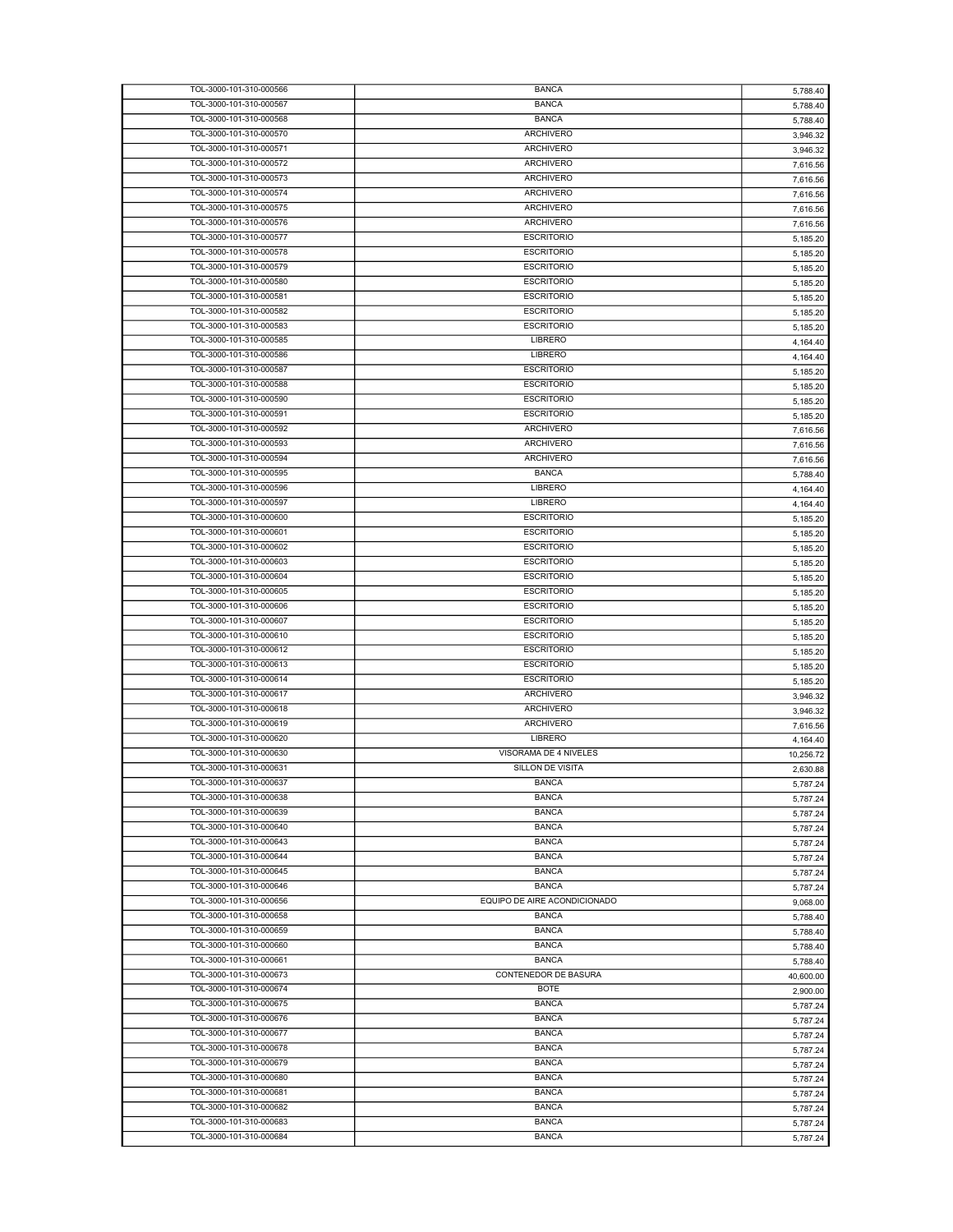| TOL-3000-101-310-000685 | <b>BANCA</b>              | 5,787.24  |
|-------------------------|---------------------------|-----------|
| TOL-3000-101-310-000686 | <b>BANCA</b>              | 5,787.24  |
| TOL-3000-101-310-000687 | CONTENEDOR DE BASURA      | 40,600.00 |
|                         |                           |           |
| TOL-3000-101-310-000690 | <b>ESCRITORIO</b>         | 5,185.20  |
| TOL-3000-101-310-000691 | <b>ESCRITORIO</b>         | 5,185.20  |
| TOL-3000-101-310-000692 | <b>ESCRITORIO</b>         | 5,185.20  |
| TOL-3000-101-310-000693 | <b>ENFRIADOR VERTICAL</b> | 9,930.00  |
| TOL-3000-101-310-000694 | <b>MESA</b>               | 5,325.00  |
| TOL-3000-101-310-000695 | <b>MESA</b>               | 8,800.00  |
|                         | <b>ESCRITORIO</b>         |           |
| TOL-3000-101-310-000698 |                           | 6,009.96  |
| TOL-3000-101-310-000699 | <b>ARCHIVERO</b>          | 3,946.32  |
| TOL-3000-101-310-000700 | ARCHIVERO                 | 3,946.32  |
| TOL-3000-101-310-000701 | LIBRERO                   | 2,838.52  |
| TOL-3000-101-310-000703 | LIBRERO                   | 5,715.32  |
| TOL-3000-101-310-000706 | <b>ARCHIVERO</b>          |           |
|                         |                           | 3,946.32  |
| TOL-3000-101-310-000708 | <b>ESCRITORIO</b>         | 5,185.20  |
| TOL-3000-101-310-000709 | <b>ESCRITORIO</b>         | 5,185.20  |
| TOL-3000-101-310-000734 | <b>ESCRITORIO</b>         | 2,584.00  |
| TOL-3000-101-310-000749 | LIBRERO                   | 4,164.40  |
| TOL-3000-101-310-000750 | <b>ARCHIVERO</b>          |           |
|                         |                           | 3,946.32  |
| TOL-3000-101-310-000751 | <b>ESCRITORIO</b>         | 5,185.20  |
| TOL-3000-101-310-000758 | <b>ARCHIVERO</b>          | 7,656.00  |
| TOL-3000-101-310-000760 | <b>ESCRITORIO</b>         | 5,185.20  |
| TOL-3000-101-310-000761 | <b>ARCHIVERO</b>          | 3,946.32  |
| TOL-3000-101-310-000762 | <b>LIBRERO</b>            | 4,164.40  |
| TOL-3000-101-310-000763 | <b>ESCRITORIO</b>         |           |
|                         |                           | 5,185.20  |
| TOL-3000-101-310-000764 | <b>ESCRITORIO</b>         | 5,220.00  |
| TOL-3000-101-310-000765 | LOCKER                    | 3,962.56  |
| TOL-3000-101-310-000766 | <b>ARCHIVERO</b>          | 7,616.56  |
| TOL-3000-101-310-000767 | <b>ESCRITORIO</b>         | 5,185.20  |
| TOL-3000-101-310-000768 | LIBRERO                   |           |
|                         |                           | 4,164.40  |
| TOL-3000-101-310-000770 | <b>ESCRITORIO</b>         | 5,185.20  |
| TOL-3000-101-310-000771 | <b>ESCRITORIO</b>         | 5,185.20  |
| TOL-3000-101-310-000772 | <b>ESCRITORIO</b>         | 5,185.20  |
| TOL-3000-101-310-000773 | <b>ESCRITORIO</b>         | 2,931.90  |
| TOL-3000-101-310-000774 | <b>BANCA</b>              | 5,787.24  |
| TOL-3000-101-310-000775 | <b>BANCA</b>              |           |
|                         |                           | 5,787.24  |
| TOL-3000-101-310-000776 | <b>BANCA</b>              | 5,787.24  |
| TOL-3000-101-310-000777 | <b>BANCA</b>              | 5,787.24  |
| TOL-3000-101-310-000778 | <b>BANCA</b>              | 5,787.24  |
| TOL-3000-101-310-000779 | <b>BANCA</b>              | 5,787.24  |
| TOL-3000-101-310-000780 | <b>BANCA</b>              | 5,787.24  |
|                         |                           |           |
| TOL-3000-101-310-000781 | <b>BANCA</b>              | 5,787.24  |
| TOL-3000-101-310-000782 | <b>ESCRITORIO</b>         | 2,931.90  |
| TOL-3000-101-310-000785 | <b>ARCHIVERO</b>          | 7,616.56  |
| TOL-3000-101-310-000786 | <b>ESCRITORIO</b>         | 5,185.20  |
| TOL-3000-101-310-000787 | <b>ESCRITORIO</b>         | 5,185.20  |
| TOL-3000-101-310-000788 |                           |           |
|                         | <b>ARCHIVERO</b>          | 3,946.32  |
| TOL-3000-101-310-000789 | <b>ESCRITORIO</b>         | 2.931.90  |
| TOL-3000-101-310-000790 | <b>ARCHIVERO</b>          | 9,585.08  |
| TOL-3000-101-310-000792 | <b>LIBRERO</b>            | 2,838.52  |
| TOL-3000-101-310-000794 | <b>BANCA</b>              | 3,712.00  |
| TOL-3000-101-310-000804 | <b>ESCRITORIO</b>         | 4,909.70  |
|                         |                           |           |
| TOL-3000-101-310-000864 | <b>ESCRITORIO</b>         | 6,380.00  |
| TOL-3000-101-310-000937 | ARCHIVERO                 | 3,518.08  |
| TOL-3000-101-310-000947 | <b>ESCRITORIO</b>         | 5,185.20  |
| TOL-3000-101-310-000948 | CENTRO DE ENTRETENIMIENTO | 5,450.84  |
| TOL-3000-101-310-000949 | <b>MESA</b>               | 5,682.84  |
| TOL-3000-101-310-000950 | <b>MESA</b>               |           |
|                         |                           | 5,682.84  |
| TOL-3000-101-310-000951 | <b>ESCRITORIO</b>         | 5,220.00  |
| TOL-3000-101-310-000953 | LIBRERO                   | 4,060.00  |
| TOL-3000-101-310-000954 | ARCHIVERO                 | 7,540.00  |
| TOL-3000-101-310-000957 | ARCHIVERO                 | 2,789.80  |
| TOL-3000-101-310-000960 | CONJUNTO SECRETARIAL      |           |
|                         |                           | 7,211.72  |
| TOL-3000-101-310-000963 | <b>ESCRITORIO</b>         | 3,781.60  |
| TOL-3000-101-310-000964 | <b>ESCRITORIO</b>         | 3,781.60  |
| TOL-3000-101-310-000965 | <b>ESCRITORIO</b>         | 3,781.60  |
| TOL-3000-101-310-000966 | SILLA SECRETARIAL         | 2,633.20  |
| TOL-3000-101-310-000967 | SILLA SECRETARIAL         |           |
|                         |                           | 2,633.20  |
| TOL-3000-101-310-000968 | <b>ESCRITORIO</b>         | 4,582.00  |
| TOL-3000-101-310-000969 | <b>ESCRITORIO</b>         | 4,582.00  |
|                         |                           |           |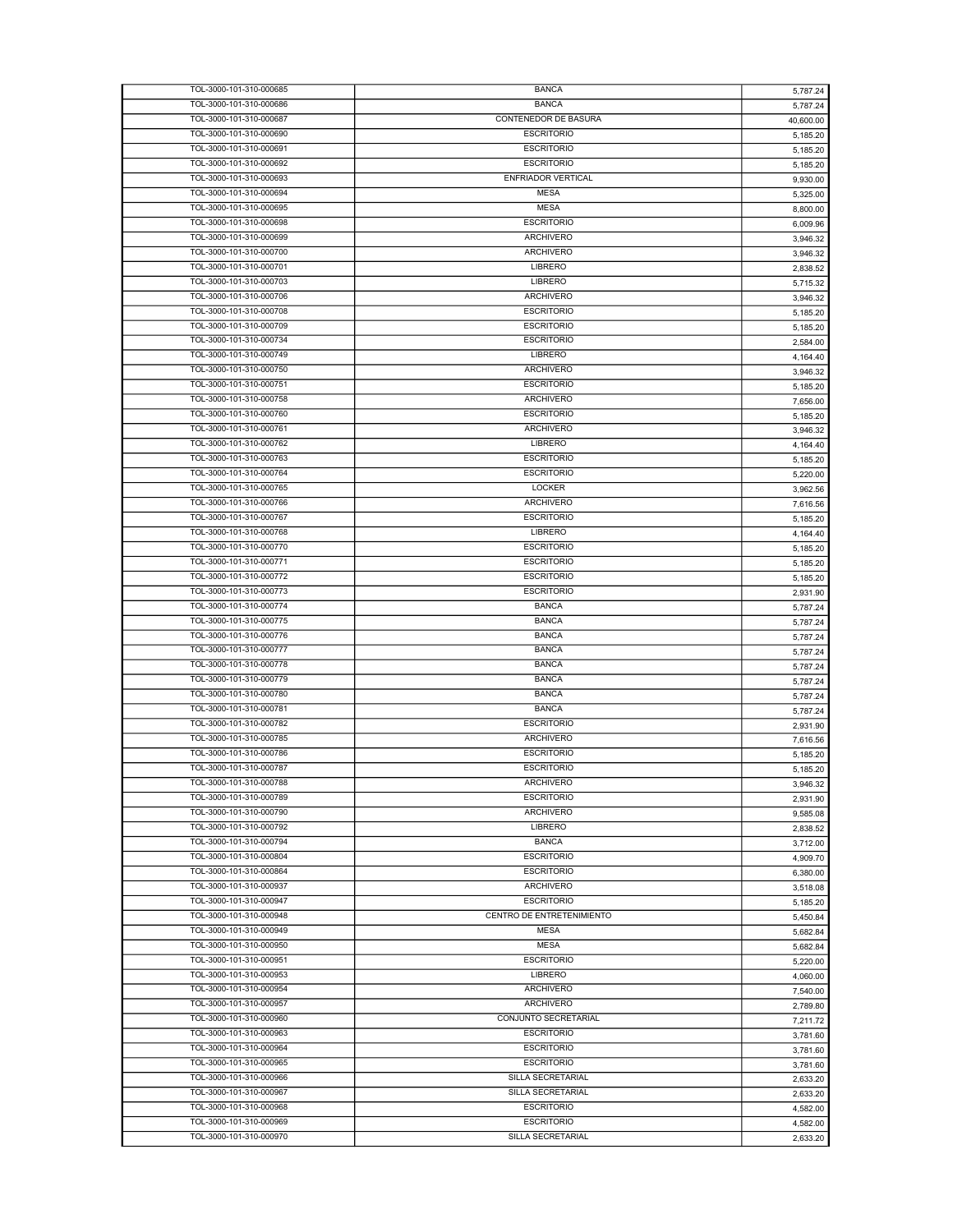| TOL-3000-101-310-000971 | <b>ESCRITORIO</b> | 3,781.60  |
|-------------------------|-------------------|-----------|
| TOL-3000-101-310-000972 | SILLA SECRETARIAL | 2,633.20  |
| TOL-3000-101-310-000973 | SILLA SECRETARIAL | 2,633.20  |
|                         | <b>BANCA</b>      |           |
| TOL-3000-101-310-000974 |                   | 6,380.00  |
| TOL-3000-101-310-000975 | <b>BANCA</b>      | 6,380.00  |
| TOL-3000-101-310-000976 | <b>BANCA</b>      | 6,380.00  |
| TOL-3000-101-310-000977 | <b>BANCA</b>      | 6,380.00  |
| TOL-3000-101-310-000978 | <b>BANCA</b>      | 6,380.00  |
| TOL-3000-101-310-000979 | <b>BANCA</b>      | 6,380.00  |
|                         |                   |           |
| TOL-3000-101-310-000980 | <b>BANCA</b>      | 6,380.00  |
| TOL-3000-101-310-000981 | <b>BANCA</b>      | 6,380.00  |
| TOL-3000-101-310-000982 | <b>ESCRITORIO</b> | 3,781.60  |
| TOL-3000-101-310-000983 | <b>ARCHIVERO</b>  | 17,052.00 |
| TOL-3000-101-310-000984 | <b>ARCHIVERO</b>  | 4,060.00  |
| TOL-3000-101-310-000985 | <b>ARCHIVERO</b>  |           |
|                         |                   | 4,060.00  |
| TOL-3000-101-310-000986 | <b>ESCRITORIO</b> | 4,582.00  |
| TOL-3000-101-310-000987 | <b>ESCRITORIO</b> | 3,781.60  |
| TOL-3000-101-310-000989 | <b>CONMUTADOR</b> | 19,140.00 |
| TOL-3000-101-310-000990 | PANTALLA          | 16,008.00 |
| TOL-3000-101-310-000991 | <b>ESCRITORIO</b> |           |
|                         |                   | 3,781.60  |
| TOL-3000-101-310-000992 | SILLA SECRETARIAL | 2,633.20  |
| TOL-3000-101-310-000993 | <b>ESCRITORIO</b> | 3,781.60  |
| TOL-3000-101-310-000996 | PANTALLA          | 9,164.00  |
| TOL-3000-101-310-000997 | PANTALLA          | 9,164.00  |
| TOL-3000-101-310-000998 | PANTALLA          | 9,164.00  |
| TOL-3000-101-310-000999 | PANTALLA          |           |
|                         |                   | 9,164.00  |
| TOL-3000-101-310-001017 | <b>ESCRITORIO</b> | 5,185.20  |
| TOL-3000-101-310-001022 | <b>ESCRITORIO</b> | 5,185.20  |
| TOL-3000-101-310-001023 | <b>ESCRITORIO</b> | 5,185.20  |
| TOL-3000-101-310-001024 | <b>ESCRITORIO</b> | 5,185.20  |
| TOL-3000-101-310-001025 | <b>ARCHIVERO</b>  |           |
|                         |                   | 7,616.56  |
| TOL-3000-101-310-001026 | <b>ARCHIVERO</b>  | 7,616.56  |
| TOL-3000-101-310-001027 | <b>ARCHIVERO</b>  | 7,616.56  |
| TOL-3000-101-310-001028 | <b>BANCA</b>      | 5,788.40  |
| TOL-3000-101-310-001029 | <b>BANCA</b>      | 5,788.40  |
|                         |                   |           |
|                         |                   |           |
| TOL-3000-101-310-001030 | <b>BANCA</b>      | 5,788.40  |
| TOL-3000-101-310-001031 | <b>BANCA</b>      | 5,788.40  |
| TOL-3000-101-310-001032 | <b>BOTE</b>       | 2,900.00  |
| TOL-3000-101-310-001033 | PANTALLA          | 9,164.00  |
| TOL-3000-101-310-001034 | PANTALLA          |           |
|                         |                   | 9,164.00  |
| TOL-3000-101-310-001035 | <b>ESCRITORIO</b> | 5,185.20  |
| TOL-3000-101-310-001036 | <b>ESCRITORIO</b> | 5,185.20  |
| TOL-3000-101-310-001037 | <b>ESCRITORIO</b> | 5,185.20  |
| TOL-3000-101-310-001038 | <b>ARCHIVERO</b>  | 7,616.56  |
| TOL-3000-101-310-001039 | <b>ESCRITORIO</b> | 4,616.80  |
| TOL-3000-101-310-001040 | <b>ESCRITORIO</b> |           |
|                         |                   | 4,616.80  |
| TOL-3000-101-310-001041 | SILLA SECRETARIAL | 2,842.00  |
| TOL-3000-101-310-001042 | SILLA SECRETARIAL | 2,842.00  |
| TOL-3000-101-310-001043 | <b>ARCHIVERO</b>  | 5,162.00  |
| TOL-3000-101-310-001044 | <b>ARCHIVERO</b>  | 5,162.00  |
| TOL-3000-101-310-001052 | <b>ARCHIVERO</b>  | 11,440.45 |
| TOL-3000-101-310-001077 | <b>ESCRITORIO</b> |           |
|                         |                   | 5.649.20  |
| TOL-3000-101-310-001078 | <b>ESCRITORIO</b> | 5,649.20  |
| TOL-3000-101-310-001079 | <b>ESCRITORIO</b> | 5,649.20  |
| TOL-3000-101-310-001080 | <b>ESCRITORIO</b> | 5,649.20  |
| TOL-3000-101-310-001081 | <b>ESCRITORIO</b> | 5.649.20  |
| TOL-3000-101-310-001082 | <b>ESCRITORIO</b> |           |
|                         |                   | 5,788.40  |
| TOL-3000-101-310-001083 | <b>ESCRITORIO</b> | 5,788.40  |
| TOL-3000-101-310-001084 | <b>ESCRITORIO</b> | 5,788.40  |
| TOL-3000-101-310-001085 | <b>ESCRITORIO</b> | 5,788.40  |
| TOL-3000-101-310-001086 | <b>ESCRITORIO</b> | 5,788.40  |
| TOL-3000-101-310-001087 | <b>ESCRITORIO</b> |           |
| TOL-3000-101-310-001088 | SILLA EJECUTIVA   | 5,788.40  |
|                         |                   | 3,352.40  |
| TOL-3000-101-310-001089 | SILLA EJECUTIVA   | 3,352.40  |
| TOL-3000-101-310-001090 | SILLA EJECUTIVA   | 3,352.40  |
| TOL-3000-101-310-001091 | SILLA EJECUTIVA   | 3,352.40  |
| TOL-3000-101-310-001092 | SILLA EJECUTIVA   | 3,352.40  |
|                         |                   |           |
| TOL-3000-101-310-001093 | SILLA EJECUTIVA   | 3,352.40  |
| TOL-3000-101-310-001094 | SILLA EJECUTIVA   | 3,352.40  |
| TOL-3000-101-310-001095 | SILLA EJECUTIVA   | 3,352.40  |
| TOL-3000-101-310-001096 | SILLA EJECUTIVA   | 3,352.40  |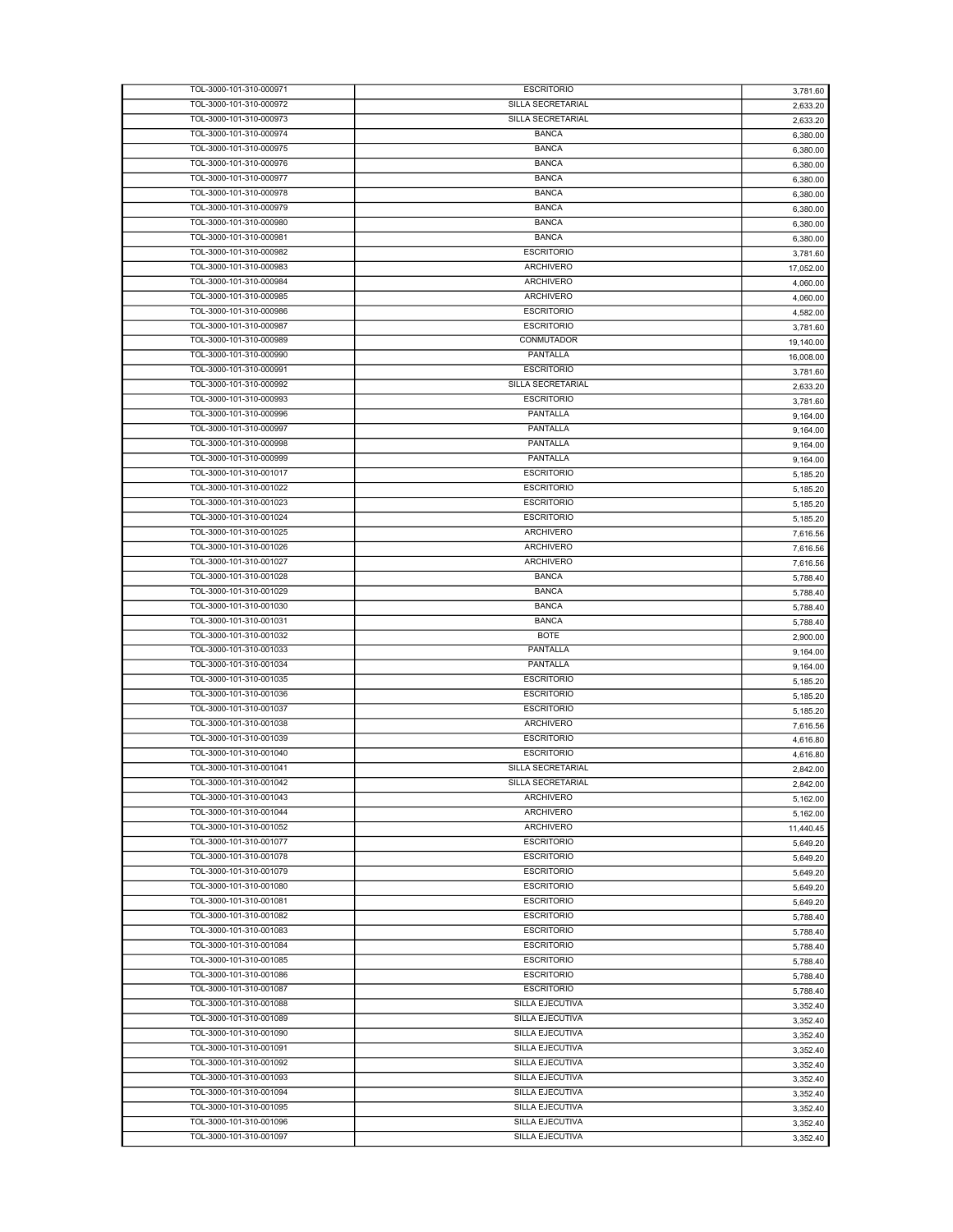| TOL-3000-101-310-001098 | <b>SILLA EJECUTIVA</b> | 3,352.40  |
|-------------------------|------------------------|-----------|
| TOL-3000-101-310-001099 | SILLA                  | 3,352.40  |
| TOL-3000-101-310-001100 | <b>ARCHIVERO</b>       | 5,162.00  |
|                         |                        |           |
| TOL-3000-101-310-001101 | <b>ARCHIVERO</b>       | 5,162.00  |
| TOL-3000-101-310-001102 | <b>BANCA</b>           | 6,832.40  |
| TOL-3000-101-310-001103 | <b>BANCA</b>           | 6,832.40  |
| TOL-3000-101-310-001104 | <b>BANCA</b>           | 6,832.40  |
| TOL-3000-101-310-001105 | <b>BANCA</b>           | 6,832.40  |
| TOL-3000-101-310-001106 | <b>BANCA</b>           | 6,832.40  |
|                         |                        |           |
| TOL-3000-101-310-001107 | <b>BANCA</b>           | 6,832.40  |
| TOL-3000-101-310-001108 | <b>BANCA</b>           | 6,832.40  |
| TOL-3000-101-310-001109 | <b>BANCA</b>           | 6,832.40  |
| TOL-3000-101-310-001111 | <b>ARCHIVERO</b>       | 6,670.00  |
| TOL-3000-101-310-001112 | ANAQUEL                | 4,036.80  |
| TOL-3000-101-310-001113 | ANAQUEL                |           |
|                         |                        | 4,036.80  |
| TOL-3000-101-310-001114 | ANAQUEL                | 4,036.80  |
| TOL-3000-101-310-001115 | ANAQUEL                | 4,036.80  |
| TOL-3000-101-310-001116 | ANAQUEL                | 4,036.80  |
| TOL-3000-101-310-001117 | ANAQUEL                | 4,036.80  |
| TOL-3000-101-310-001119 | <b>MESA DE REUNION</b> |           |
|                         |                        | 4,634.20  |
| TOL-3000-101-310-001122 | <b>ESCRITORIO</b>      | 5,788.40  |
| TOL-3000-101-310-001123 | <b>ESCRITORIO</b>      | 5,788.40  |
| TOL-3000-101-310-001124 | <b>SILLA EJECUTIVA</b> | 3,352.40  |
| TOL-3000-101-310-001125 | SILLA EJECUTIVA        | 3,352.40  |
| TOL-3000-101-310-001126 | <b>BANCA</b>           | 6,832.40  |
| TOL-3000-101-310-001127 | <b>BANCA</b>           |           |
|                         |                        | 6,832.40  |
| TOL-3000-101-310-001151 | <b>PINTARRON</b>       | 4,272.18  |
| TOL-3000-101-310-001168 | ANAQUEL                | 4,332.22  |
| TOL-3000-101-310-001169 | ANAQUEL                | 4,332.22  |
| TOL-3000-101-310-001170 | ANAQUEL                | 4.332.23  |
| TOL-3000-101-310-001187 | <b>ESTANTE</b>         |           |
|                         |                        | 3,298.89  |
| TOL-3000-101-310-001189 | ANAQUEL                | 4,001.44  |
| TOL-3000-101-310-001190 | ANAQUEL                | 4,001.45  |
| TOL-3000-101-310-001191 | ANAQUEL                | 4,001.45  |
| TOL-3000-101-310-001206 | ANAQUEL                | 3,153.40  |
| TOL-3000-101-310-001208 | SILLON EJECUTIVO       | 6,401.14  |
| TOL-3000-101-310-001213 | ENGARGOLADORA          |           |
|                         |                        | 11,741.02 |
| TOL-3000-101-310-001214 | ENGARGOLADORA          | 11,741.02 |
| TOL-3000-101-310-001227 | <b>MESA DE TRABAJO</b> | 7,795.20  |
| TOL-3000-101-310-001235 | <b>ESCRITORIO</b>      | 4,628.33  |
| TOL-3000-101-310-001236 | <b>ESCRITORIO</b>      | 4,628.33  |
| TOL-3000-101-310-001237 | <b>ESCRITORIO</b>      | 4,628.33  |
| TOL-3000-101-310-001238 | <b>ESCRITORIO</b>      |           |
|                         |                        | 4,628.33  |
| TOL-3000-101-310-001239 | <b>ESCRITORIO</b>      | 4,628.33  |
| TOL-3000-101-310-001248 | <b>RELOJ CHECADOR</b>  | 11,376.03 |
| TOL-3000-101-310-001249 | RELOJ CHECADOR         | 11,376.03 |
| TOL-3000-101-310-001251 | RELOJ CHECADOR         | 11,376.03 |
| TOL-3000-101-310-001252 | RELOJ CHECADOR         |           |
|                         |                        | 11,376.03 |
| TOL-3000-101-310-001253 | RELOJ CHECADOR         | 11,376.03 |
| TOL-3000-101-310-001254 | RELOJ CHECADOR         | 11,376.03 |
| TOL-3000-101-310-001265 | <b>ARCHIVERO</b>       | 6,509.80  |
| TOL-3000-101-310-001267 | LIBRERO                | 3,120.64  |
| TOL-3000-101-310-001268 | ARCHIVERO              | 3,587.08  |
|                         |                        |           |
| TOL-3000-101-310-001284 | <b>BANCA</b>           | 6,171.20  |
| TOL-3000-101-310-001285 | <b>BANCA</b>           | 6,171.20  |
| TOL-3000-101-310-001286 | <b>BANCA</b>           | 6,171.20  |
| TOL-3000-101-310-001287 | <b>BANCA</b>           | 6,171.20  |
| TOL-3000-101-310-001368 | ANAQUEL                | 9,222.00  |
| TOL-3000-101-310-001369 | ANAQUEL                |           |
|                         |                        | 9,222.00  |
| TOL-3000-101-310-001370 | ANAQUEL                | 9,222.00  |
| TOL-3000-101-310-001395 | ARCHIVERO              | 6,380.00  |
| TOL-3000-101-310-001406 | PANTALLA               | 10,461.49 |
| TOL-3000-101-310-001407 | MESA DE DOMINO         | 7,239.00  |
| TOL-3000-101-310-001408 | MESA DE DOMINO         |           |
|                         |                        | 7,239.00  |
| TOL-3000-101-310-001409 | MESA DE DOMINO         | 7,239.00  |
| TOL-3000-101-310-001410 | MESA DE PING PONG      | 6,794.00  |
| TOL-3000-101-310-001427 | ALBERCA DE PELOTAS     | 4,047.24  |
| TOL-3000-101-310-001432 | <b>COLCHONETA</b>      | 2,760.80  |
| TOL-3000-101-310-001433 | COLCHONETA             |           |
|                         |                        | 2,760.80  |
| TOL-3000-101-310-001434 | <b>COLCHONETA</b>      | 2,760.80  |
| TOL-3000-101-310-001435 | ALBERCA DE PELOTAS     | 4,292.00  |
| TOL-3000-101-310-001447 | ALBERCA DE PELOTAS     | 3,105.00  |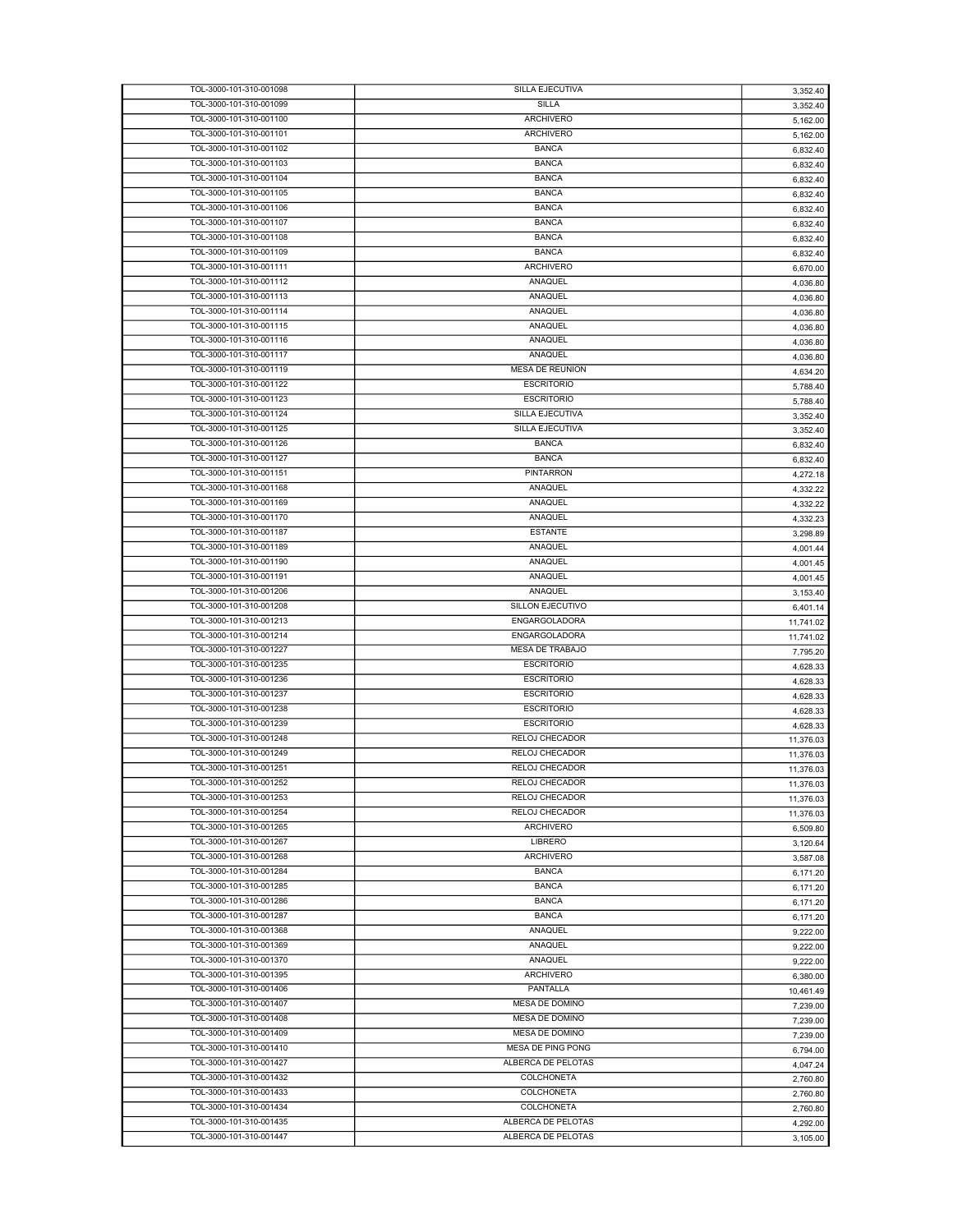| TOL-3000-101-310-001448 | ALBERCA DE PELOTAS        | 3,105.00  |
|-------------------------|---------------------------|-----------|
| TOL-3000-101-310-001473 | ALBERCA DE PELOTAS        | 3,127.82  |
| TOL-3000-101-310-001625 | MUÑECOS SEXUADOS          | 4,877.80  |
| TOL-3000-101-310-001626 | MUÑECOS SEXUADOS          | 4,877.80  |
| TOL-3000-101-310-001627 | MUÑECOS SEXUADOS          | 4,877.80  |
| TOL-3000-101-310-001628 | MUÑECOS SEXUADOS          | 4,877.80  |
| TOL-3000-101-310-001629 | MUÑECOS SEXUADOS          | 4,877.80  |
| TOL-3000-101-310-001631 | MUÑECOS SEXUADOS          | 4,877.80  |
| TOL-3000-101-310-001632 | MUÑECOS SEXUADOS          | 4,877.80  |
| TOL-3000-101-310-001633 | MUÑECOS SEXUADOS          | 4,877.80  |
| TOL-3000-101-310-001634 | MUÑECOS SEXUADOS          | 4,877.80  |
| TOL-3000-101-310-001635 | MUÑECOS SEXUADOS          | 4,877.80  |
| TOL-3000-101-310-001636 | MUÑECOS SEXUADOS          |           |
| TOL-3000-101-310-001655 | MESA DE TRABAJO           | 4,877.80  |
|                         |                           | 5,019.75  |
| TOL-3000-101-310-001656 | AGITADOR DE PLACAS        | 13,950.00 |
| TOL-3000-101-310-001658 | UNIDAD DENTAL             | 17,167.89 |
| TOL-3000-101-310-001659 | LAMPARA DE RESINAS        | 6,496.00  |
| TOL-3000-101-310-001660 | <b>REFRIGERADOR</b>       | 19,000.80 |
| TOL-3000-101-310-001661 | <b>REFRIGERADOR</b>       | 19,000.80 |
| TOL-3000-101-310-001662 | <b>REFRIGERADOR</b>       | 19,000.80 |
| TOL-3000-101-310-001663 | <b>AGITADOR DE PLACAS</b> | 7,540.00  |
| TOL-3000-101-310-001664 | <b>AGITADOR DE PLACAS</b> | 9,280.00  |
| TOL-3000-101-310-001665 | <b>CENTRIFUGA</b>         | 22,620.00 |
| TOL-3000-101-310-001666 | <b>MICROSCOPIO</b>        | 15,080.00 |
| TOL-3000-101-310-001667 | SILLA DE TOMA DE MUESTRA  | 3,960.01  |
| TOL-3000-101-310-001668 | <b>AUTOCLAVE</b>          | 17,400.00 |
| TOL-3000-101-310-001669 | <b>AUTOCLAVE</b>          | 17,400.00 |
| TOL-3000-101-310-001670 | ESTUCHE DE DIAGNOSTICO    |           |
| TOL-3000-101-310-001671 |                           | 4,270.66  |
|                         | <b>BASCULA</b>            | 7,762.72  |
| TOL-3000-101-310-001672 | AMALGAMADOR               | 2,856.62  |
| TOL-3000-101-310-001673 | EQUIPO DE RAYOS X         | 38,813.60 |
| TOL-3000-101-310-001674 | LAMPARA DE RESINAS        | 3,166.80  |
| TOL-3000-101-310-001675 | MESA DE ACERO             | 7,871.76  |
| TOL-3000-101-310-001676 | <b>MESA</b>               | 9,123.40  |
| TOL-3000-101-310-001677 | MUEBLE DENTAL             | 9,446.11  |
|                         |                           |           |
| TOL-3000-101-310-001678 | <b>CAVITRON</b>           | 7,540.00  |
| TOL-3000-101-310-001679 | PINZA UTERINA             | 4,396.40  |
| TOL-3000-101-310-001680 | PINZA UTERINA             | 4,396.40  |
| TOL-3000-101-310-001681 | PINZA UTERINA             |           |
| TOL-3000-101-310-001682 | PINZA UTERINA             | 4,396.40  |
| TOL-3000-101-310-001683 | PINZA UTERINA             | 4,396.40  |
| TOL-3000-101-310-001684 | PINZA UTERINA             | 4,396.40  |
| TOL-3000-101-310-001686 |                           | 4,396.40  |
|                         | PIPETA                    | 3,667.81  |
| TOL-3000-101-310-001687 | <b>CAVITRON</b>           | 6,733.80  |
| TOL-3000-101-310-001691 | MESA DE EXPLORACION       | 2.587.50  |
| TOL-3000-101-310-001692 | <b>MICROSCOPIO</b>        | 31,987.28 |
| TOL-3000-101-310-001693 | <b>MESA DE ACERO</b>      | 8,294.00  |
| TOL-3000-101-310-001694 | MESA DE ACERO             | 20,855.64 |
| TOL-3000-101-310-001695 | SILLA DE TOMA DE MUESTRA  | 3,776.03  |
| TOL-3000-101-310-001696 | <b>CENTRIFUGA</b>         | 56,004.80 |
| TOL-3000-101-310-001697 | <b>CARDIO CHECK</b>       | 8,352.00  |
| TOL-3000-101-310-001698 | AGITADOR DE PLACAS        | 14,500.00 |
| TOL-3000-101-310-001699 | <b>MICROSCOPIO</b>        | 29,400.20 |
| TOL-3000-101-310-001700 | LAMPARA DE RESINAS        | 6,496.00  |
| TOL-3000-101-310-001701 | <b>FONODETECTOR</b>       | 3,445.20  |
| TOL-3000-101-310-001702 | <b>BASCULA</b>            | 5,104.00  |
| TOL-3000-101-310-001703 | ESTUCHE DE DIAGNOSTICO    |           |
| TOL-3000-101-310-001708 | SILLA DE TOMA DE MUESTRA  | 4,556.48  |
|                         |                           | 3,776.03  |
| TOL-3000-101-310-001709 | AGITADOR DE PLACAS        | 15,317.80 |
| TOL-3000-101-310-001710 | <b>CENTRIFUGA</b>         | 56,004.80 |
| TOL-3000-101-310-001711 | AGITADOR DE PLACAS        | 14,500.00 |
| TOL-3000-101-310-001712 | <b>CARDIO CHECK</b>       | 8,352.00  |
| TOL-3000-101-310-001713 | CONTADOR DIFERENCIAL      | 6,366.40  |
| TOL-3000-101-310-001714 | PINZA POZZY               | 4,524.00  |
| TOL-3000-101-310-001715 | SET DE CULTURA DE BELLEZA | 11,420.20 |
| TOL-3000-101-310-001716 | SET DE CULTURA DE BELLEZA | 11,420.20 |
| TOL-3000-101-310-001717 | <b>HORNO</b>              | 25,965.82 |
| TOL-3000-101-310-001718 | <b>REFRIGERADOR</b>       | 23,670.19 |
| TOL-3000-101-310-001719 | <b>BATIDORA</b>           | 36,450.70 |
| TOL-3000-101-310-001720 | <b>LICUADORA</b>          | 2,619.48  |
| TOL-3000-101-310-001721 | <b>LICUADORA</b>          | 2,619.48  |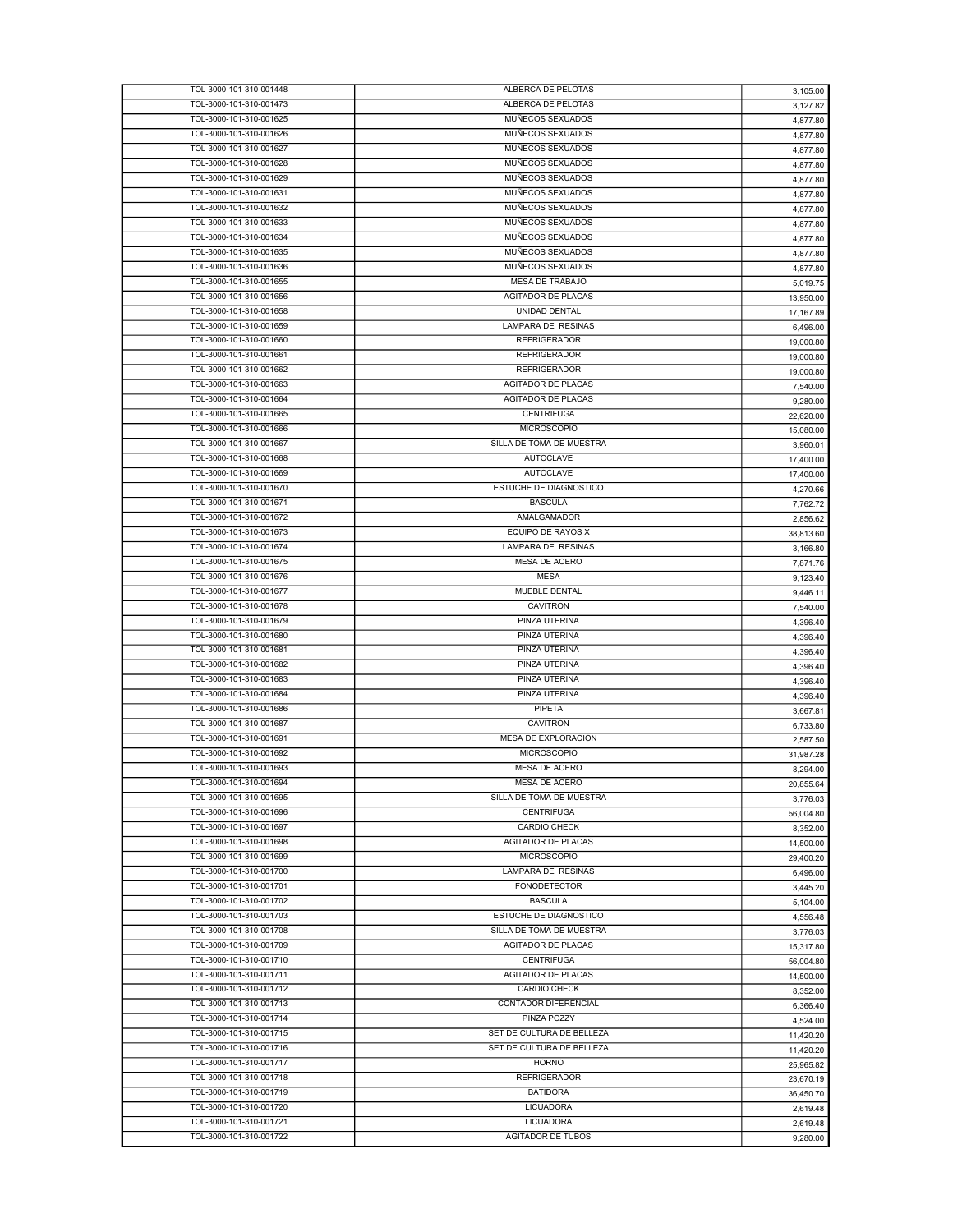| TOL-3000-101-310-001726                            | AGITADOR DE PLACAS                            | 7,540.00  |
|----------------------------------------------------|-----------------------------------------------|-----------|
| TOL-3000-101-310-001727                            | <b>AGITADOR DE TUBOS</b>                      | 9,280.00  |
| TOL-3000-101-310-001728                            | <b>CENTRIFUGA</b>                             | 22,620.00 |
| TOL-3000-101-310-001729                            | <b>MICROSCOPIO</b>                            |           |
|                                                    |                                               | 15,080.00 |
| TOL-3000-101-310-001730                            | SILLA DE TOMA DE MUESTRA                      | 3,960.01  |
| TOL-3000-101-310-001731                            | <b>REFRIGERADOR</b>                           | 19,000.80 |
| TOL-3000-101-310-001732                            | <b>AUTOCLAVE</b>                              | 17,400.00 |
| TOL-3000-101-310-001733                            | <b>BASCULA</b>                                | 7,762.72  |
| TOL-3000-101-310-001734                            | AMALGAMADOR                                   | 2,856.62  |
| TOL-3000-101-310-001735                            | EQUIPO DE RAYOS X                             |           |
|                                                    |                                               | 38,813.60 |
| TOL-3000-101-310-001736                            | LAMPARA DE RESINAS                            | 3,166.80  |
| TOL-3000-101-310-001737                            | UNIDAD DENTAL                                 | 55,053.60 |
| TOL-3000-101-310-001738                            | <b>MESA DE ACERO</b>                          | 7,346.98  |
| TOL-3000-101-310-001739                            | MESA DE ACERO                                 | 7,346.98  |
| TOL-3000-101-310-001740                            | MESA DE ACERO                                 |           |
|                                                    |                                               | 7,346.98  |
| TOL-3000-101-310-001741                            | <b>MESA DE ACERO</b>                          | 7,346.98  |
| TOL-3000-101-310-001742                            | MESA DE ACERO                                 | 7,871.76  |
| TOL-3000-101-310-001743                            | <b>MESA</b>                                   | 9,123.40  |
| TOL-3000-101-310-001744                            | MUEBLE DENTAL                                 | 9,446.11  |
| TOL-3000-101-310-001745                            | <b>CAVITRON</b>                               | 7,540.00  |
| TOL-3000-101-310-001746                            | PIEZA DE MANO                                 |           |
|                                                    |                                               | 2,841.92  |
| TOL-3000-101-310-001747                            | ALVELOTOMO                                    | 5,730.40  |
| TOL-3000-101-310-001748                            | <b>ALVELOTOMO</b>                             | 5,730.40  |
| TOL-3000-101-310-001749                            | PIEZA DE MANO                                 | 3,248.00  |
| TOL-3000-101-310-001750                            | <b>CAVITRON</b>                               | 7,540.00  |
| TOL-3000-101-310-001751                            | PIEZA DE MANO                                 |           |
|                                                    |                                               | 3,248.00  |
| TOL-3000-101-310-001762                            | <b>CAVITRON</b>                               | 7,540.00  |
| TOL-3000-101-310-001763                            | ALBERCA DE PELOTAS                            | 4.292.00  |
| TOL-3000-101-310-001765                            | <b>CAVITRON</b>                               | 7,540.00  |
| TOL-3000-101-310-001766                            | <b>COMPRESOR</b>                              | 3,800.00  |
| TOL-3000-101-310-001768                            | <b>CAVITRON</b>                               | 7,540.00  |
| TOL-3000-101-310-001769                            | <b>PUNTEADORA</b>                             |           |
|                                                    |                                               | 11,310.00 |
| TOL-3000-101-310-001770                            | <b>DONTRIX</b>                                | 4,495.00  |
| TOL-3000-101-310-001771                            | <b>BASCULA</b>                                | 6,022.72  |
| TOL-3000-101-310-001772                            | <b>CENTRIFUGA</b>                             | 56,004.80 |
| TOL-3000-101-310-001773                            | PIPETA                                        | 3,594.84  |
|                                                    |                                               |           |
|                                                    |                                               |           |
| TOL-3000-101-310-001774                            | PIPETA                                        | 3,594.84  |
| TOL-3000-101-310-001775                            | ESTUCHE DE DIAGNOSTICO                        | 4,270.66  |
| TOL-3000-101-310-001776                            | <b>CENTRIFUGA</b>                             | 22,620.00 |
| TOL-3000-101-310-001777                            | <b>MICROSCOPIO</b>                            | 15,080.00 |
| TOL-3000-101-310-001778                            | PIPETA                                        |           |
|                                                    |                                               | 3,594.84  |
| TOL-3000-101-310-001779                            | PIPETA                                        | 3,594.84  |
| TOL-3000-101-310-001780                            | <b>AGITADOR DE PLACAS</b>                     | 7,540.00  |
| TOL-3000-101-310-001781                            | <b>AGITADOR DE TUBOS</b>                      | 9,280.00  |
| TOL-3000-101-310-001782                            | <b>CENTRIFUGA</b>                             | 22,620.00 |
| TOL-3000-101-310-001783                            | <b>BASCULA</b>                                | 7.762.72  |
| TOL-3000-101-310-001784                            |                                               |           |
|                                                    | PIPETA                                        | 3.594.84  |
| TOL-3000-101-310-001785                            | PIPETA                                        | 3.594.84  |
| TOL-3000-101-310-001786                            | PIPETA                                        | 3,594.84  |
| TOL-3000-101-310-001787                            | SILLA DE TOMA DE MUESTRA                      | 3,960.01  |
| TOL-3000-101-310-001788                            | <b>COMPRESOR</b>                              | 11,704.40 |
| TOL-3000-101-310-001789                            | <b>AUTOCLAVE</b>                              | 17,400.00 |
| TOL-3000-101-310-001790                            | <b>AUTOCLAVE</b>                              |           |
|                                                    |                                               | 17,400.00 |
| TOL-3000-101-310-001791                            | AMALGAMADOR                                   | 2,856.62  |
| TOL-3000-101-310-001792                            | <b>COMPRESOR</b>                              | 3,319.92  |
| TOL-3000-101-310-001793                            | EQUIPO DE RAYOS X                             | 38,813.60 |
| TOL-3000-101-310-001794                            | <b>UNIDAD DENTAL</b>                          | 55,053.60 |
| TOL-3000-101-310-001795                            | <b>MESA DE ACERO</b>                          |           |
|                                                    |                                               | 7,346.98  |
| TOL-3000-101-310-001796                            | MESA DE ACERO                                 | 7,871.76  |
| TOL-3000-101-310-001797                            | MESA DE ACERO                                 | 7.871.76  |
| TOL-3000-101-310-001798                            | <b>MESA</b>                                   | 9,123.40  |
| TOL-3000-101-310-001799                            | SILLA DE TOMA DE MUESTRA                      | 3,960.01  |
| TOL-3000-101-310-001800                            | UNIDAD DENTAL                                 | 55,053.60 |
|                                                    |                                               |           |
| TOL-3000-101-310-001801                            | MUEBLE DENTAL                                 | 9,446.11  |
| TOL-3000-101-310-001802                            | MUEBLE DENTAL                                 | 9,446.11  |
| TOL-3000-101-310-001803                            | LAMPARA DE RESINAS                            | 3,166.80  |
| TOL-3000-101-310-001804                            | EQUIPO DE RAYOS X                             | 38,813.60 |
| TOL-3000-101-310-001805                            | MESA DE ACERO                                 | 7,346.98  |
|                                                    |                                               |           |
| TOL-3000-101-310-001806                            | MESA DE ACERO                                 | 7,871.76  |
| TOL-3000-101-310-001807                            | <b>MESA</b>                                   | 9,123.40  |
| TOL-3000-101-310-001808<br>TOL-3000-101-310-001824 | SILLA DE TOMA DE MUESTRA<br>EQUIPO DE RAYOS X | 3,960.01  |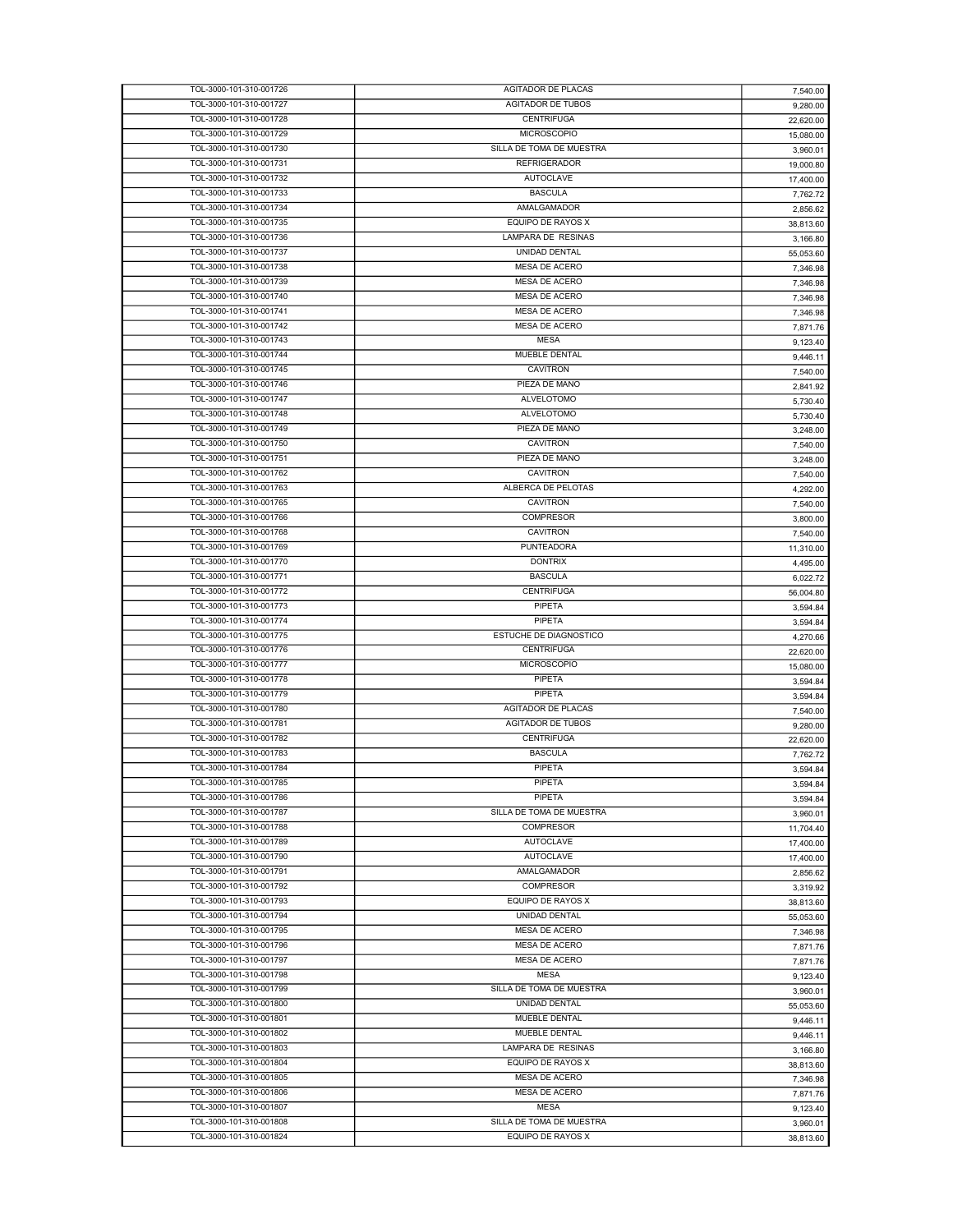| TOL-3000-101-310-001825 | <b>AUTOCLAVE</b>                          | 17,400.00  |
|-------------------------|-------------------------------------------|------------|
| TOL-3000-101-310-001826 | <b>COMPRESOR</b>                          | 11,704.40  |
| TOL-3000-101-310-001827 | <b>COMPRESOR</b>                          | 11,704.40  |
| TOL-3000-101-310-001828 | <b>MUEBLE DENTAL</b>                      |            |
|                         |                                           | 9,446.11   |
| TOL-3000-101-310-001829 | <b>AGITADOR DE PLACAS</b>                 | 17,400.00  |
| TOL-3000-101-310-001830 | <b>AGITADOR DE PLACAS</b>                 | 7,540.00   |
| TOL-3000-101-310-001831 | <b>MICROSCOPIO</b>                        | 15,080.00  |
| TOL-3000-101-310-001832 | <b>CENTRIFUGA</b>                         | 22,620.00  |
| TOL-3000-101-310-001833 | ESTUCHE DE DIAGNOSTICO                    |            |
|                         |                                           | 4,556.48   |
| TOL-3000-101-310-001834 | LAMPARA DE RESINAS                        | 4,895.20   |
| TOL-3000-101-310-001836 | SILLA DE TOMA DE MUESTRA                  | 3,775.80   |
| TOL-3000-101-310-001838 | <b>MESA DE ACERO</b>                      | 12,180.00  |
| TOL-3000-101-310-001839 | <b>AGITADOR DE TUBOS</b>                  |            |
|                         |                                           | 15,317.80  |
| TOL-3000-101-310-001841 | <b>PINZA UTERINA</b>                      | 4,396.40   |
| TOL-3000-101-310-001842 | PINZA UTERINA                             | 4,396.40   |
| TOL-3000-101-310-001843 | PINZA UTERINA                             | 4,396.40   |
| TOL-3000-101-310-001844 | PINZA POZZY                               | 4,524.00   |
| TOL-3000-101-310-001845 |                                           |            |
|                         | PINZA POZZY                               | 4,524.00   |
| TOL-3000-101-310-001846 | <b>AUTOCLAVE</b>                          | 17,400.00  |
| TOL-3000-101-310-001847 | <b>REFRIGERADOR</b>                       | 33,058.84  |
| TOL-3000-101-310-001848 | PINZA DE TRASLADO                         | 4,326.80   |
|                         | PINZA DE TRASLADO                         |            |
| TOL-3000-101-310-001849 |                                           | 4,326.80   |
| TOL-3000-101-310-001850 | <b>ESTADIMETRO</b>                        | 2,810.68   |
| TOL-3000-101-310-001851 | PIPETA                                    | 3,594.84   |
| TOL-3000-101-310-001852 | PIPETA                                    | 3,594.84   |
| TOL-3000-101-310-001853 | PIPETA                                    |            |
|                         |                                           | 3,594.84   |
| TOL-3000-101-310-001854 | MESA DE ACERO                             | 7,871.76   |
| TOL-3000-101-310-001856 | <b>MICROSCOPIO</b>                        | 15,080.00  |
| TOL-3000-101-310-001857 | <b>BASCULA</b>                            | 3,112.28   |
| TOL-3000-101-310-001858 | <b>BASCULA</b>                            | 3,112.28   |
|                         |                                           |            |
| TOL-3000-101-310-001861 | <b>BASCULA</b>                            | 3,112.28   |
| TOL-3000-101-310-001863 | <b>BASCULA</b>                            | 3,112.28   |
| TOL-3000-101-310-001864 | <b>ESTADIMETRO</b>                        | 2,810.68   |
| TOL-3000-101-310-001871 | PIEZA DE MANO                             | 5,649.49   |
| TOL-3000-101-310-001873 | AMALGAMADOR                               |            |
|                         |                                           | 2,856.62   |
| TOL-3000-101-310-001874 | PINZA POZZY                               | 4,524.00   |
| TOL-3000-101-310-001875 | PINZA POZZY                               | 4,524.00   |
| TOL-3000-101-310-001876 | PINZA POZZY                               | 4,524.00   |
| TOL-3000-101-310-001877 | PINZA UTERINA                             |            |
|                         |                                           | 4,396.40   |
| TOL-3000-101-310-001878 | PINZA UTERINA                             | 4,396.40   |
| TOL-3000-101-310-001879 | PINZA UTERINA                             | 4,396.40   |
| TOL-3000-101-310-001880 | <b>AUTOCLAVE</b>                          | 17,400.00  |
| TOL-3000-101-310-001881 | ESTUCHE DE DIAGNOSTICO                    | 4,270.66   |
|                         |                                           |            |
| TOL-3000-101-310-001882 | PINZA DE TRASLADO                         | 4,326.80   |
| TOL-3000-101-310-001883 | MESA DE EXPLORACION                       | 2,850.13   |
| TOL-3000-101-310-001886 | PINZA DE TRASLADO                         | 4,326.80   |
| TOL-3000-101-310-001887 | <b>REFRIGERADOR</b>                       | 33,058.84  |
| TOL-3000-101-310-001890 | <b>BASCULA</b>                            |            |
|                         |                                           | 5,104.00   |
| TOL-3000-101-310-001907 | DENSITOMETRO DE HUESO CON MONITOR LCD 19" | 117,744.76 |
| TOL-3000-101-310-001912 | CAMPANA                                   | 2,745.72   |
| TOL-3000-101-310-001913 | <b>COCINA INTEGRAL</b>                    | 19.475.24  |
| TOL-3000-101-310-001914 | CAMINADORA                                | 14,729.48  |
| TOL-3000-101-310-001915 | CAMINADORA                                | 14,729.48  |
|                         |                                           |            |
| TOL-3000-101-310-001916 | <b>REFRIGERADOR</b>                       | 10,322.84  |
| TOL-3000-101-310-001917 | <b>ESTUFA</b>                             | 9,277.68   |
| TOL-3000-101-310-001918 | SALA                                      | 10,438.84  |
| TOL-3000-101-310-001919 | <b>NEGATOSCOPIO</b>                       | 9,570.00   |
| TOL-3000-101-310-001920 | <b>REFRIGERADOR</b>                       |            |
|                         |                                           | 86,924.95  |
| TOL-3000-101-310-001921 | <b>ESTERILIZADOR</b>                      | 51,729.04  |
| TOL-3000-101-310-001922 | <b>BAUMANOMETRO</b>                       | 11,563.11  |
| TOL-3000-101-310-001923 | <b>NEGATOSCOPIO</b>                       | 9,570.00   |
| TOL-3000-101-310-001924 | <b>MESA PASTEUR</b>                       | 4,083.20   |
|                         |                                           |            |
| TOL-3000-101-310-001925 | <b>MESA PASTEUR</b>                       | 4,083.20   |
| TOL-3000-101-310-001926 | <b>MESA PASTEUR</b>                       | 4,083.20   |
| TOL-3000-101-310-001927 | <b>BAUMANOMETRO</b>                       | 11,563.11  |
| TOL-3000-101-310-001928 | MESA DE EXPLORACION                       | 18,502.00  |
| TOL-3000-101-310-001929 | MESA DE EXPLORACION                       |            |
|                         |                                           | 18,502.00  |
| TOL-3000-101-310-001930 | <b>ESTERILIZADOR</b>                      | 33,690.23  |
| TOL-3000-101-310-001931 | <b>VITRINA</b>                            | 6,776.58   |
| TOL-3000-101-310-001932 | <b>VITRINA</b>                            | 6,776.58   |
| TOL-3000-101-310-001933 | <b>VITRINA</b>                            | 6,776.58   |
| TOL-3000-101-310-001934 | MESA DE EXPLORACION                       |            |
|                         |                                           | 10,885.56  |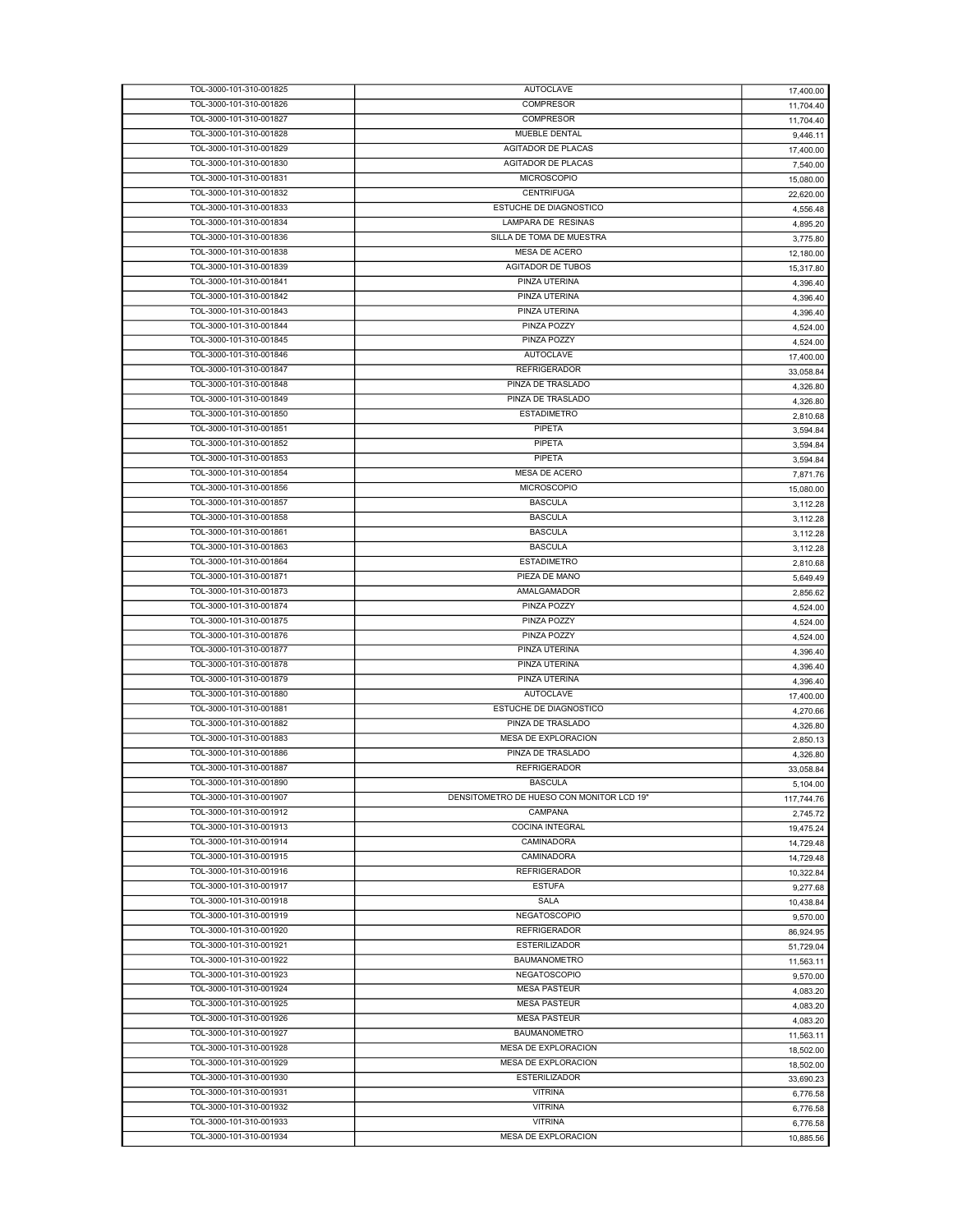| TOL-3000-101-310-001935                            | <b>BASCULA</b>                            | 5,231.60               |
|----------------------------------------------------|-------------------------------------------|------------------------|
| TOL-3000-101-310-001936                            | <b>BASCULA</b>                            | 5,231.60               |
| TOL-3000-101-310-001937                            | <b>BASCULA</b>                            | 2,883.76               |
| TOL-3000-101-310-001938                            | <b>BASCULA</b>                            | 2,883.76               |
| TOL-3000-101-310-001939                            | <b>VITRINA</b>                            | 3,600.87               |
| TOL-3000-101-310-001940                            | <b>MESA DE TRABAJO</b>                    | 11,279.84              |
| TOL-3000-101-310-001941                            | SET DE CURACIONES                         |                        |
|                                                    | <b>SET DE SUTURA</b>                      | 8,166.40               |
| TOL-3000-101-310-001942                            |                                           | 5,869.60               |
| TOL-3000-101-310-001943                            | SET DE CURACIONES                         | 8,166.40               |
| TOL-3000-101-310-001944                            | SET DE CURACIONES                         | 8,166.40               |
| TOL-3000-101-310-001945                            | SET DE CURACIONES                         | 8,166.40               |
| TOL-3000-101-310-001946                            | SET DE SUTURA                             | 5,869.60               |
| TOL-3000-101-310-001947                            | SET DE SUTURA                             | 5,869.60               |
| TOL-3000-101-310-001948                            | <b>SET DE SUTURA</b>                      | 5,869.60               |
| TOL-3000-101-310-001949                            | SET DE INSERCION DE DIU                   | 4,148.93               |
| TOL-3000-101-310-001950                            | SET DE INSERCION DE DIU                   | 4,148.93               |
| TOL-3000-101-310-001951                            | SET DE ATENCION DE PARTO                  | 5,632.26               |
| TOL-3000-101-310-001952                            | <b>REFRIGERADOR</b>                       |                        |
|                                                    |                                           | 67,878.10              |
| TOL-3000-101-310-001953                            | SILLA DE TOMA DE MUESTRA                  | 12,122.00              |
| TOL-3000-101-310-001954                            | MESA DE ACERO                             | 14,258.66              |
| TOL-3000-101-310-001955                            | MESA DE ACERO                             | 14,258.66              |
| TOL-3000-101-310-001956                            | <b>VITRINA</b>                            | 3,600.87               |
| TOL-3000-101-310-001957                            | CARRO                                     | 32,563.52              |
| TOL-3000-101-310-001958                            | <b>REFRIGERADOR</b>                       | 156,196.44             |
| TOL-3000-101-310-001959                            | <b>MESA PASTEUR</b>                       | 4,083.20               |
| TOL-3000-101-310-001960                            | PIEZA DE MANO                             | 4,250.36               |
| TOL-3000-101-310-001961                            | AMALGAMADOR                               | 2,872.27               |
| TOL-3000-101-310-001962                            | <b>CAVITRON</b>                           | 5,703.72               |
| TOL-3000-101-310-001963                            | RAYOS "X"                                 |                        |
|                                                    |                                           | 57,266.88              |
| TOL-3000-101-310-001964                            | <b>VITRINA</b>                            | 6,776.58               |
| TOL-3000-101-310-001965                            | SILLON ODONTOLOGICO                       | 101,952.40             |
| TOL-3000-101-310-001966                            | <b>COMPRESOR</b>                          | 30,151.88              |
| TOL-3000-101-310-001967                            | <b>VITRINA</b>                            | 3,600.87               |
| TOL-3000-101-310-001968                            | SET ODONTOLOGICO                          | 7,562.21               |
| TOL-3000-101-310-001969                            | <b>MESA PASTEUR</b>                       | 4,083.20               |
| TOL-3000-101-310-001970                            | NEGATOSCOPIO                              | 9,570.00               |
| TOL-3000-101-310-001971                            | DENSITOMETRO DE HUESO CON MONITOR LCD 19" | 122,020.05             |
|                                                    |                                           |                        |
|                                                    |                                           |                        |
| TOL-3000-101-310-001972                            | <b>BASCULA</b>                            | 85,097.30              |
| TOL-3000-101-310-001973                            | <b>BASCULA</b>                            | 67,462.12              |
| TOL-3000-101-310-001974                            | <b>BASCULA</b>                            | 4,604.45               |
| TOL-3000-101-310-001975                            | MESA DE TRABAJO                           | 13,804.00              |
| TOL-3000-101-310-001976                            | MESA DE TRABAJO                           | 13,804.00              |
| TOL-3000-101-310-001977                            | SET ODONTOLOGICO                          | 8,534.12               |
| TOL-3000-101-310-001978                            | <b>MESA PASTEUR</b>                       | 4,083.20               |
| TOL-3000-101-310-001979                            | <b>ESTUCHE DE DIAGNOSTICO</b>             | 3,687.64               |
| TOL-3000-101-310-001980                            | <b>ESFIGMOMANOMETRO</b>                   | 11.563.11              |
| TOL-3000-101-310-001981                            | <b>MESA DE EXPLORACION</b>                |                        |
|                                                    | <b>VITRINA</b>                            | 18,502.00              |
| TOL-3000-101-310-001982                            |                                           | 6,776.58               |
| TOL-3000-101-310-001983                            | <b>BASCULA</b>                            | 2,883.76               |
| TOL-3000-101-310-001984                            | <b>NEGATOSCOPIO</b>                       | 9,570.00               |
| TOL-3000-101-310-001985                            | ESTUCHE DE DIAGNOSTICO                    | 3,687.64               |
| TOL-3000-101-310-001986                            | <b>FONODETECTOR</b>                       | 3,043.26               |
| TOL-3000-101-310-001987                            | <b>ESFIGMOMANOMETRO</b>                   | 11,563.11              |
| TOL-3000-101-310-001988                            | MESA DE EXPLORACION                       | 18,502.00              |
| TOL-3000-101-310-001989                            | <b>VITRINA</b>                            | 6,776.58               |
| TOL-3000-101-310-001990                            | COLPOSCOPIO                               | 57,753.00              |
| TOL-3000-101-310-001991                            | <b>ESTADIMETRO</b>                        | 4,582.00               |
| TOL-3000-101-310-001993                            | <b>ESTADIMETRO</b>                        |                        |
| TOL-3000-101-310-001994                            | <b>ESTADIMETRO</b>                        | 4,582.00               |
|                                                    |                                           | 4,582.00               |
| TOL-3000-101-310-001995                            | <b>ESTADIMETRO</b>                        | 4,582.00               |
| TOL-3000-101-310-001996                            | <b>ESTADIMETRO</b>                        | 4,582.00               |
| TOL-3000-101-310-001997                            | <b>ESTADIMETRO</b>                        | 4,582.00               |
| TOL-3000-101-310-002000                            | <b>REFRIGERADOR</b>                       | 33,058.84              |
| TOL-3000-101-310-002001                            | PINZA POZZY                               | 4,524.00               |
| TOL-3000-101-310-002002                            | PINZA POZZY                               | 4,524.00               |
| TOL-3000-101-310-002003                            | PINZA POZZY                               | 4,524.00               |
| TOL-3000-101-310-002004                            | PINZA POZZY                               | 4,524.00               |
| TOL-3000-101-310-002005                            | PINZA POZZY                               | 4,524.00               |
| TOL-3000-101-310-002006                            | PINZA POZZY                               |                        |
| TOL-3000-101-310-002007                            | PINZA UTERINA                             | 4,524.00               |
|                                                    |                                           | 4,396.40               |
| TOL-3000-101-310-002008<br>TOL-3000-101-310-002009 | <b>AUTOCLAVE</b><br><b>REFRIGERADOR</b>   | 17,400.00<br>33,058.84 |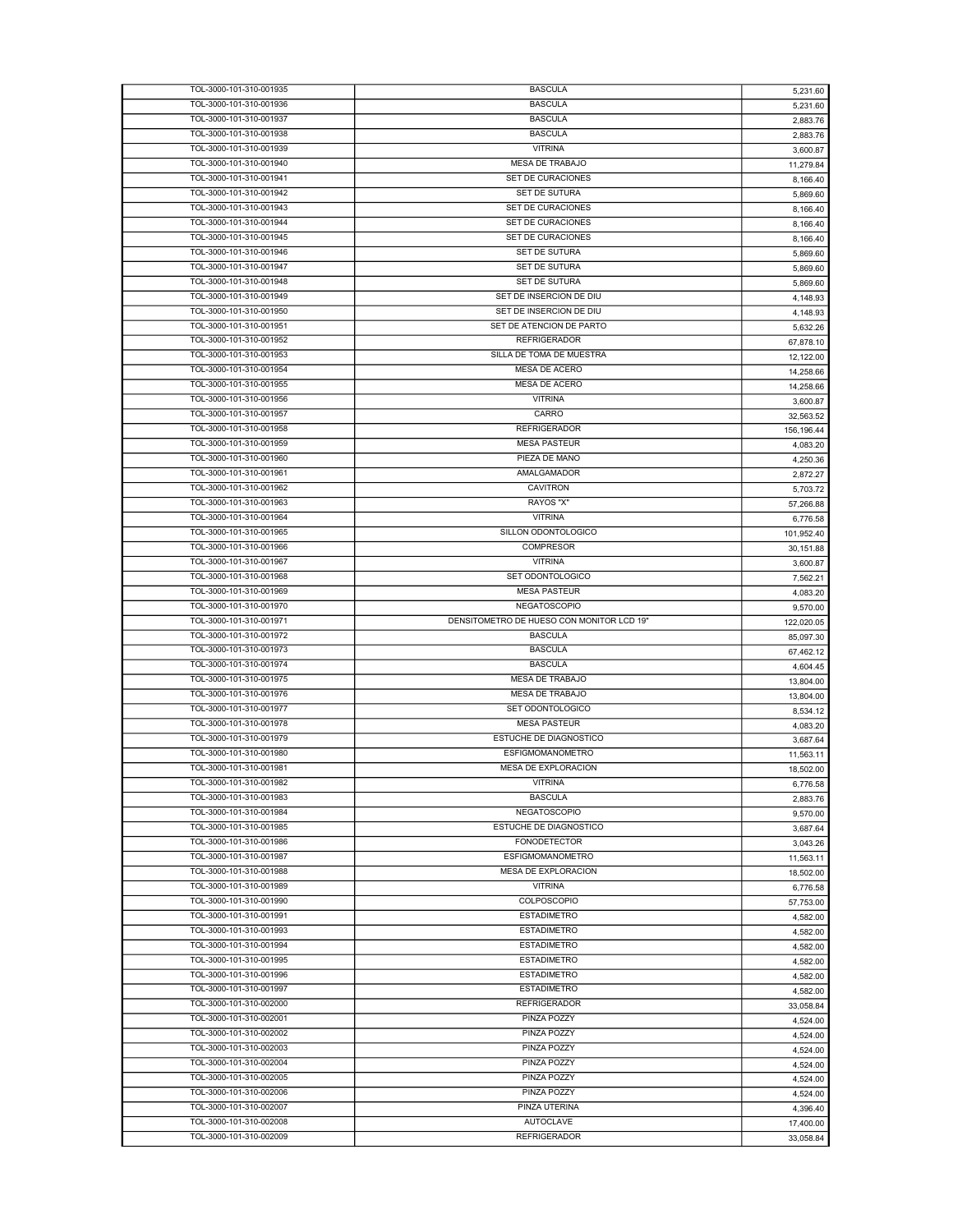| TOL-3000-101-310-002010 | AMALGAMADOR                                       | 2,856.61   |
|-------------------------|---------------------------------------------------|------------|
| TOL-3000-101-310-002011 | PINZA UTERINA                                     | 4,396.40   |
| TOL-3000-101-310-002012 | <b>AUTOCLAVE</b>                                  | 17,400.00  |
| TOL-3000-101-310-002014 | SILLON ODONTOLOGICO                               | 99,493.20  |
| TOL-3000-101-310-002015 | <b>COMPRESOR</b>                                  | 23,084.00  |
| TOL-3000-101-310-002016 | <b>ESTERILIZADOR</b>                              | 31,946.40  |
| TOL-3000-101-310-002017 | RAYOS "X"                                         |            |
| TOL-3000-101-310-002018 | <b>AMALGAMADOR</b>                                | 49,949.60  |
|                         |                                                   | 3,248.00   |
| TOL-3000-101-310-002019 | LAMPARA DE RESINAS                                | 5,336.00   |
| TOL-3000-101-310-002020 | KIT DE PIEZA ALTA Y BAJA                          | 11,368.00  |
| TOL-3000-101-310-002021 | AIRE ACONDICIONADO                                | 13,340.00  |
| TOL-3000-101-310-002022 | <b>BASCULA</b>                                    | 5,231.60   |
| TOL-3000-101-310-002023 | <b>BASCULA</b>                                    | 2,876.80   |
| TOL-3000-101-310-002024 | <b>MESA DE EXPLORACION</b>                        | 18,502.00  |
| TOL-3000-101-310-002025 | <b>GABINETE</b>                                   | 5,684.00   |
| TOL-3000-101-310-002026 | <b>BOTE</b>                                       | 2,714.40   |
| TOL-3000-101-310-002027 | <b>BAUMANOMETRO</b>                               | 3,712.00   |
| TOL-3000-101-310-002028 | <b>NEGATOSCOPIO</b>                               | 9,570.00   |
| TOL-3000-101-310-002029 | <b>MESA PASTEUR</b>                               | 3,364.00   |
| TOL-3000-101-310-002030 | <b>VITRINA</b>                                    |            |
| TOL-3000-101-310-002031 | <b>VITRINA</b>                                    | 6,136.40   |
|                         |                                                   | 6,136.40   |
| TOL-3000-101-310-002032 | <b>FONODETECTOR</b>                               | 4,118.00   |
| TOL-3000-101-310-002033 | <b>ESTERILIZADOR</b>                              | 50,112.00  |
| TOL-3000-101-310-002034 | MESA DE MAYO                                      | 3,016.00   |
| TOL-3000-101-310-002035 | UNIDAD DENTAL                                     | 99,493.20  |
| TOL-3000-101-310-002036 | <b>COMPRESOR</b>                                  | 23,084.00  |
| TOL-3000-101-310-002037 | RAYOS "X"                                         | 49,949.60  |
| TOL-3000-101-310-002038 | AMALGAMADOR                                       | 3,248.00   |
| TOL-3000-101-310-002039 | SET DE INSTRUMENTAL ODONTOLOGICO (100 PZAS)       | 25,404.00  |
| TOL-3000-101-310-002040 | LAMPARA DE RESINAS                                | 5,336.00   |
| TOL-3000-101-310-002042 | UNIDAD OFTALMOLOGICA                              |            |
| TOL-3000-101-310-002043 | <b>BANCO</b>                                      | 128,377.20 |
|                         |                                                   | 6,128.97   |
| TOL-3000-101-310-002044 | LAMPARA DE HENDIDURA                              | 127,946.51 |
| TOL-3000-101-310-002045 | <b>TONOMETRO</b>                                  | 23,687.66  |
| TOL-3000-101-310-002046 | <b>MESA</b>                                       | 10,353.00  |
|                         |                                                   |            |
| TOL-3000-101-310-002047 | <b>FOROPTOR</b>                                   | 113,021.63 |
| TOL-3000-101-310-002048 | LENSOMETRO MANUAL CON LUZ LED                     | 17,393.04  |
| TOL-3000-101-310-002049 | CAJA DE PRUEBAS C/266 PIEZAS CON ARILLOS DE METAL | 10,270.17  |
| TOL-3000-101-310-002050 | PROYECTOR DE OPTOTIPOS                            |            |
| TOL-3000-101-310-002051 | AUTO-QUERATO-REFRACTOR                            | 28,160.16  |
| TOL-3000-101-310-002052 | CABEZA DE RETINOSCOPIO                            | 192,151.68 |
|                         |                                                   | 6,214.36   |
| TOL-3000-101-310-002053 | MANGO CONVERTIBLE RECARGABLE                      | 2,975.40   |
| TOL-3000-101-310-002054 | CABEZA DE OFTALMOSCOPIO                           | 6,305.76   |
| TOL-3000-101-310-002055 | <b>MESA DE EXPLORACION</b>                        | 18,502.00  |
| TOL-3000-101-310-002056 | <b>VITRINA</b>                                    | 6,775.56   |
| TOL-3000-101-310-002057 | <b>VITRINA</b>                                    | 6,775.56   |
| TOL-3000-101-310-002058 | <b>VITRINA</b>                                    | 6,775.56   |
| TOL-3000-101-310-002060 | MESA DE EXPLORACION                               | 18,502.00  |
| TOL-3000-101-310-002061 | MESA DE EXPLORACION                               | 18,502.00  |
| TOL-3000-101-310-002062 | MESA DE EXPLORACION                               | 19,662.00  |
| TOL-3000-101-310-002063 | MESA DE ACERO                                     | 14,257.56  |
| TOL-3000-101-310-002064 | <b>BASCULA</b>                                    |            |
| TOL-3000-101-310-002065 | <b>BASCULA</b>                                    | 5,231.60   |
|                         |                                                   | 5,231.60   |
| TOL-3000-101-310-002066 | <b>MONITOR</b>                                    | 3,770.00   |
| TOL-3000-101-310-002067 | <b>BASCULA</b>                                    | 2,883.76   |
| TOL-3000-101-310-002068 | <b>BASCULA</b>                                    | 2,883.76   |
| TOL-3000-101-310-002069 | <b>BASCULA</b>                                    | 2,883.76   |
| TOL-3000-101-310-002070 | <b>BAUMANOMETRO</b>                               | 3,364.00   |
| TOL-3000-101-310-002071 | <b>BAUMANOMETRO</b>                               | 3,364.00   |
| TOL-3000-101-310-002072 | <b>BAUMANOMETRO</b>                               | 3,364.00   |
| TOL-3000-101-310-002073 | <b>ESTETOSCOPIO</b>                               | 3,422.00   |
| TOL-3000-101-310-002074 | <b>ESTETOSCOPIO</b>                               | 3,422.00   |
| TOL-3000-101-310-002075 | <b>ESTETOSCOPIO</b>                               |            |
|                         | <b>ESTETOSCOPIO</b>                               | 3,422.00   |
| TOL-3000-101-310-002076 |                                                   | 3,422.00   |
| TOL-3000-101-310-002077 | <b>NEGATOSCOPIO</b>                               | 9,570.00   |
| TOL-3000-101-310-002078 | <b>NEGATOSCOPIO</b>                               | 9,570.00   |
| TOL-3000-101-310-002079 | NEGATOSCOPIO                                      | 9,570.00   |
| TOL-3000-101-310-002080 | <b>MESA PASTEUR</b>                               | 3,364.00   |
| TOL-3000-101-310-002081 | <b>MESA PASTEUR</b>                               | 3,364.00   |
| TOL-3000-101-310-002082 | <b>MESA PASTEUR</b>                               | 3,364.00   |
| TOL-3000-101-310-002083 | <b>MESA PASTEUR</b>                               | 3,364.00   |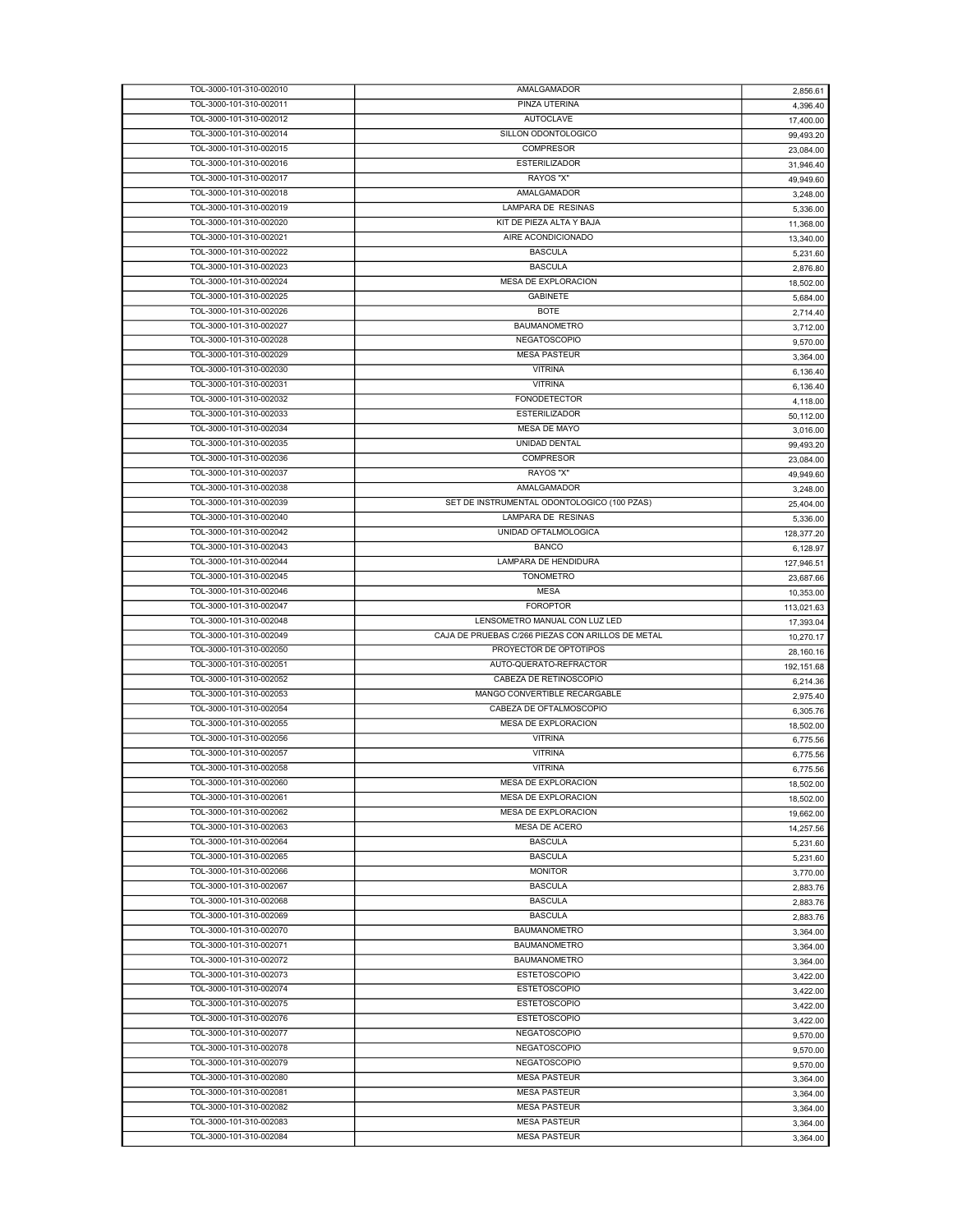| TOL-3000-101-310-002085                            | <b>MESA PASTEUR</b>           | 3,364.00   |
|----------------------------------------------------|-------------------------------|------------|
| TOL-3000-101-310-002086                            | <b>MESA PASTEUR</b>           | 3,364.00   |
| TOL-3000-101-310-002087                            | <b>MESA PASTEUR</b>           | 3,364.00   |
| TOL-3000-101-310-002088                            |                               |            |
|                                                    | <b>MESA PASTEUR</b>           | 3,364.00   |
| TOL-3000-101-310-002089                            | <b>MESA PASTEUR</b>           | 3,364.00   |
| TOL-3000-101-310-002090                            | <b>MESA DE MAYO</b>           | 3,016.00   |
| TOL-3000-101-310-002091                            | <b>MESA DE MAYO</b>           | 3,016.00   |
| TOL-3000-101-310-002092                            | <b>REFRIGERADOR</b>           | 156,196.43 |
| TOL-3000-101-310-002093                            | CARRO                         | 32,563.52  |
|                                                    |                               |            |
| TOL-3000-101-310-002094                            | SILLA DE TOMA DE MUESTRA      | 12,122.00  |
| TOL-3000-101-310-002095                            | <b>VITRINA</b>                | 3,688.80   |
| TOL-3000-101-310-002096                            | <b>VITRINA</b>                | 3,688.80   |
| TOL-3000-101-310-002097                            | <b>VITRINA</b>                | 3,688.80   |
| TOL-3000-101-310-002098                            | <b>VITRINA</b>                | 3,688.80   |
| TOL-3000-101-310-002099                            | <b>TERMO PARA VACUNAR</b>     |            |
|                                                    |                               | 3,306.00   |
| TOL-3000-101-310-002100                            | UNIDAD DENTAL                 | 101,952.40 |
| TOL-3000-101-310-002101                            | <b>COMPRESOR</b>              | 30,151.88  |
| TOL-3000-101-310-002102                            | <b>ESTERILIZADOR</b>          | 33,689.88  |
| TOL-3000-101-310-002103                            | RAYOS "X"                     | 57,266.88  |
| TOL-3000-101-310-002104                            | AMALGAMADOR                   |            |
|                                                    |                               | 3,306.00   |
| TOL-3000-101-310-002105                            | LAMPARA DE RESINAS            | 5,394.00   |
| TOL-3000-101-310-002106                            | <b>CAVITRON</b>               | 6,786.00   |
| TOL-3000-101-310-002107                            | KIT DE PIEZA ALTA Y BAJA      | 11,344.80  |
| TOL-3000-101-310-002108                            | <b>ESTUCHE DE DIAGNOSTICO</b> | 7,400.80   |
| TOL-3000-101-310-002109                            | <b>GABINETE</b>               | 6,612.00   |
|                                                    | <b>GABINETE</b>               |            |
| TOL-3000-101-310-002110                            |                               | 6,612.00   |
| TOL-3000-101-310-002111                            | <b>GABINETE</b>               | 6,612.00   |
| TOL-3000-101-310-002112                            | <b>GABINETE</b>               | 6,612.00   |
| TOL-3000-101-310-002113                            | <b>VITRINA</b>                | 6,775.57   |
| TOL-3000-101-310-002114                            | <b>MESA DE TRABAJO</b>        | 13,862.00  |
| TOL-3000-101-310-002115                            | MESA DE TRABAJO               |            |
|                                                    |                               | 12,255.40  |
| TOL-3000-101-310-002116                            | <b>BAUMANOMETRO</b>           | 10,120.80  |
| TOL-3000-101-310-002117                            | <b>BAUMANOMETRO</b>           | 10,120.80  |
| TOL-3000-101-310-002118                            | <b>BAUMANOMETRO</b>           | 10,120.80  |
| TOL-3000-101-310-002119                            | <b>BAUMANOMETRO</b>           | 10,120.80  |
| TOL-3000-101-310-002120                            | <b>BAUMANOMETRO</b>           | 10,120.80  |
|                                                    |                               |            |
|                                                    |                               |            |
| TOL-3000-101-310-002121                            | <b>BAUMANOMETRO</b>           | 10,120.80  |
| TOL-3000-101-310-002122                            | <b>BAUMANOMETRO</b>           | 10,120.80  |
| TOL-3000-101-310-002123                            | <b>BAUMANOMETRO</b>           | 10,120.80  |
| TOL-3000-101-310-002146                            | <b>SECADORA</b>               |            |
| TOL-3000-101-310-002147                            | <b>SECADORA</b>               | 3,127.54   |
|                                                    |                               | 3,127.55   |
| TOL-3000-101-310-002148                            | <b>PLANCHA</b>                | 3,754.08   |
| TOL-3000-101-310-002149                            | <b>PLANCHA</b>                | 3,754.08   |
| TOL-3000-101-310-002150                            | ANAQUEL                       | 5,448.30   |
| TOL-3000-101-310-002151                            | ANAQUEL                       | 5,448.30   |
| TOL-3000-101-310-002152                            | ANAQUEL                       |            |
|                                                    |                               | 5,448.30   |
| TOL-3000-101-310-002153                            | ANAQUEL                       | 5,448.30   |
| TOL-3000-101-310-002160                            | <b>UNIDAD DENTAL</b>          | 57,500.04  |
| TOL-3000-101-310-002161                            | <b>GABINETE</b>               | 2,881.43   |
| TOL-3000-101-310-002162                            | <b>GABINETE</b>               | 2,881.43   |
| TOL-3000-101-310-002163                            | <b>GABINETE</b>               | 2,881.44   |
| TOL-3000-101-310-002164                            | <b>VITRINA</b>                |            |
|                                                    |                               | 4,082.00   |
| TOL-3000-101-310-002165                            | <b>ESCRITORIO</b>             | 4,082.00   |
| TOL-3000-101-310-002166                            | <b>ESCRITORIO</b>             | 4,082.00   |
| TOL-3000-101-310-002167                            | <b>ARCHIVERO</b>              | 5,602.80   |
| TOL-3000-101-310-002168                            | ARCHIVERO                     | 5,602.80   |
| TOL-3000-101-310-002169                            | <b>ARCHIVERO</b>              |            |
| TOL-3000-101-310-002170                            |                               | 5,602.80   |
|                                                    | ARCHIVERO                     | 5,602.80   |
| TOL-3000-101-310-002171                            | <b>ARCHIVERO</b>              | 5,602.80   |
| TOL-3000-101-310-002172                            | <b>ARCHIVERO</b>              | 5,602.80   |
| TOL-3000-101-310-002173                            | <b>ARCHIVERO</b>              | 5,602.80   |
| TOL-3000-101-310-002174                            | ANAQUEL                       | 2,801.40   |
| TOL-3000-101-310-002175                            | ANAQUEL                       |            |
|                                                    |                               | 2,801.40   |
| TOL-3000-101-310-002176                            | ANAQUEL                       | 2,801.40   |
| TOL-3000-101-310-002177                            | ANAQUEL                       | 2,801.40   |
| TOL-3000-101-310-002178                            | ANAQUEL                       | 2,801.40   |
| TOL-3000-101-310-002179                            | ANAQUEL                       | 2,801.40   |
| TOL-3000-101-310-002180                            | ANAQUEL                       |            |
|                                                    |                               | 2,801.40   |
| TOL-3000-101-310-002181                            | ANAQUEL                       | 3,801.90   |
| TOL-3000-101-310-002182                            | MESA DE EXPLORACION           | 4,628.40   |
| TOL-3000-101-310-002183<br>TOL-3000-101-310-002184 | <b>FORCEPS</b><br><b>MESA</b> | 2,748.90   |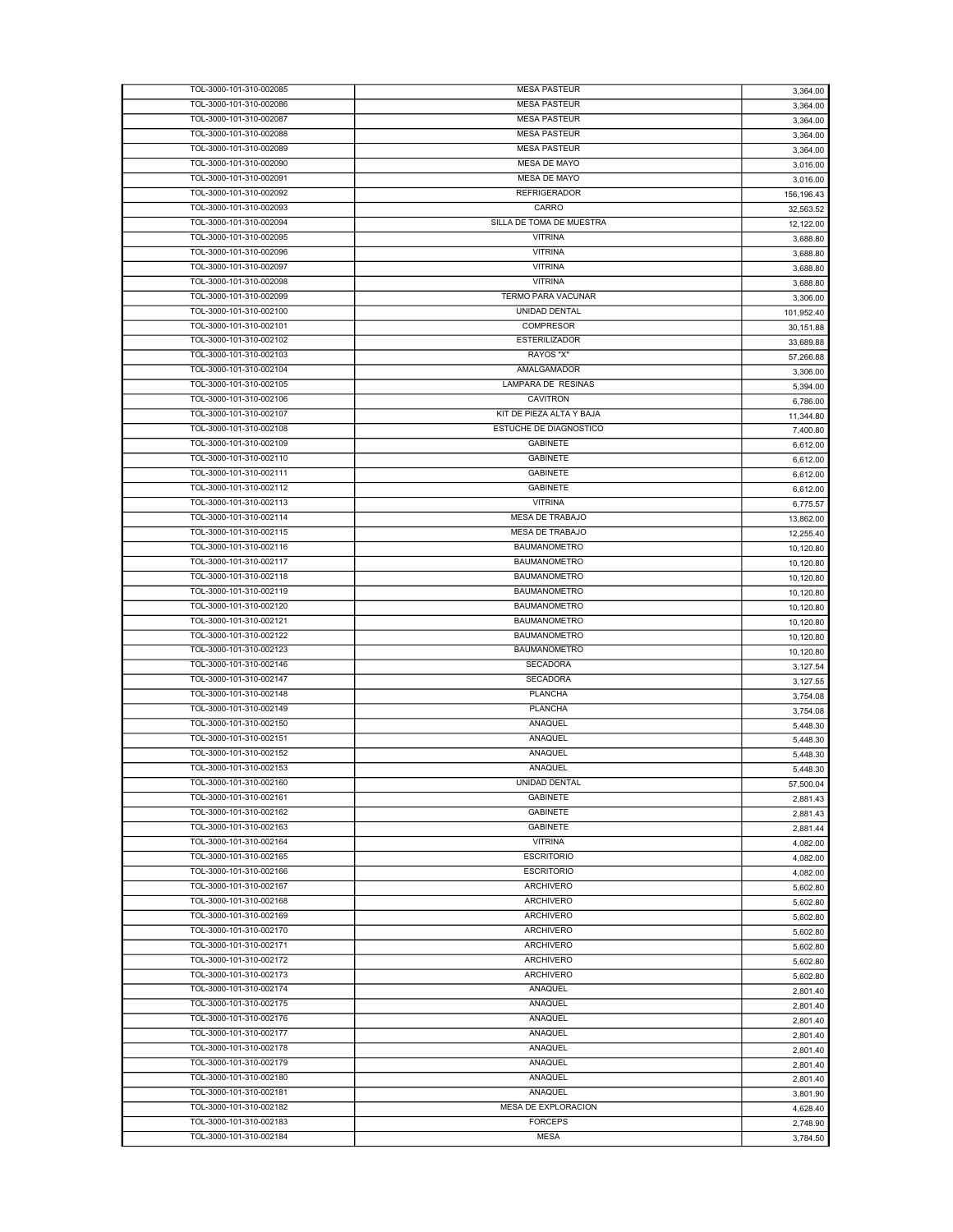| TOL-3000-101-310-002185 | SET DE CURACIONES          | 4,582.00   |
|-------------------------|----------------------------|------------|
| TOL-3000-101-310-002186 | SET DE CURACIONES          | 4,582.00   |
| TOL-3000-101-310-002187 | SET DE CURACIONES          | 4,582.00   |
| TOL-3000-101-310-002188 | SET DE SUTURA              |            |
|                         |                            | 5,011.20   |
| TOL-3000-101-310-002189 | SET DE SUTURA              | 5,011.20   |
| TOL-3000-101-310-002190 | SET DE ATENCION DE PARTO   | 3,532.20   |
| TOL-3000-101-310-002191 | SET DE INSERCION DE DIU    | 3,764.20   |
| TOL-3000-101-310-002192 | SET DE INSERCION DE DIU    | 3,764.20   |
| TOL-3000-101-310-002193 | SET DE INSERCION DE DIU    | 3,764.20   |
| TOL-3000-101-310-002194 | ESTUCHE DE DIAGNOSTICO     |            |
|                         |                            | 7,772.00   |
| TOL-3000-101-310-002195 | ESTUCHE DE DIAGNOSTICO     | 7,772.00   |
| TOL-3000-101-310-002196 | <b>BASCULA</b>             | 4,176.00   |
| TOL-3000-101-310-002197 | <b>BASCULA</b>             | 4,176.00   |
| TOL-3000-101-310-002198 | <b>BASCULA</b>             | 114,840.00 |
| TOL-3000-101-310-002199 | ESTUCHE DE DIAGNOSTICO     | 3,568.10   |
| TOL-3000-101-310-002200 | <b>BAUMANOMETRO</b>        | 3,119.25   |
| TOL-3000-101-310-002201 | <b>BAUMANOMETRO</b>        |            |
|                         |                            | 3,119.25   |
| TOL-3000-101-310-002202 | <b>BAUMANOMETRO</b>        | 3,119.25   |
| TOL-3000-101-310-002203 | <b>BAUMANOMETRO</b>        | 3,119.25   |
| TOL-3000-101-310-002204 | <b>REFRIGERADOR</b>        | 88,740.00  |
| TOL-3000-101-310-002205 | <b>REFRIGERADOR</b>        | 88,740.00  |
| TOL-3000-101-310-002206 | <b>REFRIGERADOR</b>        | 88,740.00  |
| TOL-3000-101-310-002207 | <b>REFRIGERADOR</b>        |            |
|                         |                            | 88,740.00  |
| TOL-3000-101-310-002208 | <b>REFRIGERADOR</b>        | 88,740.00  |
| TOL-3000-101-310-002209 | <b>REFRIGERADOR</b>        | 88,740.00  |
| TOL-3000-101-310-002210 | <b>REFRIGERADOR</b>        | 88,740.00  |
| TOL-3000-101-310-002211 | <b>REFRIGERADOR</b>        | 88,740.00  |
| TOL-3000-101-310-002212 | <b>REFRIGERADOR</b>        | 88,740.00  |
|                         | JUEGO DE EXPLORACION       |            |
| TOL-3000-101-310-002213 |                            | 4,297.08   |
| TOL-3000-101-310-002214 | JUEGO DE EXPLORACION       | 4,297.10   |
| TOL-3000-101-310-002215 | JUEGO DE EXPLORACION       | 4,297.10   |
| TOL-3000-101-310-002216 | JUEGO DE EXPLORACION       | 4,297.10   |
| TOL-3000-101-310-002217 | JUEGO DE EXPLORACION       | 4,297.10   |
| TOL-3000-101-310-002218 | JUEGO DE EXPLORACION       |            |
|                         |                            | 4,297.10   |
| TOL-3000-101-310-002219 | JUEGO DE EXPLORACION       | 4,297.10   |
| TOL-3000-101-310-002220 | JUEGO DE EXPLORACION       | 4,297.10   |
| TOL-3000-101-310-002221 | JUEGO DE EXPLORACION       | 4,297.10   |
| TOL-3000-101-310-002222 | JUEGO DE EXPLORACION       | 4,297.10   |
| TOL-3000-101-310-002223 | <b>CENTRIFUGA</b>          | 11,600.00  |
| TOL-3000-101-310-002224 | PIEZA DE MANO              |            |
|                         |                            | 4,941.60   |
| TOL-3000-101-310-002225 | PIEZA DE MANO              | 4,941.60   |
| TOL-3000-101-310-002226 | UNIDAD DENTAL              | 45,442.71  |
| TOL-3000-101-310-002228 | <b>MESA DE EXPLORACION</b> | 3,596.00   |
| TOL-3000-101-310-002229 | MESA DE EXPLORACION        | 3,596.00   |
| TOL-3000-101-310-002230 | <b>MESA DE EXPLORACION</b> | 3,596.00   |
| TOL-3000-101-310-002231 | <b>BASCULA</b>             |            |
|                         |                            | 4,257.20   |
| TOL-3000-101-310-002232 | <b>BASCULA</b>             | 4,257.20   |
| TOL-3000-101-310-002233 | <b>BASCULA</b>             | 4,257.20   |
| TOL-3000-101-310-002234 | <b>VITRINA</b>             | 3.120.40   |
| TOL-3000-101-310-002235 | <b>VITRINA</b>             | 3,120.40   |
| TOL-3000-101-310-002236 | <b>VITRINA</b>             | 3,120.40   |
| TOL-3000-101-310-002241 | PIEZA DE MANO              |            |
|                         |                            | 4,973.66   |
| TOL-3000-101-310-002242 | PIEZA DE MANO              | 12,824.08  |
| TOL-3000-101-310-002243 | <b>CAVITRON</b>            | 3,783.54   |
| TOL-3000-101-310-002244 | <b>TABURETE DENTAL</b>     | 2,900.00   |
| TOL-3000-101-310-002250 | ANAQUEL                    | 2,749.08   |
| TOL-3000-101-310-002251 | ANAQUEL                    |            |
| TOL-3000-101-310-002252 | <b>ESTERILIZADOR</b>       | 2,749.09   |
|                         |                            | 3,660.01   |
| TOL-3000-101-310-002253 | <b>COMPRESOR</b>           | 6,902.00   |
| TOL-3000-101-310-002254 | <b>COMPRESOR</b>           | 6,902.00   |
| TOL-3000-101-310-002255 | <b>COMPRESOR</b>           | 6,902.00   |
| TOL-3000-101-310-002256 | UNIDAD DENTAL              | 45,240.00  |
| TOL-3000-101-310-002257 | <b>REFRIGERADOR</b>        | 28,048.80  |
| TOL-3000-101-310-002258 | COLPOSCOPIO DIGITAL        |            |
|                         |                            | 95,004.00  |
| TOL-3000-101-310-002259 | <b>AUTOCLAVE</b>           | 16,240.00  |
| TOL-3000-101-310-002260 | <b>AUTOCLAVE</b>           | 16,240.00  |
| TOL-3000-101-310-002261 | <b>MICROARENADOR</b>       | 8,855.73   |
| TOL-3000-101-310-002262 | <b>ARENADOR</b>            | 25,520.00  |
| TOL-3000-101-310-002263 | PUNTEADORA                 |            |
|                         |                            | 5,684.00   |
| TOL-3000-101-310-002264 | <b>AUTOCLAVE</b>           | 30,740.00  |
| TOL-3000-101-310-002265 | UNIDAD DENTAL              | 118,320.00 |
| TOL-3000-101-310-002266 | PIEZA DE MANO              | 16,240.00  |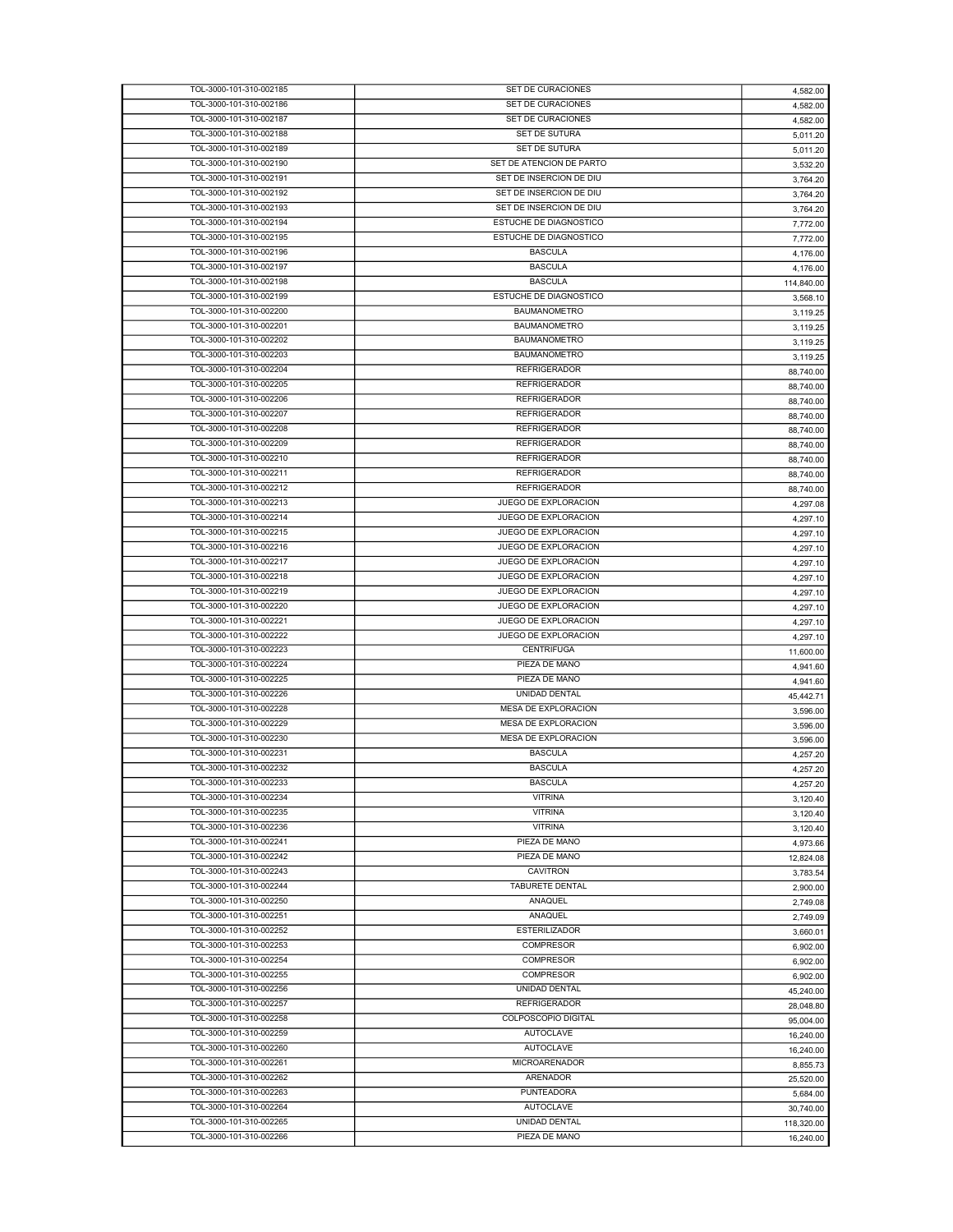| TOL-3000-101-310-002267                            | ABREBOCAS MOLAR                                  | 11,661.68  |
|----------------------------------------------------|--------------------------------------------------|------------|
| TOL-3000-101-310-002268                            | ABREBOCAS MOLAR                                  | 11,661.68  |
| TOL-3000-101-310-002269                            | ABREBOCAS MOLAR                                  | 11,660.53  |
|                                                    | <b>COMPRESOR</b>                                 |            |
| TOL-3000-101-310-002271                            |                                                  | 30,832.80  |
| TOL-3000-101-310-002272                            | <b>AUTOCLAVE</b>                                 | 46,168.00  |
| TOL-3000-101-310-002283                            | <b>DOOPLER FETAL</b>                             | 16,704.00  |
| TOL-3000-101-310-002284                            | ESTUCHE DE DIAGNOSTICO                           | 6,406.10   |
| TOL-3000-101-310-002285                            | <b>AUTOMOVIL</b>                                 | 78,000.00  |
| TOL-3000-101-310-002286                            | <b>UNIDAD MOVIL</b>                              | 964,666.00 |
|                                                    | UNIDAD MOVIL                                     |            |
| TOL-3000-101-310-002295                            |                                                  | 643,655.00 |
| TOL-3000-101-310-002302                            | <b>AUTOMOVIL</b>                                 | 188,598.00 |
| TOL-3000-101-310-002330                            | <b>AUTOMOVIL</b>                                 | 138,622.00 |
| TOL-3000-101-310-002342                            | LOCKER                                           | 3,097.20   |
| TOL-3000-101-310-002348                            | SET DE CULTURA DE BELLEZA                        | 10,883.70  |
| TOL-3000-101-310-002349                            | MESA DE ACERO                                    |            |
|                                                    |                                                  | 8,294.00   |
| TOL-3000-101-310-002350                            | <b>MESA DE ACERO</b>                             | 8,294.00   |
| TOL-3000-101-310-002351                            | MESA DE ACERO                                    | 20,855.64  |
| TOL-3000-101-310-002354                            | SET DE CULTURA DE BELLEZA                        | 5,500.00   |
| TOL-3000-101-310-002355                            | SET DE CULTURA DE BELLEZA                        | 5,500.00   |
| TOL-3000-101-310-002364                            | RECIPIENTE DE BASURA                             |            |
|                                                    |                                                  | 2,900.00   |
| TOL-3000-101-310-002374                            | RECIPIENTE DE BASURA                             | 2,900.00   |
| TOL-3000-101-310-002380                            | MAQUINA DE COSTURA                               | 16,704.00  |
| TOL-3000-101-310-002381                            | MAQUINA DE COSTURA                               | 16,704.00  |
| TOL-3000-101-310-002382                            | MAQUINA DE COSTURA                               | 20,880.00  |
| TOL-3000-101-310-002387                            | <b>BATIDORA</b>                                  | 15,397.00  |
| TOL-3000-101-310-002390                            | MAQUINA DE COSTURA                               |            |
|                                                    |                                                  | 3,522.49   |
| TOL-3000-101-310-002391                            | MAQUINA DE COSTURA                               | 3,522.49   |
| TOL-3000-101-310-002392                            | MAQUINA DE COSTURA                               | 16,704.00  |
| TOL-3000-101-310-002393                            | MAQUINA DE COSTURA                               | 16,704.00  |
| TOL-3000-101-310-002394                            | MAQUINA DE COSTURA                               | 20,880.00  |
| TOL-3000-101-310-002399                            | LAVAVO PARA CABELLO                              |            |
|                                                    |                                                  | 2,583.90   |
| TOL-3000-101-310-002400                            | SET DE CULTURA DE BELLEZA                        | 10,883.70  |
| TOL-3000-101-310-002401                            | SET DE CULTURA DE BELLEZA                        | 10,883.70  |
| TOL-3000-101-310-002402                            | SET DE CULTURA DE BELLEZA                        | 10,883.70  |
| TOL-3000-101-310-002403                            | LAVAVO PARA CABELLO                              | 2,583.90   |
|                                                    |                                                  |            |
|                                                    |                                                  |            |
| TOL-3000-101-310-002458                            | ENERGIZADOR CON 1 BATERIA DE RESPALDO Y 1 SIRENA | 5,581.92   |
| TOL-3000-101-310-002459                            | <b>HORNO</b>                                     | 24,360.00  |
| TOL-3000-101-310-002468                            | <b>SIERRA</b>                                    | 5,452.00   |
| TOL-3000-101-310-002469                            | <b>COMPRESOR</b>                                 | 3,016.00   |
| TOL-3000-101-310-002471                            | <b>BOTE</b>                                      | 2,900.00   |
| TOL-3000-101-310-002489                            | <b>TARJA</b>                                     |            |
|                                                    |                                                  | 11,205.60  |
| TOL-3000-101-310-002490                            | <b>MESA</b>                                      | 10,068.80  |
| TOL-3000-101-310-002491                            | <b>MESA</b>                                      | 10,068.80  |
| TOL-3000-101-310-002492                            | <b>MESA DE TRABAJO</b>                           | 4,709.60   |
| TOL-3000-101-310-002493                            | <b>MESA DE TRABAJO</b>                           | 4,709.60   |
| TOL-3000-101-310-002497                            | <b>REFRIGERADOR</b>                              |            |
|                                                    |                                                  | 13,966.40  |
| TOL-3000-101-310-002498                            | <b>ESTUFA</b>                                    | 12,829.60  |
| TOL-3000-101-310-002503                            | LIBRERO                                          | 8,282.40   |
| TOL-3000-101-310-002504                            | LIBRERO                                          | 8.282.40   |
| TOL-3000-101-310-002506                            | <b>HORNO</b>                                     | 24,197.60  |
| TOL-3000-101-310-002508                            | MAQUINA DE COSTURA                               | 18,919.60  |
| TOL-3000-101-310-002509                            | MAQUINA DE COSTURA                               | 18,919.60  |
|                                                    | MAQUINA DE COSTURA                               |            |
| TOL-3000-101-310-002510                            |                                                  | 18,919.60  |
| TOL-3000-101-310-002511                            | MAQUINA DE COSTURA                               | 18,919.60  |
| TOL-3000-101-310-002512                            | MAQUINA DE COSTURA                               | 18,919.60  |
| TOL-3000-101-310-002513                            | MAQUINA DE COSTURA                               | 20,787.20  |
| TOL-3000-101-310-002514                            | <b>COMPRESOR</b>                                 | 7,308.00   |
| TOL-3000-101-310-002525                            | <b>COMPRESOR</b>                                 |            |
|                                                    |                                                  | 7,308.00   |
| TOL-3000-101-310-002526                            | COMPRESOR                                        | 7,308.00   |
| TOL-3000-101-310-002527                            | <b>COMPRESOR</b>                                 | 7,308.00   |
| TOL-3000-101-310-002528                            | <b>SIERRA</b>                                    | 6,322.00   |
| TOL-3000-101-310-002537                            | SET DE CULTURA DE BELLEZA                        | 25,415.60  |
| TOL-3000-101-310-002538                            | SET DE CULTURA DE BELLEZA                        |            |
|                                                    |                                                  | 25,415.60  |
| TOL-3000-101-310-002539                            | <b>ESCRITORIO</b>                                | 4,872.00   |
| TOL-3000-101-310-002541                            | <b>GABINETE</b>                                  | 8,120.00   |
| TOL-3000-101-310-002543                            | <b>COMPRESOR</b>                                 | 4,930.00   |
| TOL-3000-101-310-002545                            | SET DE CULTURA DE BELLEZA                        | 18,437.90  |
| TOL-3000-101-310-002546                            | SET DE CULTURA DE BELLEZA                        |            |
|                                                    |                                                  | 18,437.90  |
| TOL-3000-101-310-002547                            | SET DE CULTURA DE BELLEZA                        | 18,437.90  |
| TOL-3000-101-310-002548                            | SET DE CULTURA DE BELLEZA                        | 18,437.90  |
| TOL-3000-101-310-002549<br>TOL-3000-101-310-002550 | LAVACABEZAS<br>LAVACABEZAS                       | 5,478.60   |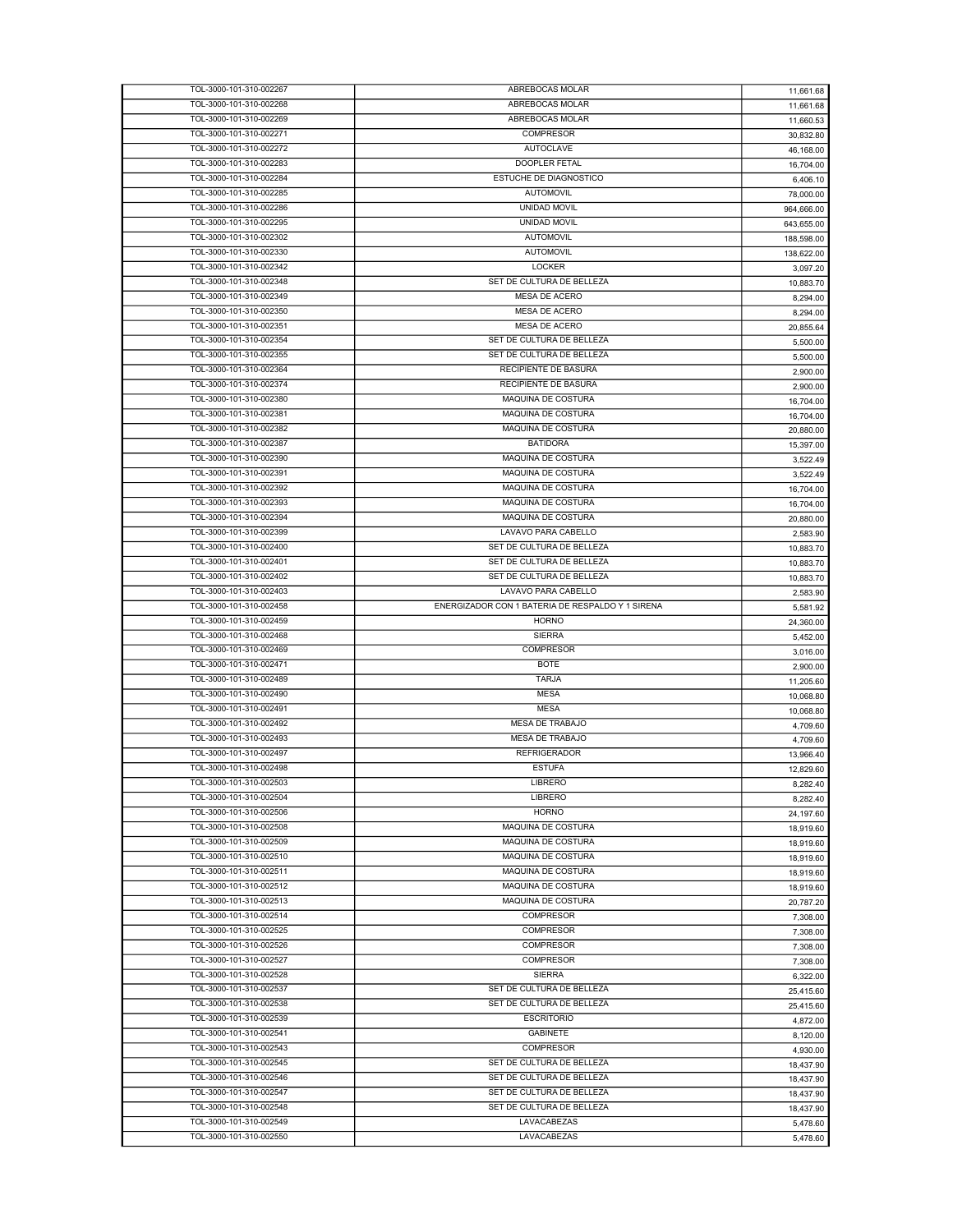| TOL-3000-101-310-002553 | LAVACABEZAS                  | 5,478.60   |
|-------------------------|------------------------------|------------|
| TOL-3000-101-310-002554 | LAVACABEZAS                  | 5,478.60   |
| TOL-3000-101-310-002555 | LAVACABEZAS                  | 5,478.60   |
| TOL-3000-101-310-002556 | LAVACABEZAS                  | 5,478.60   |
| TOL-3000-101-310-002561 | SILLON DE ESPERA             | 2,765.30   |
| TOL-3000-101-310-002562 | SILLON DE ESPERA             | 2,765.30   |
| TOL-3000-101-310-002563 | SILLON DE ESPERA             | 2,765.30   |
| TOL-3000-101-310-002564 | SILLON DE ESPERA             |            |
| TOL-3000-101-310-002569 | SET DE MANICURE Y PEDICURE   | 2,765.30   |
|                         | SET DE MANICURE Y PEDICURE   | 3,298.80   |
| TOL-3000-101-310-002570 |                              | 3,298.80   |
| TOL-3000-101-310-002571 | SET DE MANICURE Y PEDICURE   | 3,298.80   |
| TOL-3000-101-310-002572 | SET DE MANICURE Y PEDICURE   | 3,298.80   |
| TOL-3000-101-310-002574 | <b>MESA DE TRABAJO</b>       | 11,587.24  |
| TOL-3000-101-310-002575 | MESA DE TRABAJO              | 11.587.24  |
| TOL-3000-101-310-002618 | <b>HORNO</b>                 | 4,680.60   |
| TOL-3000-101-310-002651 | <b>BATIDORA</b>              | 3,432.99   |
| TOL-3000-101-310-002653 | PARRILLA                     | 2,900.00   |
| TOL-3000-101-310-002661 | <b>TORNILLO DE BANCO</b>     | 3,235.12   |
| TOL-3000-101-310-002662 | TORNILLO DE BANCO            | 3,235.12   |
| TOL-3000-101-310-002663 | <b>TORNILLO DE BANCO</b>     |            |
| TOL-3000-101-310-002664 | PLANTA DE SOLDAR             | 3,235.12   |
|                         |                              | 18,068.07  |
| TOL-3000-101-310-002665 | <b>ESMERIL DE BANCO</b>      | 5,391.56   |
| TOL-3000-101-310-002666 | <b>TORNILLO DE BANCO</b>     | 3,646.96   |
| TOL-3000-101-310-002667 | LIJADORA DE BANDA            | 8,930.26   |
| TOL-3000-101-310-002668 | LIJADORA DE BANDA            | 8,930.26   |
| TOL-3000-101-310-002675 | SIERRA CALADORA              | 4,420.50   |
| TOL-3000-101-310-002676 | LIJADORA DE BANDA            | 8,930.26   |
| TOL-3000-101-310-002677 | <b>COMPRESOR</b>             | 4,886.26   |
| TOL-3000-101-310-002706 | CAMARA DE VIDEO              | 9,666.66   |
| TOL-3000-101-310-002707 | CAMARA DE VIDEO              | 9,666.66   |
| TOL-3000-101-310-002708 | <b>CAMARA DE VIDEO</b>       |            |
| TOL-3000-101-310-002709 | <b>RACK</b>                  | 9,666.66   |
|                         |                              | 3,364.00   |
| TOL-3000-101-310-002725 | COMPRESOR                    | 19,511.20  |
| TOL-3000-101-310-002796 | ALL IN ONE                   | 9,348.09   |
| TOL-3000-101-310-002797 | ALL IN ONE                   | 9,348.09   |
| TOL-3000-101-310-002799 | ALL IN ONE                   | 9,348.09   |
| TOL-3000-101-310-002803 | ALL IN ONE                   | 9,348.09   |
| TOL-3000-101-310-002805 | ALL IN ONE                   | 9,348.09   |
| TOL-3000-101-310-002807 | ALL IN ONE                   | 9,348.09   |
| TOL-3000-101-310-002813 | ALL IN ONE                   | 9,348.09   |
| TOL-3000-101-310-002815 | ALL IN ONE                   | 9,348.09   |
| TOL-3000-101-310-002829 | ALL IN ONE                   | 9,348.09   |
| TOL-3000-101-310-002832 | ALL IN ONE                   |            |
|                         |                              | 9,348.09   |
| TOL-3000-101-310-002838 | ALL IN ONE                   | 9,348.09   |
| TOL-3000-101-310-002841 | ALL IN ONE                   | 9,348.09   |
| TOL-3000-101-310-002843 | ALL IN ONE                   | 9,348.09   |
| TOL-3000-101-310-002847 | ALL IN ONE                   | 9,348.09   |
| TOL-3000-101-310-002855 | ALL IN ONE                   | 9,348.09   |
| TOL-3000-101-310-002867 | MULTIFUNCIONAL               | 7,010.75   |
| TOL-3000-101-310-002868 | <b>MULTIFUNCIONAL</b>        | 7,010.75   |
| TOL-3000-101-310-002869 | MULTIFUNCIONAL               | 7,010.75   |
| TOL-3000-101-310-002870 | <b>MULTIFUNCIONAL</b>        | 7,010.75   |
| TOL-3000-101-310-002871 | <b>MULTIFUNCIONAL</b>        |            |
| TOL-3000-101-310-002876 | COLPOSCOPIO DE PEDESTAL      | 7,010.75   |
|                         |                              | 99.064.00  |
| TOL-3000-101-310-002877 | COLPOSCOPIO DE PEDESTAL      | 99,064.00  |
| TOL-3000-101-310-002882 | <b>VEHÍCULO MARCH</b>        | 167,518.80 |
| TOL-3000-101-310-002890 | CAMIONETA URBAN              | 983.409.00 |
| TOL-3000-101-310-002892 | DESINTOMETRO POR ULTRASONIDO | 220,000.00 |
| TOL-3000-101-310-002979 | TV LED                       | 11,366.84  |
| TOL-3000-101-310-002991 | EQUIPO DE COMPUTO ALL IN ONE | 9,379.76   |
| TOL-3000-101-310-002994 | EQUIPO DE COMPUTO ALL IN ONE | 9,379.76   |
| TOL-3000-101-310-003007 | CALENTADOR SOLAR 2 LOTES     | 545,258.00 |
| TOL-3000-101-310-003008 | CALENTADOR SOLAR 2 LOTES     | 545,258.00 |
| TOL-3000-101-311-000045 | <b>COMPUTADORA</b>           |            |
|                         |                              | 8,200.00   |
| TOL-3000-101-311-000163 | <b>COMPUTADORA</b>           | 10,999.70  |
| TOL-3000-101-311-000199 | <b>COMPUTADORA</b>           | 9,660.00   |
| TOL-3000-101-311-000206 | COMPUTADORA                  | 4,972.92   |
| TOL-3000-101-311-000239 | <b>COMPUTADORA</b>           | 4,972.92   |
| TOL-3000-101-311-000375 | <b>COMPUTADORA</b>           | 11,629.00  |
| TOL-3000-101-311-000376 | COMPUTADORA                  | 11,629.00  |
| TOL-3000-101-311-000377 | COMPUTADORA                  | 11,629.00  |
| TOL-3000-101-311-000384 | <b>COMPUTADORA</b>           | 9,351.92   |
|                         |                              |            |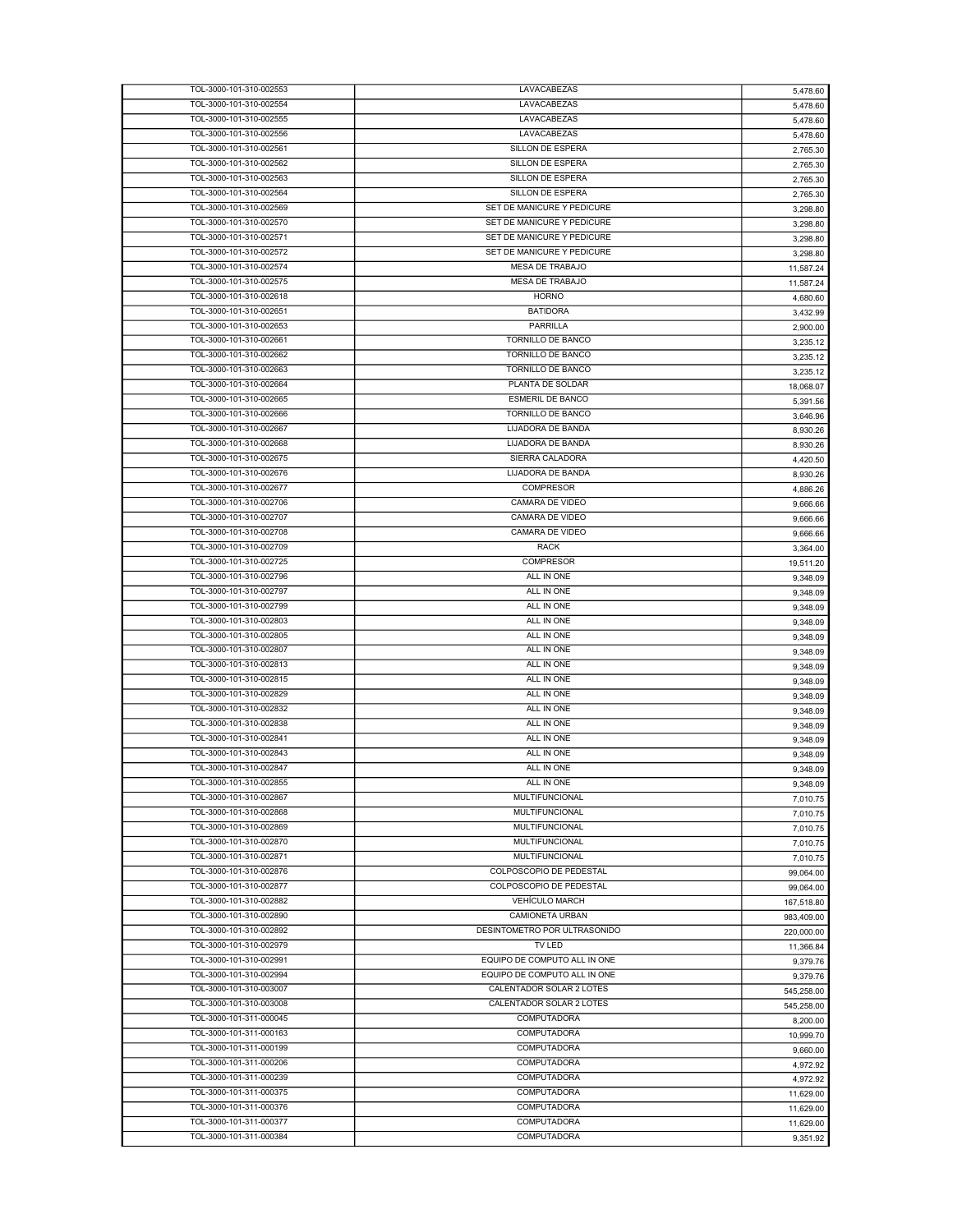| TOL-3000-101-311-000386                            | COMPUTADORA                    | 9,351.92             |
|----------------------------------------------------|--------------------------------|----------------------|
| TOL-3000-101-311-000390                            | <b>COMPUTADORA</b>             | 8,576.58             |
| TOL-3000-101-311-000397                            | LAP TOP                        | 10,319.36            |
| TOL-3000-101-311-000421                            | COMPUTADORA                    | 8,426.47             |
| TOL-3000-101-311-000481                            | <b>ARCHIVERO</b>               | 2,762.76             |
| TOL-3000-101-311-000482                            | <b>ARCHIVERO</b>               | 2,762.76             |
| TOL-3000-101-311-000483                            | <b>ARCHIVERO</b>               | 2,762.76             |
| TOL-3000-101-311-000515                            | <b>ESCRITORIO</b>              | 2,931.90             |
| TOL-3000-101-311-000753                            | <b>ESCRITORIO</b>              | 2,799.00             |
| TOL-3000-101-311-000754                            | LIBRERO                        | 2,999.00             |
| TOL-3000-101-311-000769                            | <b>ARCHIVERO</b>               | 2,762.76             |
| TOL-3000-101-311-000944                            | LIBRERO                        | 2,875.00             |
| TOL-3000-101-311-000945                            | ARCHIVERO                      | 2,762.76             |
| TOL-3000-101-311-001001                            | <b>LOCKER</b>                  | 3,962.56             |
| TOL-3000-101-311-001002                            | <b>ESCRITORIO</b>              | 2.799.00             |
| TOL-3000-101-311-001003                            | LIBRERO                        | 2,999.00             |
| TOL-3000-101-311-001004                            | LOCKER                         | 3,962.56             |
| TOL-3000-101-311-001121                            | TELEFONO MULTILINEA            | 3,364.00             |
| TOL-3000-101-311-001160                            | ANAQUEL                        |                      |
| TOL-3000-101-311-001161                            | ANAQUEL                        | 3,325.54             |
| TOL-3000-101-311-001171                            | ANAQUEL                        | 3,325.55             |
|                                                    |                                | 4,332.23             |
| TOL-3000-101-311-001172<br>TOL-3000-101-311-001185 | ANAQUEL<br><b>ESTANTE</b>      | 4,332.23             |
|                                                    |                                | 3,298.88             |
| TOL-3000-101-311-001186                            | <b>ESTANTE</b>                 | 3,298.89             |
| TOL-3000-101-311-001332                            | <b>PROYECTOR</b>               | 19,750.39            |
| TOL-3000-101-311-001612                            | DESPACHADOR DE AGUA            | 5,308.18             |
| TOL-3000-101-311-001835                            | <b>BASCULA</b>                 | 6,022.72             |
| TOL-3000-101-311-001837                            | <b>ESTADIMETRO</b>             | 2,810.68             |
| TOL-3000-101-311-001859                            | <b>BASCULA</b>                 | 3,112.28             |
| TOL-3000-101-311-001860                            | <b>ESTADIMETRO</b>             | 2,810.68             |
| TOL-3000-101-311-001862                            | <b>BASCULA</b>                 | 3,112.28             |
| TOL-3000-101-311-001905                            | <b>ESTADIMETRO</b>             | 4,582.00             |
| TOL-3000-101-311-001906                            | <b>ESTADIMETRO</b>             | 4,582.00             |
| TOL-3000-101-311-001992                            | <b>ESTADIMETRO</b>             | 4,582.00             |
| TOL-3000-101-311-001998                            | <b>ESTADIMETRO</b>             | 4,582.00             |
| TOL-3000-101-311-001999                            | <b>ESTADIMETRO</b>             | 4,582.00             |
| TOL-3000-101-311-002300                            | CAMIONETA                      | 428,520.00           |
| TOL-3000-101-311-002301                            | CAMIONETA                      | 428,520.00           |
| TOL-3000-101-311-002318                            | CABINA C-36                    | 51,000.00            |
| TOL-3000-101-311-002319                            | CAMIONETA                      | 195,000.00           |
| TOL-3000-101-311-002320                            | MONTACARGAS                    | 290,386.50           |
| TOL-3000-101-311-002321                            | CAMIONETA                      | 272,100.01           |
| TOL-3000-101-311-002322                            | <b>CAMIONETA</b>               | 428,520.00           |
| TOL-3000-101-311-002323                            | CARROCERIA PARA NISSAN ESTACAS | 14,949.99            |
| TOL-3000-101-311-002470                            | <b>RACK</b>                    | 128,070.00           |
| TOL-3000-101-311-002472                            | CLAVADORA NEUMATICA            | 5,858.00             |
| TOL-3000-101-311-002475                            | <b>MOTOAZADA</b>               | 25,000.00            |
| TOL-3000-101-311-002646                            | PATIN HIDRAULICO               | 18,477.87            |
| TOL-3000-101-311-002828                            | ALL IN ONE                     | 9,348.09             |
| TOL-3000-101-311-002894                            | DESBROZADORA                   | 9,811.00             |
| TOL-3000-101-311-002895                            | <b>DESBROZADORA</b>            | 9,811.00             |
| TOL-3000-101-311-002896                            | <b>DESBROZADORA</b>            | 9,811.00             |
| TOL-3000-101-311-002897                            | <b>DESBROZADORA</b>            | 9,811.00             |
| TOL-3000-101-312-000003                            | COMPUTADORA                    | 15,798.70            |
| TOL-3000-101-312-000004                            | <b>COMPUTADORA</b>             | 24,094.80            |
| TOL-3000-101-312-000032                            | COMPUTADORA                    | 4,972.92             |
| TOL-3000-101-312-000086                            | COMPUTADORA                    | 4,972.92             |
| TOL-3000-101-312-000107                            | <b>COMPUTADORA</b>             |                      |
| TOL-3000-101-312-000124                            | COMPUTADORA                    | 4,972.92             |
| TOL-3000-101-312-000155                            | COMPUTADORA                    | 3,364.00<br>4,972.92 |
| TOL-3000-101-312-000162                            | <b>COMPUTADORA</b>             |                      |
| TOL-3000-101-312-000216                            | COMPUTADORA                    | 9,500.00             |
| TOL-3000-101-312-000221                            | COMPUTADORA                    | 4,972.92             |
|                                                    |                                | 5,999.00             |
| TOL-3000-101-312-000222                            | COMPUTADORA                    | 5,999.00             |
| TOL-3000-101-312-000223                            | COMPUTADORA                    | 5,999.00             |
| TOL-3000-101-312-000224                            | COMPUTADORA                    | 5,999.00             |
| TOL-3000-101-312-000225                            | COMPUTADORA                    | 5,999.00             |
| TOL-3000-101-312-000226                            | <b>COMPUTADORA</b>             | 5,999.00             |
| TOL-3000-101-312-000227                            | COMPUTADORA                    | 5,999.00             |
| TOL-3000-101-312-000228                            | COMPUTADORA                    | 5,999.00             |
| TOL-3000-101-312-000229                            | <b>COMPUTADORA</b>             | 5,999.00             |
| TOL-3000-101-312-000230                            | <b>IMPRESORA</b>               | 3,999.00             |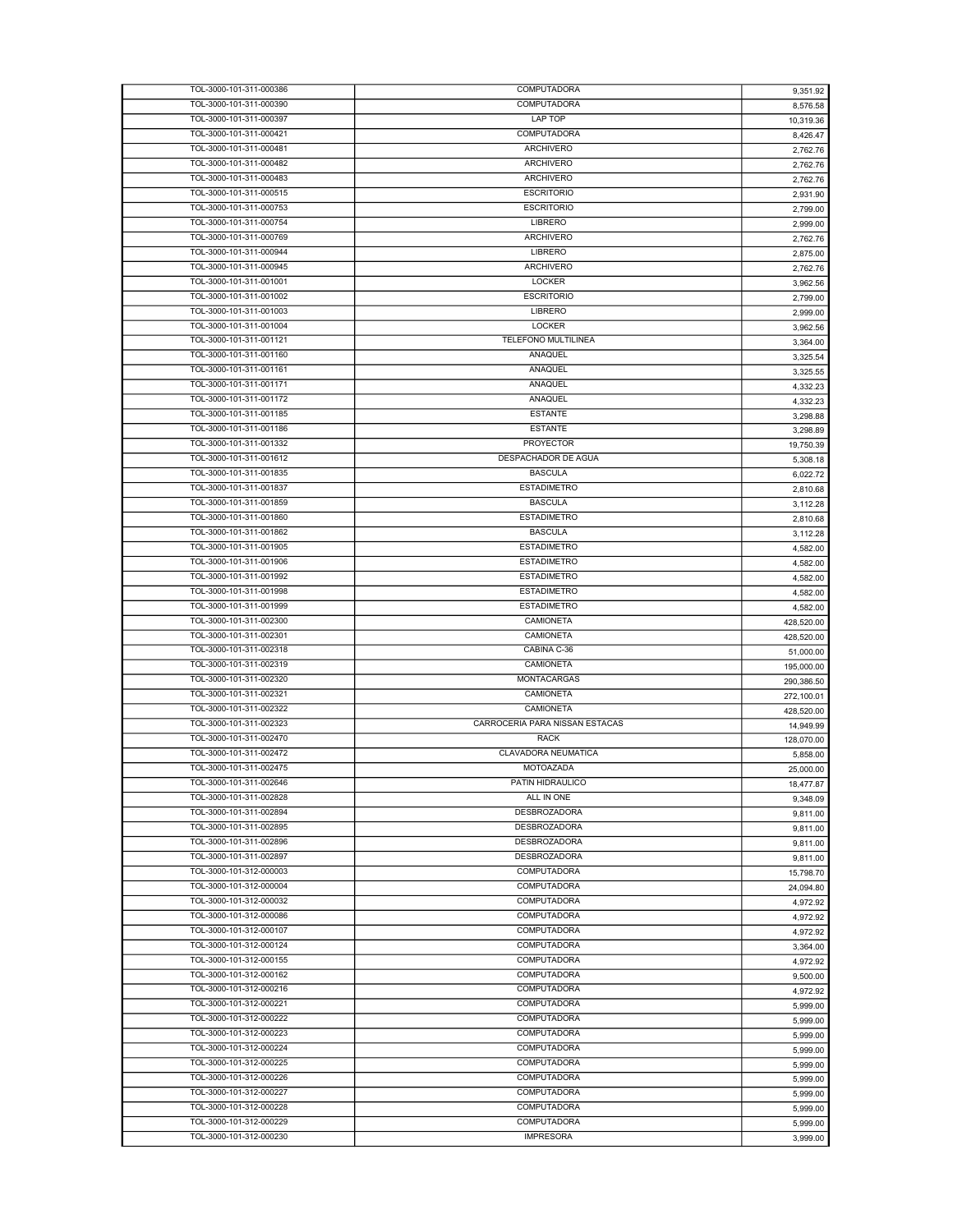| TOL-3000-101-312-000234 | COMPUTADORA                    | 13,108.00  |
|-------------------------|--------------------------------|------------|
| TOL-3000-101-312-000237 | COMPUTADORA                    | 14,996.48  |
| TOL-3000-101-312-000251 | COMPUTADORA                    | 8,945.53   |
| TOL-3000-101-312-000263 | COMPUTADORA                    | 9,378.60   |
| TOL-3000-101-312-000407 | COMPUTADORA                    | 8,307.92   |
| TOL-3000-101-312-000409 | COMPUTADORA                    | 8,307.92   |
| TOL-3000-101-312-000420 | COMPUTADORA                    |            |
| TOL-3000-101-312-000456 | <b>ARCHIVERO</b>               | 8,281.47   |
|                         |                                | 2,609.94   |
| TOL-3000-101-312-000469 | <b>ARCHIVERO</b>               | 2,760.00   |
| TOL-3000-101-312-000470 | <b>ARCHIVERO</b>               | 2,760.00   |
| TOL-3000-101-312-000472 | <b>ESCRITORIO</b>              | 4,485.00   |
| TOL-3000-101-312-000473 | <b>ESCRITORIO</b>              | 4,485.00   |
| TOL-3000-101-312-000474 | <b>GABINETE</b>                | 3,220.00   |
| TOL-3000-101-312-000475 | <b>ESCRITORIO</b>              | 4,485.00   |
| TOL-3000-101-312-000504 | <b>MESA</b>                    | 5,682.84   |
| TOL-3000-101-312-000505 | <b>MESA</b>                    | 5,682.84   |
| TOL-3000-101-312-000506 | <b>MESA</b>                    | 5,682.84   |
| TOL-3000-101-312-000508 | <b>SOFA</b>                    |            |
| TOL-3000-101-312-000509 | LIBRERO                        | 4,256.04   |
|                         |                                | 6,359.12   |
| TOL-3000-101-312-000510 | <b>ARCHIVERO</b>               | 7,581.76   |
| TOL-3000-101-312-000511 | <b>MESA</b>                    | 3,196.96   |
| TOL-3000-101-312-000518 | <b>ESCRITORIO</b>              | 2,931.90   |
| TOL-3000-101-312-000625 | <b>ARCHIVERO</b>               | 2,789.80   |
| TOL-3000-101-312-000633 | <b>RECEPCION</b>               | 8,700.00   |
| TOL-3000-101-312-000657 | SALA                           | 4,292.00   |
| TOL-3000-101-312-000696 | <b>MESA</b>                    | 6,044.00   |
| TOL-3000-101-312-000707 | <b>ESCRITORIO</b>              | 3,712.00   |
| TOL-3000-101-312-000723 | EQUIPO DE AUDIO FASTEC AUDIO   | 4,800.00   |
| TOL-3000-101-312-000755 | <b>ESCRITORIO</b>              |            |
| TOL-3000-101-312-000756 | <b>ESCRITORIO</b>              | 4,485.00   |
|                         |                                | 9,085.00   |
| TOL-3000-101-312-000757 | <b>ARCHIVERO</b>               | 3,599.94   |
| TOL-3000-101-312-000791 | <b>ARCHIVERO</b>               | 2,760.00   |
| TOL-3000-101-312-000807 | <b>ESCRITORIO</b>              | 4,485.00   |
| TOL-3000-101-312-000808 | <b>ESCRITORIO</b>              | 4,485.00   |
| TOL-3000-101-312-001012 | <b>ESCRITORIO</b>              | 4,485.00   |
| TOL-3000-101-312-001069 | MODULO DE TRABAJO P/5 PERSONAS | 13,920.00  |
| TOL-3000-101-312-001173 | ANAQUEL                        | 4,332.23   |
| TOL-3000-101-312-001372 | <b>ARCHIVERO</b>               | 4,930.00   |
| TOL-3000-101-312-001393 | CONMUTADOR                     | 9,660.25   |
| TOL-3000-101-312-001723 | CAMINADORA                     |            |
| TOL-3000-101-312-001724 | <b>BICICLETA FIJA</b>          | 4,795.44   |
|                         |                                | 5,469.56   |
| TOL-3000-101-312-001725 | <b>COCINA INTEGRAL</b>         | 12.956.00  |
| TOL-3000-101-312-002290 | <b>AUTOMOVIL</b>               | 141,200.00 |
| TOL-3000-101-312-002312 | <b>AUTOMOVIL</b>               | 78,000.00  |
| TOL-3000-101-312-002352 | SET DE CULTURA DE BELLEZA      | 5,400.00   |
| TOL-3000-101-312-002353 | SET DE CULTURA DE BELLEZA      | 4,050.00   |
| TOL-3000-101-312-002388 | <b>HORNO</b>                   | 12.682.00  |
| TOL-3000-101-312-002389 | <b>HORNO</b>                   | 7,912.00   |
| TOL-3000-101-312-002473 | <b>REFRIGERADOR</b>            | 22,750.00  |
| TOL-3000-101-312-002576 | <b>MESA DE TRABAJO</b>         | 11,587.24  |
| TOL-3000-101-312-002577 | MESA DE TRABAJO                |            |
|                         | <b>HORNO</b>                   | 11,587.24  |
| TOL-3000-101-312-002652 |                                | 24,360.00  |
| TOL-3000-101-312-002654 | <b>BATIDORA</b>                | 14,542.60  |
| TOL-3000-101-312-002716 | <b>GRABADORA</b>               | 4,521.26   |
| TOL-3000-101-312-002731 | <b>MICROFONO</b>               | 2,919.48   |
| TOL-3000-101-312-002732 | <b>MICROFONO</b>               | 2,919.49   |
| TOL-3000-101-312-002733 | <b>MICROFONO</b>               | 2,919.49   |
| TOL-3000-101-312-002734 | <b>MICROFONO</b>               | 2,919.49   |
| TOL-3000-101-312-002735 | <b>MICROFONO</b>               | 2,919.49   |
| TOL-3000-101-312-002823 | COMPUTADORA ALL IN ONE         | 9,348.09   |
| TOL-3000-101-312-002831 | ALL IN ONE                     | 9,348.09   |
| TOL-3000-101-312-002860 | MULTIFUNCIONAL                 |            |
|                         |                                | 7,010.75   |
| TOL-3000-101-312-002863 | MULTIFUNCIONAL                 | 7,010.75   |
| TOL-3000-101-312-002886 | <b>VEHÍCULO MARCH</b>          | 167,518.80 |
| TOL-3000-101-312-002917 | SOLDADORA DE MICROALAMBRE      | 9,000.00   |
| TOL-3000-101-312-002918 | ROTOMARTILLO/ ATORNILLADOR     | 6,029.10   |
| TOL-3000-101-312-002919 | ROTOMARTILLO/ ATORNILLADOR     | 6,029.10   |
| TOL-3000-101-312-002920 | ROTOMARTILLO/ ATORNILLADOR     | 6,029.10   |
| TOL-3000-101-312-002921 | ROTOMARTILLO/ ATORNILLADOR     | 6,029.10   |
| TOL-3000-101-312-002922 | TANQUE                         | 8,100.00   |
| TOL-3000-101-312-002923 | ESTACIÓN PARA SOLDADURA        | 9,100.00   |
| TOL-3000-101-312-002924 | TANQUE                         |            |
|                         |                                | 8,100.00   |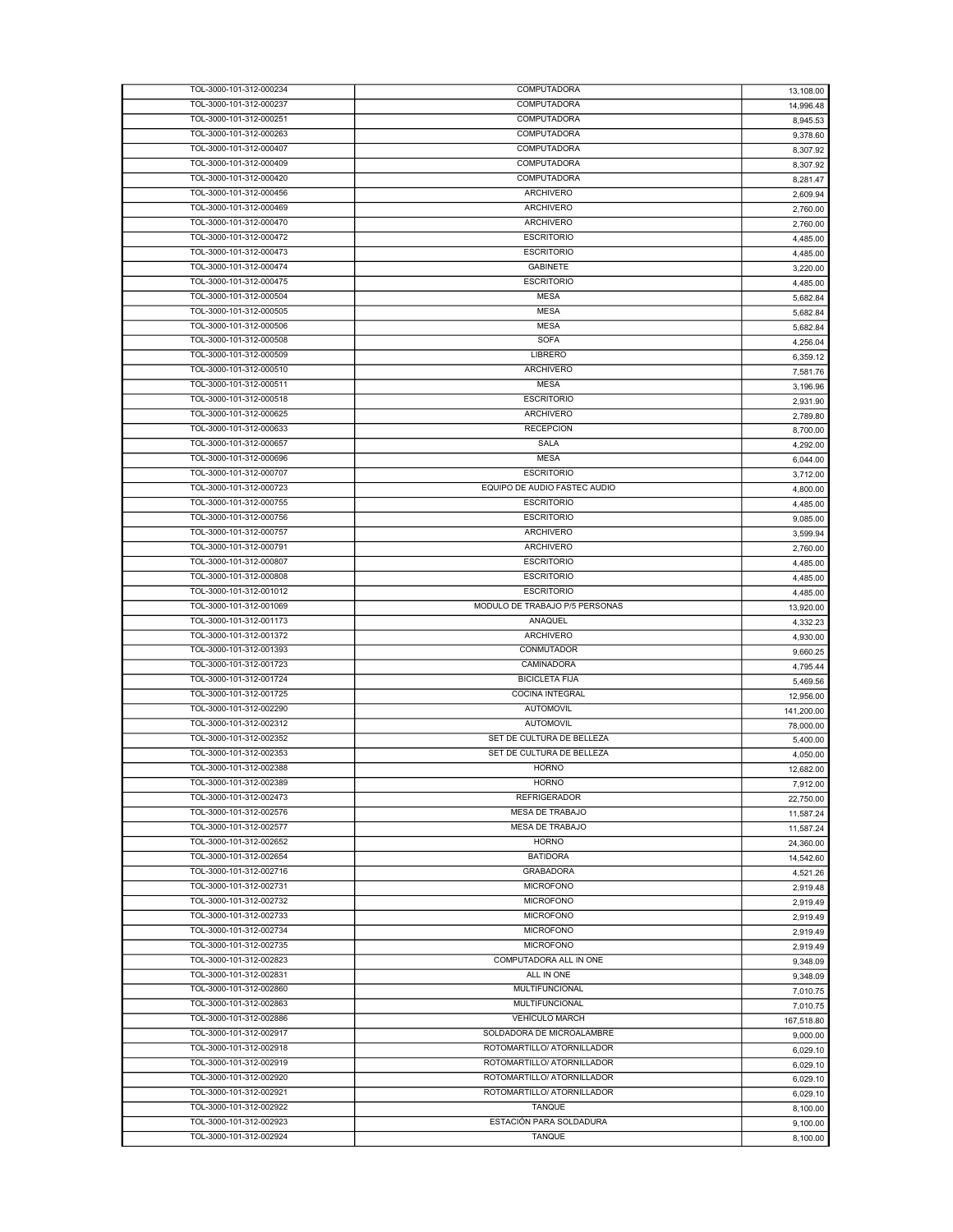| TOL-3000-101-312-002980                            | SIERRA DE INGLETE                            | 7,425.00             |
|----------------------------------------------------|----------------------------------------------|----------------------|
| TOL-3000-101-312-002981                            | SIERRA DE INGLETE                            | 7,425.00             |
| TOL-3000-101-312-002982                            | SIERRA DE INGLETE                            | 7,425.00             |
|                                                    |                                              |                      |
| TOL-3000-101-312-002983                            | SIERRA DE INGLETE                            | 7,425.00             |
| TOL-3000-101-312-002984                            | SIERRA DE INGLETE                            | 7,425.00             |
| TOL-3000-101-312-002985                            | SIERRA DE PISO                               | 32,250.00            |
| TOL-3000-101-312-002986                            | SIERRA DE PISO                               | 32,250.00            |
| TOL-3000-101-312-002987                            | SIERRA DE PISO                               | 32,250.00            |
| TOL-3000-101-312-002988                            | SIERRA DE PISO                               | 32,250.00            |
|                                                    | EQUIPO DE COMPUTO ALL IN ONE                 |                      |
| TOL-3000-101-312-002996                            |                                              | 9,379.76             |
| TOL-3000-101-312-002998                            | EQUIPO DE COMPUTO ALL IN ONE                 | 9,379.76             |
| TOL-3000-101-313-000007                            | <b>IMPRESORA</b>                             | 3,444.97             |
| TOL-3000-101-313-000084                            | COMPUTADORA                                  | 4,972.92             |
| TOL-3000-101-313-000113                            | COMPUTADORA                                  | 3,364.00             |
| TOL-3000-101-313-000218                            | COMPUTADORA                                  |                      |
|                                                    |                                              | 4,972.92             |
| TOL-3000-101-313-000219                            | HUB <sub>3</sub>                             | 2,699.99             |
| TOL-3000-101-313-000350                            | <b>IMPRESORA</b>                             | 5,219.88             |
| TOL-3000-101-313-000539                            | <b>ESCRITORIO</b>                            | 5,185.20             |
| TOL-3000-101-313-000569                            | <b>ARCHIVERO</b>                             | 3,946.32             |
| TOL-3000-101-313-000584                            | <b>ESCRITORIO</b>                            |                      |
|                                                    |                                              | 5,185.20             |
| TOL-3000-101-313-001137                            | SILLA SECRETARIAL                            | 3,329.58             |
| TOL-3000-101-313-001199                            | ANAQUEL                                      | 4,764.70             |
| TOL-3000-101-313-001226                            | MESA DE TRABAJO                              | 7,795.20             |
| TOL-3000-101-313-001231                            | SALA                                         | 22,375.47            |
| TOL-3000-101-313-001391                            | RELOJ CHECADOR                               | 10,556.00            |
| TOL-3000-101-313-001688                            | SET DE CULTURA DE BELLEZA, UN SILLON DE NIÑO |                      |
|                                                    |                                              | 18,536.80            |
| TOL-3000-101-313-001689                            | SET DE CULTURA DE BELLEZA. UN SILLON DE NIÑO | 18,536.80            |
| TOL-3000-101-313-002156                            | <b>BICICLETA FIJA</b>                        | 5,521.60             |
| TOL-3000-101-313-002157                            | <b>BICICLETA FIJA</b>                        | 5,521.60             |
| TOL-3000-101-313-002158                            | CAMINADORA                                   | 4,872.00             |
| TOL-3000-101-313-002159                            | CAMINADORA                                   |                      |
|                                                    |                                              | 4,872.00             |
| TOL-3000-101-313-002291                            | <b>AUTOMOVIL</b>                             | 78,000.00            |
| TOL-3000-101-313-002347                            | MAQUINA DE COSTURA                           | 3,522.49             |
| TOL-3000-101-313-002375                            | SET DE CULTURA DE BELLEZA                    | 4,050.00             |
| TOL-3000-101-313-002376                            | MAQUINA DE COSTURA                           | 3,522.49             |
| TOL-3000-101-313-002377                            | MAQUINA DE COSTURA                           | 3,522.49             |
|                                                    |                                              |                      |
|                                                    |                                              |                      |
| TOL-3000-101-313-002484                            | <b>SIERRA</b>                                | 3,085.60             |
| TOL-3000-101-313-002485                            | <b>SIERRA</b>                                | 2,679.60             |
| TOL-3000-101-313-002486                            | <b>SIERRA</b>                                | 2,679.60             |
| TOL-3000-101-313-002487                            | CLAVADORA NEUMATICA                          | 2,760.80             |
| TOL-3000-101-313-002488                            | CLAVADORA NEUMATICA                          |                      |
|                                                    |                                              | 2,760.80             |
| TOL-3000-101-313-002494                            | <b>SIERRA</b>                                | 5,521.60             |
| TOL-3000-101-313-002495                            | <b>SIERRA</b>                                | 6,983.20             |
| TOL-3000-101-313-002496                            | <b>REFRIGERADOR</b>                          | 13,966.40            |
| TOL-3000-101-313-002499                            | SET DE CULTURA DE BELLEZA                    | 25,415.60            |
| TOL-3000-101-313-002500                            | SET DE CULTURA DE BELLEZA                    |                      |
|                                                    |                                              | 25,415.60            |
| TOL-3000-101-313-002501                            | SET DE CULTURA DE BELLEZA                    | 25,415.60            |
| TOL-3000-101-313-002502                            | SET DE CULTURA DE BELLEZA                    | 25,415.60            |
| TOL-3000-101-313-002505                            | <b>LIBRERO</b>                               | 8.282.40             |
| TOL-3000-101-313-002515                            | <b>GABINETE</b>                              | 5,800.00             |
| TOL-3000-101-313-002518                            | <b>REFRIGERADOR</b>                          | 13,966.40            |
| TOL-3000-101-313-002519                            | <b>HORNO</b>                                 |                      |
| TOL-3000-101-313-002520                            | <b>PARRILLA</b>                              | 24,197.60            |
|                                                    |                                              | 12,829.60            |
| TOL-3000-101-313-002521                            | <b>TARJA</b>                                 | 11,205.60            |
| TOL-3000-101-313-002522                            | MESA DE TRABAJO                              | 4,709.60             |
| TOL-3000-101-313-002523                            | <b>MESA DE TRABAJO</b>                       | 4,709.60             |
| TOL-3000-101-313-002524                            | <b>BATIDORA</b>                              |                      |
|                                                    |                                              | 38,976.00            |
| TOL-3000-101-313-002529                            | <b>GABINETE</b>                              | 6,496.00             |
| TOL-3000-101-313-002530                            | CAMPANA                                      | 2,923.21             |
| TOL-3000-101-313-002531                            | SET DE CULTURA DE BELLEZA                    | 25,415.60            |
| TOL-3000-101-313-002532                            | SET DE CULTURA DE BELLEZA                    | 25,415.60            |
| TOL-3000-101-313-002533                            | SET DE CULTURA DE BELLEZA                    | 25,415.60            |
| TOL-3000-101-313-002534                            | SET DE CULTURA DE BELLEZA                    |                      |
|                                                    |                                              | 25,415.60            |
| TOL-3000-101-313-002535                            | SET DE CULTURA DE BELLEZA                    | 25,415.60            |
| TOL-3000-101-313-002536                            | SET DE CULTURA DE BELLEZA                    | 25,415.60            |
| TOL-3000-101-313-002540                            | <b>ESCRITORIO</b>                            | 4,872.00             |
| TOL-3000-101-313-002551                            | LAVACABEZAS                                  | 5,478.60             |
| TOL-3000-101-313-002552                            | LAVACABEZAS                                  | 5,478.60             |
|                                                    |                                              |                      |
| TOL-3000-101-313-002557                            | SILLON DE ESPERA                             | 2,765.30             |
| TOL-3000-101-313-002558                            | SILLON DE ESPERA                             | 2,765.30             |
| TOL-3000-101-313-002559<br>TOL-3000-101-313-002560 | SILLON DE ESPERA<br>SILLON DE ESPERA         | 2,765.30<br>2,765.30 |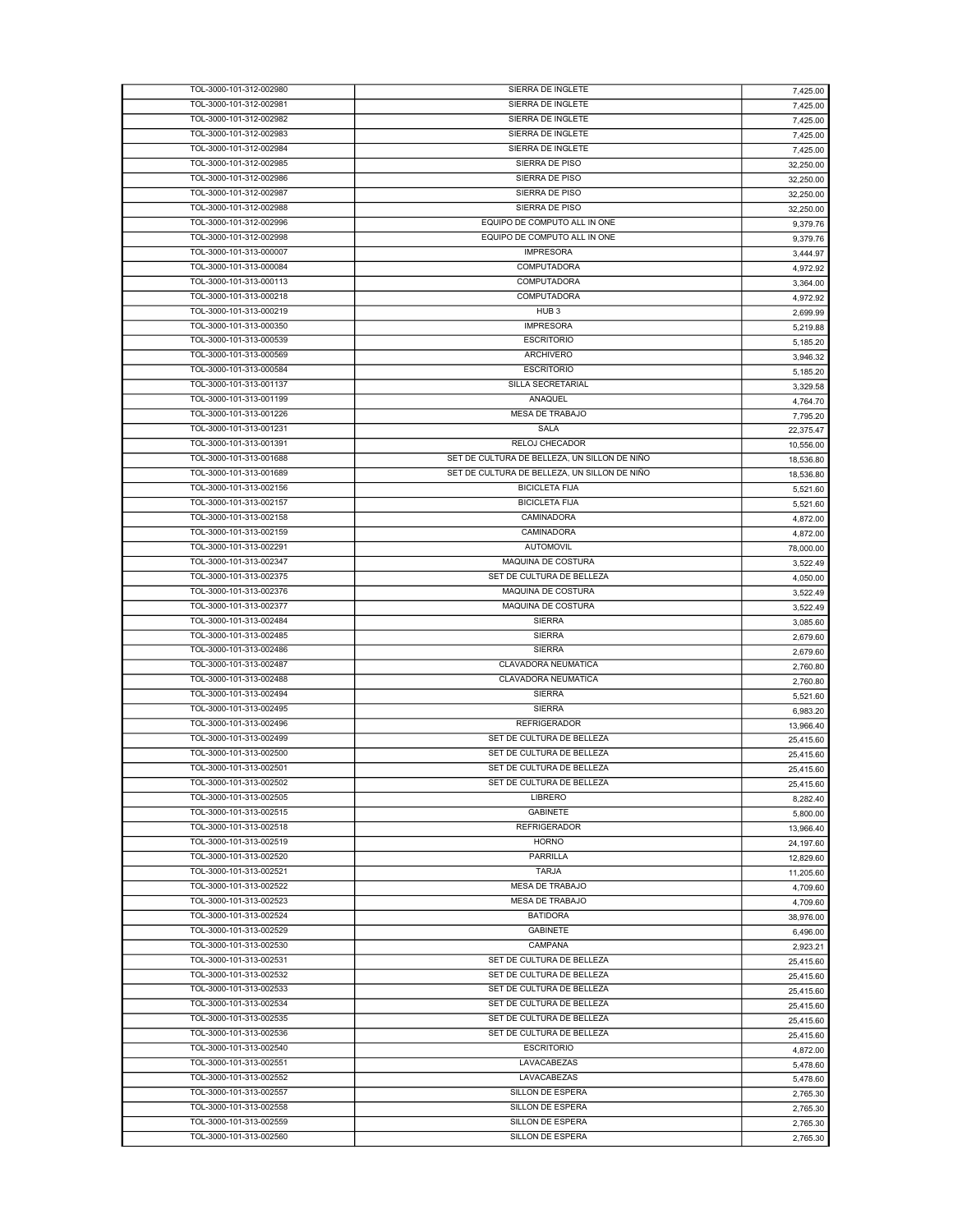| TOL-3000-101-313-002565 | SET DE MANICURE Y PEDICURE           | 3,298.80   |
|-------------------------|--------------------------------------|------------|
| TOL-3000-101-313-002566 | SET DE MANICURE Y PEDICURE           | 3,298.80   |
| TOL-3000-101-313-002567 | SET DE MANICURE Y PEDICURE           | 3,298.80   |
| TOL-3000-101-313-002568 | SET DE MANICURE Y PEDICURE           | 3,298.80   |
| TOL-3000-101-313-002669 | LIJADORA DE BANDA                    | 8,930.26   |
| TOL-3000-101-313-002670 | <b>ROUTHER</b>                       | 4,473.01   |
| TOL-3000-101-313-002671 | <b>COMPRESOR</b>                     | 7,171.50   |
| TOL-3000-101-313-002672 | SIERRA CALADORA                      | 8,292.00   |
| TOL-3000-101-313-002673 | TALADRO ROTOMARILLO                  | 4,308.00   |
| TOL-3000-101-313-002674 | SERRUCHO ELECTRICO                   | 4,739.99   |
| TOL-3000-101-313-002809 | ALL IN ONE                           | 9,348.09   |
| TOL-3000-101-313-002850 | ALL IN ONE                           | 9,348.09   |
| TOL-3000-101-314-000072 | COMPUTADORA                          | 10,432.80  |
| TOL-3000-101-314-000095 | EQUIPO MULTIFUNCIONAL MOUNTBATTENPRO | 104,400.00 |
| TOL-3000-101-314-000096 | COMPUTADORA                          | 4,996.12   |
| TOL-3000-101-314-000097 | COMPUTADORA                          | 4,996.12   |
| TOL-3000-101-314-000099 | COMPUTADORA                          | 4,996.12   |
| TOL-3000-101-314-000100 | <b>COMPUTADORA</b>                   |            |
| TOL-3000-101-314-000101 | <b>COMPUTADORA</b>                   | 4,996.12   |
| TOL-3000-101-314-000102 | COMPUTADORA                          | 4,996.12   |
|                         | <b>COMPUTADORA</b>                   | 4,996.12   |
| TOL-3000-101-314-000103 |                                      | 4,996.12   |
| TOL-3000-101-314-000104 | COMPUTADORA                          | 6,275.02   |
| TOL-3000-101-314-000138 | COMPUTADORA                          | 4,996.12   |
| TOL-3000-101-314-000143 | COMPUTADORA                          | 10,432.80  |
| TOL-3000-101-314-000168 | COMPUTADORA                          | 4,996.12   |
| TOL-3000-101-314-000200 | COMPUTADORA                          | 5,800.00   |
| TOL-3000-101-314-000347 | COMPUTADORA                          | 9,068.66   |
| TOL-3000-101-314-000348 | <b>IMPRESORA</b>                     | 3,525.18   |
| TOL-3000-101-314-000353 | COMPUTADORA                          | 10,104.73  |
| TOL-3000-101-314-000389 | COMPUTADORA                          | 8,884.88   |
| TOL-3000-101-314-000425 | COMPUTADORA                          | 15,535.88  |
| TOL-3000-101-314-000448 | <b>COMPUTADORA</b>                   | 35,434.52  |
| TOL-3000-101-314-000522 | <b>ESCRITORIO</b>                    | 3,712.00   |
| TOL-3000-101-314-000523 | <b>ESCRITORIO</b>                    | 3,712.00   |
| TOL-3000-101-314-000525 | <b>ESCRITORIO</b>                    | 3,712.00   |
| TOL-3000-101-314-000589 | <b>ESCRITORIO</b>                    | 5,185.20   |
| TOL-3000-101-314-000598 | <b>TELEVISOR</b>                     | 3,435.05   |
| TOL-3000-101-314-000599 | <b>ARCHIVERO</b>                     | 7,656.00   |
| TOL-3000-101-314-000608 | <b>ESCRITORIO</b>                    | 3,503.20   |
| TOL-3000-101-314-000609 | <b>ARCHIVERO</b>                     | 4,739.76   |
| TOL-3000-101-314-000611 | <b>ESCRITORIO</b>                    | 3,503.20   |
| TOL-3000-101-314-000615 | <b>ESCRITORIO</b>                    | 5,185.20   |
| TOL-3000-101-314-000616 | <b>ARCHIVERO</b>                     | 3,946.32   |
| TOL-3000-101-314-000626 | SILLON SEMIEJECUTIVO                 | 3,396.48   |
| TOL-3000-101-314-000647 | <b>BANCA</b>                         | 5,787.24   |
| TOL-3000-101-314-000648 | <b>BANCA</b>                         | 5.787.24   |
| TOL-3000-101-314-000649 | <b>BANCA</b>                         | 5,787.24   |
| TOL-3000-101-314-000650 | <b>BANCA</b>                         | 5,787.24   |
| TOL-3000-101-314-000651 | <b>BANCA</b>                         | 5,787.24   |
| TOL-3000-101-314-000652 | <b>BANCA</b>                         | 5,787.24   |
| TOL-3000-101-314-000653 | <b>BANCA</b>                         | 5,787.24   |
| TOL-3000-101-314-000654 | <b>BANCA</b>                         | 5,787.24   |
| TOL-3000-101-314-000655 | <b>BANCA</b>                         | 5,787.24   |
| TOL-3000-101-314-000705 | <b>ESCRITORIO</b>                    | 3,503.20   |
| TOL-3000-101-314-000710 | <b>ESCRITORIO</b>                    | 5,185.20   |
| TOL-3000-101-314-000711 | <b>ARCHIVERO</b>                     | 3,946.32   |
| TOL-3000-101-314-000712 | <b>ESCRITORIO</b>                    | 5,185.20   |
| TOL-3000-101-314-000713 | <b>BANCA</b>                         | 5,788.40   |
| TOL-3000-101-314-000714 | <b>BANCA</b>                         | 5,788.40   |
| TOL-3000-101-314-000715 | <b>BANCA</b>                         | 5,788.40   |
| TOL-3000-101-314-000716 | <b>BANCA</b>                         | 5,788.40   |
| TOL-3000-101-314-000717 | <b>BANCA</b>                         | 5,788.40   |
| TOL-3000-101-314-000718 | <b>BANCA</b>                         | 5,788.40   |
| TOL-3000-101-314-000719 | <b>ESCRITORIO</b>                    | 5,185.20   |
| TOL-3000-101-314-000720 | <b>ARCHIVERO</b>                     | 3,946.32   |
| TOL-3000-101-314-000721 | <b>ESCRITORIO</b>                    | 5,185.20   |
| TOL-3000-101-314-000722 | <b>ARCHIVERO</b>                     | 3,946.32   |
| TOL-3000-101-314-000726 | <b>ESCRITORIO</b>                    | 3,154.45   |
| TOL-3000-101-314-000727 | ARCHIVERO                            | 5,217.68   |
| TOL-3000-101-314-000731 | ARCHIVERO                            | 3,016.00   |
| TOL-3000-101-314-000793 | <b>BANCA</b>                         | 5,788.40   |
| TOL-3000-101-314-000796 | LIBRERO                              | 3,010.20   |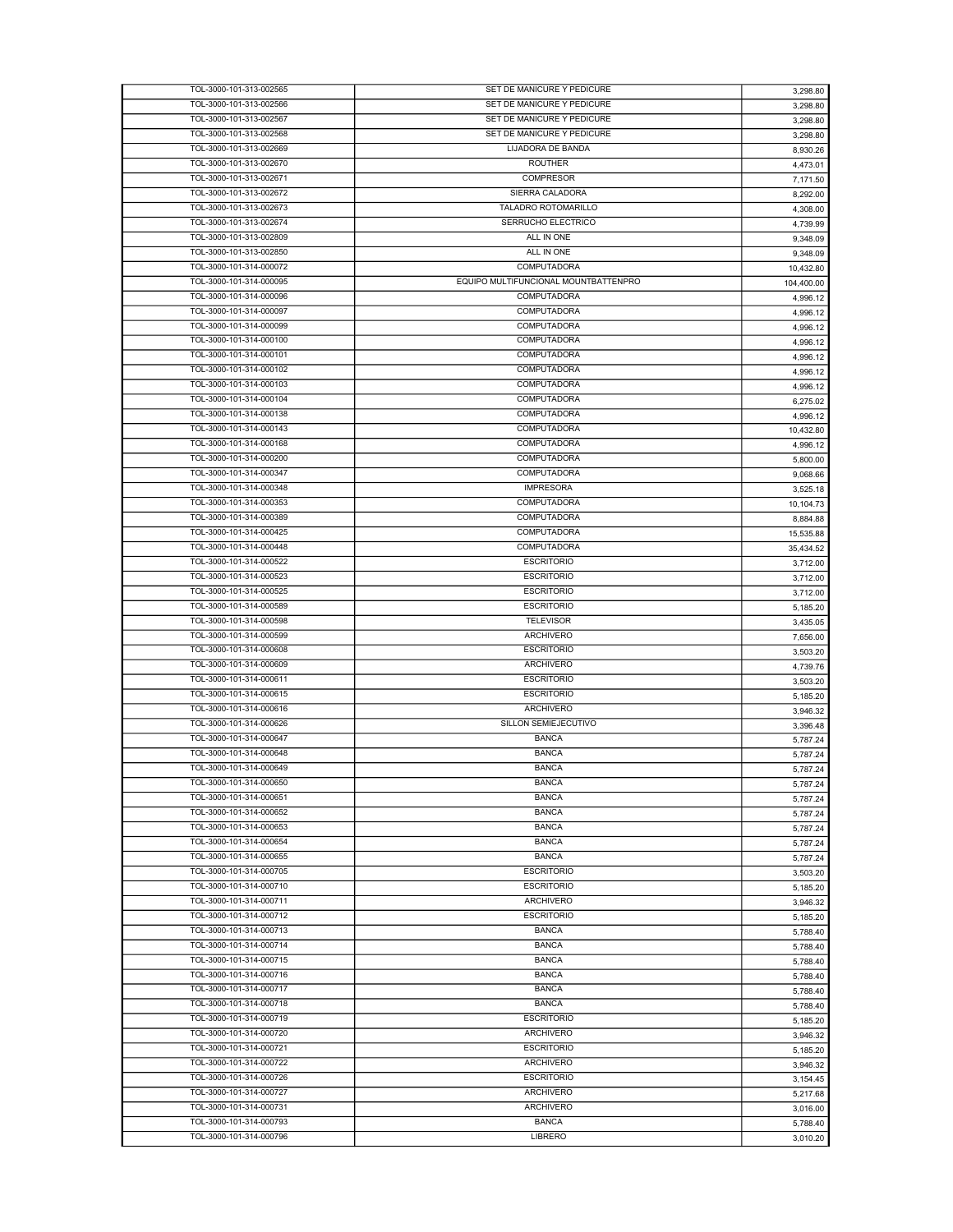| TOL-3000-101-314-000797 | LIBRERO                    | 3,010.20  |
|-------------------------|----------------------------|-----------|
| TOL-3000-101-314-000801 | <b>ESCRITORIO</b>          | 4,909.70  |
| TOL-3000-101-314-000802 | <b>ESCRITORIO</b>          | 4,909.70  |
| TOL-3000-101-314-000803 | <b>ESCRITORIO</b>          | 4,909.70  |
| TOL-3000-101-314-000946 | <b>ARCHIVERO</b>           | 7,656.00  |
| TOL-3000-101-314-000955 | <b>RELOJ CHECADOR</b>      | 2,781.48  |
| TOL-3000-101-314-000961 | <b>SILLON EJECUTIVO</b>    |           |
|                         |                            | 2,900.00  |
| TOL-3000-101-314-001000 | PANTALLA                   | 9,164.00  |
| TOL-3000-101-314-001010 | <b>ESCRITORIO</b>          | 3,161.00  |
| TOL-3000-101-314-001011 | <b>ESCRITORIO</b>          | 3,161.00  |
| TOL-3000-101-314-001045 | <b>ARCHIVERO</b>           | 7,616.56  |
| TOL-3000-101-314-001046 | <b>ESCRITORIO</b>          | 5,185.20  |
| TOL-3000-101-314-001047 | ARCHIVERO                  | 3,946.32  |
| TOL-3000-101-314-001048 | <b>ARCHIVERO</b>           | 3,946.32  |
| TOL-3000-101-314-001049 | <b>ARCHIVERO</b>           | 11,440.45 |
| TOL-3000-101-314-001050 | <b>ARCHIVERO</b>           | 11,440.45 |
| TOL-3000-101-314-001051 | <b>ARCHIVERO</b>           | 11,440.45 |
| TOL-3000-101-314-001055 | <b>ESCRITORIO</b>          |           |
|                         |                            | 5,750.89  |
| TOL-3000-101-314-001056 | SILLA SECRETARIAL          | 2,640.00  |
| TOL-3000-101-314-001057 | LIBRERO                    | 5,771.95  |
| TOL-3000-101-314-001075 | <b>ESCRITORIO</b>          | 2,819.96  |
| TOL-3000-101-314-001110 | <b>ARCHIVERO</b>           | 17,168.00 |
| TOL-3000-101-314-001138 | <b>ARCHIVERO</b>           | 6,482.47  |
| TOL-3000-101-314-001139 | DESPACHADOR DE AGUA        | 7,481.77  |
| TOL-3000-101-314-001140 | <b>MESA</b>                | 6,380.00  |
| TOL-3000-101-314-001141 | PINTARRON                  | 3,967.90  |
| TOL-3000-101-314-001142 | <b>ESTANTE</b>             | 4,332.23  |
| TOL-3000-101-314-001143 | <b>ESTANTE</b>             |           |
| TOL-3000-101-314-001144 |                            | 4,332.23  |
|                         | <b>ESTANTE</b>             | 4,332.22  |
| TOL-3000-101-314-001145 | <b>ESTANTE</b>             | 4,332.22  |
| TOL-3000-101-314-001152 | <b>ARCHIVERO</b>           | 6,482.47  |
| TOL-3000-101-314-001178 | <b>ESTANTE</b>             | 4,332.23  |
| TOL-3000-101-314-001179 | <b>ESTANTE</b>             | 4,332.23  |
| TOL-3000-101-314-001229 | <b>ARCHIVERO</b>           | 6,171.20  |
| TOL-3000-101-314-001234 | <b>BASCULA Y ALTIMETRO</b> | 2,900.00  |
| TOL-3000-101-314-001255 | RELOJ CHECADOR             | 11,376.03 |
| TOL-3000-101-314-001256 | <b>LOCKER</b>              | 3,457.06  |
| TOL-3000-101-314-001257 | LOCKER                     |           |
| TOL-3000-101-314-001258 | LOCKER                     | 3,457.06  |
|                         |                            | 3,457.07  |
| TOL-3000-101-314-001259 | <b>LOCKER</b>              | 3,457.07  |
| TOL-3000-101-314-001260 | LOCKER                     | 3,457.07  |
| TOL-3000-101-314-001261 | <b>LOCKER</b>              | 3,457.07  |
| TOL-3000-101-314-001262 | <b>LOCKER</b>              | 3,457.07  |
| TOL-3000-101-314-001263 | <b>ARCHIVERO</b>           | 5,515.74  |
| TOL-3000-101-314-001264 | <b>ARCHIVERO</b>           | 5,515.74  |
| TOL-3000-101-314-001266 | LIBRERO                    | 3.477.92  |
| TOL-3000-101-314-001276 | DESPACHADOR DE AGUA        | 4,482.24  |
| TOL-3000-101-314-001280 | MESA                       |           |
| TOL-3000-101-314-001319 | <b>ARCHIVERO</b>           | 3,352.40  |
| TOL-3000-101-314-001388 | RELOJ CHECADOR             | 8,321.86  |
|                         |                            | 10,556.00 |
| TOL-3000-101-314-001390 | RELOJ CHECADOR             | 10,556.00 |
| TOL-3000-101-314-001394 | <b>ARCHIVERO</b>           | 6,380.00  |
| TOL-3000-101-314-001396 | <b>ESCRITORIO</b>          | 9,150.22  |
| TOL-3000-101-314-001397 | <b>ARCHIVERO</b>           | 7,866.37  |
| TOL-3000-101-314-001398 | CREDENZA                   | 6,818.15  |
| TOL-3000-101-314-001429 | <b>BASE</b>                | 5,336.00  |
| TOL-3000-101-314-001430 | CAMINADORA                 | 22,040.00 |
| TOL-3000-101-314-001431 | <b>BICICLETA FIJA</b>      | 12,180.00 |
| TOL-3000-101-314-001444 | ALBERCA DE PELOTAS         | 4,848.80  |
| TOL-3000-101-314-001445 | COLCHONETA                 |           |
|                         |                            | 7,536.52  |
| TOL-3000-101-314-001446 | <b>BASE</b>                | 5,336.00  |
| TOL-3000-101-314-001451 | ALBERCA DE PELOTAS         | 2,662.20  |
| TOL-3000-101-314-001601 | CAMBIADOR PARA BEBE        | 5,999.50  |
| TOL-3000-101-314-001602 | CAMBIADOR PARA BEBE        | 5,999.50  |
| TOL-3000-101-314-001604 | <b>ALBARDON</b>            | 19,329.20 |
| TOL-3000-101-314-001605 | <b>ALBARDON</b>            | 19,329.20 |
| TOL-3000-101-314-001606 | CASCO                      | 3,478.64  |
| TOL-3000-101-314-001607 | CASCO                      | 3,478.64  |
| TOL-3000-101-314-001608 | CASCO                      | 3,478.64  |
| TOL-3000-101-314-001609 | CASCO                      |           |
|                         |                            | 3,478.64  |
| TOL-3000-101-314-001610 | <b>MONTURERO</b>           | 3,918.23  |
| TOL-3000-101-314-001611 | <b>MONTURERO</b>           | 3,918.24  |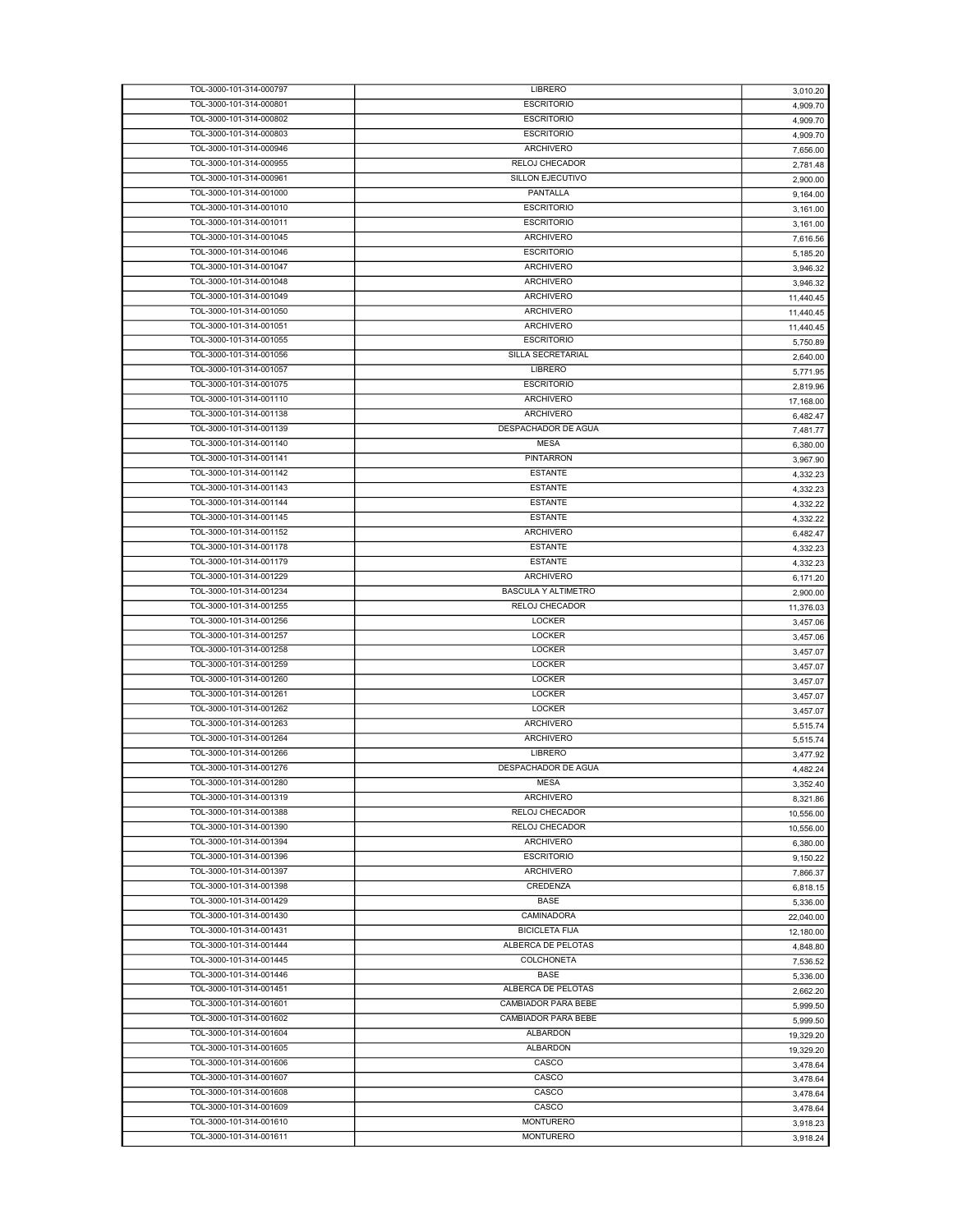| TOL-3000-101-314-001752 | MODULO DE HABITOS BASICOS 1.20 X 36 X 45 | 3,980.00  |
|-------------------------|------------------------------------------|-----------|
| TOL-3000-101-314-001754 | SET DE MOTRICIDAD FINA                   | 3,770.00  |
| TOL-3000-101-314-001755 | CILINDRO AGLUTINADO                      | 2,682.73  |
|                         |                                          |           |
| TOL-3000-101-314-001756 | <b>BALANCIN</b>                          | 2,601.30  |
| TOL-3000-101-314-001757 | CAMINADORA                               | 12,238.40 |
| TOL-3000-101-314-001758 | CILINDRO AGLUTINADO                      | 2,682.73  |
| TOL-3000-101-314-001759 | CILINDRO AGLUTINADO                      | 2,682.73  |
| TOL-3000-101-314-001760 | SILLA DE ESTABILIDAD                     | 8.444.80  |
| TOL-3000-101-314-001761 | MESA DE INCLINACION GRADUAL              | 25,636.00 |
|                         | RAMPA Y ESCALERA DE 3 PELDA              |           |
| TOL-3000-101-314-001764 |                                          | 6,037.50  |
| TOL-3000-101-314-001809 | <b>ULTRASONIDO</b>                       | 33,697.99 |
| TOL-3000-101-314-001810 | <b>LASER TERAPEUTICO</b>                 | 61,588.00 |
| TOL-3000-101-314-001811 | <b>LASER TERAPEUTICO</b>                 | 61,588.00 |
| TOL-3000-101-314-001812 | COMPRESERO 12 COMPRESAS                  | 41.473.71 |
| TOL-3000-101-314-001813 | COMPRESERO 12 COMPRESAS                  |           |
|                         |                                          | 41,473.71 |
| TOL-3000-101-314-001814 | <b>PARAFINERO</b>                        | 4,935.88  |
| TOL-3000-101-314-001815 | <b>PARAFINERO</b>                        | 4,935.88  |
| TOL-3000-101-314-001816 | CAMA                                     | 5,800.00  |
| TOL-3000-101-314-001817 | CAMA                                     | 5,800.00  |
| TOL-3000-101-314-001818 | CAMA                                     |           |
|                         |                                          | 5,800.00  |
| TOL-3000-101-314-001819 | <b>TIMON OVALO</b>                       | 5,558.95  |
| TOL-3000-101-314-001820 | SILLA DE ESTABILIDAD                     | 10,107.78 |
| TOL-3000-101-314-001821 | SILLA DE ESTABILIDAD                     | 7,666.90  |
| TOL-3000-101-314-001822 | MESA DE ESTABILIDAD P/NIÑOS              | 18,789.68 |
| TOL-3000-101-314-001823 | MESA DE ESTABILIDAD P/NIÑOS              | 18,789.68 |
| TOL-3000-101-314-001855 | MESA DE KANAVEL                          |           |
|                         |                                          | 14,641.98 |
| TOL-3000-101-314-001888 | <b>PUNTEADOR</b>                         | 2,874.92  |
| TOL-3000-101-314-001889 | <b>BICICLETA FIJA</b>                    | 12,323.23 |
| TOL-3000-101-314-001891 | DETECTOR DE COLORES COLORINO             | 6,380.00  |
| TOL-3000-101-314-001892 | GLOBO TERRAQUEO BRAILE                   | 3,654.00  |
| TOL-3000-101-314-001893 | COLCHON TERAPEUTICO                      |           |
|                         |                                          | 5,672.40  |
| TOL-3000-101-314-001894 | COLCHON TERAPEUTICO                      | 5,428.80  |
| TOL-3000-101-314-001895 | VESTIBULADOR                             | 2,900.00  |
| TOL-3000-101-314-001908 | SILLA SHIA-TZU                           | 8,062.00  |
| TOL-3000-101-314-001909 | ARNES                                    | 32,480.00 |
| TOL-3000-101-314-001910 | <b>LASER TERAPEUTICO</b>                 | 61,588.00 |
| TOL-3000-101-314-001911 | SILLA ESTABILIZADORA INFANTIL            |           |
|                         |                                          | 5,568.00  |
| TOL-3000-101-314-002013 | <b>MESA CAMBIADOR</b>                    | 4,060.00  |
| TOL-3000-101-314-002124 | <b>BAUMANOMETRO</b>                      | 2,867.26  |
| TOL-3000-101-314-002125 | <b>BAUMANOMETRO</b>                      | 2,867.26  |
| TOL-3000-101-314-002126 | <b>BAUMANOMETRO</b>                      | 2,867.26  |
| TOL-3000-101-314-002127 | <b>ESTETOSCOPIO</b>                      | 5,286.37  |
|                         |                                          |           |
| TOL-3000-101-314-002128 | <b>ESTETOSCOPIO</b>                      | 5,286.37  |
| TOL-3000-101-314-002129 | <b>ESTETOSCOPIO</b>                      | 5,286.38  |
| TOL-3000-101-314-002130 | <b>ESTETOSCOPIO</b>                      | 3,619.20  |
| TOL-3000-101-314-002131 | <b>BAUMANOMETRO</b>                      | 2,867.26  |
| TOL-3000-101-314-002132 | <b>GLUCOMETRO</b>                        | 3.282.51  |
|                         | <b>VITRINA</b>                           |           |
| TOL-3000-101-314-002133 |                                          | 4,783.31  |
| TOL-3000-101-314-002134 | <b>BASCULA</b>                           | 4.909.36  |
| TOL-3000-101-314-002135 | <b>BASCULA</b>                           | 6,642.68  |
| TOL-3000-101-314-002136 | MESA DE EXPLORACION                      | 5,767.36  |
| TOL-3000-101-314-002137 | <b>ESTETOSCOPIO</b>                      | 5.286.39  |
| TOL-3000-101-314-002138 | <b>ESTETOSCOPIO</b>                      |           |
|                         |                                          | 3,619.20  |
| TOL-3000-101-314-002139 | <b>BAUMANOMETRO</b>                      | 2,867.27  |
| TOL-3000-101-314-002145 | <b>COLCHONETA</b>                        | 5,060.56  |
| TOL-3000-101-314-002154 | ANAQUEL                                  | 5,448.30  |
| TOL-3000-101-314-002155 | ANAQUEL                                  | 5,448.30  |
| TOL-3000-101-314-002227 | MEDIDOR DE COLESTEROL Y TRIGLICERIDOS    | 4,970.37  |
| TOL-3000-101-314-002237 | MESA TERAPEUTICA                         |           |
|                         |                                          | 6,960.00  |
| TOL-3000-101-314-002238 | <b>ENTRENADOR</b>                        | 5,220.00  |
| TOL-3000-101-314-002239 | <b>BASE DE MADERA</b>                    | 14,500.00 |
| TOL-3000-101-314-002240 | COLCHON TERAPEUTICO                      | 17,864.00 |
| TOL-3000-101-314-002245 | <b>BOSSUS</b>                            | 4,270.00  |
| TOL-3000-101-314-002246 | <b>BOSSUS</b>                            |           |
|                         |                                          | 4,270.02  |
| TOL-3000-101-314-002247 | ENTRENADOR DE EQUILIBRIO                 | 5,220.00  |
| TOL-3000-101-314-002248 | SILLA SHIA-TZU                           | 4,182.01  |
| TOL-3000-101-314-002249 | SILLA SHIA-TZU                           | 4,182.01  |
| TOL-3000-101-314-002270 | ESTUCHE DE DIAGNOSTICO                   | 5,742.00  |
| TOL-3000-101-314-002273 | <b>INTELECT</b>                          |           |
|                         |                                          | 9,280.00  |
| TOL-3000-101-314-002274 | <b>INTELECT</b>                          | 9,280.00  |
| TOL-3000-101-314-002275 | <b>INTELECT</b>                          | 9,280.00  |
| TOL-3000-101-314-002276 |                                          |           |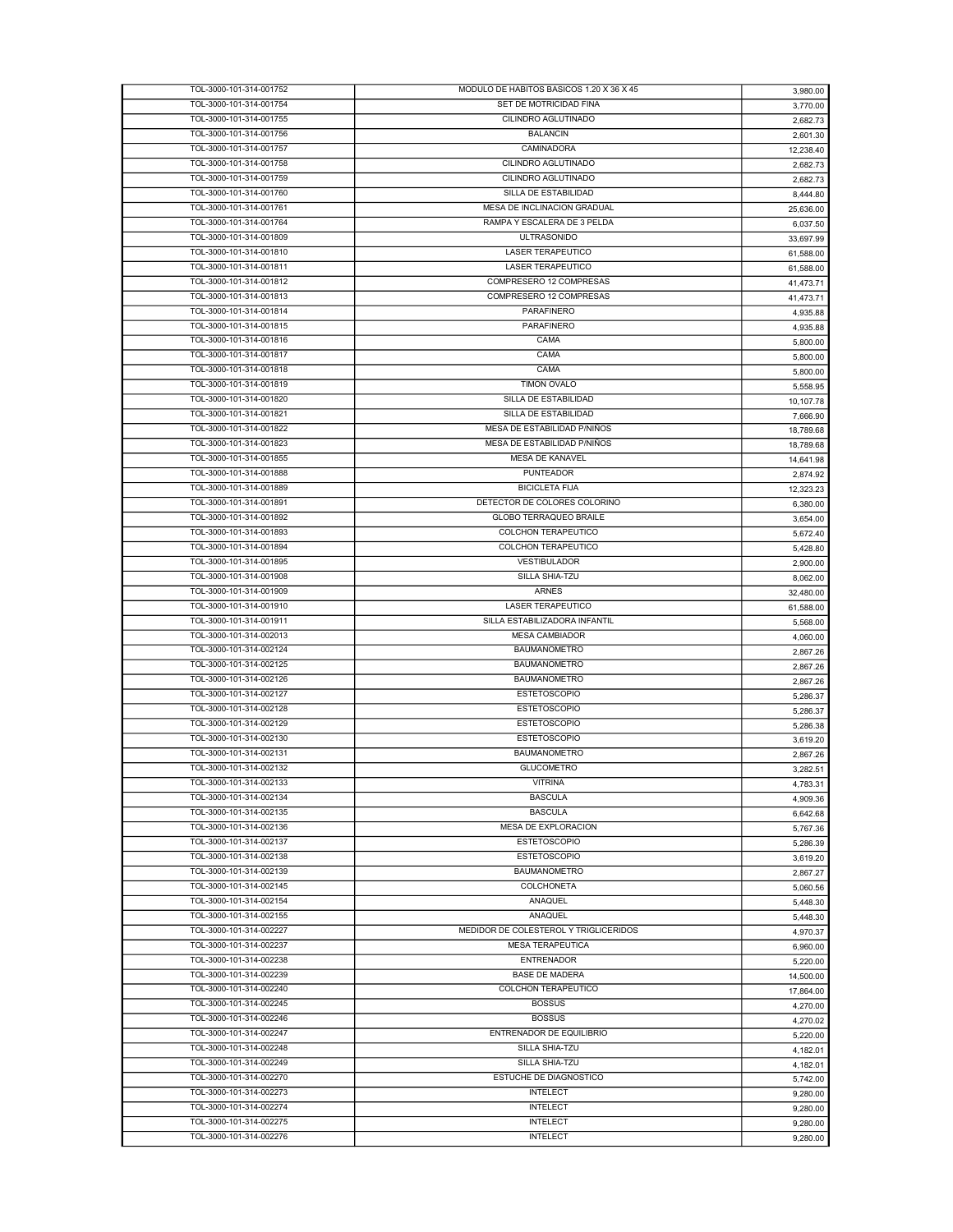| TOL-3000-101-314-002277 | <b>INTELECT</b>                                                     | 9,280.00     |
|-------------------------|---------------------------------------------------------------------|--------------|
| TOL-3000-101-314-002278 | <b>INTELECT</b>                                                     | 9,280.00     |
| TOL-3000-101-314-002279 | <b>INTELECT</b>                                                     | 9,280.00     |
| TOL-3000-101-314-002280 | <b>INTELECT</b>                                                     |              |
|                         |                                                                     | 9,280.00     |
| TOL-3000-101-314-002281 | <b>INTELECT</b>                                                     | 9,280.00     |
| TOL-3000-101-314-002282 | <b>INTELECT</b>                                                     | 9,280.00     |
| TOL-3000-101-314-002303 | <b>AUTOMOVIL</b>                                                    | 96,565.00    |
| TOL-3000-101-314-002309 | CAMIONETA                                                           | 294,900.00   |
| TOL-3000-101-314-002332 | CAMIONETA                                                           |              |
|                         |                                                                     | 1,081,700.00 |
| TOL-3000-101-314-002765 | <b>YEGUA</b>                                                        | 32,480.00    |
| TOL-3000-101-314-002766 | CABALLO                                                             | 46,400.00    |
| TOL-3000-101-314-002804 | ALL IN ONE                                                          | 9,348.09     |
| TOL-3000-101-314-002851 | ALL IN ONE                                                          | 9,348.09     |
| TOL-3000-101-314-002872 | <b>IMPRESORA</b>                                                    |              |
|                         | <b>AUDIOMETRO</b>                                                   | 19,169.00    |
| TOL-3000-101-314-002874 |                                                                     | 105,896.65   |
| TOL-3000-101-314-002875 | CABINA SONO AMORTIGUADORA                                           | 65,000.00    |
| TOL-3000-101-314-002885 | <b>VEHÍCULO MARCH</b>                                               | 167,518.80   |
| TOL-3000-101-314-002948 | BANCA DE MADERA PARA EXTERIOR FABRICADA EN ACERO AL CARBON CON DECK | 12,239.45    |
| TOL-3000-101-314-002949 | BANCA DE MADERA PARA EXTERIOR FABRICADA EN ACERO AL CARBON CON DECK | 12,239.45    |
| TOL-3000-101-314-002950 | BANCA DE MADERA PARA EXTERIOR FABRICADA EN ACERO AL CARBON CON DECK |              |
|                         |                                                                     | 12,239.45    |
| TOL-3000-101-314-002964 | JUGUETERO DE MADERA, DE 1.40x1.20, CON 12 COMPARTIMIENTOS           | 6,599.30     |
| TOL-3000-101-314-003009 | YEGUA LA MOSCA                                                      | 32,480.00    |
| TOL-3000-101-314-003010 | YEGUA LA LAGARTIJA                                                  | 32,480.00    |
| TOL-3000-101-314-003011 | CABALLO CHANEQUE                                                    | 46,400.00    |
| TOL-3000-101-314-003012 | YEGUA SOTA DE OROS                                                  | 32,480.00    |
|                         | COMPUTADORA                                                         |              |
| TOL-3000-101-315-000319 |                                                                     | 8,728.19     |
| TOL-3000-101-A00-000008 | COMPUTADORA                                                         | 6,964.01     |
| TOL-3000-101-A00-000087 | <b>COMPUTADORA</b>                                                  | 4,972.92     |
| TOL-3000-101-A00-000128 | LAP TOP                                                             | 7,837.64     |
| TOL-3000-101-A00-000146 | LAP TOP                                                             | 13,800.00    |
| TOL-3000-101-A00-000161 | <b>COMPUTADORA</b>                                                  |              |
|                         |                                                                     | 10,380.00    |
| TOL-3000-101-A00-000241 | <b>LAP TOP</b>                                                      | 15,999.00    |
| TOL-3000-101-A00-000316 | <b>IMPRESORA</b>                                                    | 4,346.06     |
| TOL-3000-101-A00-000320 | <b>IMPRESORA</b>                                                    | 4,395.82     |
| TOL-3000-101-A00-000358 | COMPUTADORA                                                         | 12,720.70    |
| TOL-3000-101-A00-000374 | <b>IMPRESORA</b>                                                    |              |
|                         |                                                                     | 6,293.00     |
| TOL-3000-101-A00-000451 | <b>ARCHIVERO</b>                                                    | 4,197.96     |
| TOL-3000-101-A00-000463 | <b>ARCHIVERO</b>                                                    | 4,983.36     |
| TOL-3000-101-A00-000464 | <b>MESA</b>                                                         | 3,441.72     |
| TOL-3000-101-A00-000471 | RELOJ CHECADOR                                                      | 3,001.50     |
| TOL-3000-101-A00-000628 | <b>ESCRITORIO</b>                                                   | 6,380.00     |
| TOL-3000-101-A00-000736 | <b>ESCRITORIO</b>                                                   |              |
|                         |                                                                     | 6.366.98     |
| TOL-3000-101-A00-000737 | <b>SILLON GIRATORIO</b>                                             | 6,106.50     |
| TOL-3000-101-A00-000738 | SILLON FIJO DE VISITA                                               | 4,485.00     |
| TOL-3000-101-A00-000739 | SILLON FIJO DE VISITA                                               | 4,485.00     |
| TOL-3000-101-A00-000740 | SILLON FIJO DE VISITA                                               | 4,485.00     |
| TOL-3000-101-A00-000741 | SILLON FIJO DE VISITA                                               |              |
|                         |                                                                     | 4.485.00     |
| TOL-3000-101-A00-000742 | SILLON FIJO DE VISITA                                               | 4,485.00     |
| TOL-3000-101-A00-000743 | <b>MESA</b>                                                         | 3,000.00     |
| TOL-3000-101-A00-000744 | SILLA                                                               |              |
|                         |                                                                     | 3,000.00     |
| TOL-3000-101-A00-000745 | <b>SILLA</b>                                                        |              |
|                         |                                                                     | 3,000.00     |
| TOL-3000-101-A00-000746 | <b>SILLA</b>                                                        | 3,000.00     |
| TOL-3000-101-A00-000747 | <b>SILLA</b>                                                        | 3,000.00     |
| TOL-3000-101-A00-000748 | SILLON EJECUTIVO                                                    | 7,441.92     |
| TOL-3000-101-A00-001015 | TV LED                                                              | 9,164.00     |
| TOL-3000-101-A00-001016 | CONJUNTO SECRETARIAL                                                |              |
| TOL-3000-101-A00-001070 | <b>TELEFONO</b>                                                     | 3,451.00     |
|                         |                                                                     | 5,046.00     |
| TOL-3000-101-A00-001072 | PANTALLA                                                            | 8,932.00     |
| TOL-3000-101-A00-001073 | <b>SILLON DE VISITA</b>                                             | 3,027.60     |
| TOL-3000-101-A00-001074 | <b>ESCRITORIO</b>                                                   | 2.819.96     |
| TOL-3000-101-A00-001278 | <b>SILLON</b>                                                       | 19,908.50    |
| TOL-3000-101-A00-001385 | TRITURADORA DE PAPEL                                                |              |
|                         |                                                                     | 37,580.60    |
| TOL-3000-101-A00-002336 | <b>AUTOMOVIL</b>                                                    | 274,490.00   |
| TOL-3000-101-A00-002780 | LAP TOP                                                             | 14,498.55    |
| TOL-3000-101-B00-000217 | <b>IMPRESORA</b>                                                    | 4,988.00     |
| TOL-3000-101-B00-000329 | COMPUTADORA                                                         | 8,760.58     |
| TOL-3000-101-B00-000330 | COMPUTADORA                                                         |              |
|                         |                                                                     | 8,760.58     |
| TOL-3000-101-B00-000352 | <b>COMPUTADORA</b>                                                  | 10,104.72    |
| TOL-3000-101-B00-000366 | COPIADORA                                                           | 67,000.00    |
| TOL-3000-101-B00-000422 | <b>ESCANER</b>                                                      | 10,565.28    |
| TOL-3000-101-B00-000426 | <b>ESCANER</b>                                                      | 31,188.46    |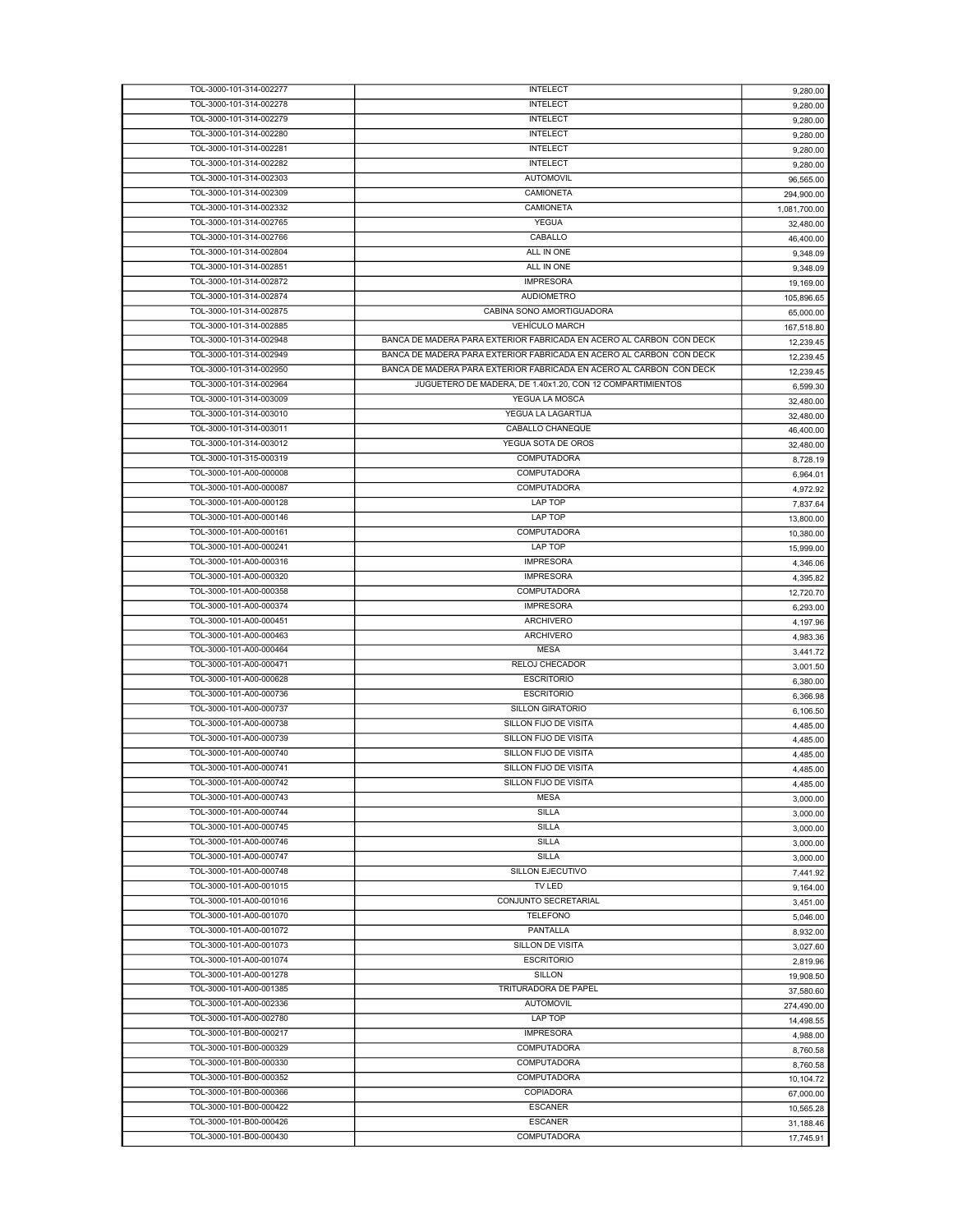| TOL-3000-101-B00-000447 | <b>IMPRESORA</b>             | 6,842.84   |
|-------------------------|------------------------------|------------|
| TOL-3000-101-B00-000449 | <b>LAP TOP</b>               | 10,090.54  |
| TOL-3000-101-B00-000452 | <b>ARCHIVERO</b>             | 4,197.96   |
|                         |                              |            |
| TOL-3000-101-B00-000735 | <b>ESCRITORIO</b>            | 2,800.00   |
| TOL-3000-101-B00-000956 | <b>ARCHIVERO</b>             | 2,789.80   |
| TOL-3000-101-B00-001053 | SILLA EJECUTIVA              | 4,358.99   |
| TOL-3000-101-B00-001065 | <b>MESA</b>                  | 4,669.00   |
| TOL-3000-101-B00-001067 | <b>LIBRERO</b>               | 3,074.00   |
| TOL-3000-101-B00-001167 | SILLA SECRETARIAL            |            |
|                         | ANAQUEL                      | 3,835.09   |
| TOL-3000-101-B00-001205 |                              | 3,153.40   |
| TOL-3000-101-B00-001363 | ENGARGOLADORA                | 14.732.00  |
| TOL-3000-101-B00-001379 | <b>PROYECTOR</b>             | 30,017.64  |
| TOL-3000-101-B00-001381 | <b>PROYECTOR</b>             | 54,752.46  |
| TOL-3000-101-B00-001382 | PANTALLA                     | 10,596.60  |
| TOL-3000-101-B00-001386 | TRITURADORA DE PAPEL         |            |
|                         |                              | 37,580.60  |
| TOL-3000-101-B00-002313 | CAMIONETA                    | 138,200.00 |
| TOL-3000-101-B00-002333 | CAMIONETA                    | 279,790.00 |
| TOL-3000-101-B00-002337 | <b>AUTOMOVIL</b>             | 274,490.00 |
| TOL-3000-101-B00-002339 | CAMIONETA                    | 264,118.00 |
| TOL-3000-101-B00-002617 | <b>ASPIRADORA</b>            |            |
| TOL-3000-101-B00-002751 |                              | 12,119.26  |
|                         | CAMARA                       | 49,999.48  |
| TOL-3000-101-B00-002782 | LAP TOP                      | 14,498.55  |
| TOL-3000-101-B00-002786 | LAP TOP                      | 14,498.55  |
| TOL-3000-101-B00-002878 | <b>CAMARA DIGITAL</b>        | 10,438.84  |
| TOL-3000-101-B00-002915 | MICROFONO DE DIADEMA         | 9,686.00   |
| TOL-3000-101-B00-002963 | SALA DE ESPERA EN MADERA     |            |
|                         |                              | 11,957.98  |
| TOL-3000-101-B00-003003 | EQUIPO DE COMPUTO ALL IN ONE | 9.379.76   |
| TOL-3000-101-B00-003004 | EQUIPO DE COMPUTO ALL IN ONE | 9,379.76   |
| TOL-3000-101-C00-000166 | LAP TOP                      | 14,899.01  |
| TOL-3000-101-C00-000201 | <b>IMPRESORA</b>             | 5,404.44   |
| TOL-3000-101-C00-000205 | LAP TOP                      |            |
|                         |                              | 11,530.17  |
| TOL-3000-101-C00-000307 | LAP TOP                      | 17,587.27  |
| TOL-3000-101-C00-000331 | COMPUTADORA                  | 9,090.22   |
| TOL-3000-101-C00-000335 | <b>DISCO DURO</b>            | 2,871.01   |
| TOL-3000-101-C00-000359 | <b>NOTEBOOK</b>              | 8,118.74   |
| TOL-3000-101-C00-000361 | <b>NOTEBOOK</b>              | 8,118.75   |
| TOL-3000-101-C00-000362 | <b>NOTEBOOK</b>              |            |
|                         |                              | 8,118.75   |
| TOL-3000-101-C00-000363 | <b>ESCANER</b>               | 6,181.75   |
| TOL-3000-101-C00-000364 | <b>ESCANER</b>               | 6,181.76   |
| TOL-3000-101-C00-000398 | COMPUTADORA                  | 13,520.96  |
| TOL-3000-101-C00-000428 | <b>ESCANER</b>               | 31,188.45  |
| TOL-3000-101-C00-000429 | COMPUTADORA                  | 17,745.91  |
|                         | <b>COMPUTADORA</b>           |            |
| TOL-3000-101-C00-000431 |                              | 17,745.92  |
| TOL-3000-101-C00-000462 | ARCHIVERO                    | 3,016.00   |
| TOL-3000-101-C00-000465 | <b>MESA</b>                  | 2,842.00   |
| TOL-3000-101-C00-000466 | <b>MESA</b>                  | 2,842.00   |
| TOL-3000-101-C00-000467 | <b>MESA</b>                  | 2,842.00   |
|                         |                              |            |
| TOL-3000-101-C00-000468 | <b>MESA</b>                  | 2,842.00   |
| TOL-3000-101-C00-000627 | CONJUNTO SECRETARIAL         | 6,380.00   |
| TOL-3000-101-C00-000962 | CONTENEDOR DE BASURA         | 40,600.00  |
| TOL-3000-101-C00-001013 | CONMUTADOR                   | 33,640.00  |
| TOL-3000-101-C00-001014 | TELEFONO PROPIETARIO         | 5,568.00   |
| TOL-3000-101-C00-001130 | <b>PINTARRON</b>             |            |
|                         |                              | 2,912.32   |
| TOL-3000-101-C00-001131 | <b>PINTARRON</b>             | 2,912.32   |
| TOL-3000-101-C00-001275 | <b>PROYECTOR</b>             | 10,428.52  |
| TOL-3000-101-C00-001279 | ARCHIVERO                    | 7,512.45   |
| TOL-3000-101-C00-001315 | <b>ESCRITORIO</b>            | 8,990.00   |
| TOL-3000-101-C00-001316 |                              |            |
| TOL-3000-101-C00-001387 |                              |            |
|                         | <b>ESCRITORIO</b>            | 8.990.00   |
|                         | TRITURADORA DE PAPEL         | 37,580.60  |
| TOL-3000-101-C00-001449 | <b>SILLA EJECUTIVA</b>       | 3,712.00   |
| TOL-3000-101-C00-002289 | CAMIONETA                    | 358,192.00 |
| TOL-3000-101-C00-002292 | AUTOMOVIL                    | 78,000.00  |
|                         |                              |            |
| TOL-3000-101-C00-002310 | AUTOMOVIL                    | 78,000.00  |
| TOL-3000-101-C00-002314 | <b>AUTOMOVIL</b>             | 73,490.20  |
| TOL-3000-101-C00-002326 | <b>AUTOMOVIL</b>             | 112,981.00 |
| TOL-3000-101-C00-002328 | <b>AUTOMOVIL</b>             | 112,981.00 |
| TOL-3000-101-C00-002334 | <b>AUTOMOVIL</b>             | 136,900.00 |
|                         | <b>AUTOMOVIL</b>             |            |
| TOL-3000-101-C00-002335 |                              | 136,900.00 |
| TOL-3000-101-C00-002578 | AIRE ACONDICIONADO           | 7,980.80   |
| TOL-3000-101-C00-002579 | AIRE ACONDICIONADO           | 7,980.80   |
| TOL-3000-101-C00-002705 | CAMARA FOTOGRAFICA           | 3,480.25   |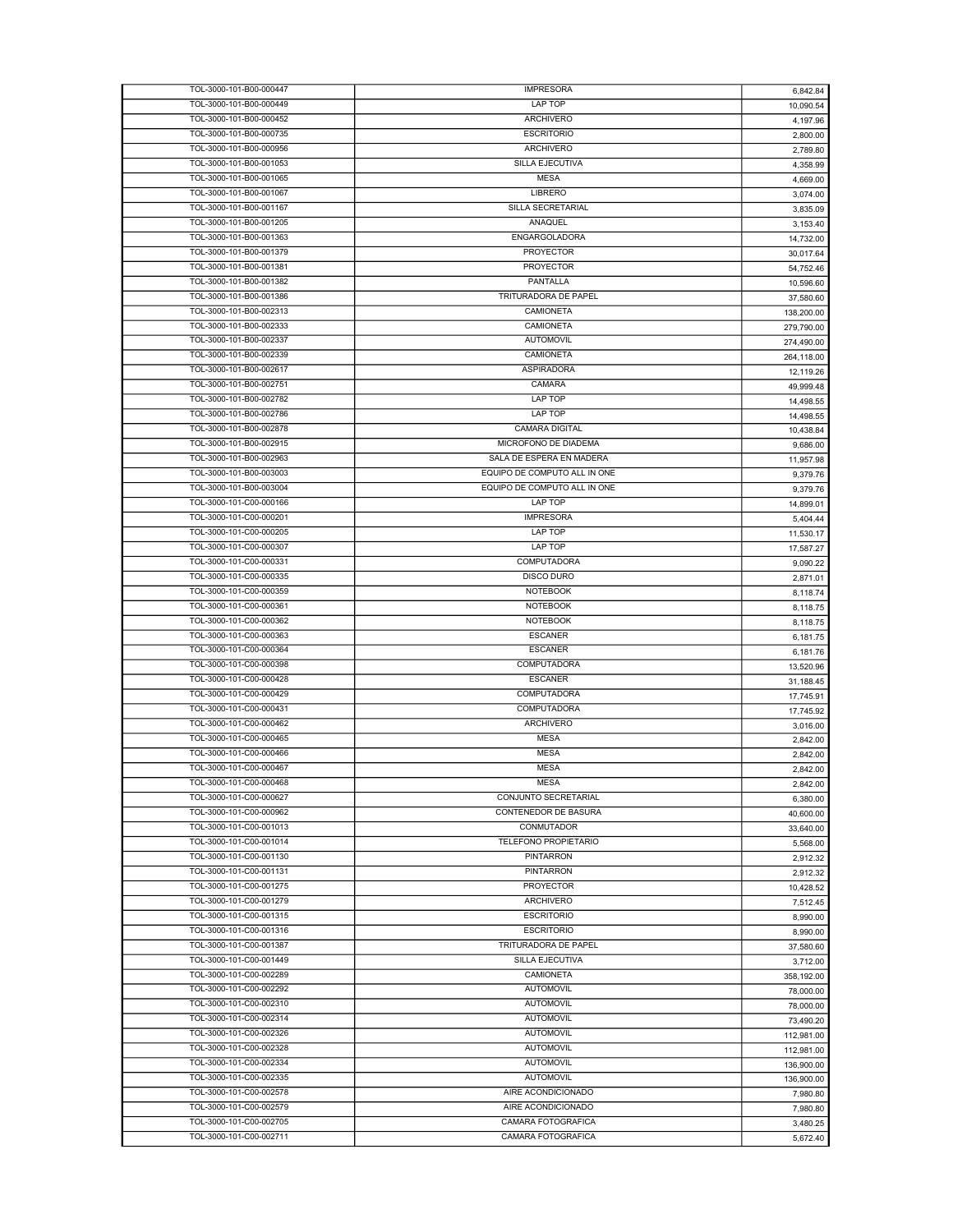| TOL-3000-101-C00-002729 | VIDEOGRABADORA              | 3,479.93   |
|-------------------------|-----------------------------|------------|
| TOL-3000-101-C00-002888 | <b>VEHÍCULO MARCH</b>       | 167,518.80 |
| TOL-3000-101-E00-000172 | LAP TOP                     | 15,000.00  |
| TOL-3000-101-E00-000173 | <b>IMPRESORA</b>            |            |
| TOL-3000-101-E00-000264 | <b>COMPUTADORA</b>          | 3,800.00   |
|                         |                             | 9,378.60   |
| TOL-3000-101-E00-000309 | COMPUTADORA                 | 12,922.17  |
| TOL-3000-101-E00-000310 | <b>COMPUTADORA</b>          | 12,922.17  |
| TOL-3000-101-E00-000311 | COMPUTADORA                 | 14,267.42  |
| TOL-3000-101-E00-000391 | <b>COMPUTADORA</b>          | 9,156.57   |
| TOL-3000-101-E00-000392 | <b>COMPUTADORA</b>          | 9,156.58   |
|                         |                             |            |
| TOL-3000-101-E00-000479 | <b>ARCHIVERO</b>            | 2,609.81   |
| TOL-3000-101-E00-000512 | <b>RELOJ CHECADOR</b>       | 2,781.48   |
| TOL-3000-101-E00-000533 | <b>ESCRITORIO</b>           | 5,185.20   |
| TOL-3000-101-E00-000641 | PANTALLA                    | 6,190.00   |
| TOL-3000-101-E00-000642 | SALA                        | 6,290.00   |
| TOL-3000-101-E00-000688 | PANTALLA                    |            |
|                         |                             | 7,919.00   |
| TOL-3000-101-E00-000783 | <b>ESCRITORIO</b>           | 5,185.20   |
| TOL-3000-101-E00-000784 | CREDENZA                    | 5,191.00   |
| TOL-3000-101-E00-000851 | PANTALLA                    | 8,120.00   |
| TOL-3000-101-E00-000959 | <b>ARCHIVERO</b>            | 17,052.00  |
| TOL-3000-101-E00-001153 | <b>MESA</b>                 | 4,904.03   |
| TOL-3000-101-E00-001154 |                             |            |
|                         | <b>MESA</b>                 | 4,904.04   |
| TOL-3000-101-E00-001155 | <b>MESA</b>                 | 4,904.04   |
| TOL-3000-101-E00-001156 | <b>MESA</b>                 | 4,904.04   |
| TOL-3000-101-E00-001157 | <b>MESA</b>                 | 4,904.04   |
| TOL-3000-101-E00-001158 | DESPACHADOR DE AGUA         | 7,481.77   |
| TOL-3000-101-E00-001159 | <b>GABINETE</b>             |            |
|                         |                             | 17,476.03  |
| TOL-3000-101-E00-001162 | <b>ARCHIVERO</b>            | 3,532.39   |
| TOL-3000-101-E00-001163 | <b>ARCHIVERO</b>            | 3,532.40   |
| TOL-3000-101-E00-001217 | <b>ESCRITORIO</b>           | 3,036.88   |
| TOL-3000-101-E00-001218 | <b>ARCHIVERO</b>            | 6,820.80   |
| TOL-3000-101-E00-001219 | <b>ARCHIVERO</b>            | 6,820.80   |
| TOL-3000-101-E00-001220 | <b>ARCHIVERO</b>            |            |
|                         |                             | 6,820.80   |
| TOL-3000-101-E00-001221 | <b>GAVETA DE METAL</b>      | 3,978.10   |
| TOL-3000-101-E00-001222 | <b>GAVETA DE METAL</b>      | 3,978.10   |
| TOL-3000-101-E00-001223 | <b>GAVETA DE METAL</b>      | 3,978.10   |
| TOL-3000-101-E00-001224 | PANTALLA                    | 15,103.20  |
| TOL-3000-101-E00-001230 | PANTALLA                    |            |
|                         | <b>PINTARRON</b>            | 14,778.40  |
| TOL-3000-101-E00-001288 |                             | 4,524.00   |
| TOL-3000-101-E00-001320 | <b>ARCHIVERO</b>            | 8,321.87   |
| TOL-3000-101-E00-001321 | <b>ARCHIVERO</b>            | 8,321.87   |
| TOL-3000-101-E00-001330 | BAFLE AMPLIFICADOR          | 11,206.64  |
| TOL-3000-101-E00-001331 | PANTALLA                    | 16,552.36  |
| TOL-3000-101-E00-001338 | SALA                        |            |
|                         |                             | 22,905.37  |
| TOL-3000-101-E00-001339 | <b>ESCRITORIO</b>           | 11,595.36  |
| TOL-3000-101-E00-001340 | <b>SILLA</b>                | 6,650.80   |
| TOL-3000-101-E00-001341 | <b>SILLA</b>                | 6,650.80   |
| TOL-3000-101-E00-001342 | ARCHIVERO                   | 8,322.07   |
| TOL-3000-101-E00-001365 | ENGARGOLADORA               |            |
| TOL-3000-101-E00-001400 | <b>REFRIGERADOR</b>         | 5,788.40   |
|                         |                             | 12,598.18  |
| TOL-3000-101-E00-001401 | PANTALLA                    | 10,461.49  |
| TOL-3000-101-E00-001402 | MESA DE DOMINO              | 7,239.00   |
| TOL-3000-101-E00-001403 | <b>MESA DE DOMINO</b>       | 7,239.00   |
| TOL-3000-101-E00-001404 | MESA DE DOMINO              | 7,239.00   |
| TOL-3000-101-E00-001405 | <b>MESA DE PING PONG</b>    |            |
|                         |                             | 6,794.00   |
| TOL-3000-101-E00-001603 | <b>ESTADIMETRO</b>          | 6,983.20   |
| TOL-3000-101-E00-001690 | <b>ESTUFA</b>               | 18,258.40  |
| TOL-3000-101-E00-001704 | COCINA INTEGRAL             | 6,050.00   |
| TOL-3000-101-E00-001705 | CAMA                        | 3,800.00   |
| TOL-3000-101-E00-001706 | CAMINADORA                  |            |
|                         |                             | 7,159.98   |
| TOL-3000-101-E00-001707 | <b>ESCALADORA</b>           | 4,405.55   |
| TOL-3000-101-E00-001865 | MEZCLADORA                  | 3,899.99   |
| TOL-3000-101-E00-001884 | MESA DE EXPLORACION         | 6,380.00   |
| TOL-3000-101-E00-001885 | ESTUCHE DE DIAGNOSTICO      | 5,162.00   |
| TOL-3000-101-E00-002041 | APARATO PARA ELECTROTERAPIA | 2,975.40   |
| TOL-3000-101-E00-002140 | <b>GABINETE</b>             |            |
|                         |                             | 12,605.30  |
| TOL-3000-101-E00-002141 | <b>ESTETOSCOPIO</b>         | 5,286.39   |
| TOL-3000-101-E00-002142 | <b>BAUMANOMETRO</b>         | 2,867.29   |
| TOL-3000-101-E00-002143 | <b>GLUCOMETRO</b>           | 3,282.52   |
| TOL-3000-101-E00-002144 | CAMA                        | 9,108.40   |
| TOL-3000-101-E00-002325 | <b>AUTOMOVIL</b>            |            |
| TOL-3000-101-E00-002426 |                             | 112,981.00 |
|                         | <b>ESCALERA</b>             | 3,074.51   |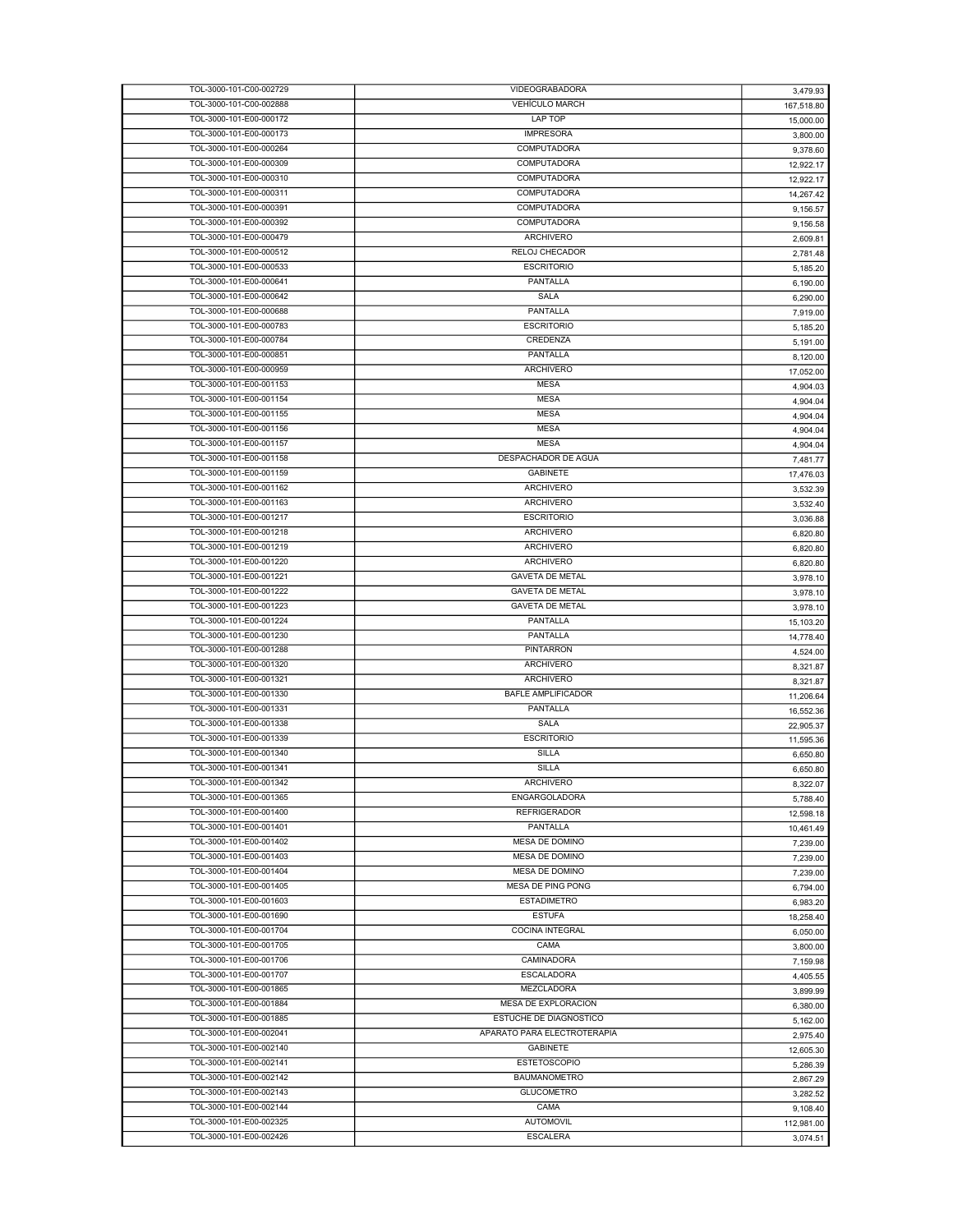| TOL-3000-101-E00-002481 | JUEGO DE JARDINERIA                                | 4,709.60   |
|-------------------------|----------------------------------------------------|------------|
| TOL-3000-101-E00-002482 | <b>HORNO</b>                                       | 3,035.25   |
| TOL-3000-101-E00-002483 | DESPACHADOR DE AGUA                                | 5,844.77   |
| TOL-3000-101-E00-002622 | <b>HORNO</b>                                       | 4,680.60   |
| TOL-3000-101-E00-002720 | REPRODUCTOR DVD                                    | 2,806.27   |
| TOL-3000-101-E00-002721 | REPRODUCTOR DVD                                    | 2,806.27   |
| TOL-3000-101-E00-002722 | <b>BOCINAS</b>                                     |            |
|                         |                                                    | 6,007.17   |
| TOL-3000-101-E00-002723 | <b>BOCINAS</b>                                     | 6,007.18   |
| TOL-3000-101-E00-002737 | <b>GRABADORA</b>                                   | 3,149.76   |
| TOL-3000-101-E00-002750 | <b>BAFLE</b>                                       | 5,698.50   |
| TOL-3000-101-E00-002825 | ALL IN ONE                                         | 9,348.09   |
| TOL-3000-101-E00-002852 | ALL IN ONE                                         | 9,348.09   |
| TOL-3000-101-E00-002853 | ALL IN ONE                                         | 9,348.09   |
| TOL-3000-101-E00-002887 | <b>VEHÍCULO MARCH</b>                              | 167,518.80 |
| TOL-3000-101-E00-002958 | SALA DE 3 PIEZAS DE MADERA DE PINO SOLIDA          |            |
| TOL-3000-101-E00-002959 | SALA DE 3 PIEZAS DE MADERA DE PINO SOLIDA          | 15,971.98  |
|                         |                                                    | 15,971.98  |
| TOL-3000-101-E00-002960 | SALA DE 3 PIEZAS DE MADERA DE PINO SOLIDA          | 15,971.98  |
| TOL-3000-101-E00-002961 | SALA DE 3 PIEZAS DE MADERA DE PINO SOLIDA          | 15,971.98  |
| TOL-3000-101-E00-002962 | SALA DE 3 PIEZAS DE MADERA DE PINO SOLIDA          | 15,971.98  |
| TOL-3000-101-F00-000215 | LAP TOP                                            | 7,500.00   |
| TOL-3000-101-F00-000454 | RELOJ CHECADOR                                     | 4,129.65   |
| TOL-3000-101-F00-000664 | SALA                                               | 17,734.00  |
| TOL-3000-101-F00-000665 | <b>BANCO</b>                                       |            |
|                         |                                                    | 2,865.20   |
| TOL-3000-101-F00-000666 | <b>BANCO</b>                                       | 2,865.20   |
| TOL-3000-101-F00-000667 | JUEGO 4 SILLAS CON MESA CUBIERTA EN FORMAICA       | 9,152.40   |
| TOL-3000-101-F00-000668 | JUEGO 4 SILLAS CON MESA CUBIERTA EN FORMAICA       | 9,152.40   |
| TOL-3000-101-F00-000669 | JUEGO 4 SILLAS CON MESA CUBIERTA EN FORMAICA       | 9,152.40   |
| TOL-3000-101-F00-000670 | JUEGO 4 SILLAS CON MESA CUBIERTA EN FORMAICA       | 9,152.40   |
| TOL-3000-101-F00-000671 | JUEGO 4 SILLAS CON MESA CUBIERTA EN FORMAICA       | 9,152.40   |
| TOL-3000-101-F00-000672 | JUEGO 4 SILLAS CON MESA CUBIERTA EN FORMAICA       | 9,152.40   |
| TOL-3000-101-F00-000795 | <b>BANCA</b>                                       |            |
|                         |                                                    | 3,043.84   |
| TOL-3000-101-F00-001289 | <b>SILLON</b>                                      | 9,918.00   |
| TOL-3000-101-F00-001290 | <b>SILLON</b>                                      | 9,918.00   |
| TOL-3000-101-F00-001291 | SILLON                                             | 9,918.00   |
| TOL-3000-101-F00-001292 | <b>SILLON</b>                                      | 9,918.00   |
| TOL-3000-101-F00-001293 | <b>SILLON</b>                                      | 9,918.00   |
| TOL-3000-101-F00-001294 | <b>SILLON</b>                                      | 9,918.00   |
| TOL-3000-101-F00-001295 | SILLON                                             | 9,918.00   |
| TOL-3000-101-F00-001296 | <b>SILLON</b>                                      |            |
|                         |                                                    | 9,918.00   |
| TOL-3000-101-F00-001297 | SILLON                                             | 9,918.00   |
| TOL-3000-101-F00-001298 | SILLON                                             | 9,918.00   |
| TOL-3000-101-F00-001299 | <b>SILLON</b>                                      | 9,918.00   |
| TOL-3000-101-F00-001300 | <b>SILLON</b>                                      | 9,918.00   |
| TOL-3000-101-F00-001301 | SILLON                                             | 9,918.00   |
| TOL-3000-101-F00-001302 | <b>SILLON</b>                                      | 9,918.00   |
| TOL-3000-101-F00-001303 | <b>SILLON</b>                                      | 9,918.00   |
| TOL-3000-101-F00-001304 | SILLON                                             |            |
|                         |                                                    | 9,918.00   |
| TOL-3000-101-F00-001305 | <b>SILLON</b>                                      | 9.918.00   |
| TOL-3000-101-F00-001306 | SILLON                                             | 9,918.00   |
| TOL-3000-101-F00-001307 | <b>SILLON</b>                                      | 9,918.00   |
| TOL-3000-101-F00-001308 | SILLON                                             | 9,918.00   |
| TOL-3000-101-F00-001309 | <b>SILLON</b>                                      | 9,918.00   |
| TOL-3000-101-F00-001310 | SILLON                                             | 9.918.00   |
| TOL-3000-101-F00-001311 | SILLON                                             | 9,918.00   |
| TOL-3000-101-F00-001312 | <b>SILLON</b>                                      |            |
|                         |                                                    | 9,918.00   |
| TOL-3000-101-F00-001313 | SILLON                                             | 9,918.00   |
| TOL-3000-101-F00-001314 | SILLON                                             | 9,918.00   |
| TOL-3000-101-F00-001335 | <b>ARCHIVERO</b>                                   | 8,322.08   |
| TOL-3000-101-F00-001336 | <b>ESCRITORIO</b>                                  | 8,990.00   |
| TOL-3000-101-F00-001337 | <b>ATRIL</b>                                       | 4,844.15   |
| TOL-3000-101-F00-001343 | CONTENEDOR DE BASURA                               | 4,007.80   |
| TOL-3000-101-F00-001344 | CONTENEDOR DE BASURA                               | 4,007.80   |
| TOL-3000-101-F00-001345 | CONTENEDOR DE BASURA                               | 4,007.80   |
| TOL-3000-101-F00-001346 | CONTENEDOR DE BASURA                               |            |
|                         |                                                    | 4,007.80   |
| TOL-3000-101-F00-001347 | EQUIPO DE VELACION PARA CAPILLA PLATA, CON CARRITO | 36,540.00  |
| TOL-3000-101-F00-001348 | EQUIPO DE VELACION PARA CAPILLA PLATA, CON CARRITO | 36,540.00  |
| TOL-3000-101-F00-001349 | EQUIPO DE VELACION PARA DOMICILIO                  | 12,261.20  |
| TOL-3000-101-F00-001350 | EQUIPO DE VELACION PARA DOMICILIO                  | 12,261.20  |
| TOL-3000-101-F00-001351 | <b>BIOMBO DE MADERA</b>                            | 15,520.80  |
| TOL-3000-101-F00-001352 | <b>BIOMBO DE MADERA</b>                            | 15,520.80  |
| TOL-3000-101-F00-001353 | <b>ESPIGUERO PARA ATAUD</b>                        | 5,651.52   |
| TOL-3000-101-F00-001354 | ESPIGUERO PARA ATAUD                               |            |
|                         |                                                    | 5,651.52   |